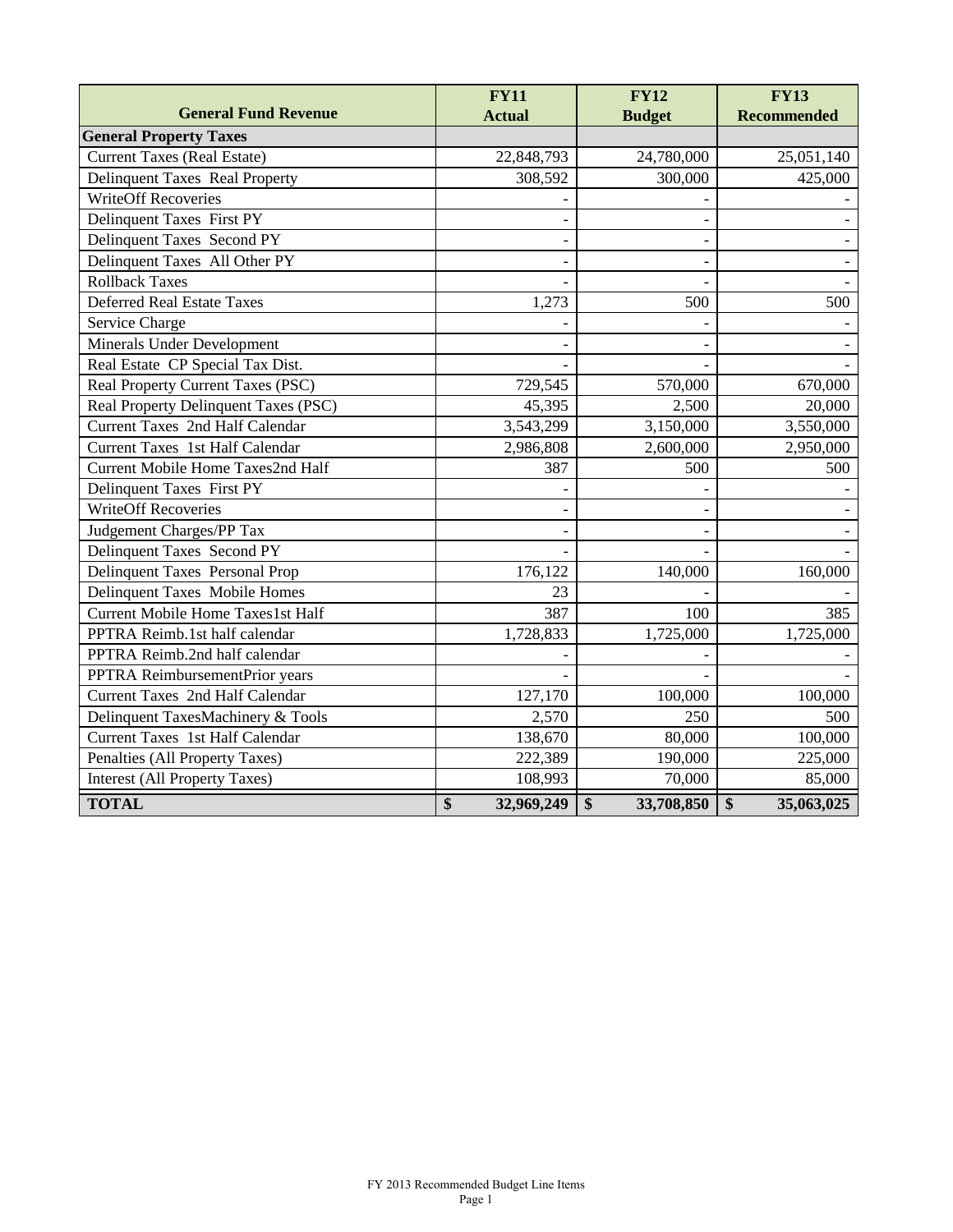|                                                     | <b>FY11</b>      | <b>FY12</b>      | <b>FY13</b>        |
|-----------------------------------------------------|------------------|------------------|--------------------|
| <b>General Fund Revenue</b>                         | <b>Actual</b>    | <b>Budget</b>    | <b>Recommended</b> |
| <b>Other Local Taxes</b>                            |                  |                  |                    |
| Local Sales and Use Taxes                           | 10,191,895       | 9,750,000        | 9,850,000          |
| Commonwealth Sales Tax Adjustment                   |                  |                  |                    |
| <b>Telecommunications Sales Tax</b>                 | 1,882,619        | 1,850,000        | 1,850,000          |
| <b>Consumer's Utility Taxes</b>                     | 1,644,628        | 1,650,000        | 1,645,000          |
| <b>Business License Taxes</b>                       | 5,292,080        | 5,200,000        | 5,075,000          |
| <b>Business License Penalty</b>                     | 31,017           | 10,000           | 20,000             |
| <b>Business License Tax Delinquent</b>              | 182,817          | 150,000          | 150,000            |
| <b>WriteOff Recoveries</b>                          |                  |                  |                    |
| <b>Shortterm Rental Tax</b>                         | 32,398           | 35,000           | 30,000             |
| <b>Franchise License Taxes</b>                      |                  |                  |                    |
| Motor Vehicle Licenses                              | 429,226          | 330,000          | 420,000            |
| <b>Unlicensed Vehicle Tax</b>                       | 400              | 100              |                    |
| <b>Bank Stock Taxes</b>                             | 777,521          | 600,000          | 750,000            |
| <b>Recordation Taxes</b>                            | 468,241          | 500,000          | 450,000            |
| <b>Recordation Tax on Wills</b>                     |                  |                  |                    |
| <b>Grantor Tax on Deeds</b>                         |                  |                  |                    |
| Tobacco Tax                                         | 554,701          | 500,000          | 530,000            |
| <b>Amusement Tax</b>                                | 341,693          | 300,000          | 320,000            |
| <b>Hotel Lodging Taxes</b>                          | 1,175,244        | 1,060,000        | 1,100,000          |
| Meals Tax                                           | 8,842,347        | 8,100,000        | 8,910,000          |
| Gasoline Tax                                        | 17,271           | 148,000          | 121,430            |
| Emergency 911 System Tax                            |                  |                  |                    |
| Public Rightofway Use Fee                           | 137,068          | 95,000           | 130,000            |
| <b>TOTAL</b>                                        | \$<br>32,001,166 | \$<br>30,278,100 | \$<br>31,351,430   |
| Permits, Privilege Fees & Regulatory Licenses       |                  |                  |                    |
| <b>Animal Licenses</b>                              |                  |                  |                    |
|                                                     | 11,706           | 9,000            | 10,000             |
| <b>Bicycle Permits</b>                              |                  |                  |                    |
| <b>Traffic Impact Analysis Fees</b>                 |                  | 1,000            | 1,000              |
| <b>Land Use Application Fees</b>                    |                  |                  |                    |
| <b>Transfer Fees</b>                                | 607              | 900              | 900                |
| <b>Rezoning Fees</b>                                | 500              | 5,000            | 1,500              |
| <b>Building Permits</b>                             | 776,506          | 525,000          | 600,000            |
| Sign Permits                                        | 13,506           | 15,000           | 12,000             |
| Home Occupation Permit                              | 6,150            | 5,000            | 5,000              |
| <b>Refuse Disposal Permits</b>                      | 1,350            | 1,200            | 1,200              |
|                                                     | 875              |                  |                    |
| Tow Truck Inspection Fees<br><b>Weapons Permits</b> | 3,269            | 2,000            | 3,000              |
| Discharge of Firearms Permits                       | 420              |                  |                    |
| <b>Taxi Permits</b>                                 | 4,150            |                  |                    |
| <b>Subdivision Review Fees</b>                      | 21,450           | 15,000           | 15,000             |
| Cert. of Appropriateness (ARB)                      | 1,725            | 3,000            | 1,500              |
| <b>Police Alarm Permits</b>                         | 9,275            |                  |                    |
| <b>Registration Fees</b>                            |                  |                  |                    |
| <b>Special Use Permits</b>                          | 4,200            | 10,000           | 5,000              |
| Variance (BZA)                                      | 675              | 2,000            | 2,000              |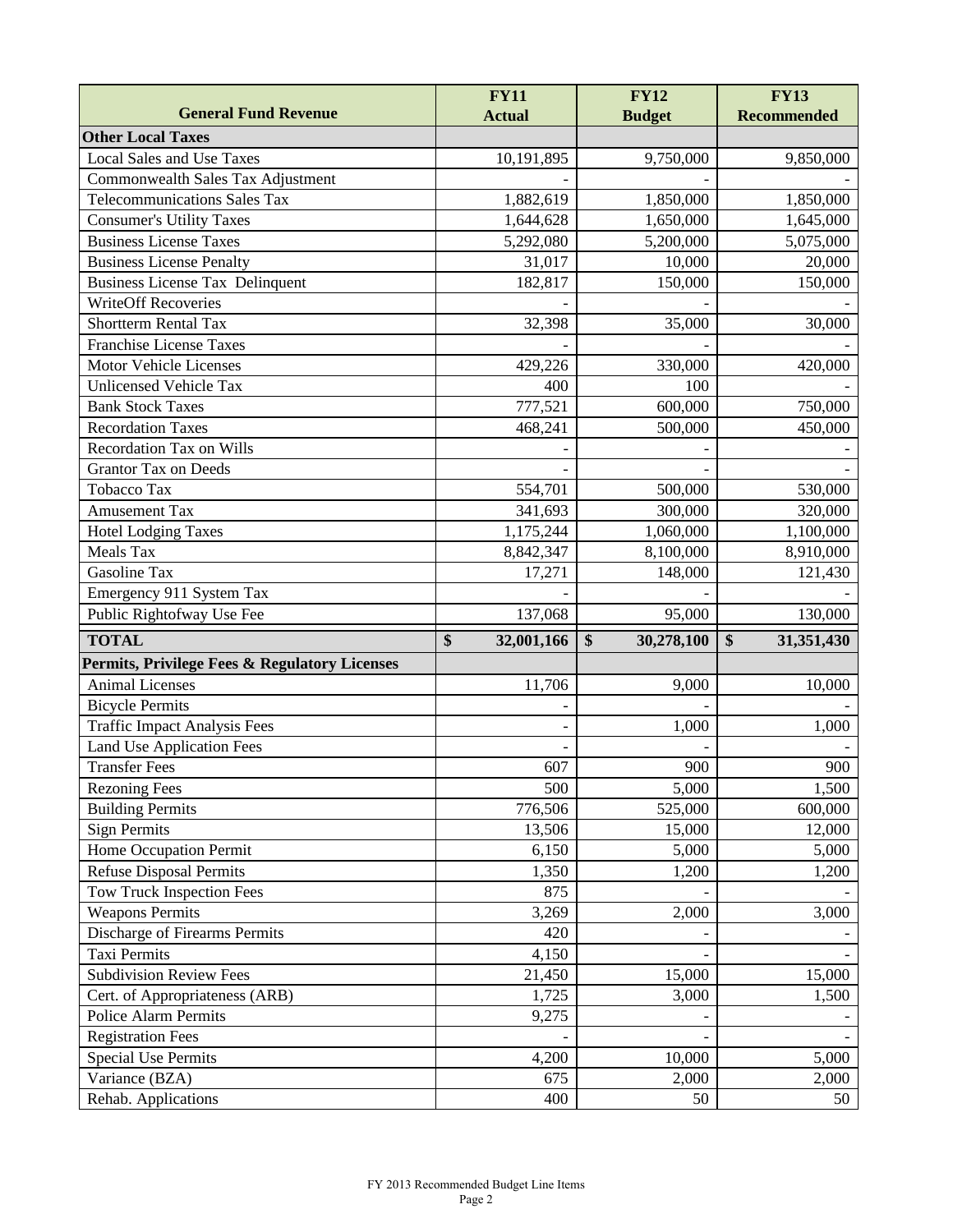|                                               | <b>FY11</b>   | <b>FY12</b>                                | <b>FY13</b>                  |
|-----------------------------------------------|---------------|--------------------------------------------|------------------------------|
| <b>General Fund Revenue</b>                   | <b>Actual</b> | <b>Budget</b>                              | <b>Recommended</b>           |
| Fire Inspection Fees                          | 17,130        | 20,000                                     | 18,000                       |
| Wells Fee                                     | 50            |                                            |                              |
| <b>Site Plan Review</b>                       | 63,356        | 65,000                                     | 65,000                       |
| <b>Bingo Permits</b>                          |               |                                            |                              |
| <b>Precious Metal Permits</b>                 | 1,900         | 800                                        | 800                          |
| <b>Farmer's Market Permits</b>                | 5,285         |                                            |                              |
| <b>Sidewalk Cafe Permits</b>                  | 550           | 1,100                                      | 1,100                        |
| <b>Escrow Agreement Fees</b>                  |               |                                            |                              |
| <b>Entertainment Permits</b>                  |               |                                            |                              |
| Rental Housing Inspection Program             |               |                                            |                              |
| <b>TOTAL</b>                                  | \$<br>945,035 | $\overline{\$}$<br>681,050                 | $\boldsymbol{\$}$<br>743,050 |
| <b>Fines &amp; Forfeitures</b>                |               |                                            |                              |
| Court Fines & Forfeitures                     | 258,548       | 220,000                                    | 250,000                      |
| Parking Fines                                 | 101,062       | 115,000                                    | 105,000                      |
| <b>False Alarm Fines</b>                      | 2,250         | 1,000                                      | 1,500                        |
| Dog Fines                                     |               |                                            |                              |
| <b>Interest on Fines</b>                      | 6,328         | 7,000                                      | 7,000                        |
| <b>Zoning Violations</b>                      | 4,450         | 5,000                                      | 5,000                        |
| Write Off Recoveries/Parking Fines            | 1,202         | 3,000                                      | 1,500                        |
| <b>DUI Restitution Fines</b>                  | 13,250        | 10,000                                     | 12,000                       |
| <b>TOTAL</b>                                  | \$<br>387,090 | $\boldsymbol{\hat{\mathbf{s}}}$<br>361,000 | $\boldsymbol{\$}$<br>382,000 |
| <b>Revenue From Use of Money and Property</b> |               |                                            |                              |
| Interest on Investments                       | 22,168        | 50,000                                     | 25,000                       |
| Gain on Sales of Investments                  |               |                                            |                              |
| Unrealized Gain/Loss on AIM Invest            |               |                                            |                              |
| Earnings on Investments AIM                   | 63,039        | 200,000                                    | 75,000                       |
| Rental of General Property                    | 73,089        | 40,000                                     | 70,000                       |
| License to Use City Property                  |               |                                            |                              |
| <b>Concession Rentals</b>                     |               |                                            |                              |
| Rental of Maury School                        |               | 3,750                                      | 3,750                        |
| Rental Recreational Facility                  |               |                                            |                              |
| RightofWay Lease                              | 4,000         | 1,000                                      | 1,000                        |
| <b>TOTAL</b>                                  | \$<br>162,296 | \$<br>294,750                              | 174,750<br>\$                |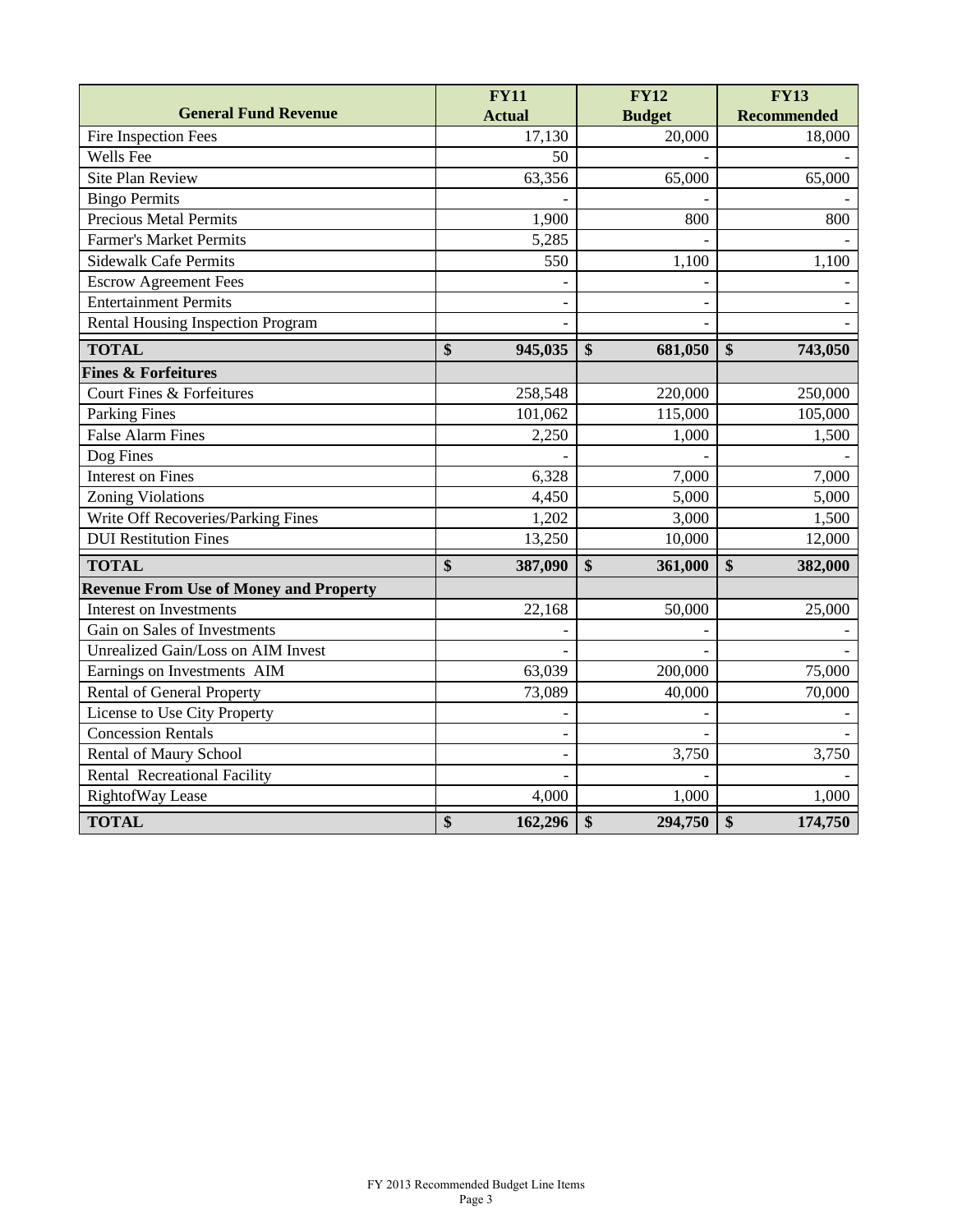|                                    | <b>FY11</b>     | <b>FY12</b>     | <b>FY13</b>        |
|------------------------------------|-----------------|-----------------|--------------------|
| <b>General Fund Revenue</b>        | <b>Actual</b>   | <b>Budget</b>   | <b>Recommended</b> |
| <b>Charges for Services</b>        |                 |                 |                    |
| Fees Clerk of Circuit Court        |                 |                 |                    |
| Excess Fees Clerk of Circ. Ct.     |                 |                 |                    |
| <b>Sheriff's Fees</b>              | 2,827           | 2,800           | 2,800              |
| <b>Courthouse Security Fees</b>    | 86,043          | 70,000          | 75,000             |
| <b>Jail Admissions Fees</b>        | 10,139          | 7,500           | 10,000             |
| <b>Local Court Appt Attorney</b>   | 2,643           | 2,000           | 2,000              |
| <b>DNA</b> Fees                    | 2,225           | 1,000           | 1,500              |
| <b>Local Jury Fees</b>             |                 |                 |                    |
| <b>Commonwealth Attorney Fees</b>  | 4,214           | 2,000           | 3,000              |
| Waste Collection & Disposal Charge | 727,135         | 724,500         | 724,500            |
| <b>Weed Cutting Charges</b>        | 5,935           | 2,500           | 5,000              |
| Special Refuse Collection          |                 |                 |                    |
| <b>Recycling Collection Fees</b>   |                 |                 |                    |
| <b>Recreation Fees</b>             | 411,452         | 350,000         | 370,000            |
| Marina & Boat Landing Fees         | 38,356          | 20,000          | 30,000             |
| Swimming Pool Admission Fees       | 29,239          | 40,000          | 30,000             |
| <b>Concession Sales</b>            |                 | 10,000          | 2,500              |
| <b>Aquatics Program Fees</b>       | 8,320           | 4,000           | 5,000              |
| Sale of Maps, Plats, Surveys       | 476             | 2,000           | 1,000              |
| Sales Tax on Maps Sold             |                 | 100             | 100                |
| <b>Rescue Feefor Service</b>       | 579,765         | 636,000         | 630,000            |
| <b>Administrative Charges</b>      | 85,191          | 75,000          | 75,000             |
| <b>Judgement Charges</b>           |                 |                 |                    |
| <b>TOTAL</b>                       | \$<br>1,993,960 | \$<br>1,949,400 | \$<br>1,967,400    |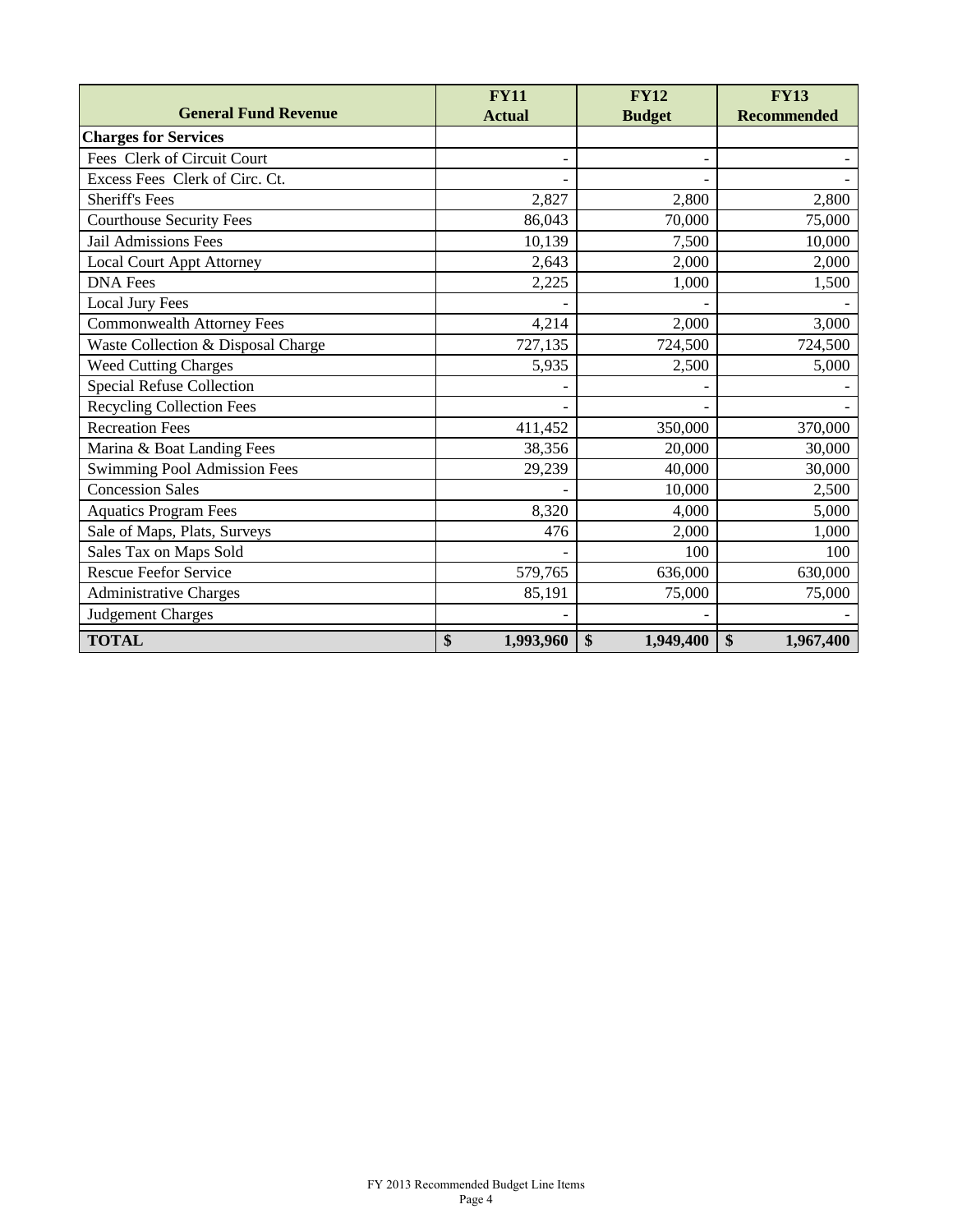|                                             | <b>FY11</b>   | <b>FY12</b>                 | <b>FY13</b>        |
|---------------------------------------------|---------------|-----------------------------|--------------------|
| <b>General Fund Revenue</b>                 | <b>Actual</b> | <b>Budget</b>               | <b>Recommended</b> |
| <b>Miscellanous</b>                         |               |                             |                    |
| Payments in Lieu of Taxes                   | 24,073        | 23,000                      | 23,000             |
| Rebates & Refunds                           |               |                             |                    |
| Gifts & Donations                           |               |                             |                    |
| Gifts & Donations Rock                      |               |                             |                    |
| Gifts & Donations Fire Department           | 3,657         |                             |                    |
| Sale of Equipment                           |               |                             |                    |
| <b>Insurance Adjustments</b>                |               |                             |                    |
| Miscellaneous Revenue                       | (1,288)       | 20,000                      | 5,000              |
| <b>Charges for Copies</b>                   | 11,235        | 5,000                       | 10,000             |
| <b>Forbes Cemetery</b>                      |               |                             |                    |
| <b>Over/Short Cash</b>                      | 86            |                             |                    |
| Sale of Bid Specs                           |               |                             |                    |
| <b>Visitor Center Souvenir Sales</b>        | 19,798        | 18,500                      | 19,000             |
| <b>Public Works Fees</b>                    | 1,300         | 2,000                       | 2,000              |
| <b>Charges for NSF Checks</b>               | 7,464         | 3,000                       | 5,500              |
| Sale of Building Code Books                 |               |                             |                    |
| <b>Court Ordered Restitutions</b>           | 800           |                             |                    |
| <b>Visitor Center Ticket Commissions</b>    | 9,839         | 4,500                       | 8,000              |
| <b>Lodging Reservation Fees</b>             |               |                             |                    |
| <b>Credit Card Fees</b>                     | 145           |                             |                    |
| Tree Purchase Citizen                       |               |                             |                    |
| Tree Purchase Other                         |               |                             |                    |
| <b>DMV Select Revenue</b>                   |               |                             |                    |
| <b>RBoard Recycling Reimbursement</b>       |               |                             |                    |
| Donations Maury Playground                  |               |                             |                    |
| Recycling Reimbursement                     |               |                             |                    |
| <b>Charges for Recycling Bins</b>           |               |                             |                    |
| Sale of Johnson Gun Collection              |               |                             |                    |
| Donations Bike Virginia                     |               |                             |                    |
| Project Lifesaver Fees                      |               |                             |                    |
| Donations Parks & Recreation                | 52,363        |                             |                    |
|                                             |               |                             |                    |
| <b>TOTAL</b>                                | \$<br>129,472 | $\boldsymbol{\$}$<br>76,000 | \$<br>72,500       |
| <b>Recovered Cost</b>                       |               |                             |                    |
| Accounting / DP Charges                     |               |                             |                    |
| <b>Administration/Utility Funds</b>         |               |                             |                    |
| <b>Administrative Charges</b>               |               |                             |                    |
| Payment from Celebrate Va South CDA Billing | 2,000         | 1,000                       | 1,000              |
| <b>Circuit Court Secretaries</b>            | 15,245        | 15,000                      | 15,000             |
| Reimbursement Tourism Brochures             |               |                             |                    |
| Hazardous Materials Reimbursement           |               |                             |                    |
| Freedom of Information Act Fees             | 428           |                             |                    |
| <b>Fingerprint Card Fees</b>                | 10,040        | 7,500                       | 8,500              |
| Republican National Comm. Re                |               |                             |                    |
| Food Stamp Issuance                         |               |                             |                    |
| Clerk's Salary Reimbursement                |               |                             |                    |
| Health Dept Reimbursement                   | 217,492       | 240,000                     | 225,000            |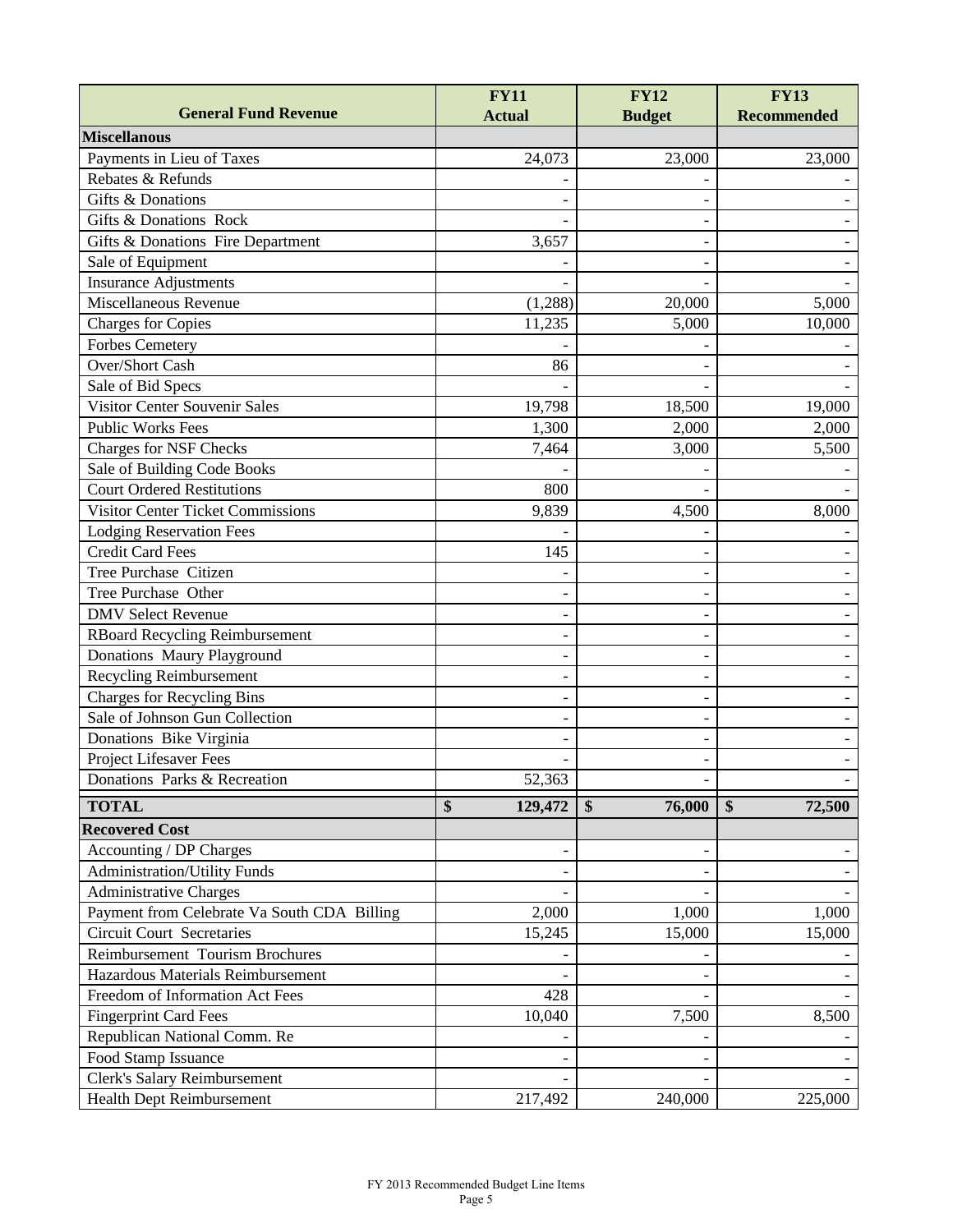|                                              | <b>FY11</b>   | <b>FY12</b>   | <b>FY13</b>        |
|----------------------------------------------|---------------|---------------|--------------------|
| <b>General Fund Revenue</b>                  | <b>Actual</b> | <b>Budget</b> | <b>Recommended</b> |
| Social Services Dept Reimbursement           | 112,962       | 120,000       | 115,000            |
| Jury Duty Compensation                       |               | 150           | 150                |
| <b>Cable Franchise Reimbursement</b>         |               |               |                    |
| <b>Security Center Reimbursement</b>         | 16,000        | 25,000        | 16,000             |
| Town Hall Reimb                              |               |               |                    |
| <b>Street Light Reimbursement</b>            |               |               |                    |
| <b>Small Proffers Planning</b>               |               |               |                    |
| <b>ProRata Contributions</b>                 |               |               |                    |
| County of Spotsylvania                       |               |               |                    |
| <b>Transit Custodial Services</b>            | 30,293        | 38,000        | 35,000             |
| <b>Transit Transfer for General Overhead</b> | 34,938        | 139,750       | 50,000             |
| Real Estate Tax Exemption Fees               |               |               |                    |
| <b>UMW Parking Enforcement Officer</b>       | 5,576         | 5,500         | 5,600              |
| Retiree Health Ins. Reimbursement            |               |               |                    |
| Council Health Ins. Reimbursement            |               |               |                    |
| <b>COBRA Health Ins. Reimbursement</b>       |               |               |                    |
| <b>RBoard Reimbursement</b>                  |               |               |                    |
| <b>Salary Reimbursement</b>                  |               |               |                    |
| County of Stafford                           |               |               |                    |
| Central Rappahannock Heritage Center         |               |               |                    |
| Reimbursement from Economic Development Auth |               |               |                    |
| Cal Ripken Sports Program                    |               |               |                    |
| Fire Department Reimbursemen                 | 15,073        |               |                    |
| Police Department Reimbursement              |               | 2,000         | 2,000              |
| Police Reimubursement Hazel Hill             |               |               |                    |
| <b>Public Works Reimbursement</b>            |               |               |                    |
| Buildings & Grounds Reimbursement            |               |               |                    |
| Insurance Adjustment                         |               |               |                    |
| <b>Modular Newsracks</b>                     |               |               |                    |
| Payment from Celebrate Va South Agreement    |               |               |                    |
| Payment from Stafford Meetings & Conventions |               | 10,000        | 10,000             |
| Parks & Recreation Reimbursement             |               |               |                    |
| Building & Development Reimb                 |               |               |                    |
| <b>GIS Program Reimbursements</b>            | 1,107         |               |                    |
| <b>Blight Abatement Reimbursement</b>        | 13,461        |               |                    |
| <b>VML Safety Reimbursement Gra</b>          |               |               |                    |
| Reimbursements - Clean & Gre                 |               |               |                    |
| <b>TOTAL</b>                                 | \$<br>460,047 | \$<br>603,900 | \$<br>483,250      |
| <b>Non Categorical State Aid</b>             |               |               |                    |
| A B C Profits                                |               |               |                    |
| Wine Tax                                     |               |               |                    |
| Motor Vehicle Carriers Taxes                 |               |               |                    |
| Mobile Home Titling Tax                      |               | 500           | 500                |
| Grantor's Tax                                | 160,305       | 95,000        | 125,000            |
| <b>Rolling Stock Taxes</b>                   | 14,027        | 8,720         | 10,000             |
| Motor Vehicle Rental Tax                     | 124,033       | 95,000        | 110,000            |
| <b>TOTAL</b>                                 | \$<br>298,365 | \$<br>199,220 | 245,500<br>\$      |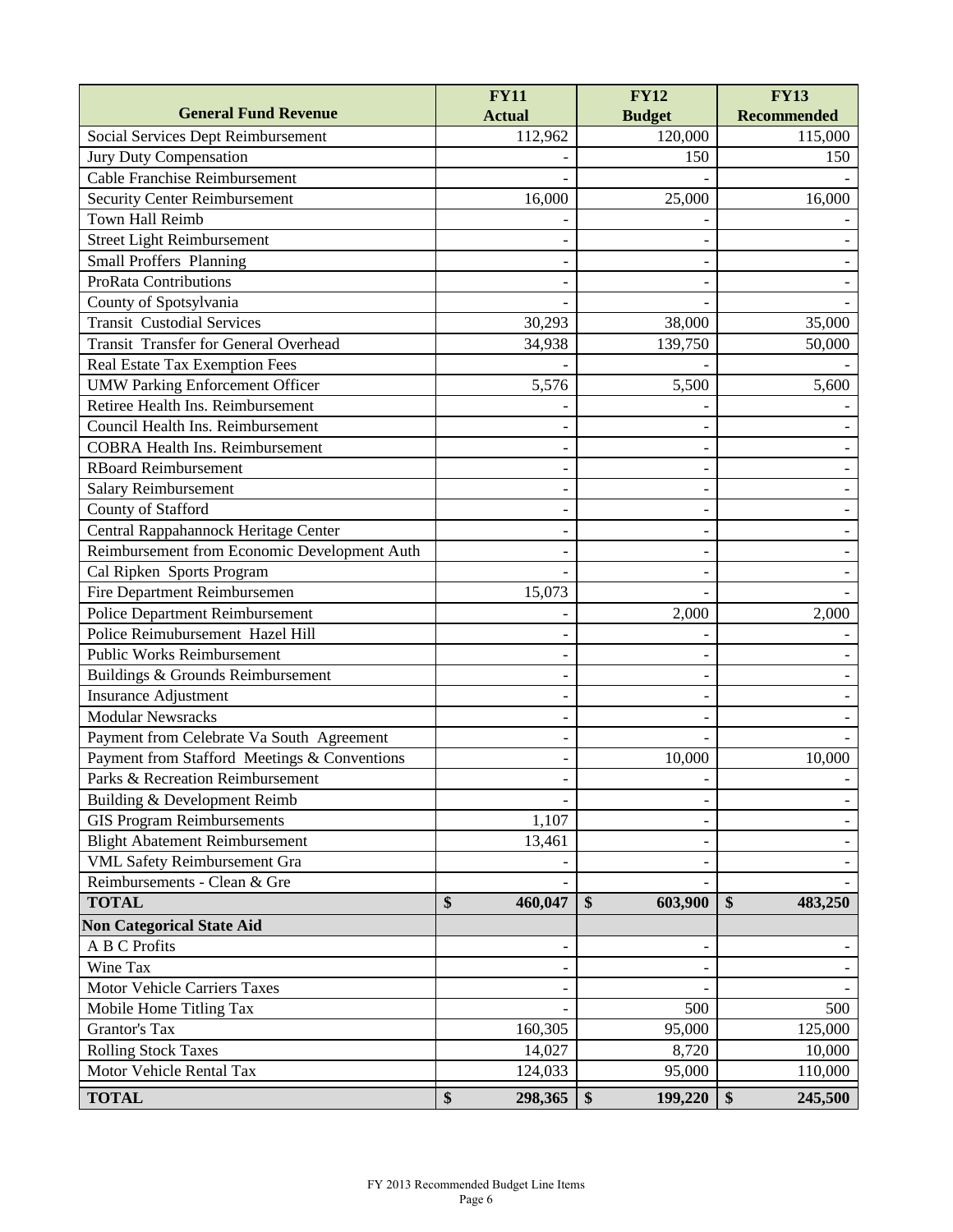|                                            | <b>FY11</b>     | <b>FY12</b>                            | <b>FY13</b>                            |
|--------------------------------------------|-----------------|----------------------------------------|----------------------------------------|
| <b>General Fund Revenue</b>                | <b>Actual</b>   | <b>Budget</b>                          | <b>Recommended</b>                     |
| <b>Shared State Expenses</b>               |                 |                                        |                                        |
| Commonwealth Attorney                      | 548,783         | 540,000                                | 557,000                                |
| Sheriff                                    | 480,048         | 440,000                                | 449,000                                |
| Commissioner of the Revenue                | 121,939         | 120,000                                | 128,300                                |
| Treasurer                                  | 97,650          | 95,000                                 | 99,750                                 |
| <b>Medical Examiner</b>                    |                 | 400                                    |                                        |
| Registrar                                  | 36,291          | 40,000                                 | 36,290                                 |
| Clerk of the Circuit Court                 | 300,289         | 280,000                                | 285,300                                |
| <b>TOTAL</b>                               | \$<br>1,585,000 | $\boldsymbol{\mathsf{s}}$<br>1,515,400 | $\boldsymbol{\mathsf{S}}$<br>1,555,640 |
| <b>Categorical State Aid</b>               |                 |                                        |                                        |
| <b>Emergency Services Grants</b>           | 83,514          | 14,440                                 | 14,440                                 |
| Wireless E911 Grants                       | 87,262          | 150,000                                | 87,260                                 |
| Recovered Cost - Boy Scout J               | 15,754          |                                        |                                        |
| Street & Highway Maintenance               | 2,278,016       | 2,300,000                              | 2,400,000                              |
| <b>Litter Control Grant</b>                |                 |                                        |                                        |
| VDOT Debt Service Reimbursement Cowan Blvd |                 |                                        |                                        |
| DCJS-Local Law Enf Gran09-B1               |                 |                                        |                                        |
| <b>VDOT Debt Service Reimb-Cowa</b>        |                 |                                        |                                        |
| <b>Jury Fees</b>                           |                 |                                        |                                        |
| Clerk of Circuit Court                     |                 |                                        |                                        |
| <b>Health Department</b>                   |                 |                                        |                                        |
| <b>School Resource Officer</b>             |                 |                                        |                                        |
| <b>VDH OEMS FourforLife</b>                | 23,705          |                                        |                                        |
| Other Cate. Aid Amory                      |                 |                                        |                                        |
| <b>Law Enforcement Assist</b>              | 762,762         | 725,000                                | 762,000                                |
| <b>VHDA</b> Reimbursements                 |                 |                                        |                                        |
| <b>VHDA Mod Rehab</b>                      |                 |                                        |                                        |
| <b>Cost Allocation</b>                     |                 |                                        |                                        |
| Highway Safety Grant                       |                 |                                        |                                        |
| Haz. Material Emerg. Res. Program          |                 | 6,600                                  | 6,600                                  |
| Hazardous Material Reimbursement           | 14,795          |                                        |                                        |
| <b>Chesapeake Bay Protection</b>           |                 |                                        |                                        |
| Fire Software Grant                        |                 |                                        |                                        |
| <b>Allowance Against State Cuts</b>        |                 |                                        |                                        |
| <b>TOTAL</b>                               | \$<br>3,265,808 | \$<br>3,196,040                        | \$<br>3,270,300                        |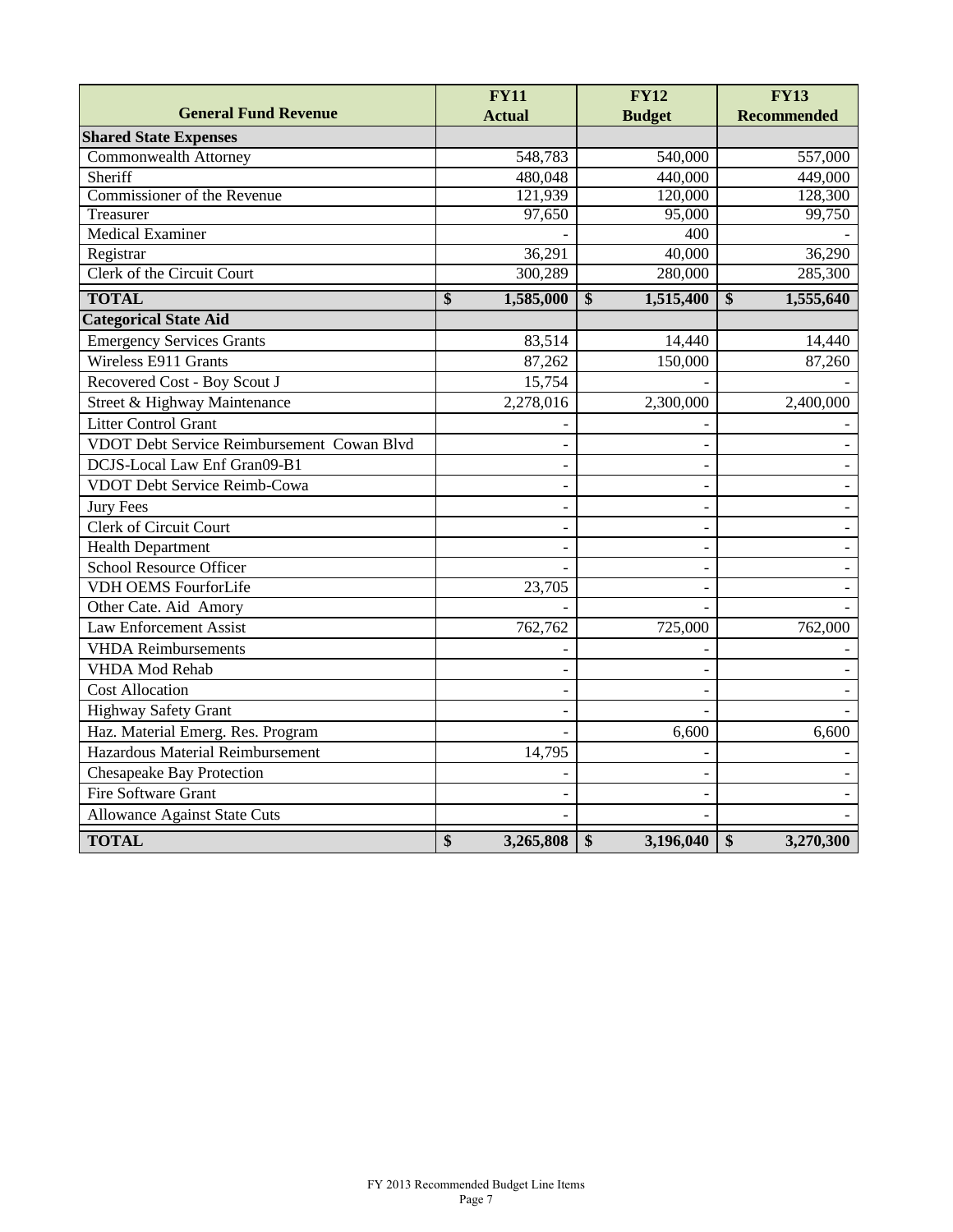|                                         | <b>FY11</b>      | <b>FY12</b>      | <b>FY13</b>        |
|-----------------------------------------|------------------|------------------|--------------------|
| <b>General Fund Revenue</b>             | <b>Actual</b>    | <b>Budget</b>    | <b>Recommended</b> |
| <b>Categorical Federal Aid</b>          |                  |                  |                    |
| <b>Entitlement Funds</b>                |                  |                  |                    |
| <b>Election Commission Registrar</b>    |                  |                  |                    |
| <b>Highway Safety Grant</b>             |                  |                  |                    |
| <b>Emergency Service Grants</b>         | 10,680           |                  |                    |
| Hazardous Material Reimbursement        |                  | ۳                |                    |
| <b>Disaster Assistance</b>              |                  |                  |                    |
| <b>Law Enforcement Assist</b>           |                  |                  |                    |
| ARRASheriff                             |                  |                  |                    |
| <b>ARRA</b> Edward Byrne Act JAG        |                  |                  |                    |
| <b>DCJS</b> Local Law Enforcement Grant |                  |                  |                    |
| <b>Cost Allocation</b>                  | 38,320           | 50,000           | 40,000             |
| <b>Tree Planting Grant</b>              |                  |                  |                    |
| <b>TOTAL</b>                            | \$<br>49,000     | \$<br>50,000     | \$<br>40,000       |
| <b>Non Revenue Reciepts</b>             |                  |                  | 3,310,300          |
| <b>Insurance Recoveries</b>             | 4,201            |                  |                    |
| <b>Damage Recoveries</b>                | 1,728            |                  |                    |
| Worker's Compensation                   |                  |                  |                    |
| <b>Legal Settlement</b>                 |                  |                  |                    |
| Sale of Land & Buildings                | 24,000           |                  |                    |
| Sale of Vehicles                        | 12,665           | 10,000           | 12,000             |
| Sale of Other Equipment                 |                  | 500              | 500                |
| Sale of Industrial Park Land            |                  |                  |                    |
| Easement/Right of Way                   |                  |                  |                    |
| <b>Bond Anticipation Notes</b>          |                  |                  |                    |
| Capital Lease                           |                  |                  |                    |
| <b>TOTAL</b>                            | \$<br>42,594     | \$<br>10,500     | \$<br>12,500       |
| <b>Transfers</b>                        |                  |                  |                    |
| Water Utility Fund                      | 162,500          | 300,000          | 300,000            |
| <b>Wastewater Utility Fund</b>          | 175,000          | 300,000          | 300,000            |
| School Fund                             | 85,409           | 85,400           | 85,400             |
| <b>Transfer from Capital</b>            | 280,832          |                  |                    |
| <b>Transfer from Special Revenue</b>    | 542,648          | 400,000          | 400,000            |
| <b>Transfer from Debt Service</b>       |                  |                  |                    |
| Transfer from Public Transport          |                  |                  |                    |
| <b>Transfer from Grant Funds</b>        |                  |                  |                    |
| Transfer from the EDA                   |                  |                  |                    |
| <b>TOTAL</b>                            | \$<br>1,246,389  | \$<br>1,085,400  | \$<br>1,085,400    |
| <b>Prior Year's Balance</b>             |                  |                  |                    |
| Fund Balance (Surplus)                  |                  | 675,000          | 650,000            |
| Fund Balance (Encumbrances)             |                  |                  |                    |
| Fund Balance(Designated)                |                  | 1,000,000        | 1,505,045          |
| <b>TOTAL</b>                            | \$               | \$<br>1,675,000  | \$<br>2,155,045    |
|                                         |                  |                  |                    |
| <b>TOTAL</b>                            | \$<br>75,535,471 | \$<br>75,684,610 | \$<br>78,601,790   |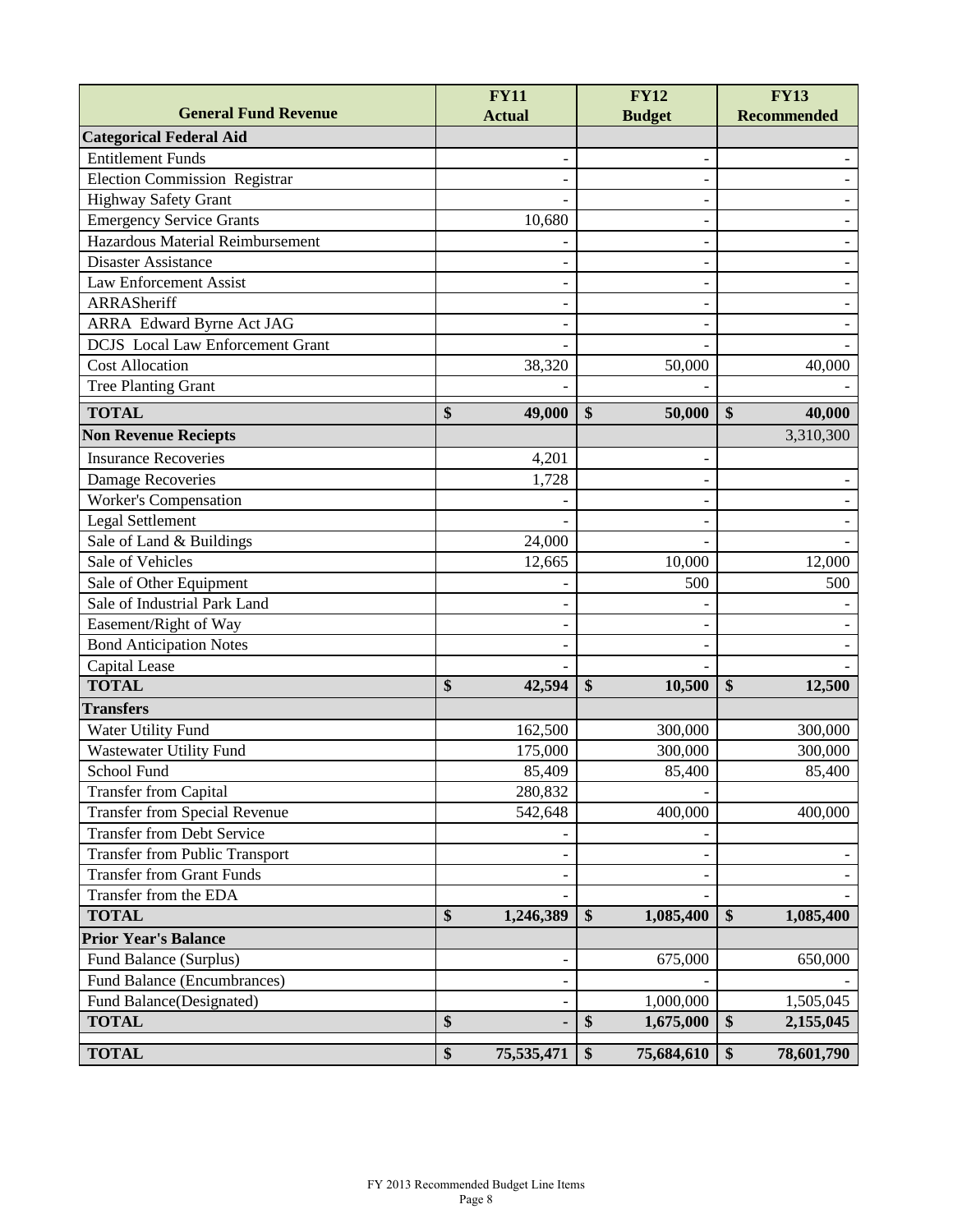|                                                                 | <b>FY11</b>     | FY 2012         | <b>FY13</b>        |
|-----------------------------------------------------------------|-----------------|-----------------|--------------------|
| <b>City Grants Fund</b>                                         | <b>Actual</b>   | <b>Adopted</b>  | <b>Recommended</b> |
| <b>Interest on Investments</b>                                  |                 |                 |                    |
|                                                                 | 165<br>350      |                 |                    |
| Gifts & Donations - Cossey Park<br><b>Miscellaneous Revenue</b> |                 |                 |                    |
|                                                                 | 1,000           |                 |                    |
| <b>PEG Access Revenue</b>                                       | 13,777          |                 |                    |
| Donations - First Night Celebration                             | 17,393          | 35,000          | 35,000             |
| Miscellaneous Revenue - First Night                             | 16,495          | 26,000          | 28,000             |
| <b>Donations - PD Unrestricted</b>                              | 959             |                 |                    |
| Donations - PD Domestic Violence                                | 1,102           |                 |                    |
| <b>Farmer's Market Permits</b>                                  |                 | 8,000           | 21,500             |
| Donations - Soap Box Derby                                      | 10,930          | 12,000          | 13,000             |
| Miscellaneous Revenue - Soap Box                                | 6,462           | 13,000          | 15,000             |
| Donations - Frejus Sports Exchange                              |                 | 17,000          | 17,000             |
| Revenue - First Friday                                          | 6,960           |                 |                    |
| Revenue - Starfires Drill Team                                  | 10,901          | 45,030          | 45,000             |
| Revenue - Hurkamp Lunch                                         |                 | 8,000           | 8,000              |
| Donations - Arts Commission                                     | 16,647          |                 | 10,000             |
| County of Spotsylvania                                          | 160,994         | 161,000         | 171,000            |
| <b>County of Stafford</b>                                       | 161,000         | 161,000         | 171,000            |
| E911 Wireless Board - PSAP                                      | 39,774          |                 | 24,400             |
| <b>OEMS</b> Four-for-Life                                       |                 | 25,000          | 25,000             |
| Virginia Commission for the Arts                                | 5,000           | 5,000           | 5,000              |
| Haz. Material Emerg. Res. Program                               | 30,000          | 30,000          | 30,000             |
| <b>Fire Training Grant</b>                                      |                 |                 | 33,000             |
| Victim-Witness Program                                          | 10,581          | 15,000          | 15,325             |
| VA Dom Violence Victim Fund - DCJS                              | 20,000          | 40,000          | 40,000             |
| Fire Service Program Grant                                      | 55,666          | 49,320          | 55,750             |
| <b>All-Hazards Emergency Operations</b>                         |                 | 10,680          | 10,860             |
| <b>Community Development Block Grant</b>                        | 180,935         | 209,360         | 145,875            |
| <b>EPA Brownfields Grant</b>                                    |                 |                 | 300,000            |
| CDBG - 2009 Federal American R&R Act                            | 20,198          |                 |                    |
| Victim-Witness                                                  | 45,124          | 45,000          | 45,970             |
| 2008 Community Emergency Response                               | 29,900          |                 |                    |
| 2009 Bryne Grant - ARRA Stimulus                                | 1,068           |                 |                    |
| <b>DCJS / VW Recovery Grant</b>                                 | 16,847          |                 |                    |
| OJP - 2009 JAG Formula                                          |                 | 71,220          | 71,225             |
| <b>DMV Safe Streets - 2010</b>                                  | 2,988           | 18,325          | 18,435             |
| DCJS 2010 Crime & Delinquency                                   | 25,556          |                 |                    |
| <b>DCJS 2010 Criminal Justice Systems</b>                       | 18,298          |                 |                    |
| 2010 - DCJS License Plate Recognition                           | 17,000          |                 |                    |
| <b>DCJS JAG - AFIS Extension</b>                                |                 | 71,220          | 71,225             |
| DMV Safe & Sober                                                | 12,043          |                 |                    |
| DCJS JAG - AFIS 11-A2122AD                                      | 56,781          |                 |                    |
| DOJ - COPS Grant                                                |                 | 59,000          | 60,325             |
| FAMPO / CMAQ Grant - Bike Rack                                  | 3,583           |                 |                    |
| <b>General Fund</b>                                             | 291,112         | 308,095         | 343,570            |
| Fund Balance (Surplus)                                          |                 | 47,500          | 40,000             |
| Fund Balance (Encumbrances)                                     |                 |                 |                    |
|                                                                 |                 |                 |                    |
| <b>TOTAL</b>                                                    | \$<br>1,307,589 | \$<br>1,490,750 | \$<br>1,870,460    |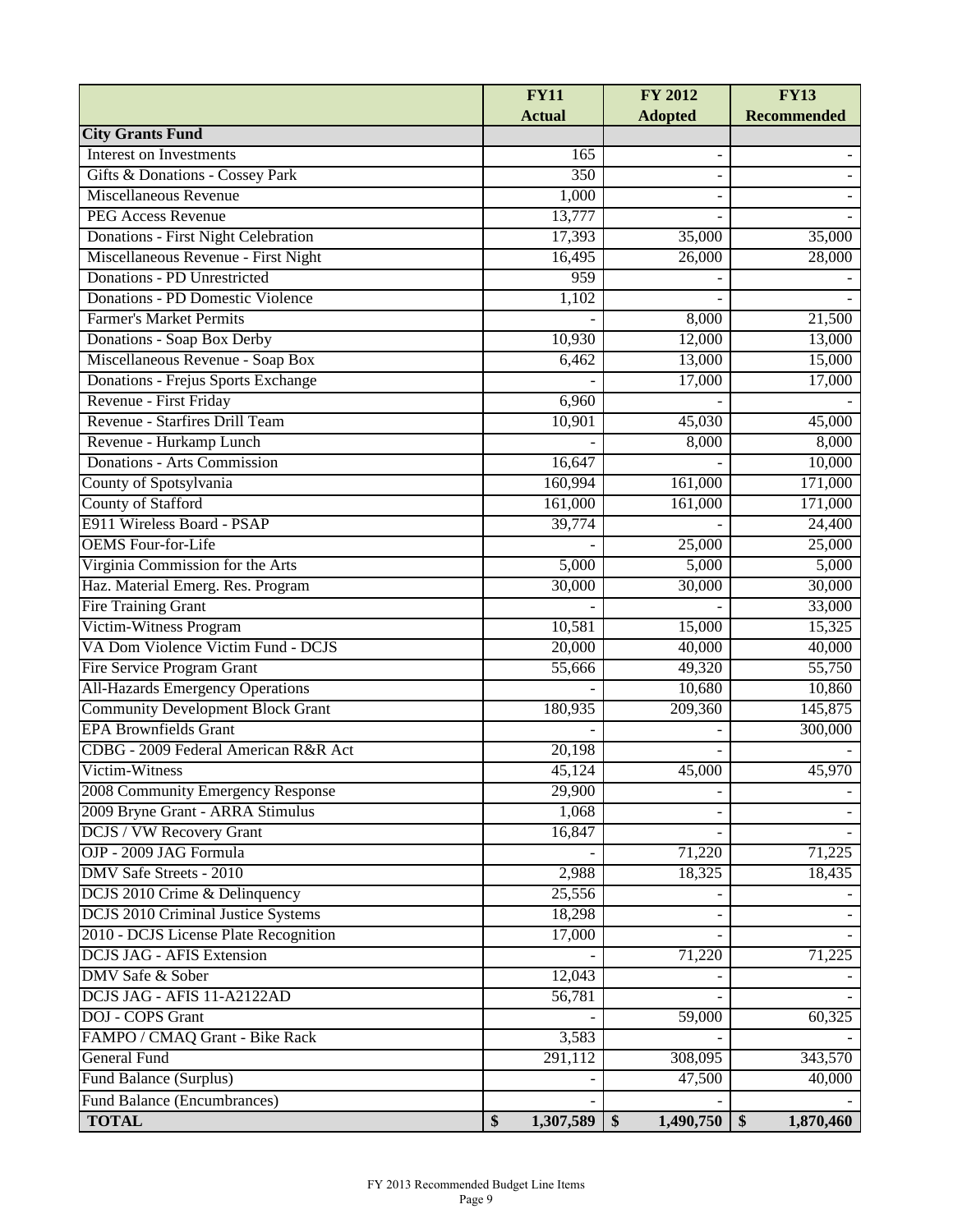|                                            | <b>FY11</b><br><b>Actual</b> | <b>FY 2012</b><br><b>Adopted</b> | <b>FY13</b><br><b>Recommended</b> |
|--------------------------------------------|------------------------------|----------------------------------|-----------------------------------|
| <b>Social Services Fund</b>                |                              |                                  |                                   |
| Miscellaneous Revenue                      |                              |                                  |                                   |
| <b>Welfare Repayments</b>                  | 1,198                        |                                  |                                   |
|                                            | 30                           |                                  |                                   |
| Salary Reimbursement                       | 85,388                       | 85,000                           | 82,500                            |
| <b>MWH Foundation Grant</b>                |                              |                                  |                                   |
|                                            | 20,953                       |                                  |                                   |
| State/Local Hospitalization                |                              |                                  |                                   |
| Public Assistance & Welfare Admin.         | 513,186                      | 1,432,187                        | 1,250,048                         |
| <b>General Relief</b>                      |                              |                                  |                                   |
| Foster Care, Adopt Sub, ADC/FC             | 156,745                      |                                  |                                   |
| <b>Auxiliary Grant - Aged</b>              | 40,282                       |                                  |                                   |
| <b>Auxiliary Grant - Blind</b>             |                              |                                  |                                   |
| <b>Auxiliary Grant - Disabled</b>          | 47,621                       |                                  |                                   |
| Aid to Dependent Children                  | (1, 198)                     |                                  |                                   |
| Food Stamps                                |                              |                                  |                                   |
| Day Care                                   | 277,219                      |                                  |                                   |
| <b>Purchased Services - Adults</b>         |                              |                                  |                                   |
| Fuel Program                               |                              |                                  |                                   |
| <b>Refugee Resettlement</b>                |                              |                                  |                                   |
| <b>Emergency Assistance</b>                |                              |                                  |                                   |
| <b>Independent Living Program</b>          |                              |                                  |                                   |
| Subsidized & Special Needs Adoption        | 364,664                      |                                  |                                   |
| Aid to Dependent Children                  | 5,327                        |                                  |                                   |
| <b>Refugee Resettlement</b>                |                              |                                  |                                   |
| Reasonable & Necessary                     |                              |                                  |                                   |
| Subsidized & Special Needs Adoption        | 178,898                      |                                  |                                   |
| Public Assistance & Welfare Admin.         | 1,170,644                    | 2,450,278                        | 1,693,808                         |
| <b>Foster Care</b>                         | 187,237                      |                                  |                                   |
| Food Stamps                                |                              |                                  |                                   |
| Day Care                                   | 685,118                      |                                  |                                   |
| <b>Purchased Services - Adults</b>         | 25,591                       |                                  |                                   |
| Fuel Program                               |                              |                                  |                                   |
| <b>Independent Living Program</b>          |                              |                                  |                                   |
| Military Home Adoption Studies             |                              |                                  |                                   |
| UW - Emergency Food / Shelter              | 21,436                       |                                  |                                   |
| <b>MWH Foundation Grant - Federal</b>      | 36,843                       | 25,632                           | 21,560                            |
| <b>ARRA - Social Services</b>              | 42,083                       |                                  |                                   |
|                                            | 12,489                       |                                  |                                   |
| Worker's Compensation                      |                              |                                  |                                   |
| <b>Transfer from General Fund</b>          | 823,000                      | 893,215                          | 911,670                           |
| <b>Transfer from Social Services Funds</b> |                              |                                  |                                   |
| <b>Transfer from Revenue Maximization</b>  |                              |                                  |                                   |
| Transfer from CSA                          |                              |                                  |                                   |
| Fund Balance (Surplus)                     |                              |                                  | 50,000                            |
| <b>TOTAL</b>                               | \$<br>4,694,754              | \$<br>4,886,312                  | \$<br>4,009,586                   |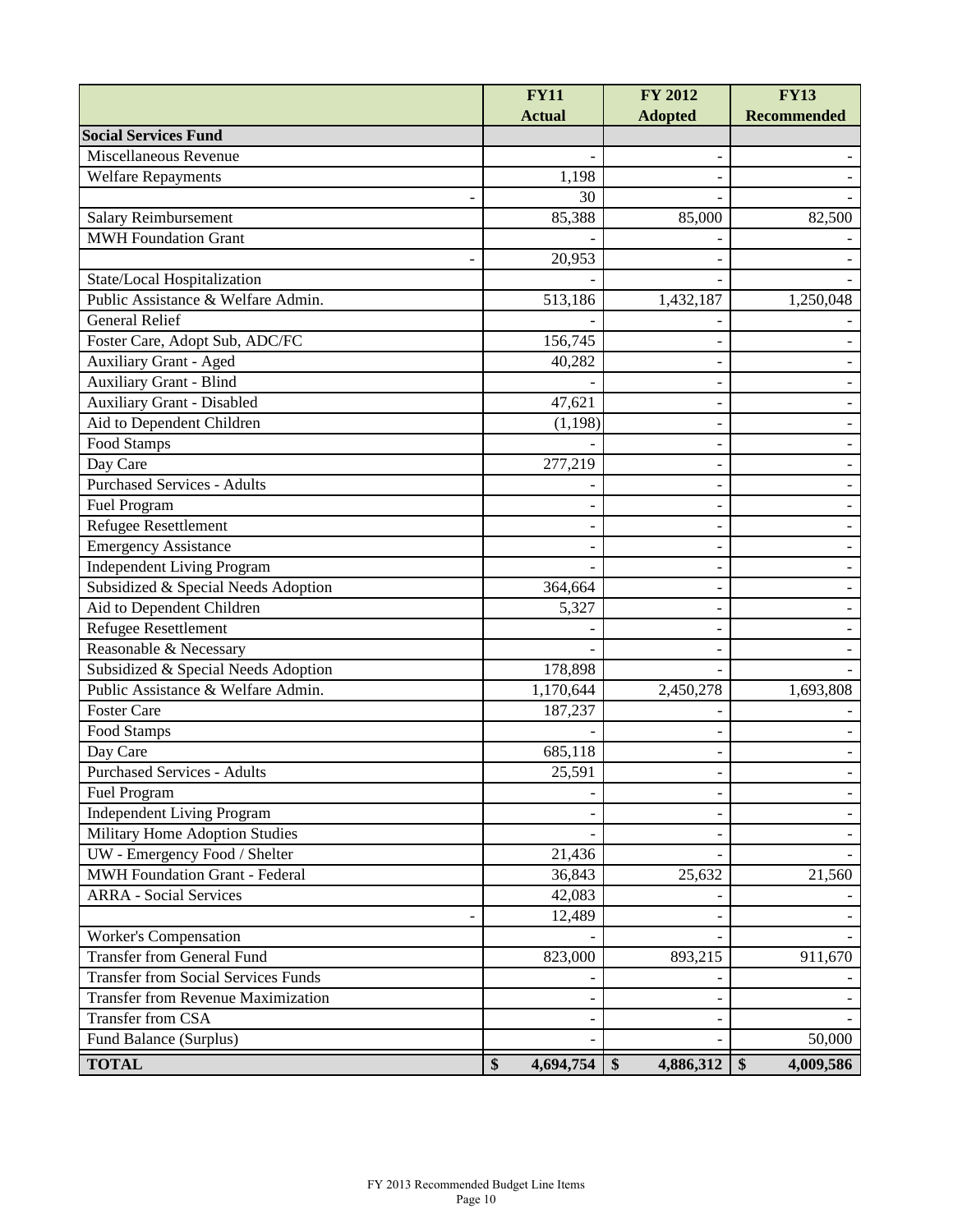|                                                | <b>FY11</b>     | FY 2012         | <b>FY13</b>        |
|------------------------------------------------|-----------------|-----------------|--------------------|
|                                                | <b>Actual</b>   | <b>Adopted</b>  | <b>Recommended</b> |
| <b>CSA</b>                                     |                 |                 |                    |
| <b>CSA</b> Grant                               | 919,334         | 739,300         | 1,086,485          |
| <b>DOE</b> Administration Allocatio            | 8,199           | 8,200           |                    |
| <b>Transfer from General Fund</b>              | 563,240         | 620,000         | 719,125            |
| Fund Balance - Surplus                         |                 | 50,000          | 50,000             |
| <b>TOTAL</b>                                   | \$<br>1,490,773 | \$<br>1,417,500 | \$<br>1,855,610    |
| <b>Transit Fund</b>                            |                 |                 |                    |
| Gasoline Tax                                   | 443,382         | 408,821         | 461,599            |
| Interest on Investments                        | 15,760          |                 |                    |
| Earnings on Investments - AIM                  |                 |                 |                    |
| Fares                                          | 273,419         | 387,225         | 418,848            |
| Rebates & Refunds                              | 976             |                 |                    |
| Gifts & Donations - M W Hospital               | 52,750          | 50,000          | 52,750             |
| Gifts & Donations-Univ of Mary Wash            | 25,000          | 25,000          | 25,000             |
| Gifts & Donations - Germanna Comm              |                 |                 |                    |
| Gifts & Donations - Carl D Silver              |                 |                 |                    |
| Miscellaneous Revenue                          | 4,381           | 3,500           | 3,500              |
| <b>Grant Match - Local Share</b>               |                 |                 |                    |
| In-Bus Advertising Fee                         | 3,000           |                 |                    |
| Commissions - Greyhound                        | 60,714          | 60,000          | 60,000             |
| Jury Duty Compensation                         | 30              |                 |                    |
| City of Fredericksburg                         |                 |                 |                    |
| County of King George                          | 132,093         | 99,487          |                    |
| County of Spotsylvania                         | 421,332         | 391,623         | 468,699            |
| <b>RADCO</b>                                   |                 |                 |                    |
| Spotsylvania County - 2007 Demonstration Share |                 |                 |                    |
| Stafford County - 2007 Demonstration Share     |                 |                 |                    |
| <b>Stafford County - North Stafford Share</b>  |                 |                 |                    |
| Spotsylvania Regional MC - Partnership         |                 | 25,000          | 25,000             |
| In-Bus Advertising Printing Fee                |                 |                 |                    |
| Insurance Adjustment                           |                 |                 |                    |
| County of Caroline                             | 88,091          | 88,970          | 145,327            |
| University of Mary Washington                  | 85,916          | 93,484          | 109,316            |
| County of Stafford                             | 477,656         | 489,832         | 567,615            |
| Petro - Partner                                | 1,000           | 1,000           | 1,000              |
| English Oaks - Partner                         |                 |                 |                    |
| The Evergreens at Smith Run-Partner            | 1,500           | 1,500           | 1,500              |
| GEICO - Partner                                | 3,000           | 3,000           | 3,000              |
| Village of Idlewild                            | 7,500           | 10,000          | 10,000             |
| Germanna Comm College - Par                    |                 |                 | 25,000             |
| Transit Grant-CMAQ Demo Staff                  |                 |                 |                    |
| <b>Transit Grant-CMAQ Demo Spots</b>           | 16,886          |                 |                    |
| Transit Grant-CMAQ Demo City                   | 4,610           |                 |                    |
| Transit Grant-Rural Training (RTAP)            | 934             |                 |                    |
| Transit Grant - TEIF                           |                 |                 |                    |
| Transit Grant - Oil Overcharge                 |                 |                 |                    |
| Transit Grant - City Formula                   | 420,723         | 425,000         | 533,183            |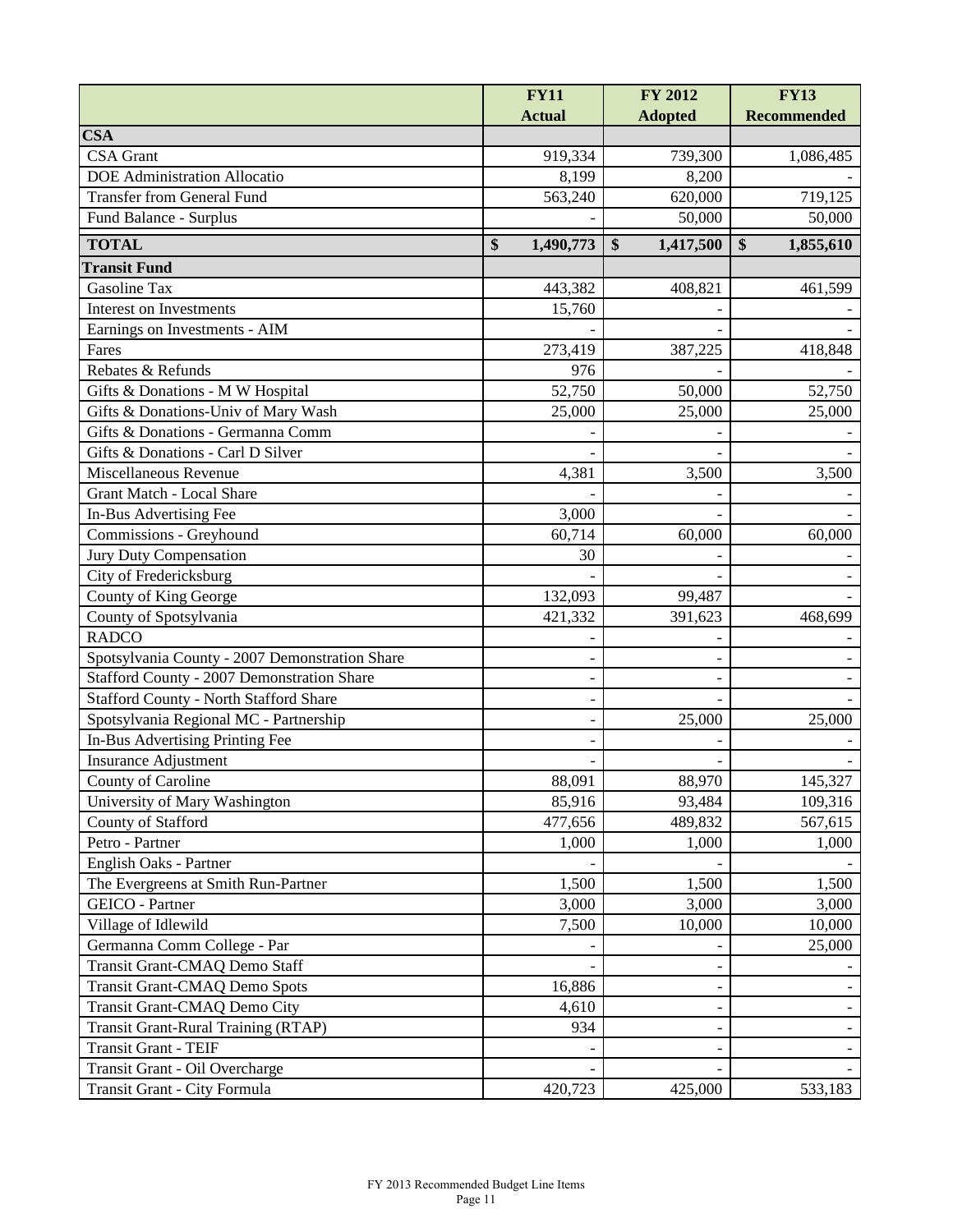|                                                | <b>FY11</b>     | <b>FY 2012</b>  | <b>FY13</b>        |
|------------------------------------------------|-----------------|-----------------|--------------------|
|                                                | <b>Actual</b>   | <b>Adopted</b>  | <b>Recommended</b> |
| Transit Grant - Urban Training                 |                 |                 |                    |
| Transit Grant - Spotsylvania                   |                 |                 |                    |
| Transit Grant - King George                    | 3,911           |                 |                    |
| <b>Transit Grant-Terminal Feasibility</b>      |                 |                 |                    |
| Transit Grant - Capital                        | 144,203         |                 |                    |
| <b>Transit Grant - Caroline County</b>         | 2,397           |                 |                    |
| <b>Transit Grant - Historic Trolley</b>        |                 |                 |                    |
| Transit Grant - King George Intern             |                 |                 |                    |
| Transit Grant-Partnership/Rideshare            |                 |                 |                    |
| Transit Grant - Stafford Formula               |                 |                 |                    |
| Transit Grant - CMAQ Funds                     |                 |                 |                    |
| Transit Grant-5313 Funds (Planning)            |                 |                 |                    |
| Transit Grant - King George Demo               |                 |                 |                    |
| Transit Grant-Fredericksburg Intern            |                 |                 |                    |
| <b>Transit Grant - Caroline For</b>            | 26,759          |                 |                    |
| <b>Transit Grant - DRPT Demonstration</b>      |                 | 332,500         |                    |
| Transit Grant - GIS                            |                 |                 |                    |
| Transit Grant - UMW Demo                       |                 |                 |                    |
| Transit Grant - King George Form               | 42,822          |                 |                    |
| Transit Grant-5311 Funds-Car                   |                 |                 |                    |
| Transit Grant - CMAQ Funds                     |                 |                 |                    |
| Transit Grant - Facility Planning              |                 |                 |                    |
| Transit Grant - Formula                        | 997,454         | 1,257,454       | 1,022,163          |
| Transit Grant - Capital                        | 726,523         | 360,000         | 150,000            |
| <b>Transit Grant-Terminal Feasibility</b>      |                 |                 |                    |
| <b>Transit Grant - Section 5311 Funds</b>      |                 | 214,641         |                    |
| <b>Transit Grant - Caroline County</b>         |                 |                 |                    |
| Transit Grant-5313 Funds (Planning)            |                 |                 |                    |
| Transit Grant - N Stafford Feasibility         |                 |                 |                    |
| Transit Grant - 5311 Funds - Caroline          | 85,130          |                 | 162,344            |
| Transit Grant - 5311 Funds - King George       | 121,172         |                 |                    |
| <b>Transit Grant - RTAP</b>                    | 4,215           |                 |                    |
| Transit Grant - GIS                            |                 |                 |                    |
| <b>Transit Grant - Stafford ARRA</b>           |                 |                 |                    |
| Transit Grant - CMAQ 2007 Demo Stafford        |                 |                 |                    |
| Transit Grant - CMAQ 2007 Demo Spotsylvania    | 102,026         |                 |                    |
| Transit Grant - CMAQ 2007 Demo City            | 27,856          |                 |                    |
| Transit Grant - Capital Preventive Maintenance | 1,870           |                 |                    |
| ARRA - Transit (Caroline & KG)                 |                 |                 |                    |
| <b>ARRA</b> - Transit (Operating)              |                 |                 |                    |
| <b>Insurance Recoveries</b>                    |                 |                 |                    |
| Damage Recoveries                              |                 |                 |                    |
| Sale of Vehicles                               |                 |                 |                    |
| Fund Balance (Surplus)                         |                 | 450,000         | 621,186            |
| Fund Balance (Encumbrances)                    |                 |                 |                    |
| <b>TOTAL</b>                                   | \$<br>4,826,991 | \$<br>5,178,037 | \$<br>4,867,030    |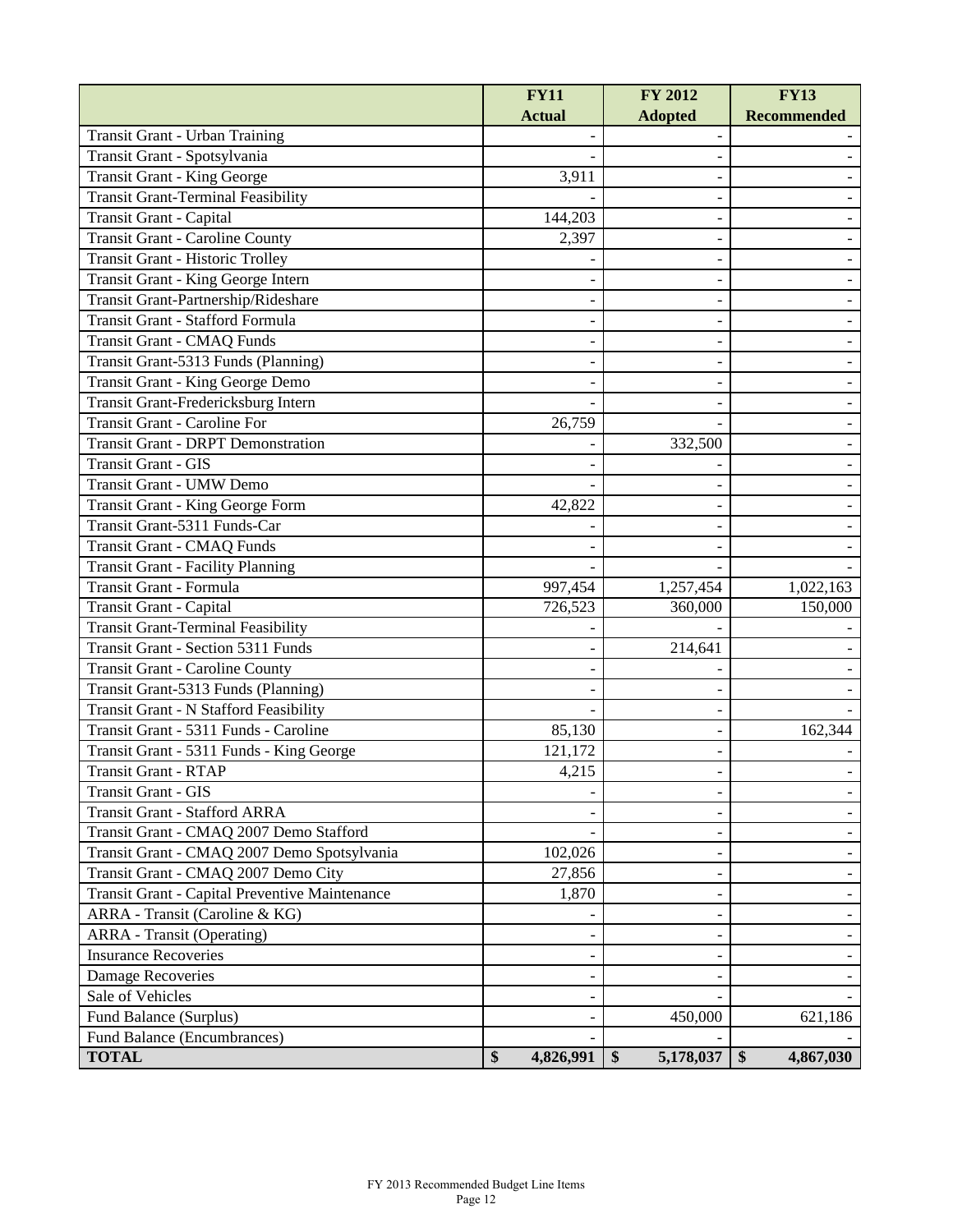|                                   | <b>FY11</b><br><b>Actual</b> | <b>FY 2012</b><br><b>Adopted</b> | <b>FY13</b><br><b>Recommended</b> |
|-----------------------------------|------------------------------|----------------------------------|-----------------------------------|
| <b>Water Fund</b>                 |                              |                                  |                                   |
| Interest on Investments           | 84                           |                                  |                                   |
| Earnings on Investments - AIM     | 15,760                       | 20,000                           | 15,000                            |
| <b>Rental of General Property</b> | 167,295                      | 80,000                           | 120,000                           |
| <b>Water Sales</b>                | 2,264,213                    | 2,380,000                        | 2,478,365                         |
| Water Sales - Unbilled Revenue    | 5,881                        |                                  |                                   |
| <b>Water Connections</b>          | 33,819                       | 20,000                           | 40,000                            |
| <b>Water Availability Fees</b>    | 1,046,647                    | 232,000                          |                                   |
| <b>Certified Letter Fees</b>      | 21,477                       | 21,000                           | 25,000                            |
| <b>Cut-Off Fees</b>               | 49,262                       | 45,000                           | 40,000                            |
| <b>Write-Off Recoveries</b>       | 415                          | 300                              | 300                               |
| <b>Administrative Fees</b>        | 920                          | 700                              | 700                               |
| <b>Judgement Charges</b>          |                              | 1,000                            | 1,000                             |
| Water Sales - Hydrant Meter       | 2,270                        | 2,000                            | 2,000                             |
| Rebates & Refunds                 | (2,307)                      |                                  |                                   |
| <b>Bond Premium</b>               | 865                          |                                  |                                   |
| Fund Balance (Surplus)            |                              | 680,000                          | 670,000                           |
| <b>TOTAL</b>                      | \$<br>3,533,699              | \$<br>3,482,000                  | \$<br>3,392,365                   |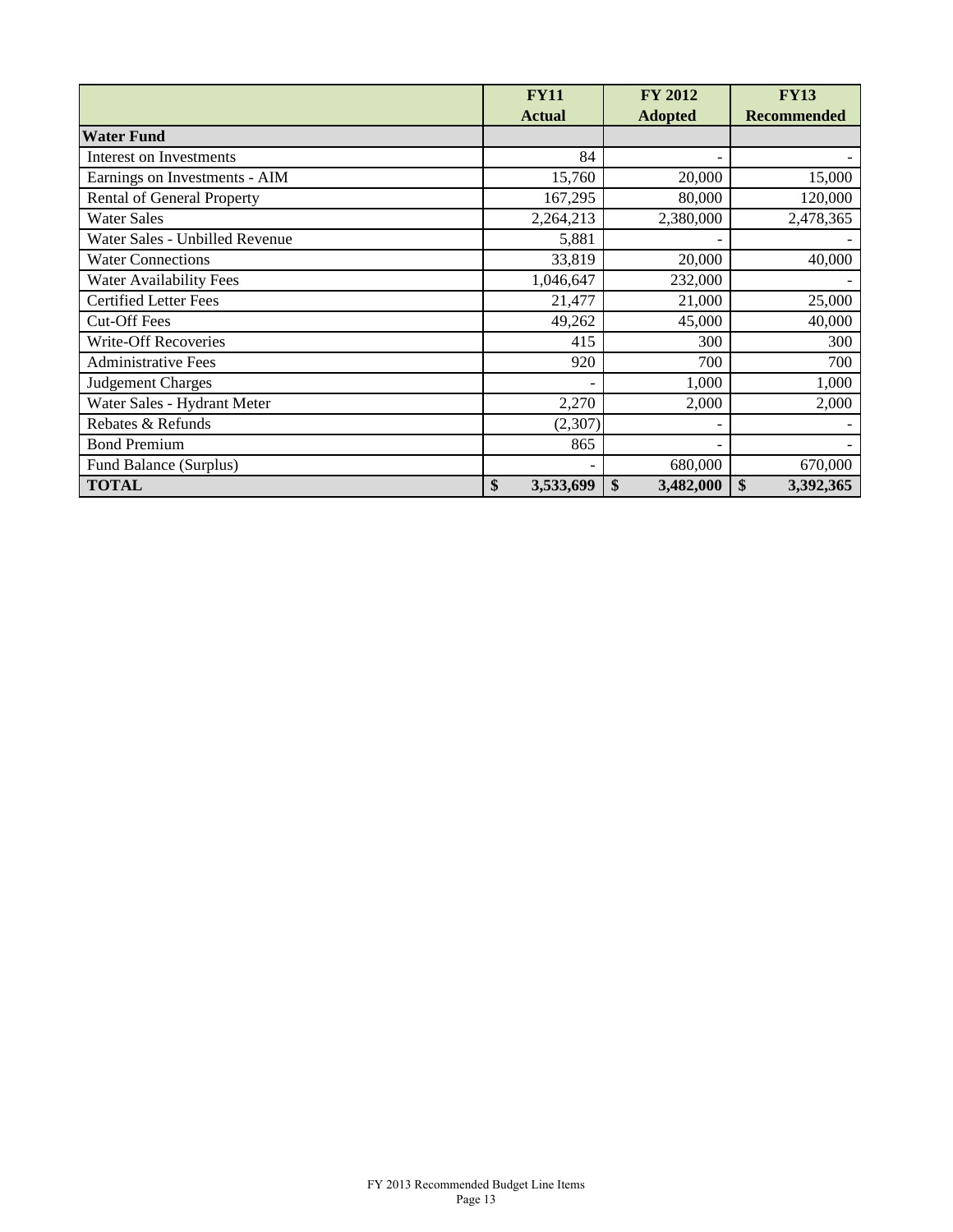|                                        | <b>FY11</b>     | FY 2012         | <b>FY13</b>        |
|----------------------------------------|-----------------|-----------------|--------------------|
|                                        | <b>Actual</b>   | <b>Adopted</b>  | <b>Recommended</b> |
| <b>Waste Water Fund</b>                |                 |                 |                    |
| Interest on Investments                | 8,028           |                 |                    |
| Earnings on Investments - AIM          | 15,760          | 40,000          | 20,000             |
| Sewer Unbilled Revenue                 | 439,823         |                 |                    |
| <b>Sewer Charges</b>                   | 3,366,882       | 3,960,000       | 4,370,000          |
| <b>Sewer Connections</b>               | 3,360           | 10,000          | 10,000             |
| <b>Sewer Availability Fees</b>         | 2,411,923       | 650,000         | 650,000            |
| <b>Write-Off Recoveries</b>            |                 |                 | 20,000             |
| Sewer Availability Fees - Installmt    |                 |                 |                    |
| Sewer Charges - Spotsylvania County    |                 | 15,000          | 15,000             |
| <b>Industrial Pretreatment Charges</b> | 14,576          |                 |                    |
| Rebates & Refunds                      |                 |                 |                    |
| Gifts & Donations                      |                 |                 |                    |
| Miscellaneous Revenue                  |                 | 8,000           | 10,000             |
| Sale of Bid Specs                      | 13,010          |                 |                    |
| <b>Grease Disposal Charges</b>         |                 |                 |                    |
| <b>Credit Card Fees</b>                |                 |                 |                    |
| <b>Bond Premium</b>                    |                 |                 |                    |
| <b>Spotsy Capital Reimbursement</b>    | 28,627          |                 | 67,000             |
| PPEA Review Fees Reimbursement         | 67,297          |                 |                    |
| <b>Public Works Reimbursement</b>      | 5,000           |                 |                    |
| <b>Insurance Adjustment</b>            |                 |                 |                    |
| <b>Wastewater Grant</b>                |                 |                 |                    |
| Federal Interest Subsidy - RZE         |                 | 7,000           | 26,000             |
| Federal Interest Subsidy - BAB         | 26,482          | 10,000          | 35,000             |
| <b>Insurance Recoveries</b>            | 35,178          |                 |                    |
| <b>Legal Settlement</b>                |                 |                 |                    |
| <b>Contributed Capital</b>             | 6,482           |                 |                    |
| <b>Bond Issues</b>                     |                 |                 |                    |
| <b>VRA Loan Proceeds</b>               |                 |                 |                    |
| Capital Projects Fund                  |                 |                 |                    |
| <b>Grants Fund</b>                     |                 |                 |                    |
| Fund Balance (Surplus)                 |                 | 1,600,000       | 2,143,425          |
| <b>Fund Balance (Encumbrances)</b>     |                 |                 |                    |
| <b>TOTAL</b>                           | \$<br>6,442,428 | \$<br>6,300,000 | \$<br>7,366,425    |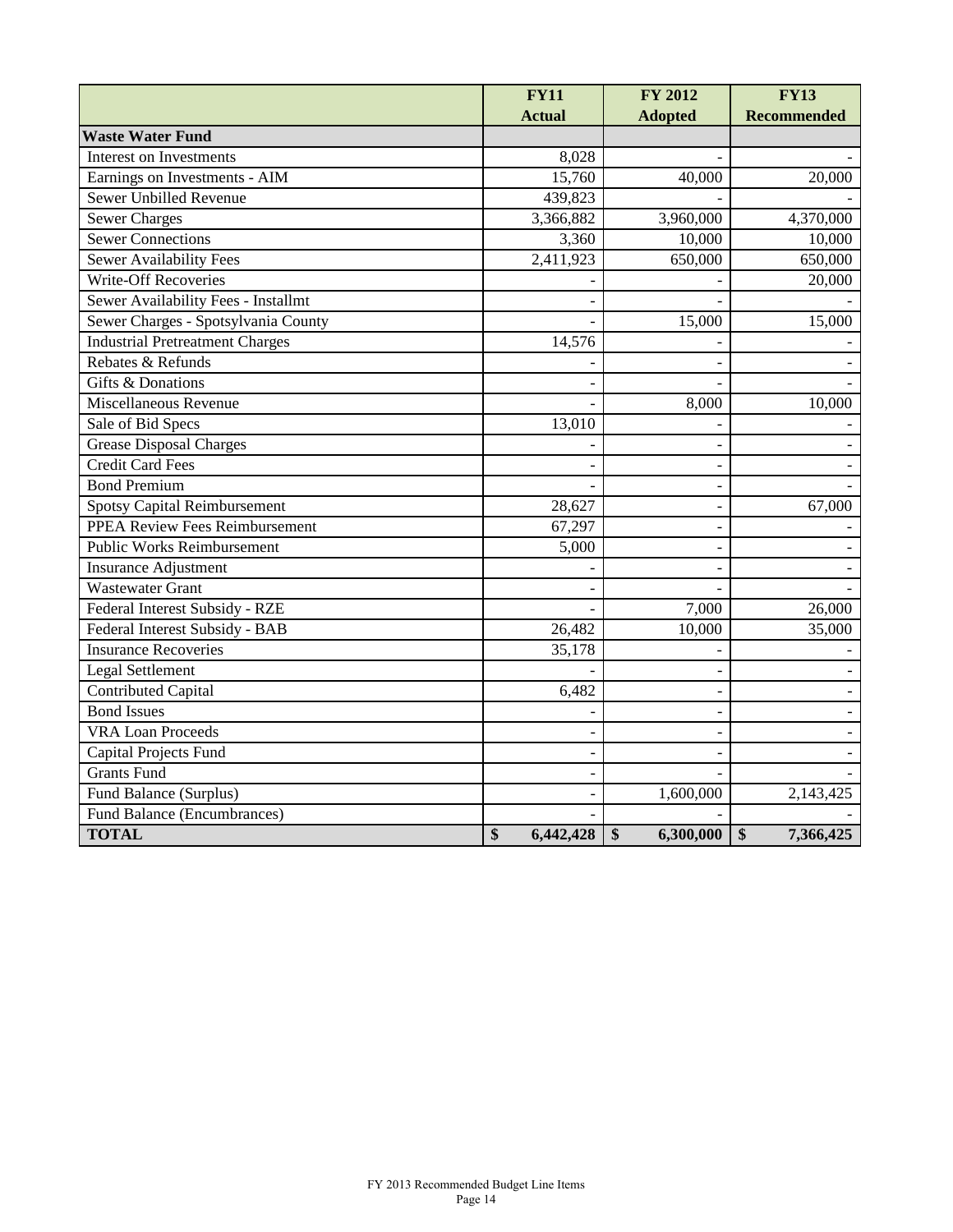|                                           | <b>FY11</b>                  | <b>FY 2012</b>               | <b>FY13</b>        |
|-------------------------------------------|------------------------------|------------------------------|--------------------|
|                                           | <b>Actual</b>                | <b>Adopted</b>               | <b>Recommended</b> |
| <b>Parking Fund</b>                       |                              |                              |                    |
| Gasoline Tax                              | 322,374                      | 319,820                      | 320,610            |
| Interest on Investments                   | 15,760                       | 10,000                       | 5,000              |
| Earnings on Investments - AIM             |                              |                              |                    |
| Parking Garage Fees                       | 115,320                      | 90,000                       | 90,000             |
| <b>Proximity Card Fees</b>                | 56,751                       | 45,000                       | 50,000             |
| <b>Tenant Parking Fees</b>                | 2,976                        | 2,650                        | 2,800              |
| Visitor Center Parking Pass               |                              |                              |                    |
| <b>Courtyard by Marriott Parking Fees</b> | 63,193                       | 35,000                       | 50,000             |
| <b>PPEA Review Fees Reimbursement</b>     |                              |                              |                    |
| <b>Insurance Recoveries</b>               |                              |                              |                    |
| <b>Damage Recoveries</b>                  |                              |                              |                    |
| <b>Contributed Capital</b>                |                              |                              |                    |
| <b>Transfer from General Fund</b>         |                              |                              |                    |
| <b>Transfer from Capital Fund</b>         |                              |                              |                    |
| Fund Balance (Surplus)                    |                              | 148,160                      | 144,220            |
| <b>TOTAL</b>                              | 576,374<br>$\boldsymbol{\$}$ | $\boldsymbol{\$}$<br>650,630 | \$<br>662,630      |
| <b>Riparian Lands Stewardship Fund</b>    |                              |                              |                    |
| Interest on Investments                   | 97                           | 21,830                       | 22,165             |
| Unrealized Gain/Loss on AIM               | 9,674                        |                              |                    |
| Earnings on Investments - AIM             | 18,811                       |                              |                    |
| <b>Gifts</b> and Donations                |                              |                              |                    |
| County of Spotsylvania                    | 26,288                       | 13,100                       | 13,700             |
| County of Stafford                        | 12,900                       | 12,900                       | 13,700             |
| County of Culpepper                       |                              |                              | 13,700             |
| Sale of Land & Buildings                  |                              |                              |                    |
| Transfer from the General Fund            | 80,000                       |                              |                    |
| Fund Balance (Surplus)                    |                              | 35,000                       | 22,165             |
| <b>TOTAL</b>                              | 147,770<br>\$                | $\boldsymbol{\$}$<br>82,830  | \$<br>85,430       |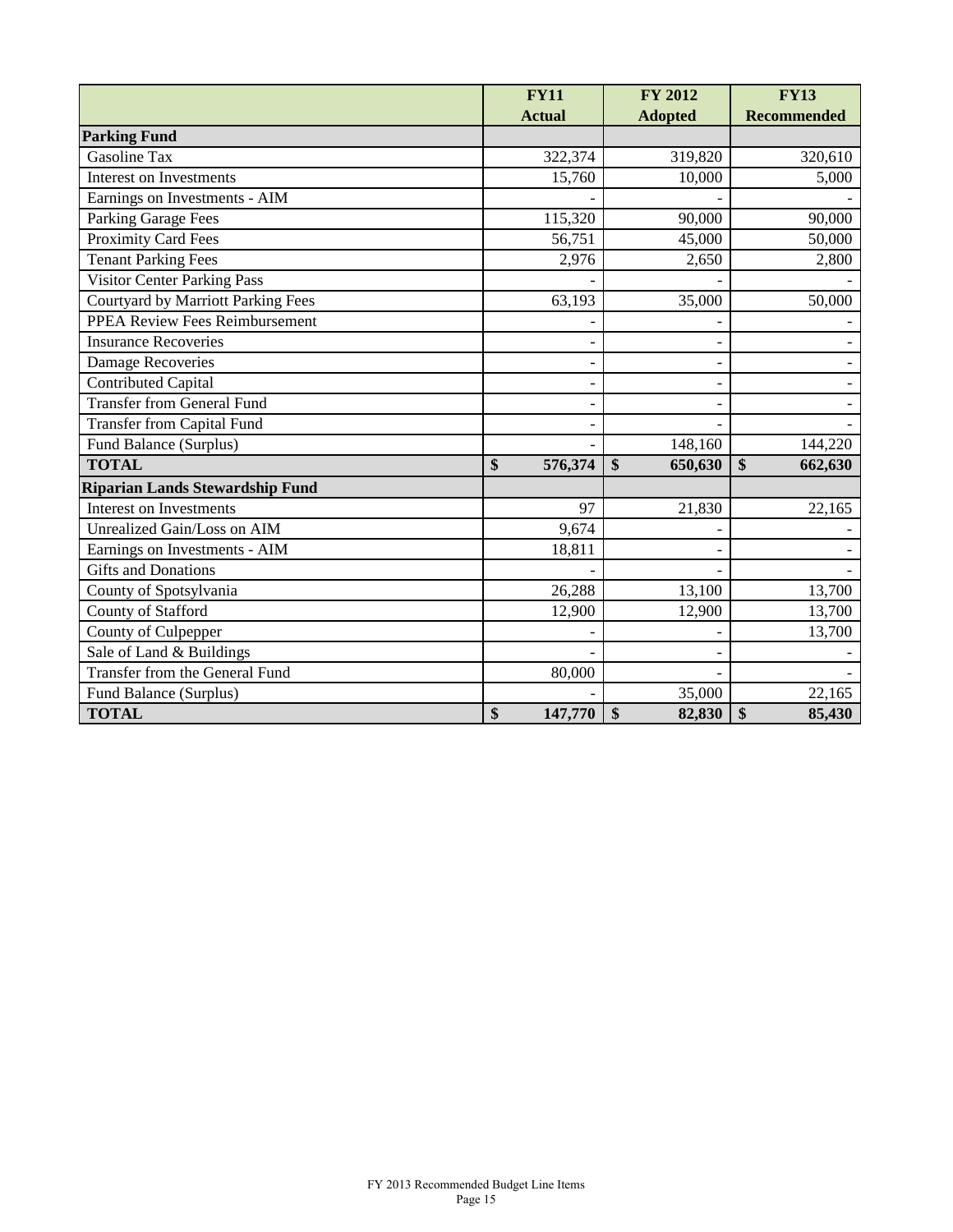| <b>Description</b>                   | <b>FY11</b>              | <b>FY12</b>              | <b>FY13</b>                    | <b>FY13</b>        |  |
|--------------------------------------|--------------------------|--------------------------|--------------------------------|--------------------|--|
|                                      | <b>Actual</b>            | <b>Adopted</b>           | <b>Requested</b>               | <b>Recommended</b> |  |
| <b>CITY COUNCIL</b>                  |                          |                          |                                |                    |  |
| Salaries & Wages - Regular           | \$                       | \$                       | \$<br>$\overline{\phantom{0}}$ | \$                 |  |
| Salaries & Wages - Part Time         | $\sim$                   | $\sim$                   | $\overline{a}$                 |                    |  |
| <b>FICA Benefits</b>                 |                          |                          |                                |                    |  |
| Hospital/Medical Plan                | 13,629                   | 10,000                   | 17,000                         | 17,000             |  |
| Dental Insurance                     | 1,238                    | 2,000                    | 2,000                          | 2,000              |  |
| Worker's Compensation                | $\overline{a}$           |                          |                                |                    |  |
| Professional Services - Legal        |                          |                          |                                |                    |  |
| Professional Services - Other        | 69,989                   | 75,000                   | 75,000                         | 75,000             |  |
| Repairs & Maintenance                |                          |                          |                                |                    |  |
| <b>Maintenance Service Contracts</b> | ÷,                       |                          |                                |                    |  |
| Printing & Binding                   | $\sim$                   | 2,000                    | 2,000                          | 1,000              |  |
| Advertising                          |                          |                          |                                |                    |  |
| Council Compensation                 | 85,000                   | 85,000                   | 85,000                         | 85,000             |  |
| Postage & Postal Service             | 188                      | 400                      | 400                            | 300                |  |
| Telecommunication                    | 944                      | 4,600                    | 4,600                          | 1,600              |  |
| Lease/Rental of Equipment            |                          |                          |                                |                    |  |
| Mileage                              | $\overline{\phantom{a}}$ | 1,000                    | 1,000                          | 1,000              |  |
| Fares                                |                          |                          |                                |                    |  |
| Subsistence & Lodging                | 5,008                    | 4,000                    | 4.000                          | 4,000              |  |
| Convention & Education               | 1,425                    | 7,000                    | 7,000                          | 7,000              |  |
| <b>Visitor Accommodations</b>        |                          |                          |                                |                    |  |
| Other Payments to Civic Org.         | $\overline{\phantom{a}}$ |                          | $\overline{\phantom{a}}$       |                    |  |
| Other Youth Programs                 |                          |                          |                                |                    |  |
| Dues & Association Memberships       | 12.005                   | 16,000                   | 16,000                         | 16.000             |  |
| Claims & Bounties                    |                          |                          |                                |                    |  |
| <b>Office Supplies</b>               | $\overline{774}$         | 1,500                    | 1,500                          | 1,000              |  |
| Medical & Laboratory Supplies        |                          |                          |                                |                    |  |
| Books & Subscriptions                | $\overline{a}$           | 100                      | 100                            | 100                |  |
| <b>Promotional Materials</b>         | $\overline{\phantom{a}}$ | 600                      | 600                            | 400                |  |
| Furniture & Fixtures - Replacement   | $\overline{\phantom{a}}$ |                          |                                |                    |  |
| Communications Equip. - Replacement  | $\sim$                   | $\overline{\phantom{a}}$ | $\blacksquare$                 |                    |  |
| ADP Equipment - Replacement          | $\overline{a}$           | $\sim$                   | $\overline{\phantom{a}}$       |                    |  |
| ADP Software - Replacement           | $\sim$                   | $\blacksquare$           | $\blacksquare$                 |                    |  |
| Furniture & Fixtures - Additions     | $\overline{\phantom{a}}$ | $\sim$                   | $\overline{\phantom{a}}$       |                    |  |
| Communications Equip. - Additions    | $\overline{\phantom{a}}$ | $\overline{\phantom{a}}$ | $\blacksquare$                 |                    |  |
| ADP Equipment - Additions            |                          |                          | $\overline{\phantom{a}}$       |                    |  |
| <b>ADP</b> Software - Additions      | ÷,                       |                          | $\overline{\phantom{a}}$       |                    |  |
| Purchase of Land                     |                          |                          |                                |                    |  |
| <b>Total</b>                         | \$<br>190,200            | \$<br>209,200            | $\mathbf{s}$<br>216,200        | 211,400<br>\$      |  |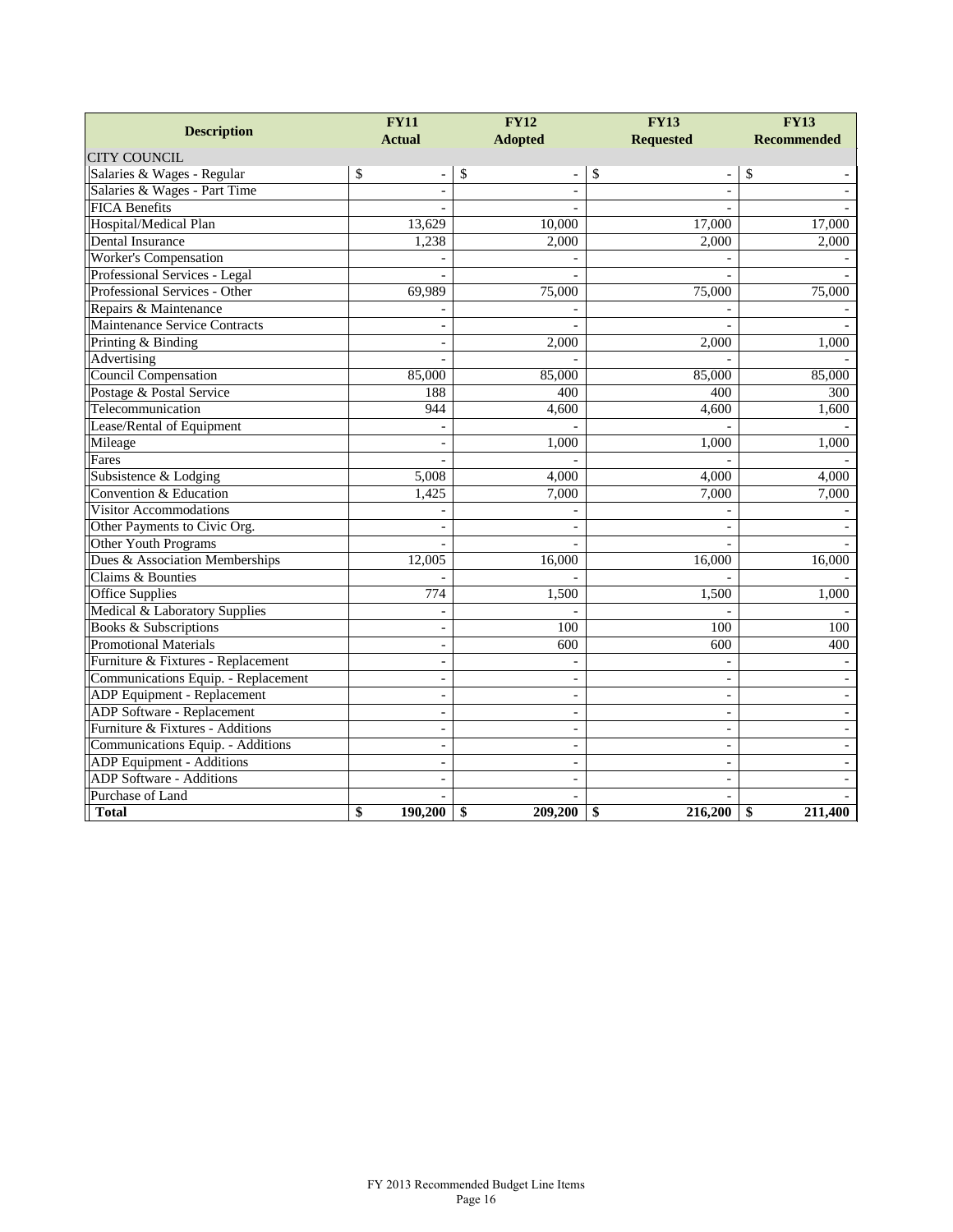|                                     | <b>FY11</b>              |               | <b>FY12</b>              | <b>FY13</b>              | <b>FY13</b>        |  |
|-------------------------------------|--------------------------|---------------|--------------------------|--------------------------|--------------------|--|
| <b>Description</b>                  | <b>Actual</b>            |               | <b>Adopted</b>           | <b>Requested</b>         | <b>Recommended</b> |  |
| <b>CLERK OF COUNCIL</b>             |                          |               |                          |                          |                    |  |
| Salaries & Wages - Regular          | \$<br>51,500             | $\mathcal{S}$ | 52,000                   | $\mathcal{S}$<br>52,790  | 52,790<br>\$       |  |
| Overtime Pay                        |                          |               |                          |                          |                    |  |
| Salaries & Wages - Part Time        |                          |               |                          |                          |                    |  |
| <b>Employee Bonus</b>               |                          |               | 850                      |                          |                    |  |
| <b>FICA Benefits</b>                | 3,684                    |               | 4,000                    | 4,040                    | 4,040              |  |
| Retirement V.R.S.                   | 8,137                    |               | 7,500                    | 10,375                   | 10,375             |  |
| Retirement - Other                  |                          |               |                          |                          |                    |  |
| Hospital/Medical Plan               | 13,629                   |               | 12,000                   | 14,300                   | 14,300             |  |
| Hospital/Medical Plan - Retirees    | 5,415                    |               | 6,000                    | 6,000                    | 6,000              |  |
| Dental Insurance                    |                          |               | 500                      | 250                      | 250                |  |
| Prescription Drug Plan - Retirees   |                          |               | 500                      | 500                      | 500                |  |
| Group Life Insurance                | 144                      |               | 100                      | 695                      | 695                |  |
| <b>Unemployment Compensation</b>    |                          |               |                          |                          |                    |  |
| <b>Worker's Compensation</b>        | 77                       |               | 200                      | 85                       | 85                 |  |
| Maintenance Service Contracts       |                          |               |                          |                          |                    |  |
| Printing & Binding                  |                          |               |                          |                          |                    |  |
| Advertising                         | 5,238                    |               | 14,000                   | 14,000                   | 10,000             |  |
| Postage & Postal Service            |                          |               |                          |                          |                    |  |
| Telecommunication                   | $\overline{729}$         |               |                          |                          |                    |  |
| Mileage                             | 428                      |               | 200                      | 200                      | 200                |  |
| Fares                               |                          |               |                          |                          |                    |  |
| Subsistence & Lodging               | 918                      |               | 1,000                    | 1,000                    | 1,000              |  |
| Convention & Education              | 866                      |               | 800                      | 800                      | 800                |  |
| Dues & Association Memberships      | 250                      |               | 400                      | 400                      | 400                |  |
| <b>Office Supplies</b>              | 473                      |               | 1,500                    | 1,500                    | 1.000              |  |
| Machinery & Equipment - Replacement | $\overline{\phantom{a}}$ |               | $\qquad \qquad -$        | $\overline{\phantom{a}}$ |                    |  |
| Furniture & Fixtures - Replacement  | $\overline{\phantom{a}}$ |               | $\overline{\phantom{0}}$ | $\overline{\phantom{a}}$ |                    |  |
| Communications Equip. - Replacement | $\overline{\phantom{a}}$ |               | $\overline{a}$           | $\overline{\phantom{a}}$ |                    |  |
| ADP Equipment - Replacement         | L.                       |               | $\overline{a}$           | $\overline{a}$           |                    |  |
| <b>ADP Software - Replacement</b>   |                          |               |                          |                          |                    |  |
| ADP Equipment - Additions           | 9,459                    |               |                          |                          |                    |  |
| <b>ADP</b> Software - Additions     |                          |               |                          |                          |                    |  |
| <b>Total</b>                        | \$<br>100,947            | \$            | 101,550                  | 106,935<br>\$            | 102,435<br>\$      |  |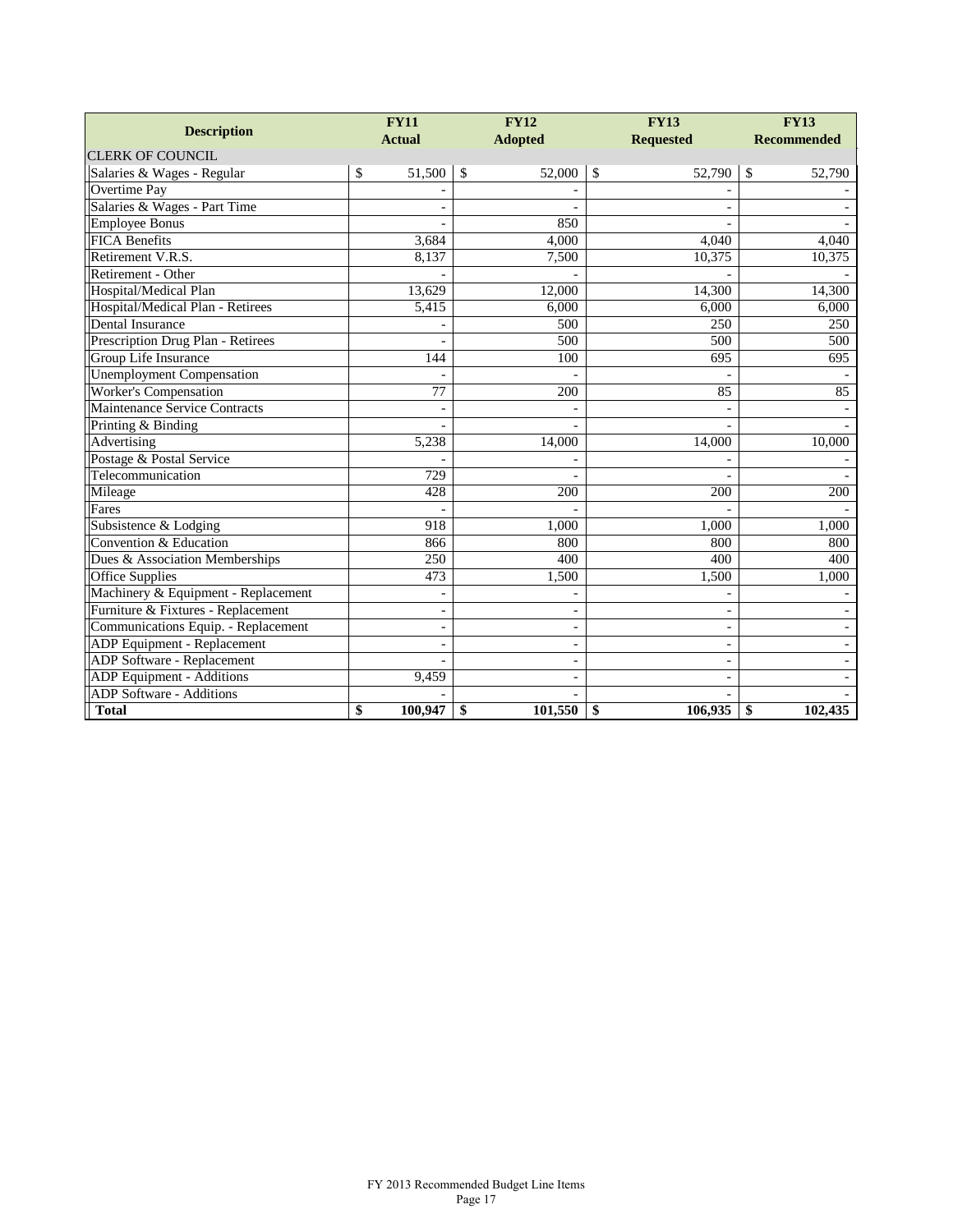|                                     | <b>FY11</b>              | <b>FY12</b>              | <b>FY13</b>              | <b>FY13</b>        |  |
|-------------------------------------|--------------------------|--------------------------|--------------------------|--------------------|--|
| <b>Description</b>                  | <b>Actual</b>            | <b>Adopted</b>           | <b>Requested</b>         | <b>Recommended</b> |  |
| <b>CITY MANAGER</b>                 |                          |                          |                          | $\Omega$           |  |
| Salaries & Wages - Regular          | \$<br>303,986            | $\mathcal{S}$<br>377,000 | \$<br>443,210            | \$<br>443,210      |  |
| Overtime Pay                        | 4,542                    |                          |                          |                    |  |
| Salaries & Wages - Part Time        | 15,047                   | 25,000                   | 25,000                   | 25,000             |  |
| <b>Employee Bonus</b>               |                          | 4,050                    |                          |                    |  |
| <b>FICA Benefits</b>                | 21,644                   | 31,100                   | 35,816                   | 35,815             |  |
| Retirement V.R.S.                   | 48,030                   | 59,600                   | 87,088                   | 87,090             |  |
| Retirement - Other                  |                          |                          |                          |                    |  |
| Hospital/Medical Plan               | 41,228                   | 34,000                   | 46,500                   | 46,500             |  |
| Hospital/Medical Plan - Retirees    | 18,804                   | 20,000                   | 20,000                   | 15,000             |  |
| Dental Insurance                    | 662                      | 1,500                    | 1,250                    | 1,250              |  |
| Prescription Drug Plan - Retirees   | 1,014                    | 1,200                    | 1,200                    | 1,200              |  |
| Group Life Insurance                | 851                      | 1,100                    | 5,848                    | 5,850              |  |
| <b>Worker's Compensation</b>        | 501                      | 1,000                    | $\overline{551}$         | 550                |  |
| Professional Services - Other       | 34,865                   | 105,000                  | 45,000                   | 40,000             |  |
| Temporary Help Service Fees         |                          |                          |                          |                    |  |
| Repairs & Maintenance               |                          |                          |                          |                    |  |
| Maintenance Service Contracts       |                          |                          | ÷.                       |                    |  |
| Printing & Binding                  | 545                      | 3,500                    | 3,000                    | 2,000              |  |
| Advertising                         | 4,461                    | 5,000                    | 5,000                    | 5,000              |  |
| Services from Other Governments     |                          |                          |                          |                    |  |
| Postage & Postal Service            | 1,104                    | 1,800                    | 1,500                    | 1,500              |  |
| <b>Messenger Services</b>           |                          |                          |                          |                    |  |
| Telecommunication                   | 6,156                    | 8,000                    | 8,000                    | 8,000              |  |
| Lease/Rental of Equipment           |                          |                          |                          |                    |  |
| Lease/Rent of Space                 |                          |                          |                          |                    |  |
| Lease/Rental of Land                | 9,767                    | 7,740                    | 10,000                   | 10,000             |  |
| Mileage                             | 11,700                   | 12,200                   | 12,200                   | 12,200             |  |
| Fares                               |                          |                          |                          |                    |  |
| Subsistence & Lodging               | 828                      | 5,000                    | 5,000                    | 5,000              |  |
| Convention & Education              | 1,090                    | 5,000                    | 5,000                    | 5,000              |  |
| Dues & Association Memberships      | 3,860                    | 4,000                    | 5,000                    | 5,000              |  |
| <b>Real Estate Taxes</b>            |                          |                          |                          |                    |  |
| <b>Office Supplies</b>              | 1,303                    | 5,500                    | 5,500                    | 5,000              |  |
| <b>Books &amp; Subscriptions</b>    | 195                      | 1,500                    | 1,500                    | 1,000              |  |
| Educational & Recreational Supplies |                          |                          |                          |                    |  |
| Other Operating Supplies            |                          |                          |                          |                    |  |
| <b>Promotional Materials</b>        | $\overline{\phantom{a}}$ | $\blacksquare$           | $\overline{\phantom{a}}$ | $\blacksquare$     |  |
| Furniture & Fixtures - Replacement  | $\overline{\phantom{a}}$ | $\overline{\phantom{0}}$ | $\overline{\phantom{0}}$ |                    |  |
| Communications Equip. - Replacement | $\overline{\phantom{a}}$ | $\overline{\phantom{m}}$ | $\overline{\phantom{0}}$ |                    |  |
| Motor Vehicle & Equip.- Replacement | $\blacksquare$           |                          | $\overline{\phantom{a}}$ |                    |  |
| ADP Equipment - Replacement         | $\overline{\phantom{a}}$ |                          |                          |                    |  |
| ADP Software - Replacement          | $\overline{\phantom{a}}$ |                          | $\overline{\phantom{a}}$ |                    |  |
| Machinery & Equipment - Additions   | $\overline{\phantom{a}}$ |                          |                          |                    |  |
| Furniture & Fixtures - Additions    | $\overline{\phantom{a}}$ | 1,000                    | 1,000                    | 1,000              |  |
| Communications Equip. - Additions   | $\blacksquare$           |                          |                          |                    |  |
| ADP Equipment - Additions           |                          | 2,500                    | 2,500                    | 2,500              |  |
| ADP Software - Additions            | 90                       | 1,000                    | 1,000                    | 1,000              |  |
| <b>Total</b>                        | 532,273<br>\$            | 724,290<br>- \$          | 777,663<br>\$            | 765,665<br>\$      |  |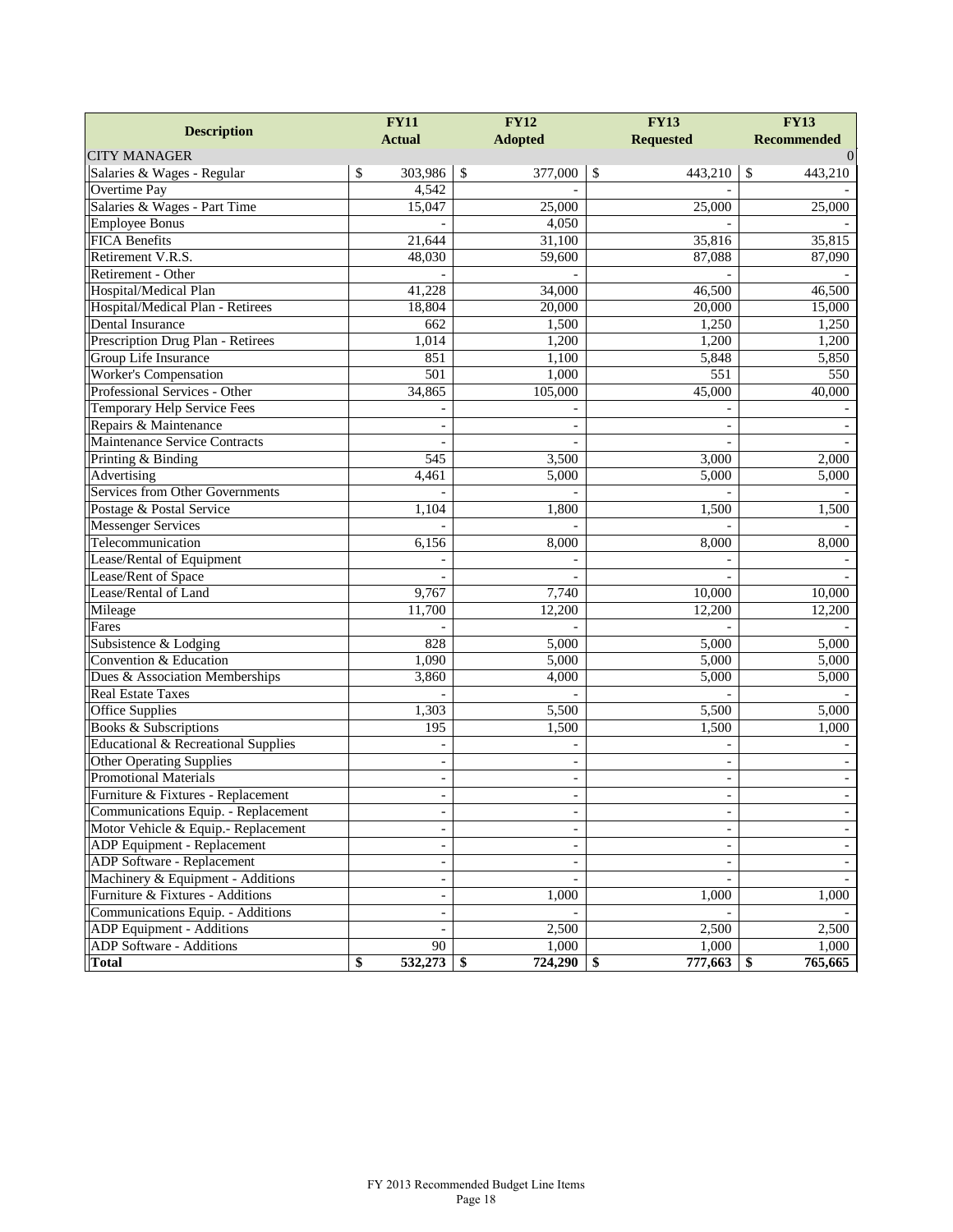| <b>Description</b>                  | <b>FY12</b><br><b>FY11</b> |               | <b>FY13</b>      | <b>FY13</b>   |                          |    |                    |
|-------------------------------------|----------------------------|---------------|------------------|---------------|--------------------------|----|--------------------|
|                                     | <b>Actual</b>              |               | <b>Adopted</b>   |               | <b>Requested</b>         |    | <b>Recommended</b> |
| <b>LEGAL SERVICES</b>               |                            |               |                  |               |                          |    |                    |
| Salaries & Wages - Regular          | \$<br>122,173              | $\mathcal{S}$ | 181,100          | $\mathcal{S}$ | 181,600                  | \$ | 181,600            |
| Overtime Pay                        |                            |               |                  |               |                          |    |                    |
| Salaries & Wages - Part Time        | 34,470                     |               |                  |               |                          |    |                    |
| <b>Employee Bonus</b>               |                            |               | 1,700            |               |                          |    |                    |
| <b>FICA Benefits</b>                | 11,045                     |               | 14,000           |               | 13,895                   |    | 13,895             |
| Retirement V.R.S.                   | 19,303                     |               | 28,600           |               | 35,685                   |    | 35,685             |
| Retirement - Other                  |                            |               |                  |               |                          |    |                    |
| Hospital/Medical Plan               | 5,415                      |               | 17,000           |               | 18,600                   |    | 18,600             |
| Hospital/Medical Plan - Retirees    | 6,859                      |               | 7,500            |               | 7,500                    |    | 7,500              |
| <b>Dental Insurance</b>             | 221                        |               | 200              |               | 500                      |    | 500                |
| Prescription Drug Plan - Retirees   |                            |               | 500              |               | 500                      |    | 500                |
| Group Life Insurance                | 342                        |               | 500              |               | 2,400                    |    | 2,400              |
| Worker's Compensation               | 183                        |               | 250              |               | 201                      |    | 200                |
| Professional Services - Legal       | 24,833                     |               | 50,000           |               | 50,000                   |    | 45,000             |
| Professional Services - Other       |                            |               |                  |               |                          |    |                    |
| <b>Temporary Help Service Fees</b>  | $\overline{\phantom{a}}$   |               | $\overline{a}$   |               | $\overline{\phantom{a}}$ |    |                    |
| Repairs & Maintenance               | $\overline{\phantom{a}}$   |               |                  |               | $\sim$                   |    |                    |
| Maintenance Service Contracts       | $\overline{\phantom{a}}$   |               | $\overline{a}$   |               | $\blacksquare$           |    |                    |
| Advertising                         | $\sim$                     |               |                  |               | $\overline{a}$           |    |                    |
| Services from Other Governments     |                            |               |                  |               | $\frac{1}{2}$            |    |                    |
| <b>Electrical Services</b>          |                            |               |                  |               |                          |    |                    |
| Postage & Postal Service            | 222                        |               | 600              |               | 600                      |    | 600                |
| Telecommunication                   | 1,478                      |               | 1,600            |               | 1,600                    |    | 1,600              |
| Lease/Rental of Equipment           | 2,700                      |               | 3,000            |               | 3,000                    |    | 3,000              |
| Lease/Rental of Buildings           |                            |               |                  |               |                          |    |                    |
| Mileage                             | 105                        |               | 150              |               | 150                      |    | 150                |
| Fares                               |                            |               |                  |               |                          |    |                    |
| Subsistence & Lodging               | 1,025                      |               | 1,800            |               | 1,800                    |    | 1,800              |
| Convention & Education              | 1,437                      |               | 2,000            |               | 2,000                    |    | 2,000              |
| Dues & Association Memberships      | 560                        |               | 1,300            |               | 1,300                    |    | 1,000              |
| Refunds                             |                            |               |                  |               |                          |    |                    |
| <b>Court Fees</b>                   | 72                         |               | $\overline{500}$ |               | 500                      |    | 500                |
| <b>Office Supplies</b>              | 742                        |               | 1,000            |               | 1,000                    |    | 1,000              |
| Books & Subscriptions               | 9,942                      |               | 10,000           |               | 15,000                   |    | 15,000             |
| Machinery & Equipment - Replacement | $\overline{a}$             |               |                  |               |                          |    |                    |
| Furniture & Fixtures - Replacement  | $\overline{a}$             |               |                  |               | $\overline{a}$           |    |                    |
| ADP Equipment - Replacement         | $\blacksquare$             |               |                  |               | $\overline{\phantom{a}}$ |    |                    |
| ADP Software - Replacement          | $\sim$                     |               | $\overline{a}$   |               | $\sim$                   |    |                    |
| Machinery & Equipment - Additions   | $\equiv$                   |               | $\overline{a}$   |               | $\blacksquare$           |    |                    |
| Furniture & Fixtures - Additions    | $\overline{a}$             |               | $\overline{a}$   |               | $\blacksquare$           |    |                    |
| ADP Equipment - Additions           |                            |               |                  |               | $\blacksquare$           |    |                    |
| ADP Software - Additions            |                            |               |                  |               | $\overline{a}$           |    |                    |
| <b>Total</b>                        | \$<br>243,127              | \$            | 323,300          | \$            | 337,831                  | \$ | 332,530            |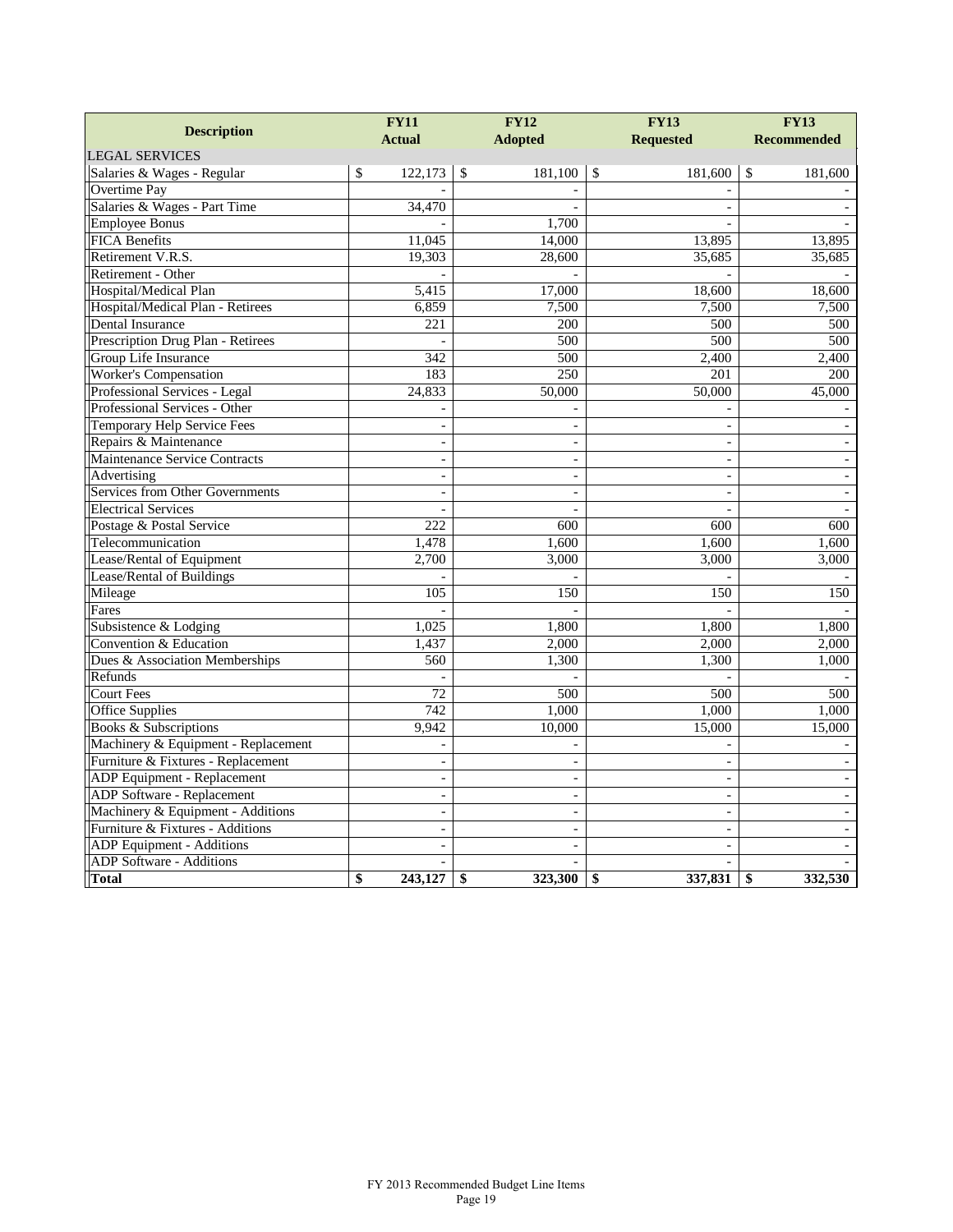| <b>Description</b>                  | <b>FY11</b>              | <b>FY12</b>              | <b>FY13</b>              | <b>FY13</b>        |  |
|-------------------------------------|--------------------------|--------------------------|--------------------------|--------------------|--|
|                                     | <b>Actual</b>            | <b>Adopted</b>           | <b>Requested</b>         | <b>Recommended</b> |  |
| <b>HUMAN RESOURCES</b>              |                          |                          |                          |                    |  |
| Salaries & Wages - Regular          | \$<br>169,754            | $\sqrt{3}$<br>170,000    | \$<br>181,117            | \$<br>181,115      |  |
| Overtime Pay                        |                          |                          |                          |                    |  |
| Salaries & Wages - Part Time        |                          |                          |                          |                    |  |
| <b>Employee Bonus</b>               |                          | 2,550                    |                          |                    |  |
| <b>FICA Benefits</b>                | 12,686                   | 13,200                   | 13,650                   | 13,650             |  |
| Retirement V.R.S.                   | 26,850                   | 26,900                   | 35,070                   | 35,070             |  |
| Retirement - Other                  |                          |                          |                          |                    |  |
| Hospital/Medical Plan               | 15,809                   | 25,500                   | 27,900                   | 27,900             |  |
| Dental Insurance                    | 662                      | 1,000                    | 750                      | 750                |  |
| Group Life Insurance                | 476                      | 500                      | 2,400                    | 2,400              |  |
| <b>Unemployment Compensation</b>    | 122                      |                          |                          |                    |  |
| Worker's Compensation               | 255                      | 1,000                    | 281                      | 280                |  |
| Employee Service Awards Prog.       | 4,423                    | 5,100                    | 5,100                    | 5,000              |  |
| Professional Health Services        | 17,996                   | 22,000                   | 22,000                   | 20,000             |  |
| Professional Services - Other       | 825                      | 5,500                    | 2,500                    | 2,500              |  |
| Temporary Help Service Fees         |                          |                          |                          |                    |  |
| Maintenance Service Contracts       | 5,903                    | 10,300                   | 10,300                   | 8,000              |  |
| Printing & Binding                  |                          | 500                      | 500                      | 500                |  |
| Advertising                         | 6,621                    | 10,000                   | 12,000                   | 8,000              |  |
| Postage & Postal Service            | 331                      | 1,650                    | 1,650                    | 500                |  |
| Telecommunication                   | 1,404                    | 1,800                    | 1,800                    | 1,800              |  |
| Mileage                             |                          | 250                      | 250                      | 250                |  |
| Fares                               |                          |                          |                          |                    |  |
| Subsistence & Lodging               |                          | 500                      | 500                      | 500                |  |
| Convention & Education              | 1,180                    | 500                      | 4,300                    | 1,500              |  |
| Dues & Association Memberships      | 900                      | 1,100                    | 1,100                    | 1,000              |  |
| Office Supplies                     | 2,857                    | 2,500                    | 3,000                    | 2,500              |  |
| Books & Subscriptions               | 65                       | 100                      | 100                      | 100                |  |
| Educational & Recreational Supplies | 1,103                    | 3,000                    | 3,000                    | 2,000              |  |
| <b>Other Operating Supplies</b>     |                          | 250                      | 250                      |                    |  |
| Furniture & Fixtures - Replacement  |                          |                          |                          |                    |  |
| Communications Equip. - Replacement | $\blacksquare$           | $\overline{\phantom{0}}$ | $\overline{\phantom{a}}$ |                    |  |
| ADP Equipment - Replacement         | $\overline{\phantom{a}}$ |                          | $\overline{a}$           |                    |  |
| <b>ADP</b> Software - Replacement   | $\overline{\phantom{a}}$ | L,                       | $\overline{\phantom{a}}$ |                    |  |
| Furniture & Fixtures - Additions    | $\sim$                   | L,                       | $\overline{\phantom{a}}$ |                    |  |
| ADP Equipment - Additions           |                          |                          |                          |                    |  |
| <b>ADP</b> Software - Additions     |                          | $\frac{1}{2}$            |                          |                    |  |
| <b>Total</b>                        | \$<br>270,222            | 305,700<br>-\$           | 329,518<br>\$            | 315,315<br>\$      |  |
| INDEPENDENT AUDITOR                 |                          |                          |                          |                    |  |
| Professional Services - Accounting  | 67,423<br>\$             | $\mathcal{S}$<br>80,000  | $\sqrt{3}$<br>85,000     | 78,000<br>\$       |  |
| Professional Services Other         | 10,529                   |                          |                          |                    |  |
| Printing & Binding                  | 1,964                    | 2,400                    | 2,400                    | 2,000              |  |
| Advertising                         |                          |                          |                          |                    |  |
| Postage & Postal Service            | $\blacksquare$           | $\overline{\phantom{a}}$ | $\blacksquare$           |                    |  |
| <b>Messenger Services</b>           | $\overline{50}$          | 100                      | 100                      | 100                |  |
| Dues & Association Memberships      | 190                      | $\overline{735}$         | 735                      | 635                |  |
| <b>Total</b>                        | \$<br>80,156             | 83,235<br>-\$            | 88,235<br>-\$            | \$<br>80,735       |  |
| POSTAGE MACHINE - CITY HALL         |                          |                          |                          |                    |  |
| Maintenance Service Contracts       | \$<br>5,292              | \$<br>7,000              | $\mathcal{S}$<br>5,500   | 5,500<br>\$        |  |
| Postage & Postal Service            |                          | 1,000                    | 1,000                    | 1,000              |  |
| Machinery & Equipment - Replacement |                          |                          |                          |                    |  |
| Machinery & Equipment - Additions   | $\overline{\phantom{a}}$ | $\overline{\phantom{0}}$ | $\blacksquare$           |                    |  |
| Total                               | \$<br>5,292              | 8,000<br>\$              | 6,500<br>\$              | 6,500<br>\$        |  |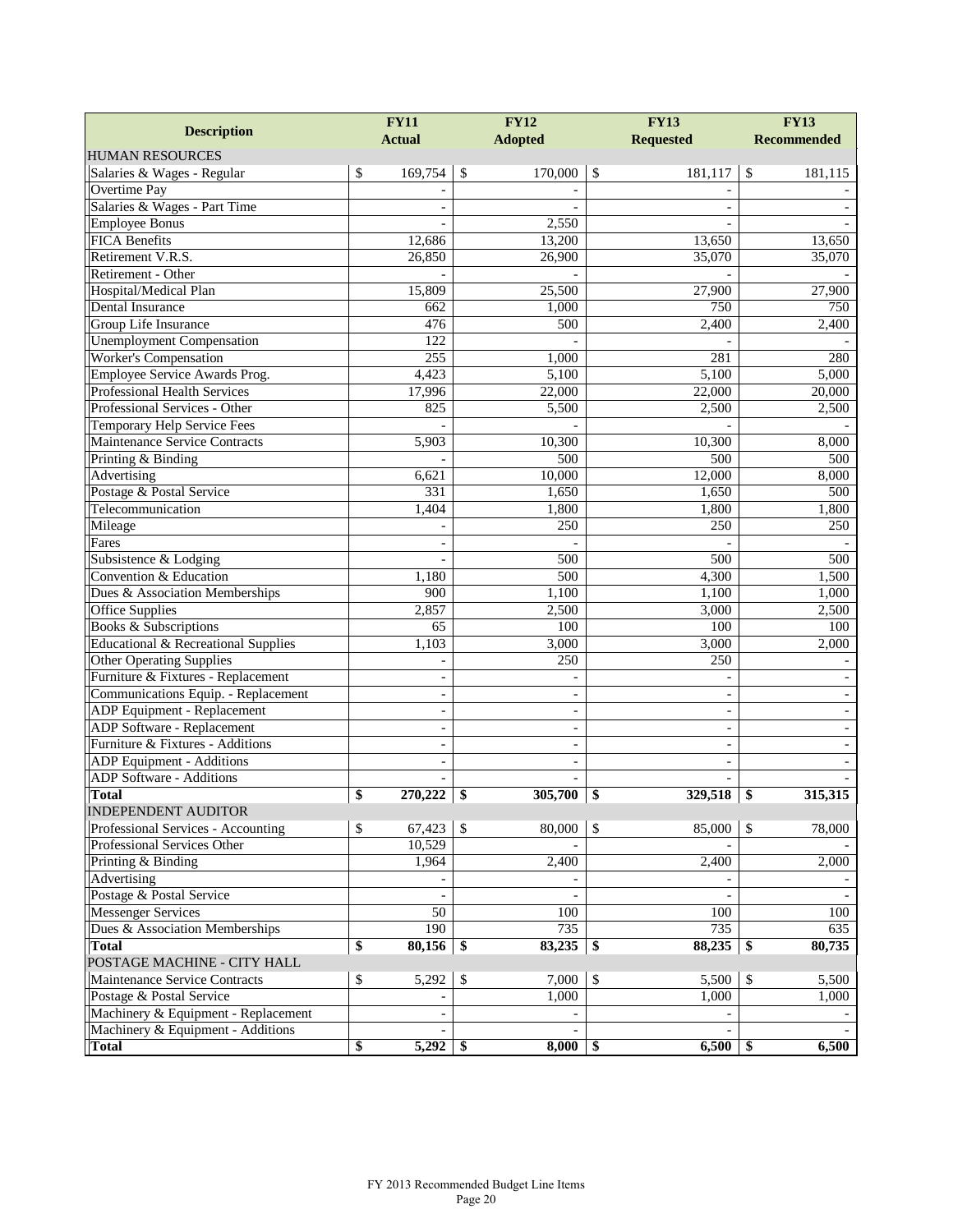| <b>Description</b>                     | <b>FY12</b><br><b>FY11</b> |                          |               | <b>FY13</b>    |     | <b>FY13</b>                  |    |                    |
|----------------------------------------|----------------------------|--------------------------|---------------|----------------|-----|------------------------------|----|--------------------|
|                                        |                            | <b>Actual</b>            |               | <b>Adopted</b> |     | <b>Requested</b>             |    | <b>Recommended</b> |
| COPY MACHINE - CITY HALL               |                            |                          |               |                |     |                              |    |                    |
| Maintenance Service Contracts          | \$                         |                          | \$            | 500            | \$  | 500                          | \$ | 500                |
| Telecommunication                      |                            | 261                      |               | 350            |     | 350                          |    | 350                |
| Lease/Rental of Equipment              |                            | 13,437                   |               | 15,000         |     | 14,000                       |    | 14,000             |
| Office Supplies                        |                            | 6,479                    |               | 3,000          |     | 6,000                        |    | 3,000              |
| <b>Total</b>                           | \$                         | 20,177                   | -\$           | 18,850         | \$  | 20,850                       | \$ | 17,850             |
| <b>COMMISSIONER OF THE REVENUE</b>     |                            |                          |               |                |     |                              |    |                    |
| Salaries & Wages - Regular             | \$                         | 562,264                  | <sup>\$</sup> | 554,000        | \$  | 556,490                      | \$ | 556,490            |
| Overtime Pay                           |                            | 3,245                    |               | 4,000          |     | 4,000                        |    | 4,080              |
| Salaries & Wages - Part Time           |                            | 23,536                   |               | 33,165         |     | 42,327                       |    | 44,470             |
| <b>Employee Bonus</b>                  |                            |                          |               | 10,650         |     |                              |    |                    |
| <b>FICA Benefits</b>                   |                            | 44,347                   |               | 46,000         |     | 45,972                       |    | 45,970             |
| Retirement V.R.S.                      |                            | 86,570                   |               | 87,500         |     | 109,350                      |    | 109,350            |
| Retirement - Other                     |                            |                          |               |                |     |                              |    |                    |
| Hospital/Medical Plan                  |                            | 80,114                   |               | 93,500         |     | 102,300                      |    | 102,300            |
| Hospital/Medical Plan - Retirees       |                            | 7,816                    |               | 7,000          |     | 7,000                        |    | 7,000              |
| Dental Insurance                       |                            | 2,408                    |               | 2,500          |     | 2,750                        |    | 2,750              |
| Prescription Drug Plan - Retirees      |                            | 1,286                    |               | 1,500          |     | 1,500                        |    | 1,500              |
| Group Life Insurance                   |                            | 1,533                    |               | 1,600          |     | 7,345                        |    | 7,345              |
| <b>Worker's Compensation</b>           |                            | 883                      |               | 2,000          |     | 971                          |    | 970                |
| Professional Services - Other          |                            | 12,278                   |               | 5,600          |     | 31,050                       |    | 28,000             |
| Repairs & Maintenance                  |                            | 209                      |               | 500            |     | 500                          |    | 500                |
| Maintenance Service Contracts          |                            | 1,458                    |               | 1,950          |     | 1,950                        |    | 1,550              |
| Printing & Binding                     |                            | 8,278                    |               | 10,300         |     | 4,550                        |    | 4,550              |
| Advertising                            |                            | 250                      |               | 500            |     | 500                          |    | 500                |
| <b>Services from Other Governments</b> |                            |                          |               |                |     |                              |    |                    |
| Data Processing Charges                |                            |                          |               |                |     |                              |    |                    |
| Postage & Postal Service               |                            | 6,252                    |               | 8,000          |     | 8,000                        |    | 8,000              |
| Telecommunication                      |                            | 2,858                    |               | 3,150          |     | 3,050                        |    | 3,000              |
| Lease/Rental of Equipment              |                            | 3,384                    |               | 3,990          |     | 3,990                        |    | 3,990              |
| Mileage                                |                            | 983                      |               | 1,500          |     | 1,500                        |    | 1,000              |
| Subsistence & Lodging                  |                            | 1,053                    |               | 1,000          |     | 1,250                        |    | 1,000              |
| Convention & Education                 |                            | 1,876                    |               | 1,900          |     | 2,500                        |    | 1,900              |
| Dues & Association Memberships         |                            | 1,180                    |               | 1,150          |     | 1,165                        |    | 1,150              |
| Office Supplies                        |                            | 7,050                    |               | 5,500          |     | 5,500                        |    | 5,500              |
| <b>Books &amp; Subscriptions</b>       |                            | 1,093                    |               | 2,100          |     | 2,100                        |    | 1,800              |
| Furniture & Fixtures - Replacement     |                            | 139                      |               |                |     |                              |    |                    |
| Communications Equip. - Replacement    |                            | $\blacksquare$           |               | $\overline{a}$ |     | $\overline{\phantom{a}}$     |    |                    |
| ADP Equipment - Replacement            |                            | $\overline{\phantom{a}}$ |               |                |     | $\qquad \qquad \blacksquare$ |    |                    |
| <b>ADP</b> Software - Replacement      |                            | ÷,                       |               |                |     |                              |    |                    |
| Furniture & Fixtures - Additions       |                            |                          |               |                |     |                              |    |                    |
| ADP Equipment - Additions              |                            |                          |               |                |     |                              |    |                    |
| ADP Software - Additions               |                            | $\overline{2,500}$       |               |                |     |                              |    |                    |
| <b>Total</b>                           | \$                         |                          |               | 890,555        | -\$ | 947,610                      | \$ | 944,665            |
| BOARD OF REAL ESTATE ASSESSORS         |                            |                          |               |                |     |                              |    |                    |
| Salaries & Wages - Part Time           | \$                         |                          | \$            |                | \$  |                              | \$ |                    |
| Professional Services - Other          |                            | 264                      |               | 10,000         |     | 10,000                       |    | 7,000              |
| Printing & Binding                     |                            |                          |               |                |     |                              |    |                    |
| Advertising                            |                            |                          |               |                |     |                              |    |                    |
| <b>Board Member Compensation</b>       |                            | $\overline{\phantom{a}}$ |               |                |     |                              |    |                    |
| Postage & Postal Service               |                            | $\blacksquare$           |               |                |     | $\overline{\phantom{a}}$     |    |                    |
| Office Supplies                        |                            |                          |               |                |     |                              |    |                    |
| <b>Total</b>                           | \$                         | $264$ \$                 |               | $10,000$ \$    |     | $10,000$ \ \$                |    | 7,000              |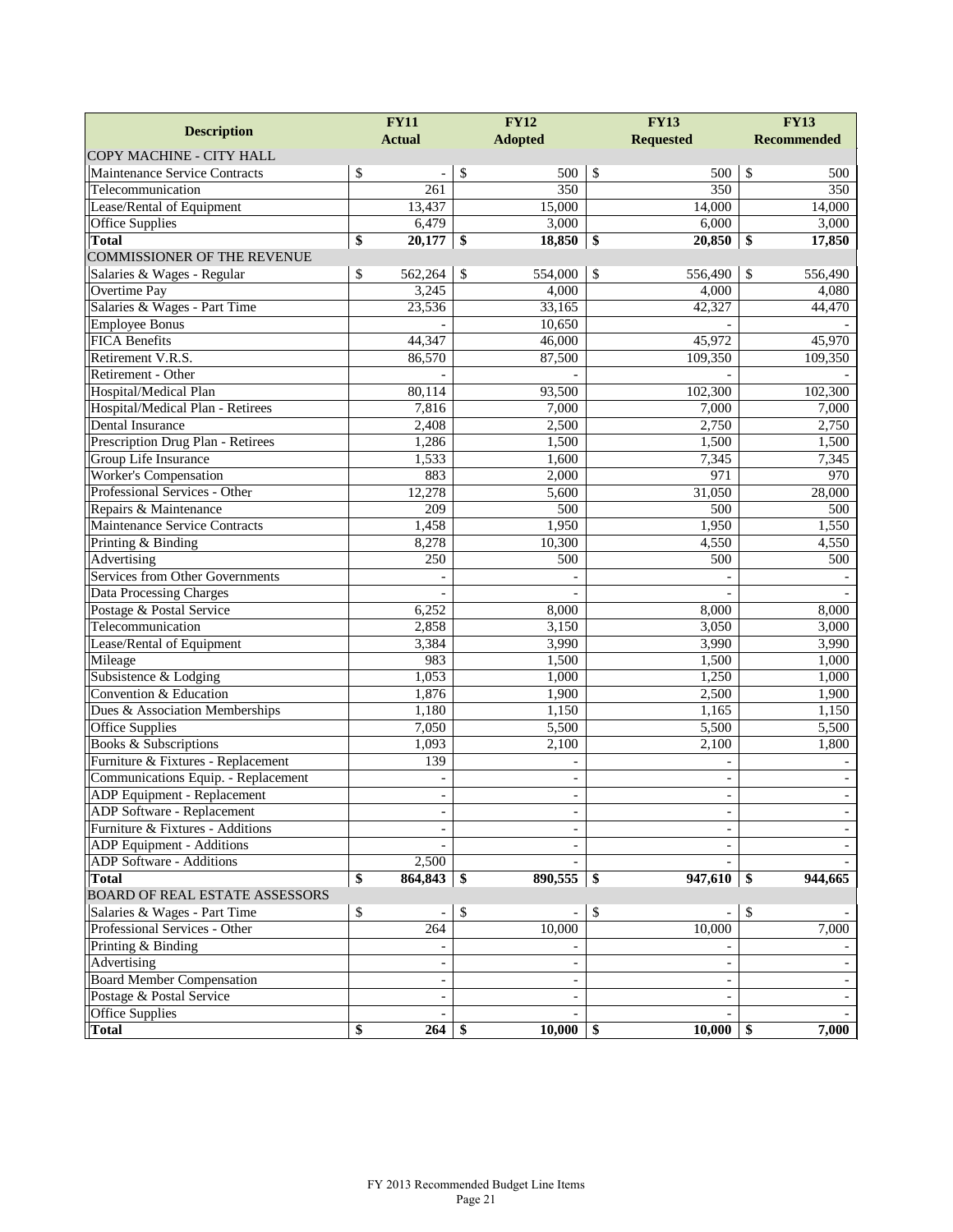| <b>Description</b>                  | <b>FY12</b><br><b>FY11</b>     |                              | <b>FY13</b>              | <b>FY13</b>        |  |
|-------------------------------------|--------------------------------|------------------------------|--------------------------|--------------------|--|
|                                     | <b>Actual</b>                  | <b>Adopted</b>               | <b>Requested</b>         | <b>Recommended</b> |  |
| <b>BOARD OF EQUALIZATION</b>        |                                |                              |                          |                    |  |
| Salaries & Wages - Part Time        | \$<br>$\overline{\phantom{a}}$ | \$<br>$\overline{a}$         | \$<br>5,000              | \$<br>5,000        |  |
| Advertising                         | $\blacksquare$                 | $\overline{a}$               | $\overline{a}$           |                    |  |
| <b>Board Member Compensation</b>    | $\overline{\phantom{a}}$       | $\qquad \qquad \blacksquare$ |                          |                    |  |
| Postage & Postal Service            | $\blacksquare$                 | ÷,                           | $\frac{1}{2}$            |                    |  |
| <b>Office Supplies</b>              | $\blacksquare$                 | ÷,                           |                          |                    |  |
| <b>Total</b>                        | \$<br>$\blacksquare$           | \$<br>$\blacksquare$         | \$<br>5,000              | \$<br>5,000        |  |
| <b>TREASURER</b>                    |                                |                              |                          |                    |  |
| Salaries & Wages - Regular          | \$<br>331,715                  | \$<br>372,000                | \$<br>378,140            | \$<br>378,140      |  |
| Overtime Pay                        | 227                            | 3,000                        | 3,000                    | 2,000              |  |
| Salaries & Wages - Part Time        | 31,766                         | 31,600                       | 34,000                   | 32,390             |  |
| <b>Employee Bonus</b>               |                                | 7,250                        |                          |                    |  |
| <b>FICA Benefits</b>                | 27,377                         | 31,700                       | 31,403                   | 31,405             |  |
| Retirement V.R.S.                   | 52,411                         | 58,800                       | 74,305                   | 74,305             |  |
| Retirement - Other                  |                                |                              |                          |                    |  |
| Hospital/Medical Plan               | 35,773                         | 67,900                       | 74,400                   | 74,400             |  |
| Hospital/Medical Plan - Retirees    | 7,182                          | 12,000                       | 12,000                   | 12,000             |  |
| Dental Insurance                    | 1,544                          | 2,400                        | 2,000                    | 2,000              |  |
| Prescription Drug Plan - Retirees   | 1,520                          | 1,500                        | 1,500                    | 1,500              |  |
| Group Life Insurance                | 929                            | 1,000                        | 4,995                    | 4,995              |  |
| <b>Unemployment Compensation</b>    |                                |                              |                          |                    |  |
| <b>Worker's Compensation</b>        | 546                            | 2,000                        | 601                      | 600                |  |
| Professional Services - Other       | 61,862                         | 57,000                       | 57,000                   | 57,000             |  |
| Repairs & Maintenance               | 304                            | 1,540                        | 1,540                    | 940                |  |
| Maintenance Service Contracts       |                                | 300                          | 300                      | 300                |  |
| Printing & Binding                  | 7,834                          | 16,150                       | 19,650                   | 14,650             |  |
| Advertising                         | 3,986                          | 5,520                        | 5,520                    | 4,000              |  |
| Services from Other Governments     | 25                             | 4,150                        | 4,150                    | 4,150              |  |
| Postage & Postal Service            | 19,785                         | 33,000                       | 39,000                   | 30,000             |  |
| Telecommunication                   | 3,850                          | 4,000                        | 4,270                    | 4,000              |  |
| Lease/Rental of Equipment           | 2,765                          | 2,500                        | 6,100                    | 6,100              |  |
| Mileage                             | 434                            | 500                          | 500                      | 500                |  |
| Subsistence & Lodging               | 522                            |                              | 1,000                    | 500                |  |
| Convention & Education              | 1,339                          | 3,200                        | 2,350                    | 2,350              |  |
| Dues $\&$ Association Memberships   | 1,175                          | 1,400                        | 3,100                    | 1,200              |  |
| <b>Court Fees</b>                   | 14,880                         | 8,000                        | 8,000                    | 8,000              |  |
| <b>Credit Card Fees</b>             |                                |                              |                          |                    |  |
| <b>Bank Service Fees</b>            | 86,444                         | 75,000                       | 5,000                    | 10,000             |  |
| <b>Office Supplies</b>              | 1,355                          | 5,000                        | 5,000                    | 5,000              |  |
| Motor Fuel & Lube                   |                                |                              |                          |                    |  |
| Books & Subscriptions               | 889                            | 1,055                        | 1,055                    | 1,055              |  |
| Machinery & Equipment - Replacement | 230                            |                              |                          |                    |  |
| Furniture & Fixtures - Replacement  | $\overline{\phantom{a}}$       | $\blacksquare$               | $\overline{\phantom{a}}$ |                    |  |
| Communications Equip. - Replacement |                                |                              |                          |                    |  |
| ADP Equipment - Replacement         | 399                            |                              | 500                      |                    |  |
| <b>ADP</b> Software - Replacement   |                                |                              |                          |                    |  |
| Machinery & Equipment - Additions   |                                |                              | ÷,                       |                    |  |
| Furniture & Fixtures - Additions    | $\blacksquare$                 |                              | $\sim$                   |                    |  |
| ADP Equipment - Additions           |                                |                              |                          |                    |  |
| ADP Software - Additions            |                                |                              |                          |                    |  |
| <b>Fiscal Agent Fees</b>            | 41,536                         | 30,000                       | 30,000                   | 30,000             |  |
| <b>TOTAL</b>                        | \$<br>740,604                  | 839,465<br>-\$               | 810,378<br>\$            | 793,480<br>\$      |  |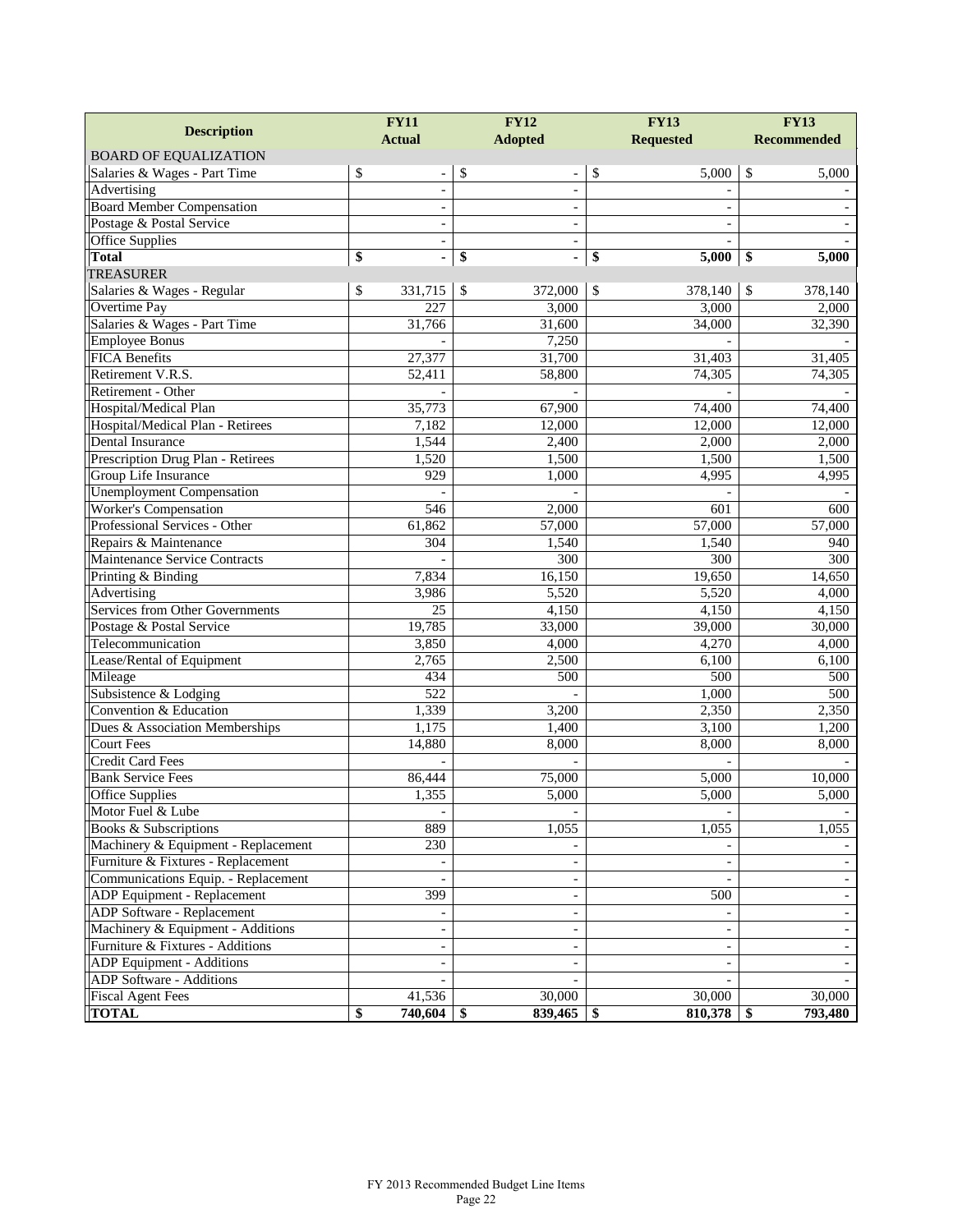|                                     | <b>FY11</b>      | <b>FY12</b>              | <b>FY13</b>              | <b>FY13</b>        |  |
|-------------------------------------|------------------|--------------------------|--------------------------|--------------------|--|
| <b>Description</b>                  | <b>Actual</b>    | <b>Adopted</b>           | <b>Requested</b>         | <b>Recommended</b> |  |
| <b>FISCAL AFFAIRS</b>               |                  |                          |                          |                    |  |
| Salaries & Wages - Regular          | \$<br>404,108    | $\mathbb{S}$<br>404,500  | $\sqrt{3}$<br>414,385    | \$<br>414,385      |  |
| Overtime Pay                        |                  | 2.000                    |                          |                    |  |
| Salaries & Wages - Part Time        |                  |                          |                          |                    |  |
| <b>Employee Bonus</b>               |                  | 5,950                    |                          |                    |  |
| <b>FICA Benefits</b>                | 29,255           | 31,600                   | 31,710                   | 31,710             |  |
| Retirement V.R.S.                   | 63,876           | 63,900                   | 81,430                   | 81,430             |  |
| Retirement - Other                  |                  |                          |                          |                    |  |
| Hospital/Medical Plan               | 57,002           | 59,500                   | 65,100                   | 65,100             |  |
| Dental Insurance                    | 1,103            | 1,300                    | 1,750                    | 1,750              |  |
| Group Life Insurance                | 1,132            | 1,100                    | 5,470                    | 5,470              |  |
| <b>Worker's Compensation</b>        | 606              | 1,000                    | 667                      | 665                |  |
| Professional Services - Other       |                  |                          |                          |                    |  |
| Repairs & Maintenance               |                  | 100                      | 100                      | 100                |  |
| Maintenance Service Contracts       | $\overline{110}$ | 400                      | 400                      | 400                |  |
| Printing & Binding                  | 266              | 1,000                    | 100                      | 100                |  |
| Advertising                         |                  |                          |                          |                    |  |
| Postage & Postal Service            | 414              | 1,500                    | 1,500                    | 1,000              |  |
| <b>Messenger Services</b>           | 30               | 300                      | 300                      | 100                |  |
| Telecommunication                   | 1,680            | 1,500                    | 1,500                    | 1,500              |  |
| Lease/Rental of Equipment           | 486              | 1,000                    | 1,000                    | 1,000              |  |
| Lease/Rent of Space                 | 420              | 900                      | 900                      | 900                |  |
| Mileage                             |                  | 100                      | 100                      | 100                |  |
| Subsistence & Lodging               | $\blacksquare$   | 300                      | 300                      | 300                |  |
| Convention & Education              |                  | 500                      | 500                      | 500                |  |
| Dues & Association Memberships      | 1,500            | 500                      | 500                      | 500                |  |
| <b>Office Supplies</b>              | 5,200            | 2,000                    | 2,000                    | 2,000              |  |
| Uniforms & Wearing Apparel          |                  |                          |                          |                    |  |
| <b>Books &amp; Subscriptions</b>    | 45               | 400                      | 400                      | 400                |  |
| <b>Other Operating Supplies</b>     | 1,872            |                          |                          |                    |  |
| Machinery & Equipment - Replacement |                  |                          | ÷,                       |                    |  |
| Furniture & Fixtures - Replacement  |                  | $\overline{a}$           | $\overline{a}$           |                    |  |
| Communications Equip. - Replacement | $\overline{a}$   |                          |                          |                    |  |
| ADP Equipment - Replacement         | 798              | $\blacksquare$           | $\overline{\phantom{a}}$ | $\sim$             |  |
| <b>ADP</b> Software - Replacement   |                  | $\overline{\phantom{0}}$ | $\overline{\phantom{a}}$ |                    |  |
| Machinery & Equipment - Additions   | $\sim$           | $\overline{\phantom{a}}$ | $\overline{a}$           |                    |  |
| Furniture & Fixtures - Additions    |                  |                          | $\overline{\phantom{a}}$ |                    |  |
| ADP Equipment - Additions           | $\blacksquare$   | ÷,                       | $\blacksquare$           |                    |  |
| <b>ADP</b> Software - Additions     |                  |                          |                          |                    |  |
| <b>TOTAL</b>                        | \$<br>569,903    | 581,350<br>\$            | \$<br>610.112            | 609,410<br>\$      |  |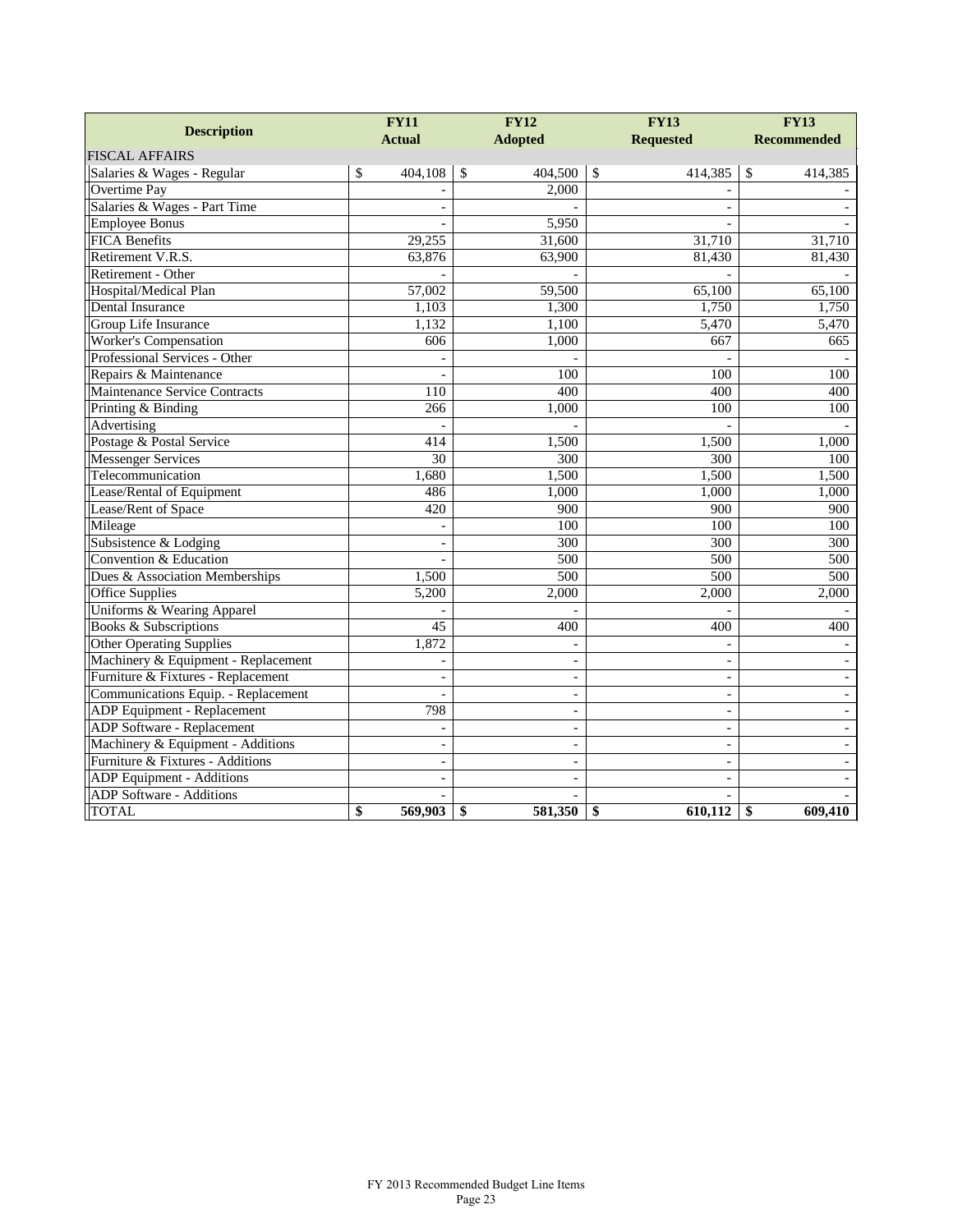| <b>Description</b>                  | <b>FY12</b><br><b>FY11</b> |              |                | <b>FY13</b>   | <b>FY13</b>              |                    |
|-------------------------------------|----------------------------|--------------|----------------|---------------|--------------------------|--------------------|
|                                     | <b>Actual</b>              |              | <b>Adopted</b> |               | <b>Requested</b>         | <b>Recommended</b> |
| <b>INFORMATION TECHNOLOGY</b>       |                            |              |                |               |                          |                    |
| Salaries & Wages - Regular          | \$<br>297,922              | $\mathbb{S}$ | 330,000        | $\mathcal{S}$ | 355,400                  | \$<br>355,400      |
| Overtime Pay                        | 14,619                     |              | 10,000         |               | 15,000                   | 10,000             |
| Salaries & Wages - Part Time        |                            |              |                |               |                          |                    |
| <b>Employee Bonus</b>               |                            |              | 5,100          |               |                          |                    |
| <b>FICA Benefits</b>                | 23,297                     |              | 26,400         |               | 27,190                   | 27,190             |
| Retirement V.R.S.                   | 44.898                     |              | 52,100         |               | 69,830                   | 69,830             |
| Retirement - Other                  |                            |              |                |               |                          |                    |
| Hospital/Medical Plan               | 46,345                     |              | 51,000         |               | 55,800                   | 55,800             |
| Hospital/Medical Plan               | 4,963                      |              |                |               |                          |                    |
| Dental Insurance                    | 1,121                      |              | 2,000          |               | 1,500                    | 1,500              |
| Dental Insurance - retirees         | 202                        |              |                |               |                          |                    |
| Group Life Insurance                | 785                        |              | 900            |               | 4,690                    | 4,690              |
| <b>Unemployment Compensation</b>    |                            |              |                |               |                          |                    |
| <b>Worker's Compensation</b>        | 457                        |              | 1,000          |               | 503                      | 505                |
| Professional Services - Other       | 6,442                      |              | 25,000         |               | 45,000                   | 40,000             |
| Repairs & Maintenance               | 8,067                      |              | 20,000         |               | 30,000                   | 15,000             |
| Maintenance Service Contracts       | 123,959                    |              | 296,300        |               | 365,000                  | 365,000            |
| Printing & Binding                  |                            |              |                |               |                          |                    |
| Advertising                         |                            |              |                |               |                          |                    |
| Postage & Postal Service            | 118                        |              | 50             |               | 100                      | 100                |
| <b>Messenger Services</b>           |                            |              |                |               |                          |                    |
| Telecommunication                   | 35,243                     |              | 40,200         |               | 41,923                   | 40,000             |
| Lease/Rental of Equipment           | 10,087                     |              | 11,010         |               |                          |                    |
| Lease/Rent of Space                 |                            |              |                |               |                          |                    |
| Mileage                             | 178                        |              | 500            |               | 1,800                    | 500                |
| Fares                               |                            |              |                |               |                          |                    |
| Subsistence & Lodging               | 16                         |              | 2,150          |               | 2,150                    | 2,150              |
| Convention & Education              | 8,818                      |              | 7,000          |               | 11,293                   | 9,200              |
| Dues & Association Memberships      | 590                        |              | 950            |               | 1,745                    | 950                |
| Office Supplies                     | 2,014                      |              | 2,500          |               | 2,500                    | 2,500              |
| <b>Books &amp; Subscriptions</b>    | 15                         |              | 350            |               | 350                      | 350                |
| Educational & Recreational Supplies |                            |              |                |               |                          |                    |
| <b>Other Operating Supplies</b>     | 8,702                      |              | 9,400          |               | 10.000                   | 8,500              |
| Furniture & Fixtures - Replacement  | $\sim$                     |              |                |               | $\sim$                   |                    |
| Communications Equip. - Replacement | $\sim$                     |              | $\overline{a}$ |               | $\blacksquare$           |                    |
| ADP Equipment - Replacement         | $\sim$                     |              | $\overline{a}$ |               | $\overline{a}$           |                    |
| Depreciation                        | $\overline{\phantom{a}}$   |              | $\frac{1}{2}$  |               | $\overline{\phantom{a}}$ |                    |
| ADP Software - Replacement          |                            |              |                |               | $\sim$                   |                    |
| Machinery & Equipment - Additions   | $\sim$                     |              | $\Box$         |               | $\frac{1}{2}$            | $\sim$             |
| Furniture & Fixtures - Additions    | 1,509                      |              | $\sim$         |               | $\blacksquare$           |                    |
| <b>ADP</b> Equipment - Additions    | 850                        |              |                |               |                          |                    |
| ADP Software - Additions            | 5,700                      |              |                |               |                          |                    |
| <b>TOTAL</b>                        | \$<br>646,917              | \$           | 893,910        | \$            | 1,041,774                | \$<br>1,009,165    |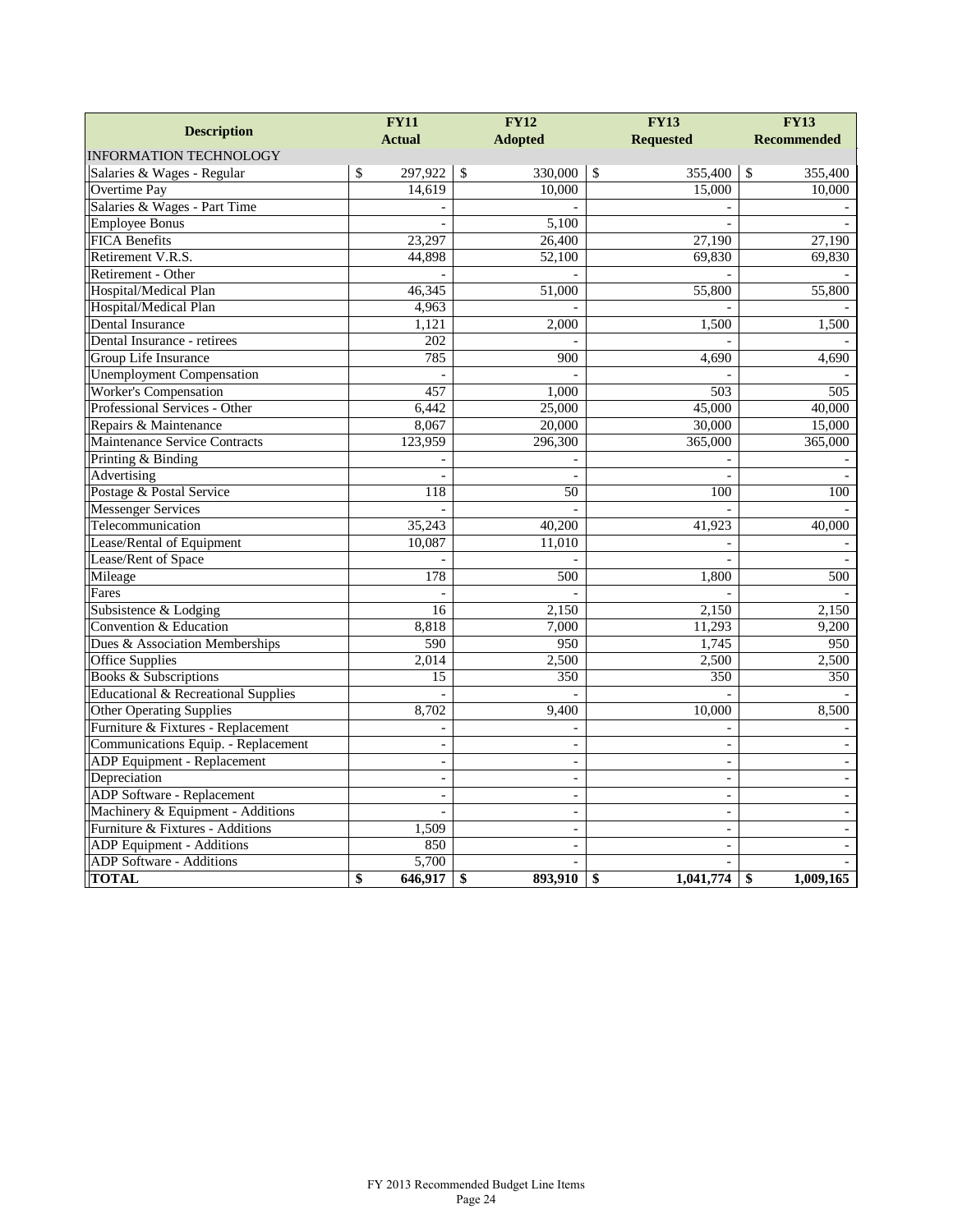| <b>Description</b>                    | <b>FY11</b><br><b>Actual</b> | <b>FY12</b><br><b>Adopted</b> | <b>FY13</b><br><b>Requested</b> | <b>FY13</b><br><b>Recommended</b> |
|---------------------------------------|------------------------------|-------------------------------|---------------------------------|-----------------------------------|
| <b>INSURANCE PROGRAM</b>              |                              |                               |                                 |                                   |
| Hospital/Medical Plan                 | \$                           | \$                            | \$                              | \$                                |
| <b>Dental Insurance</b>               | $\overline{\phantom{a}}$     |                               |                                 |                                   |
| <b>Unemployment Compensation</b>      |                              | 20,000                        | 20,000                          | 20,000                            |
| Retirement Incentive                  |                              |                               |                                 |                                   |
| Professional Services - Other         | 5,000                        | 20,000                        | 20,000                          | 20,000                            |
| <b>Messenger Services</b>             |                              |                               |                                 |                                   |
| <b>Boiler Insurance</b>               | 4,681                        | 5,000                         | 5,000                           | 5,000                             |
| Real and Personal Property            | 86,240                       | 89,000                        | 129,000                         | 129,000                           |
| No Fault Property Damage              | 20,714                       | 28,000                        | 28,000                          | 28,000                            |
| Motor Vehicle Insurance               | 156,176                      | 155,000                       | 197,060                         | 197,060                           |
| Crime/Bond Coverage                   | 5,205                        | 6,000                         | 6,000                           | 6,000                             |
| Local Government Liability            | 219,308                      | 275,000                       | 275,000                         | 275,000                           |
| <b>Excess Coverage</b>                | 62,879                       | 65,000                        | 65,000                          | 65,000                            |
| Worker's Compensation                 | 4,138                        |                               | 50,000                          | 50,000                            |
| Fireman's A D & D                     | 3,869                        | 10,000                        | 10,000                          | 10,000                            |
| Payment of Deductibles                | 1,722                        | 10,000                        | 10,000                          | 10,000                            |
| Line of Duty Act                      |                              | 60,000                        | 75,000                          | 75,000                            |
| <b>Office Supplies</b>                | $\overline{\phantom{a}}$     |                               |                                 |                                   |
| ADP Equipment - Replacement           |                              |                               |                                 |                                   |
| <b>TOTAL</b>                          | \$<br>569,932                | \$<br>743,000                 | \$<br>890,060                   | \$<br>890,060                     |
| <b>SAFETY &amp; RISK MANAGEMENT</b>   |                              |                               |                                 |                                   |
| Salaries & Wages - Regular            | \$<br>22,846                 | \$<br>55,000                  | \$<br>56,375                    | \$<br>56,375                      |
| Overtime Pay                          |                              |                               |                                 |                                   |
| Salaries & Wages - Part Time          |                              |                               |                                 |                                   |
| <b>Employee Bonus</b>                 |                              | 850                           |                                 |                                   |
| <b>FICA Benefits</b>                  | 1,645                        | 4,300                         | 4,315                           | 4,315                             |
| Retirement V.R.S.                     | 3,621                        | 8,700                         | 11,080                          | 11,080                            |
| Hospital/Medical Plan                 | 3,342                        | 8,500                         | 9,300                           | 9,300                             |
| Dental Insurance                      | 92                           | 200                           | 250                             | 250                               |
| Group Life Insurance                  | 64                           | 200                           | 745                             | 745                               |
| Worker's Compensation                 | 31                           | 500                           | 34                              | 35                                |
| Professional Services - Other         | $\overline{\phantom{a}}$     |                               | 3,000                           | 2,500                             |
| Telecommunication                     | 101                          | $\overline{\phantom{a}}$      | 1,000                           | 600                               |
| Subsisance and Lodging                | $\overline{a}$               | $\sim$                        | 500                             | 500                               |
| Convention & Education                | $\overline{\phantom{a}}$     | $\overline{\phantom{a}}$      | 3,000                           | 1,000                             |
| Dues and Assocation Memberships       | $\overline{\phantom{a}}$     | $\overline{\phantom{a}}$      | $\overline{95}$                 | 95                                |
| Motor Fuel and Lube                   | $\blacksquare$               | $\sim$                        | 1,464                           | 1,000                             |
| Uniforms and Wearing Apparel          |                              | $\overline{\phantom{0}}$      | 500                             | 500                               |
| Books and Subscriptions               | $\overline{\phantom{a}}$     |                               | 1,000                           | 500                               |
| <b>Educational and Rec Supplies</b>   | $\overline{\phantom{a}}$     |                               | 8,500                           | 2,000                             |
| <b>Other Operating Supplies</b>       | $\overline{48}$              | 1,000                         | 1,000                           | 500                               |
| <b>Promotional Materials</b>          | $\overline{\phantom{a}}$     | 1,000                         | 10,000                          | 2,000                             |
| Machinery & Equipment - Replacement   | $\overline{\phantom{a}}$     | 1,000                         |                                 |                                   |
| Motor Vehicles & Equip. - Replacement | $\overline{\phantom{a}}$     |                               | 25,000                          |                                   |
| Machinery & Equipment - Additions     | $\overline{\phantom{a}}$     |                               |                                 |                                   |
| Motor Vehicles & Equip. - Additions   |                              |                               |                                 |                                   |
| <b>TOTAL</b>                          | 31,790<br>\$                 | 81,250<br>-\$                 | 137,158<br>-\$                  | 93,295<br>\$                      |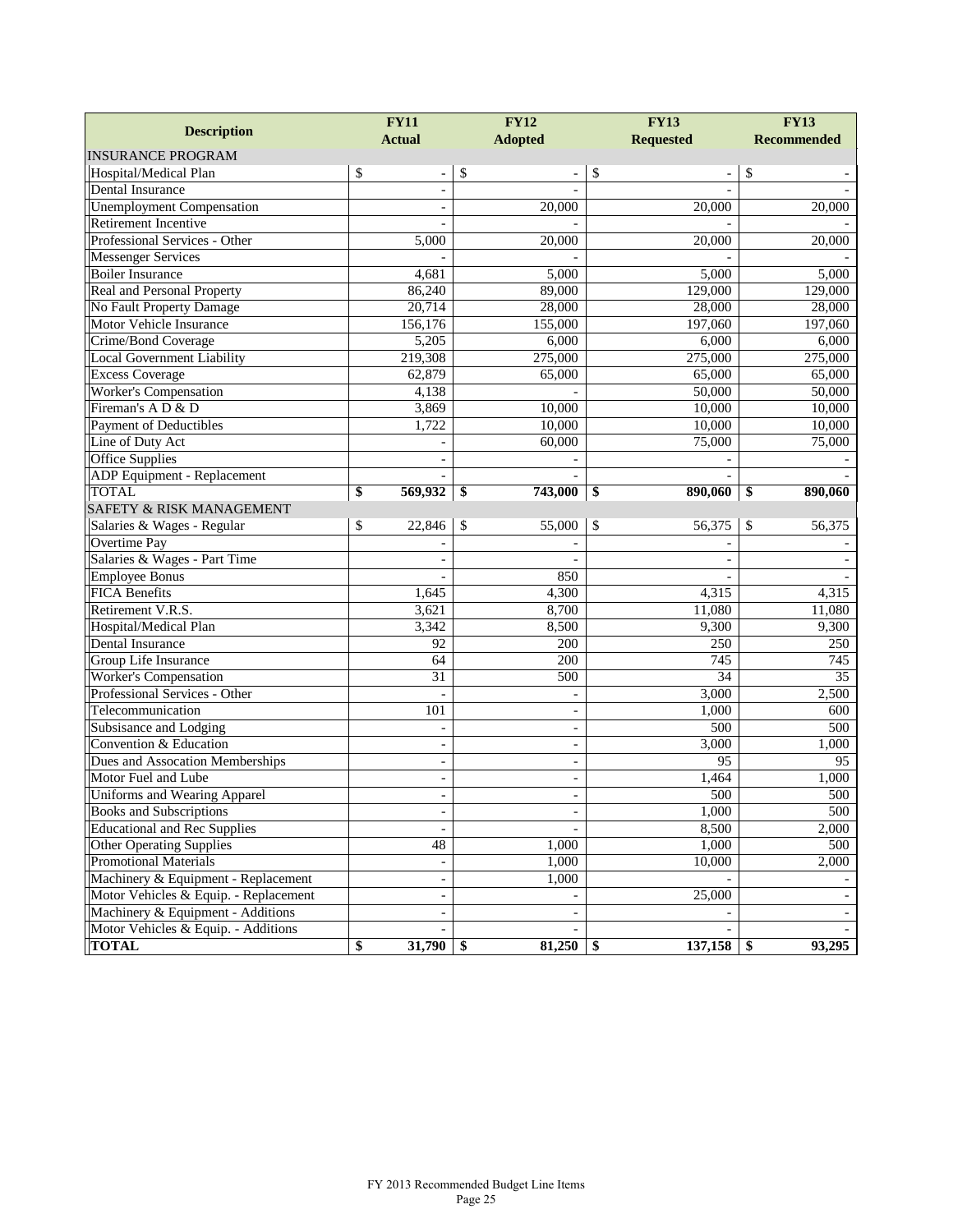|                                     | <b>FY11</b>              |               | <b>FY12</b>        |               | <b>FY13</b>      | <b>FY13</b>        |  |
|-------------------------------------|--------------------------|---------------|--------------------|---------------|------------------|--------------------|--|
| <b>Description</b>                  | <b>Actual</b>            |               | <b>Adopted</b>     |               | <b>Requested</b> | <b>Recommended</b> |  |
| <b>REGISTRAR</b>                    |                          |               |                    |               |                  |                    |  |
| Salaries & Wages - Regular          | \$<br>44,230             | $\mathcal{S}$ | 48,700             | $\mathcal{S}$ | 57,168           | \$<br>49,870       |  |
| Overtime Pay                        |                          |               | 1,000              |               | 1,000            | 1,020              |  |
| Salaries & Wages - Part Time        | 32,536                   |               | 46,000             |               | 48,000           | 47,150             |  |
| <b>Employee Bonus</b>               |                          |               | 2,150              |               |                  |                    |  |
| <b>FICA Benefits</b>                | 5,863                    |               | 7,500              |               | 7,422            | 7,420              |  |
| Retirement V.R.S.                   | 6,988                    |               | 7,700              |               | 9,800            | 9,800              |  |
| Retirement - Other                  |                          |               |                    |               |                  |                    |  |
| Hospital/Medical Plan               | 5,415                    |               | 8,500              |               | 9,300            | 9,300              |  |
| Hospital/Medical Plan - Retirees    | 10,281                   |               | 13,000             |               | 13,000           | 13,000             |  |
| Dental Insurance                    | 221                      |               | 500                |               | 250              | 250                |  |
| Prescription Drug Plan - Retirees   |                          |               |                    |               |                  |                    |  |
| Group Life Insurance                | 124                      |               | 100                |               | 660              | 660                |  |
| <b>Unemployment Compensation</b>    |                          |               |                    |               |                  |                    |  |
| <b>Worker's Compensation</b>        | 115                      |               | 500                |               | 127              | 125                |  |
| Professional Services - Legal       | 1,720                    |               |                    |               |                  |                    |  |
| Professional Services - Other       | 3,356                    |               | 9,600              |               | 9,600            | 8,000              |  |
| <b>Temporary Help Service Fees</b>  | 10,689                   |               | 18,000             |               | 18,000           | 18,000             |  |
| Repairs & Maintenance               | 373                      |               | 4,000              |               | 5,000            | 4,000              |  |
| Maintenance Service Contracts       | 15,079                   |               | 2,650              |               | 3,000            | 2,650              |  |
| Printing & Binding                  | 5,743                    |               | 10,000             |               | 10,000           | 10,000             |  |
| Advertising                         | $\overline{55}$          |               | 1,500              |               | 1,500            | 1,000              |  |
| <b>Board Member Compensation</b>    | 7,512                    |               | 8,000              |               | 8,000            | 7,600              |  |
| Postage & Postal Service            | 1,633                    |               | 5,000              |               | 5,000            | 3,500              |  |
| Telecommunication                   | 1,171                    |               | 1,500              |               | 1,500            | 1,300              |  |
| Mileage                             | 604                      |               | 250                |               | 250              | 250                |  |
| Convention & Education              | 5,875                    |               | 2,000              |               | 3,000            | 2,000              |  |
| Dues & Association Memberships      | 453                      |               | 500                |               | 600              | 500                |  |
| <b>Office Supplies</b>              | 4,423                    |               | $\overline{3,000}$ |               | 5,000            | $\overline{3,000}$ |  |
| <b>Other Operating Supplies</b>     | 3,010                    |               | 5,000              |               | 6,000            | 5,000              |  |
| Machinery & Equipment - Replacement |                          |               |                    |               |                  |                    |  |
| Furniture & Fixtures - Replacement  | $\overline{\phantom{a}}$ |               | ÷,                 |               | ÷,               |                    |  |
| Communications Equip. - Replacement | $\overline{\phantom{a}}$ |               | $\frac{1}{2}$      |               | ÷.               |                    |  |
| ADP Equipment - Replacement         | $\blacksquare$           |               | $\frac{1}{2}$      |               | 3,000            |                    |  |
| ADP Software - Replacement          | $\overline{\phantom{a}}$ |               | $\qquad \qquad -$  |               | 1,500            |                    |  |
| Machinery & Equipment - Additions   | $\overline{\phantom{a}}$ |               | $\overline{a}$     |               |                  |                    |  |
| Furniture & Fixtures - Additions    |                          |               |                    |               | 2,500            |                    |  |
| <b>TOTAL</b>                        | \$<br>167,469            | \$            | 206,650            | \$            | 230,176          | \$<br>205,395      |  |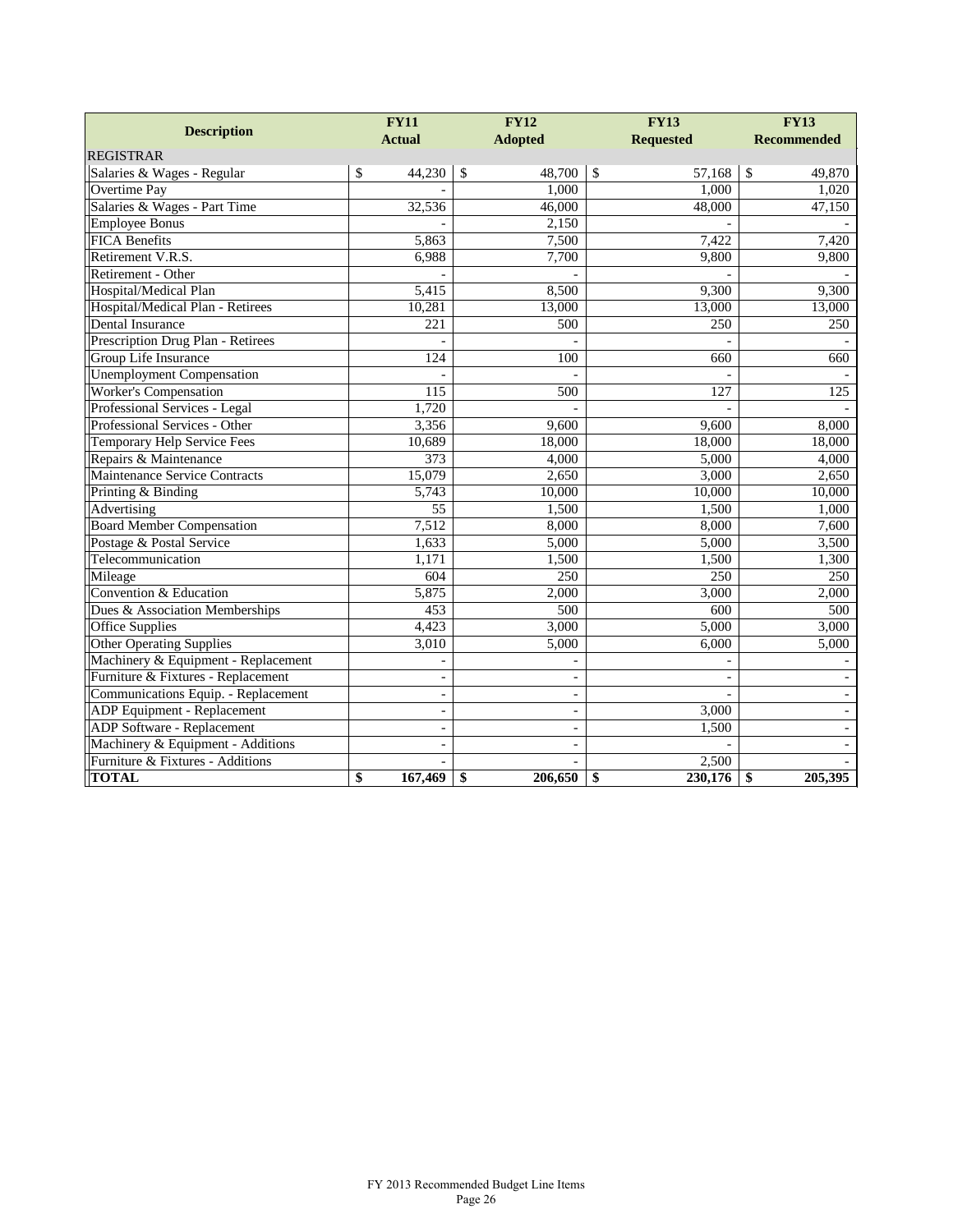|                                      | <b>FY11</b>              | <b>FY12</b>           | <b>FY13</b>              | <b>FY13</b><br><b>Recommended</b> |  |
|--------------------------------------|--------------------------|-----------------------|--------------------------|-----------------------------------|--|
| <b>Description</b>                   | <b>Actual</b>            | <b>Adopted</b>        | <b>Requested</b>         |                                   |  |
| <b>CIRCUIT COURT</b>                 |                          |                       |                          |                                   |  |
| Salaries & Wages - Regular           | \$<br>64,711             | \$<br>68,000          | \$<br>68,000             | 68,000<br>\$                      |  |
| Overtime Pay                         |                          |                       |                          |                                   |  |
| <b>Employee Bonus</b>                |                          | 850                   |                          |                                   |  |
| <b>FICA Benefits</b>                 | 4,957                    | 5,300                 | 5,300                    | 5,300                             |  |
| Retirement V.R.S.                    | 10,151                   | 10,700                | 10,700                   | 10,700                            |  |
| Retirement - Other                   |                          |                       |                          |                                   |  |
| Hospital/Medical Plan                | $\sim$                   | 8,500                 | 9,300                    | 9,300                             |  |
| <b>Dental Insurance</b>              |                          | 500                   | 500                      | 500                               |  |
| Group Life Insurance                 | 178                      | 200                   | 200                      | 200                               |  |
| <b>Unemployment Compensation</b>     |                          |                       |                          |                                   |  |
| Worker's Compensation                | 71                       | 500                   | 78                       | 80                                |  |
| Repairs & Maintenance                | $\blacksquare$           |                       | ÷,                       |                                   |  |
| <b>Maintenance Service Contracts</b> |                          |                       |                          |                                   |  |
| Printing & Binding                   | 301                      | 600                   | 600                      | 400                               |  |
| Postage & Postal Service             | 450                      | 450                   | 450                      | 450                               |  |
| Telecommunication                    | 1,500                    | 2,800                 | 2,800                    | 2,000                             |  |
| Lease/Rental of Equipment            | 1,991                    | 2,200                 | 2,200                    | 2,200                             |  |
| Convention & Education               |                          | 1,000                 | 1,000                    | 1,000                             |  |
| <b>Office Supplies</b>               | 907                      | 1,000                 | 1,000                    | 1,000                             |  |
| <b>Books &amp; Subscriptions</b>     | 764                      | 1,300                 | 1,300                    | 1,000                             |  |
| Machinery & Equipment - Replacement  |                          |                       |                          |                                   |  |
| Furniture & Fixtures - Replacement   | $\sim$                   | $\blacksquare$        | $\overline{\phantom{a}}$ |                                   |  |
| ADP Equipment - Replacement          | $\overline{\phantom{a}}$ |                       | $\overline{a}$           |                                   |  |
| <b>ADP</b> Software - Replacement    | $\overline{\phantom{a}}$ | L,                    | $\overline{\phantom{a}}$ |                                   |  |
| Machinery & Equipment - Additions    | $\blacksquare$           | L,                    | $\overline{\phantom{a}}$ |                                   |  |
| Furniture & Fixtures - Additions     |                          |                       |                          |                                   |  |
| ADP Equipment - Additions            |                          |                       |                          |                                   |  |
| <b>TOTAL</b>                         | \$<br>85,981             | \$<br>103,900         | 103,428<br>\$            | 102,130<br>\$                     |  |
| <b>GENERAL DISTRICT COURT</b>        |                          |                       |                          |                                   |  |
| Professional Services - Legal        | \$<br>109                | \$<br>10,000          | $\mathcal{S}$<br>10,000  | \$<br>8,000                       |  |
| Professional Services - Other        | 354                      | 250                   | 250                      | 250                               |  |
| Repairs & Maintenance                | 192                      | 2,500                 | 2,500                    | 1,000                             |  |
| Maintenance Service Contracts        | 2,132                    | 4,000                 | 4,000                    | 3,000                             |  |
| Postage & Postal Service             | 200                      | 200                   | 200                      | 200                               |  |
| Telecommunication                    | 3,862                    | 6,000                 | 6,000                    | 4,500                             |  |
| <b>Surety Bond</b>                   | 700                      | 800                   | 800                      | 800                               |  |
| Lease/Rental of Equipment            | 9,763                    | 12,000                | 12,000                   | 11,000                            |  |
| Convention & Education               | 944                      | 1,000                 | 1,000                    | 1,000                             |  |
| <b>Court Fees</b>                    |                          |                       |                          |                                   |  |
| Office Supplies                      | 1,882                    | 3,200                 | 3,200                    | 2,200                             |  |
| Books & Subscriptions                | 1,415                    | 3,000                 | 3,000                    | 3,000                             |  |
| <b>Other Operating Supplies</b>      |                          |                       |                          |                                   |  |
| Machinery & Equipment - Replacement  |                          |                       |                          |                                   |  |
| Furniture & Fixtures - Replacement   |                          |                       |                          |                                   |  |
| ADP Equipment - Replacement          | 1,017                    | 1,000                 | 1,000                    |                                   |  |
| Machinery & Equipment - Additions    |                          |                       |                          |                                   |  |
| Furniture & Fixtures - Additions     |                          |                       |                          |                                   |  |
| ADP Equipment - Additions            |                          |                       |                          |                                   |  |
| <b>TOTAL</b>                         | 22,570<br>\$             | $43,950$ \ \$<br>- \$ | 43,950                   | 34,950<br>\$                      |  |
|                                      |                          |                       |                          |                                   |  |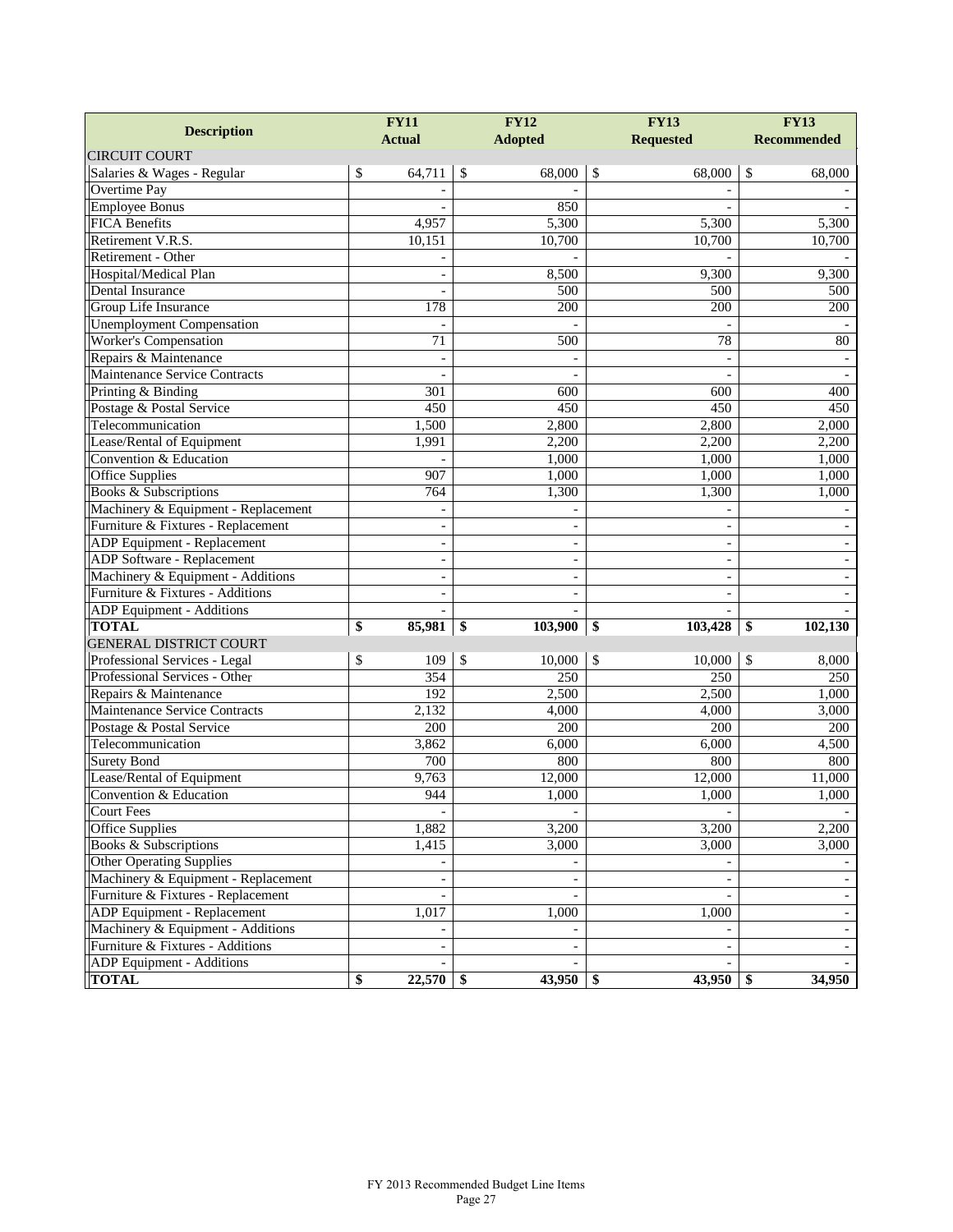| <b>Description</b>                  | <b>FY11</b> |                              | <b>FY12</b>                  | <b>FY13</b>   |                          | <b>FY13</b> |                    |
|-------------------------------------|-------------|------------------------------|------------------------------|---------------|--------------------------|-------------|--------------------|
|                                     |             | <b>Actual</b>                | <b>Adopted</b>               |               | <b>Requested</b>         |             | <b>Recommended</b> |
| SPECIAL MAGISTRATE COURT            |             |                              |                              |               |                          |             |                    |
| Services from Other Governments     | \$          | $15,796$ \$                  | 13,000                       | $\mathcal{S}$ | 13,000                   | -\$         | 13,000             |
| <b>JDR DISTRICT COURT</b>           |             |                              |                              |               |                          |             |                    |
| Professional Services - Legal       | \$          |                              | \$<br>1,160                  | \$            | 1,160                    | \$          | 1,160              |
| Professional Services - Other       |             | 1.928                        | 840                          |               | 840                      |             | 840                |
| Repairs & Maintenance               |             |                              |                              |               |                          |             |                    |
| Maintenance Service Contracts       |             | -                            | $\overline{\phantom{a}}$     |               | $\overline{\phantom{a}}$ |             |                    |
| Postage & Postal Service            |             |                              |                              |               |                          |             |                    |
| Telecommunication                   |             | 2,715                        | 2,500                        |               | 2,500                    |             | 2,500              |
| Lease/Rental of Equipment           |             | 7,609                        | 9,000                        |               | 9,000                    |             | 8,000              |
| Lease/Rental of Buildings           |             |                              |                              |               |                          |             |                    |
| <b>Leasehold Improvements</b>       |             |                              |                              |               |                          |             |                    |
| Convention & Education              |             |                              | 1.000                        |               | 1,000                    |             | 1,000              |
| Dues & Association Memberships      |             | 1,115                        | 800                          |               | 800                      |             | 800                |
| <b>Office Supplies</b>              |             | 587                          | 2,000                        |               | 2,000                    |             | 1,500              |
| Uniforms & Wearing Apparel          |             |                              |                              |               |                          |             |                    |
| Books & Subscriptions               |             | 1.997                        | 1,500                        |               | 1,500                    |             | 1,500              |
| Other Operating Supplies            |             | 839                          | 1,500                        |               | 1,500                    |             | 1,000              |
| Machinery & Equipment - Replacement |             |                              |                              |               |                          |             |                    |
| Furniture & Fixtures - Replacement  |             | 14                           | 500                          |               | 500                      |             |                    |
| Machinery & Equipment - Additions   |             | $\overline{\phantom{0}}$     |                              |               | $\overline{\phantom{a}}$ |             |                    |
| Furniture & Fixtures - Additions    |             | $\qquad \qquad \blacksquare$ | $\qquad \qquad \blacksquare$ |               | $\overline{\phantom{a}}$ |             |                    |
| ADP Equipment - Additions           |             |                              |                              |               |                          |             |                    |
| ADP Software - Additions            |             |                              |                              |               |                          |             |                    |
| <b>TOTAL</b>                        | \$          | 16,804                       | \$<br>20,800                 | \$            | 20,800                   | \$          | 18,300             |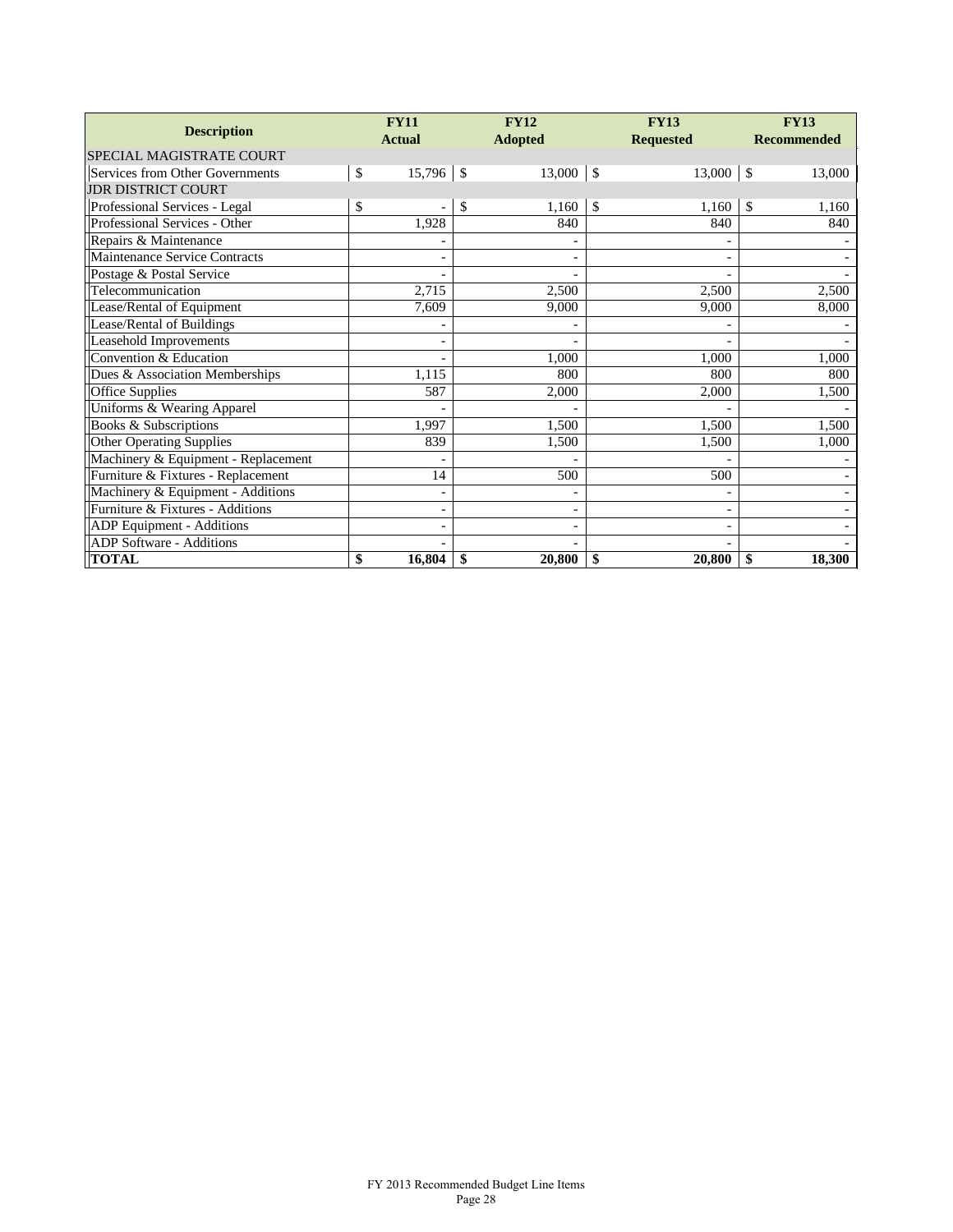|                                     | <b>FY11</b>              |              | <b>FY12</b>    | <b>FY13</b>              | <b>FY13</b>        |
|-------------------------------------|--------------------------|--------------|----------------|--------------------------|--------------------|
| <b>Description</b>                  | <b>Actual</b>            |              | <b>Adopted</b> | <b>Requested</b>         | <b>Recommended</b> |
| <b>CLERK OF THE CIRCUIT COURT</b>   |                          |              |                |                          |                    |
| Salaries & Wages - Regular          | \$<br>373,774            | $\mathbb{S}$ | 381,000        | \$<br>384,960            | \$<br>388,960      |
| Overtime Pay                        | 10,084                   |              | 10,000         | 10,000                   | 8,200              |
| Salaries & Wages - Part Time        | 43,883                   |              | 38,830         | 53,830                   | 46,895             |
| <b>Employee Bonus</b>               |                          |              | 8,950          |                          |                    |
| <b>FICA Benefits</b>                | 31,827                   |              | 33,600         | 33,038                   | 33,035             |
| Retirement V.R.S.                   | 57,573                   |              | 60,200         | 75,635                   | 75,635             |
| Retirement - Other                  |                          |              |                |                          |                    |
| Hospital/Medical Plan               | 53,054                   |              | 76,500         | 83,700                   | 83,700             |
| Hospital/Medical Plan - Retirees    | 17,363                   |              | 20,000         | 20,000                   | 20,000             |
| <b>Dental Insurance</b>             | 262                      |              |                | 2,250                    | 2,250              |
| Dental Insurance - retirees         | 1,654                    |              | 2,000          | 2,000                    | 2,000              |
| Prescription Drug Plan - Retirees   | 1,014                    |              | 1,000          | 1,000                    | 1,000              |
| Group Life Insurance                | 1,017                    |              | 1,100          | 5,080                    | 5,080              |
| <b>Worker's Compensation</b>        | 637                      |              | 1,000          | 701                      | 700                |
| Professional Services - Legal       | 158                      |              | 1,500          | 1,500                    | 1,500              |
| Professional Services - Other       | 968                      |              | 10,000         | 10,000                   | 20,000             |
| <b>Temporary Help Service Fees</b>  |                          |              |                |                          |                    |
| Repairs & Maintenance               | 150                      |              | 500            | 500                      | 500                |
| Maintenance Service Contracts       | 16,105                   |              | 17,000         | 24,100                   | 24,100             |
| Printing & Binding                  |                          |              | 6,000          | 6,000                    | 3,000              |
| Postage & Postal Service            | 3,221                    |              | 5,600          | 5,600                    | 5,600              |
| Telecommunication                   | 2,298                    |              | 3,000          | 3,000                    | 3,000              |
| Lease/Rental of Equipment           | 13,012                   |              | 9,500          | 9,500                    | 9,500              |
| Lease/Rental of Buildings           |                          |              |                |                          |                    |
| Lease/Rent of Space                 |                          |              |                |                          |                    |
| Mileage                             | 166                      |              | 200            | 200                      | 200                |
| Subsistence & Lodging               | 369                      |              | 200            | 200                      | 200                |
| Convention & Education              | 300                      |              | 200            | 200                      | 200                |
| Dues & Association Memberships      | 520                      |              | 550            | 550                      | 550                |
| <b>Office Supplies</b>              | 12,579                   |              | 18,000         | 18,000                   | 16,000             |
| <b>Other Operating Supplies</b>     | 1,869                    |              | 8,000          | 8,000                    | 6,000              |
| Machinery & Equipment - Replacement | $\equiv$                 |              |                | 15,000                   |                    |
| Furniture & Fixtures - Replacement  | $\overline{\phantom{a}}$ |              |                |                          |                    |
| Communications Equip. - Replacement | $\frac{1}{2}$            |              |                | $\frac{1}{2}$            |                    |
| ADP Equipment - Replacement         | $\equiv$                 |              | $\equiv$       | $\sim$                   | $\sim$             |
| <b>ADP</b> Software - Replacement   | $\bar{\phantom{a}}$      |              | L,             | $\blacksquare$           | $\bar{a}$          |
| Machinery & Equipment - Additions   | $\sim$                   |              | $\overline{a}$ | $\overline{a}$           |                    |
| Furniture & Fixtures - Additions    | $\blacksquare$           |              | $\equiv$       | $\blacksquare$           | $\blacksquare$     |
| Communications Equip. - Additions   | $\overline{\phantom{a}}$ |              | ÷,             | $\overline{\phantom{a}}$ | $\overline{a}$     |
| ADP Equipment - Additions           |                          |              |                | $\overline{a}$           |                    |
| ADP Software - Additions            |                          |              |                |                          |                    |
| <b>TOTAL</b>                        | \$<br>643,857            | \$           | 714,430        | \$<br>774,543            | \$<br>757,805      |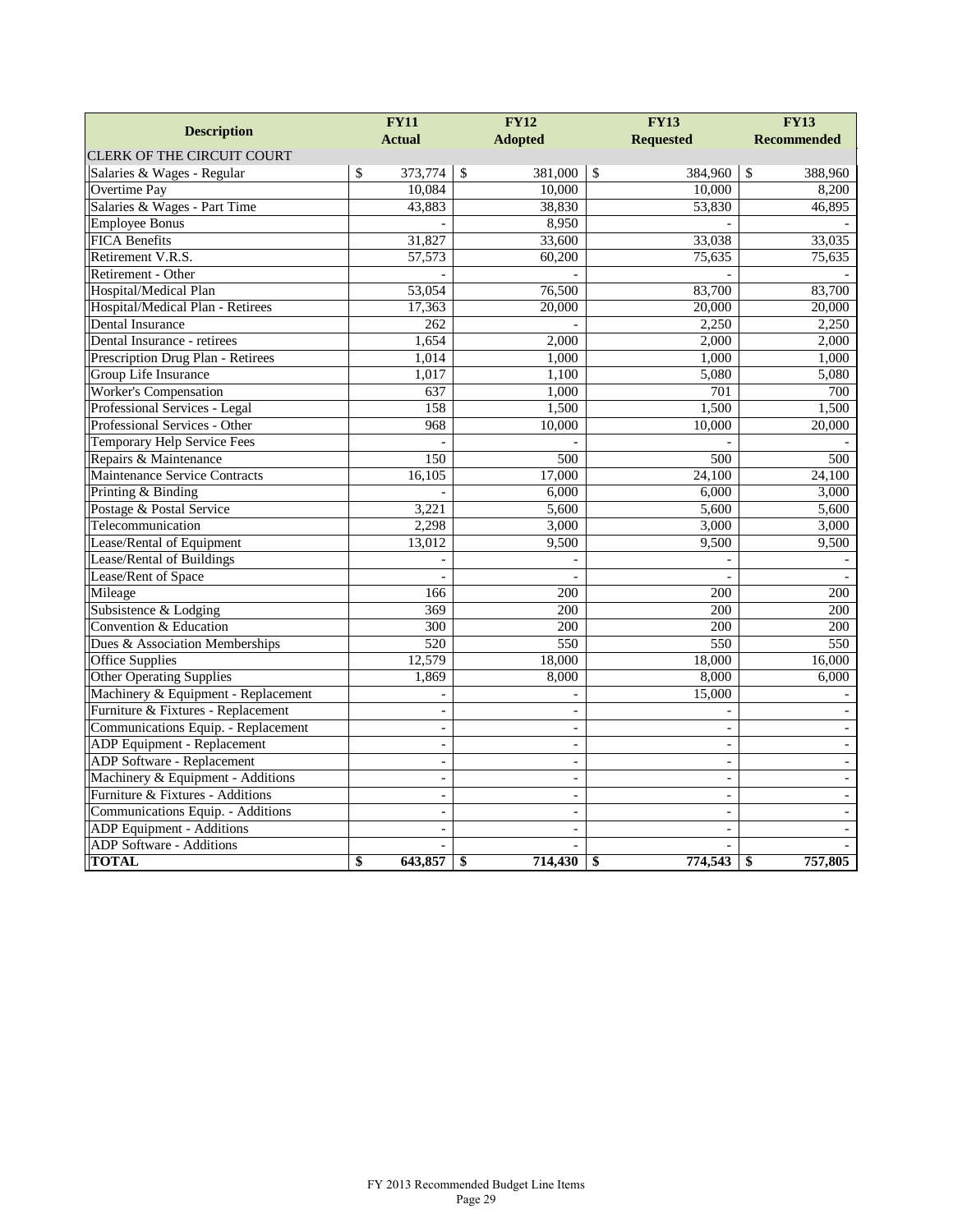|                                      | <b>FY11</b>   |                          | <b>FY12</b>           | <b>FY13</b>              | <b>FY13</b>        |
|--------------------------------------|---------------|--------------------------|-----------------------|--------------------------|--------------------|
| <b>Description</b>                   | <b>Actual</b> |                          | <b>Adopted</b>        | <b>Requested</b>         | <b>Recommended</b> |
| SHERIFF'S DEPARTMENT                 |               |                          |                       |                          |                    |
| Salaries & Wages - Regular           | \$            | 725,914                  | $\sqrt{S}$<br>731,000 | \$<br>745,145            | $\$$<br>745,145    |
| Overtime Pay                         |               | 15,907                   | 20,000                | 30,000                   | 25,000             |
| Salaries & Wages - Part Time         |               | 89,225                   | 123,000               | 183,964                  | 147,600            |
| <b>Employee Bonus</b>                |               |                          | 19,650                |                          |                    |
| <b>FICA Benefits</b>                 |               | 61,145                   | 68,400                | 68,301                   | 68,300             |
| Retirement V.R.S.                    |               | 113,372                  | 115,500               | 146,420                  | 146,420            |
| Retirement - Other                   |               |                          |                       |                          |                    |
| Hospital/Medical Plan                |               | 141,850                  | 136,000               | 148,800                  | 148,800            |
| Hospital/Medical Plan - Retirees     |               | 12,204                   | 15,000                | 15,000                   | 15,000             |
| Dental Insurance - retirees          |               | $\overline{92}$          |                       |                          |                    |
| Dental Insurance                     |               | 2,775                    | 4,000                 | 4,000                    | 4,000              |
| Prescription Drug Plan - Retirees    |               | 1,014                    | 1,500                 | 1,500                    | 1,500              |
| Group Life Insurance                 |               | 2,004                    | 2,000                 | 9,850                    | 9,850              |
| <b>Unemployment Compensation</b>     |               |                          |                       |                          |                    |
| <b>Worker's Compensation</b>         |               | 19,043                   | 25,000                | 20,947                   | 20,945             |
| Professional Services - Other        |               | 1,228                    | 1,300                 | 1,300                    | 1,300              |
| <b>Maintenance Service Contracts</b> |               | 1,087                    | 1,300                 | 1,300                    | 1,300              |
| Printing & Binding                   |               | 1,867                    | 2,000                 | 2,000                    | 2,000              |
| Advertising                          |               |                          | $\overline{315}$      | $\overline{315}$         | $\overline{315}$   |
| Services from Other Governments      |               |                          | 4,700                 |                          |                    |
| <b>Electrical Services</b>           |               | 4,697                    | 7,000                 | 10,000                   | 10,000             |
| <b>Heating Services</b>              |               | 1,811                    | 1,500                 | 3,000                    | 3,500              |
| Water & Sewer Services               |               | $\overline{318}$         | $\overline{300}$      | 1,000                    | 1,000              |
| Postage & Postal Service             |               | 4,472                    | 4,500                 | 4,500                    | 4,500              |
| Telecommunication                    |               | 10,324                   | 10,000                | 11,000                   | 11,000             |
| Lease/Rental of Equipment            |               | 2,232                    | 3,310                 | 3,310                    | 3,310              |
| Lease/Rental of Buildings            |               | 41,393                   | 45,000                | 60,000                   | 60,000             |
| Mileage                              |               | 144                      | 300                   | 300                      | 300                |
| Subsistence & Lodging                |               | 683                      | 800                   | 800                      | 800                |
| Convention & Education               |               | 955                      | 2,500                 | 2,500                    | 2,500              |
| Other Youth Programs                 |               |                          |                       |                          |                    |
| Dues & Association Memberships       |               | 1,024                    | 1,100                 | 1,100                    | 1,100              |
| <b>Real Estate Taxes</b>             |               | 4,061                    | 4,200                 |                          | 10,470             |
| <b>Office Supplies</b>               |               | 2,835                    | 3,000                 | 3,000                    | 3,000              |
| Motor Fuel & Lube                    |               | 24,645                   | 22,000                | 35,000                   | 32,500             |
| Vehicle/Power Equip. Supplies        |               | 10,277                   | 11,000                | 11,000                   | 11,000             |
| <b>Police Supplies</b>               |               | 8,562                    | 9,000                 | 9,000                    | 9,000              |
| Uniforms & Wearing Apparel           |               | 7,325                    | 11,000                | 11,500                   | 10,000             |
| Books & Subscriptions                |               | 1,394                    | 1,500                 | 1,500                    | 1,500              |
| <b>Other Operating Supplies</b>      |               | 969                      | 1,100                 | 1,100                    | 1,100              |
| <b>Regional Justice Academy</b>      |               | 6,050                    | 6,000                 | 6,700                    | 6,300              |
| Machinery & Equipment - Replacement  |               | 3,675                    | 4,000                 | 4,000                    | 4,000              |
| Furniture & Fixtures - Replacement   |               |                          |                       |                          |                    |
| Motor Vehicles & Equip.-Replacement  |               | $\overline{\phantom{a}}$ | 54,000                | 57,000                   | 57,000             |
| ADP Equipment - Replacement          |               | $\overline{\phantom{a}}$ |                       |                          |                    |
| ADP Software - Replacement           |               |                          |                       |                          |                    |
| Machinery & Equipment - Additions    |               | $\overline{\phantom{a}}$ |                       |                          |                    |
| Furniture & Fixtures - Additions     |               | $\overline{\phantom{a}}$ |                       | $\overline{\phantom{a}}$ |                    |
| Motor Vehicles & Equip. - Additions  |               | $\overline{\phantom{a}}$ |                       | $\overline{\phantom{a}}$ |                    |
| ADP Equipment - Additions            |               | $\overline{\phantom{a}}$ |                       | $\overline{\phantom{a}}$ |                    |
| ADP Software - Additions             |               |                          |                       |                          |                    |
| <b>TOTAL</b>                         | \$            | $1,326,573$ \$           | 1,473,775             | 1,616,153<br>-\$         | 1,581,355<br>\$    |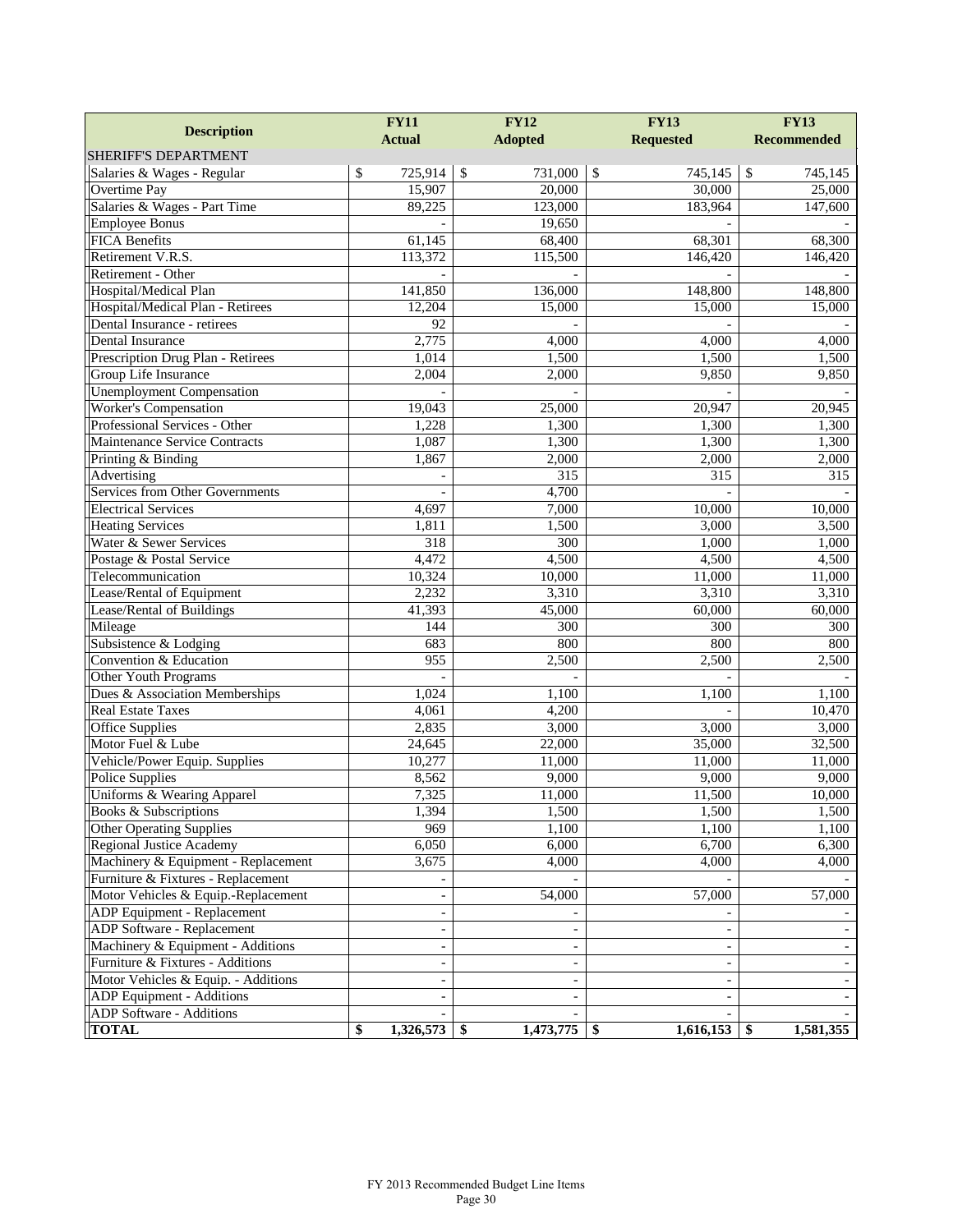| <b>Description</b>                    |               | <b>FY11</b>      |               | <b>FY12</b>              |     | <b>FY13</b>              | <b>FY13</b>        |
|---------------------------------------|---------------|------------------|---------------|--------------------------|-----|--------------------------|--------------------|
|                                       | <b>Actual</b> |                  |               | <b>Adopted</b>           |     | <b>Requested</b>         | <b>Recommended</b> |
| <b>JDR SERVICES</b>                   |               |                  |               |                          |     |                          |                    |
| Other Joint Payments                  | \$            | 30,630           | $\mathcal{S}$ | 62,950                   | \$  | 74,607                   | \$<br>74,605       |
| Motor Vehicles & Equip. - Replacement |               |                  |               |                          |     |                          |                    |
| Motor Vehicles & Equip. - Additions   |               |                  |               |                          |     |                          |                    |
| Professional Services - Other         |               | 10,710           |               | 18,000                   |     | 15,000                   | 14,000             |
| Jury Compensation - State             |               | 17,220           |               | 12,000                   |     | 16,000                   | 16,000             |
| <b>TOTAL</b>                          | \$            | 58,560           | $\frac{1}{2}$ | 92,950                   | \$  | 105,607                  | \$<br>104,605      |
| <b>COURT APPOINTED ATTORNEY</b>       |               |                  |               |                          |     |                          |                    |
| Professional Services - Legal         | \$            | 9,855            | \$            | 17,000                   | \$  | 15,000                   | \$<br>15,000       |
| ADP Software - Replacement            |               |                  |               |                          |     |                          |                    |
| <b>TOTAL</b>                          | \$            | 9,855            | \$            | 17,000                   | \$  | 15,000                   | \$<br>15,000       |
| <b>COMMONWEALTH'S ATTORNEY</b>        |               |                  |               |                          |     |                          |                    |
| Salaries & Wages - Regular            | \$            | 682,215          | \$            | 716,000                  | \$  | 743,200                  | \$<br>741,120      |
| Overtime Pay                          |               |                  |               |                          |     |                          |                    |
| Salaries & Wages - Part Time          |               | 27,078           |               | 26,260                   |     | 26,260                   | 26,915             |
| <b>Employee Bonus</b>                 |               |                  |               | 10,850                   |     |                          |                    |
| <b>FICA Benefits</b>                  |               | 52,590           |               | 57,600                   |     | 58,144                   | 58,145             |
| Retirement V.R.S.                     |               | 106,951          |               | 113,100                  |     | 144,060                  | 144,060            |
| Retirement - Other                    |               |                  |               |                          |     |                          |                    |
| Hospital/Medical Plan                 |               | 81,518           |               | 102,000                  |     | 111,600                  | 111,600            |
| Hospital/Medical Plan - Retirees      |               | 6,486            |               | 8,000                    |     | 8,000                    | 8,000              |
| Dental Insurance - retirees           |               | $\overline{220}$ |               |                          |     |                          |                    |
| Dental Insurance                      |               | 2,224            |               | 3,000                    |     | 3,000                    | 3,000              |
| Prescription Drug Plan - Retirees     |               | 507              |               | 500                      |     | 500                      | 500                |
| Group Life Insurance                  |               | 1,895            |               | 2,000                    |     | 9,675                    | 9,675              |
| Worker's Compensation                 |               | 778              |               | 3,000                    |     | 856                      | 855                |
| Professional Services - Other         |               |                  |               | 1,500                    |     | 1,500                    | 1,500              |
| Repairs & Maintenance                 |               | $\blacksquare$   |               | 500                      |     | 500                      | 500                |
| Maintenance Service Contracts         |               | 1,885            |               | 2,500                    |     | 2,500                    | 2,000              |
| Advertising                           |               | 687              |               | 100                      |     | 100                      | 100                |
| <b>Electrical Services</b>            |               | 7,046            |               | 7,500                    |     | 7,500                    |                    |
| <b>Heating Services</b>               |               | 2,716            |               | 2,000                    |     | 2,000                    |                    |
| Water & Sewer Services                |               | 476              |               | 400                      |     | 400                      |                    |
| Postage & Postal Service              |               | 471              |               | 3,000                    |     | 3,000                    | 2,000              |
| Telecommunication                     |               | 2,893            |               | 4,000                    |     | 4,000                    | 4,000              |
| Lease/Rental of Equipment             |               | 3,457            |               | 3,000                    |     | 3,000                    | 3,000              |
| Lease/Rental of Buildings             |               | 62,090           |               | 65,000                   |     |                          |                    |
| Mileage                               |               | 1,116            |               | 1,000                    |     | 1,000                    | 1,000              |
| Subsistence & Lodging                 |               | 2,523            |               | 1,000                    |     | 1,000                    | 1,000              |
| Convention & Education                |               | 1,155            |               | 2,000                    |     | 2,000                    | 2,000              |
| <b>Extradition of Prisoners</b>       |               |                  |               |                          |     |                          |                    |
| Witness Expenses (CAO)                |               |                  |               | 500                      |     | 500                      | 500                |
| Dues & Association Memberships        |               | 4,081            |               | 4,500                    |     | 4,500                    | 4,500              |
| <b>Real Estate Taxes</b>              |               | 6,092            |               | 6,270                    |     |                          |                    |
| Office Supplies                       |               | 10,680           |               | 6,000                    |     | 6,000                    | 6,000              |
| Janitorial Supplies                   |               |                  |               | 100                      |     | 100                      | 100                |
| Books & Subscriptions                 |               | 5,703            |               | 7,500                    |     | 7,500                    | 7,500              |
| <b>Promotional Materials</b>          |               | 106              |               | 500                      |     | 500                      | 500                |
| Machinery & Equipment - Replacement   |               |                  |               |                          |     |                          |                    |
| Furniture & Fixtures - Replacement    |               |                  |               |                          |     | 10,000                   |                    |
| ADP Equipment - Replacement           |               | 569              |               |                          |     |                          |                    |
| ADP Software - Replacement            |               | 58               |               |                          |     | $\blacksquare$           |                    |
| Machinery & Equipment - Additions     |               | $\blacksquare$   |               | $\overline{\phantom{a}}$ |     | $\overline{\phantom{a}}$ |                    |
| Furniture & Fixtures - Additions      |               |                  |               |                          |     |                          |                    |
| ADP Equipment - Additions             |               | 1,258            |               |                          |     |                          |                    |
| ADP Software - Additions              |               |                  |               |                          |     | 9,000                    | 1,500              |
| <b>TOTAL</b>                          | \$            | $1,077,524$ \$   |               | 1,161,180                | -\$ | $1,171,895$ \$           | 1,141,570          |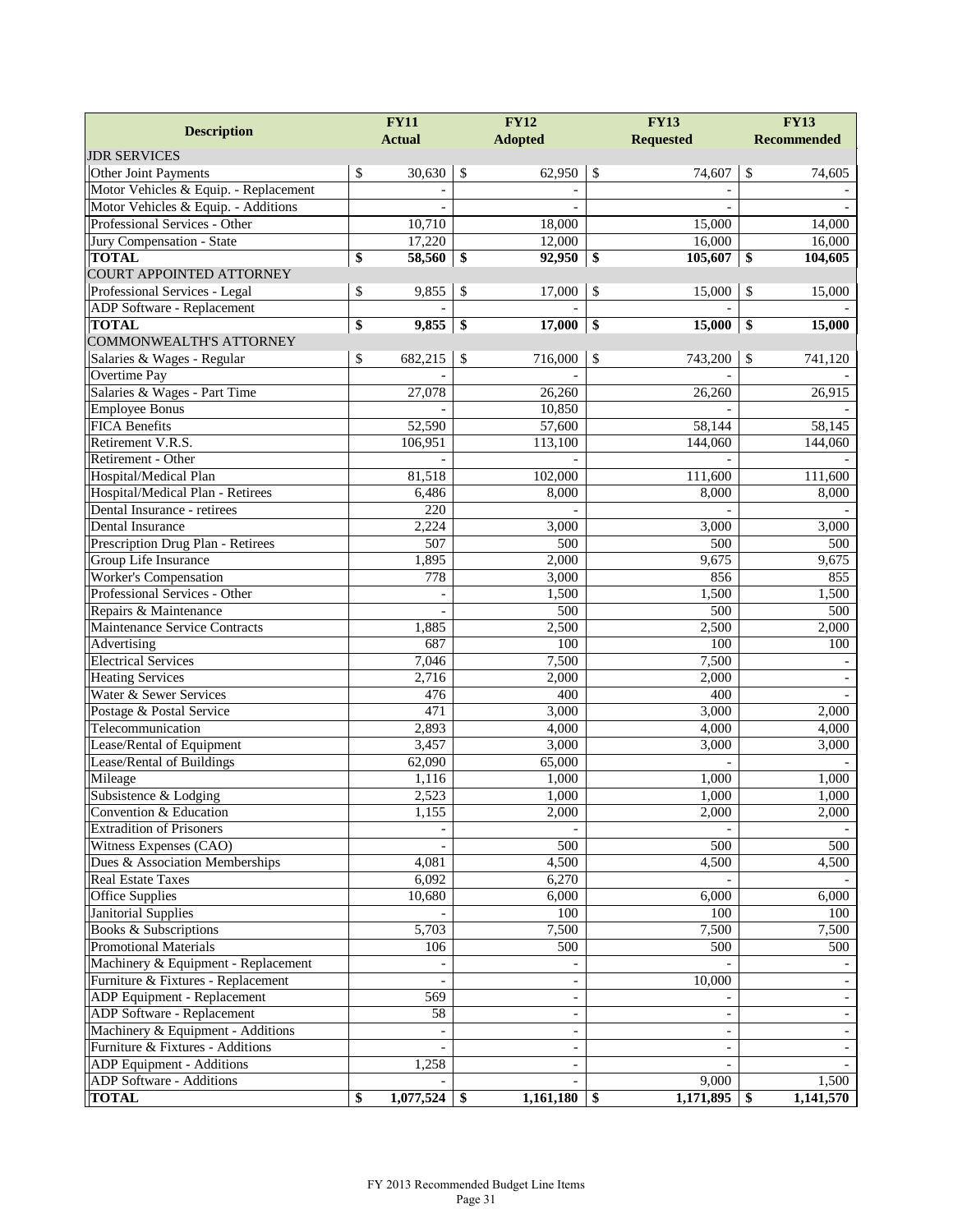|                                                 | <b>FY11</b>     | <b>FY12</b>      | <b>FY13</b>      | <b>FY13</b>        |
|-------------------------------------------------|-----------------|------------------|------------------|--------------------|
| <b>Description</b>                              | <b>Actual</b>   | <b>Adopted</b>   | <b>Requested</b> | <b>Recommended</b> |
| POLICE DEPARTMENT                               |                 |                  |                  |                    |
| Salaries & Wages - Regular                      | \$<br>3,830,390 | \$<br>3,830,000  | \$<br>3,867,085  | \$<br>3,880,505    |
| Overtime Pay                                    | 148,529         | 160,000          | 165,000          | 160,000            |
| Salaries & Wages - Part Time                    | 106,732         | 90,000           | 96,297           | 98,705             |
| <b>Compensatory Pay</b>                         | 2,242           | 10,000           | 10,000           | 8,000              |
| Overtime Pay - Regular Rate                     | 104,394         | 130,000          | 135,000          | 137,700            |
| <b>Holiday Pay</b>                              | 34,874          | 37,375           | 37,375           | 37,375             |
| <b>Employee Bonus</b>                           |                 | 71,250           |                  |                    |
| <b>FICA Benefits</b>                            | 316,018         | 328,300          | 304,753          | 305,780            |
| Retirement V.R.S.                               | 600,903         | 605,100          | 759,865          | 762,550            |
| Retirement - Other                              |                 |                  |                  |                    |
| Hospital/Medical Plan                           | 636,394         | 680,000          | 734,700          | 734,700            |
| Hospital/Medical Plan - Retirees                | 129,938         | 135,000          | 135,000          | 145,000            |
| <b>Dental Insurance</b>                         | 14,630          | 20,000           | 19,750           | 19,750             |
| Prescription Drug Plan - Retirees               | 3,017           | 5,000            | 5,000            | 5,000              |
| Dental Insurance - retirees                     | 1,947           |                  |                  |                    |
| Group Life Insurance                            | 10,649          | 10,700           | 51,045           | 51,045             |
| <b>Unemployment Compensation</b>                |                 |                  |                  |                    |
| <b>Worker's Compensation</b>                    | 99,173          | 120,000          | 109,090          | 109,090            |
| <b>Clothing Allowances</b>                      | 16,500          | 16,800           | 18,000           | 18,000             |
| <b>Education - Tuition Assistance</b>           |                 |                  | 10,000           |                    |
| <b>Professional Health Services</b>             | 6,952           | 7,000            | 14,000           | 14,000             |
| Professional Services - Other                   | 38,259          | 53,600           | 58,700           | 56,300             |
| Temporary Help Service Fees                     |                 |                  |                  |                    |
| Repairs & Maintenance                           | 60,193          | 60,000           | 60,000           | 57,000             |
| Maintenance Service Contracts                   | 176,771         | 32,550           | 15,000           | 15,000             |
| Printing & Binding                              | 15,316          | 10,000           | 12,000           | 12,000             |
| Advertising                                     | 21              | $\overline{500}$ | 500              | 450                |
| <b>Services from Other Governments</b>          | 7,067           | 10,000           | 10,000           | 9,000              |
| <b>Informant Payments</b>                       | 11,974          | 11,000           | 12,000           | 12,000             |
| Postage & Postal Service                        | 4,226           | 5,500            | 5,500            | 5,000              |
| <b>Messenger Services</b>                       |                 |                  |                  |                    |
| Telecommunication                               | 137,963         | 137,000          | 125,000          | 125,000            |
| Lease/Rental of Equipment                       | 1,365           | 28,900           | 28,900           | 28,900             |
| Mileage                                         | 4               | 200              | 200              | 200                |
| Fares                                           |                 | 500              | 800              | 800                |
| Subsistence & Lodging<br>Convention & Education | 2,357<br>7,003  | 8,000            | 11,000           | 9,500              |
| <b>Visitor Accommodations</b>                   | 3,609           | 8,000<br>2,500   | 10,000           | 9,000              |
| Payment to YMCA                                 |                 |                  | 3,500            | 2,500              |
| Other Youth Programs                            | 1,214           | 2,000            | 2,000            | 2,000              |
| Dues & Association Memberships                  | 5,346           | 4,340            | 5,325            | 5,325              |
| <b>Legal Settlements</b>                        |                 |                  |                  |                    |
| <b>Office Supplies</b>                          | 20,023          | 20,000           | 22,000           | 20,000             |
| Motor Fuel & Lube                               | 167,700         | 157,500          | 206,250          | 206,250            |
| Vehicle/Power Equip. Supplies                   | 19,081          | 20,000           | 20,000           | 20,000             |
| <b>Police Supplies</b>                          | 48,715          | 47,000           | 62,000           | 47,000             |
| Uniforms & Wearing Apparel                      | 41,408          | 40,000           | 40,000           | 40,000             |
| Books & Subscriptions                           | 3,173           | 4,000            | 4,000            | 3,500              |
| Educational & Recreational Supplies             |                 |                  |                  |                    |
| <b>Other Operating Supplies</b>                 | 18,598          | 10,000           | 15,000           | 10,000             |
| <b>Regional Justice Academy</b>                 | 32,500          | 32,500           | 32,500           | 32,500             |
| Machinery & Equipment - Replacement             |                 |                  |                  |                    |
| Furniture & Fixtures - Replacement              |                 |                  |                  |                    |
| Communications Equip. - Replacement             | 9,000           | 9,000            | 9,500            | 9,000              |
| Motor Vehicles & Equip.-Replacement             | 22              | 228,500          | 292,500          | 232,500            |
| ADP Equipment - Replacement                     | 180             |                  |                  |                    |
|                                                 |                 |                  |                  |                    |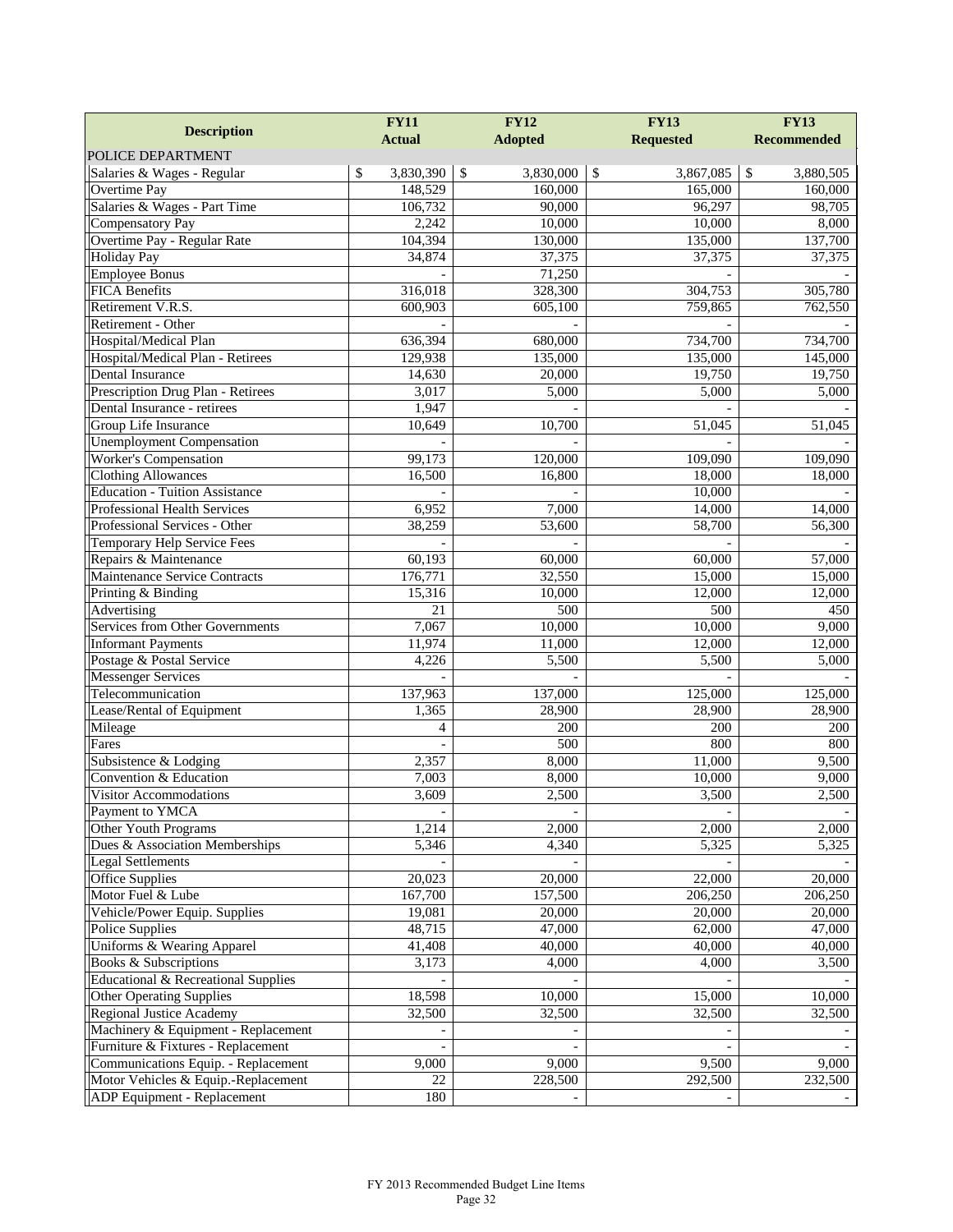|                                          |    | <b>FY11</b>              | <b>FY12</b>   |                |               | <b>FY13</b>      |     | <b>FY13</b>        |  |
|------------------------------------------|----|--------------------------|---------------|----------------|---------------|------------------|-----|--------------------|--|
| <b>Description</b>                       |    | <b>Actual</b>            |               | <b>Adopted</b> |               | <b>Requested</b> |     | <b>Recommended</b> |  |
| ADP Software - Replacement               |    |                          |               |                |               |                  |     |                    |  |
| Machinery & Equipment - Additions        |    |                          |               |                |               | -                |     |                    |  |
| Furniture & Fixtures - Additions         |    |                          |               |                |               |                  |     |                    |  |
| Communications Equip. - Additions        |    |                          |               |                |               | -                |     |                    |  |
| Motor Vehicles & Equip. - Additions      |    |                          |               |                |               |                  |     |                    |  |
| ADP Equipment - Additions                |    | 1,915                    |               |                |               |                  |     |                    |  |
| <b>ADP</b> Software - Additions          |    | 5.224                    |               |                |               | ۰                |     |                    |  |
| Improvements and Betterments - Additions |    | 2,763                    |               |                |               |                  |     |                    |  |
| <b>TOTAL</b>                             | \$ | 6,906,272                | \$            | 7,199,615      | \$            | 7,536,135        | \$  | 7,457,925          |  |
| <b>AUXILIARY POLICE</b>                  |    |                          |               |                |               |                  |     |                    |  |
| Worker's Compensation                    | \$ | 10,000                   | <sup>\$</sup> | 10,000         | <sup>\$</sup> | 11,000           | \$. | 11,000             |  |
| Professional Health Services             |    | 803                      |               | 2,000          |               | 2,200            |     | 2,000              |  |
| Professional Services - Other            |    | 702                      |               | 1,000          |               | 800              |     | 800                |  |
| Repairs & Maintenance                    |    |                          |               |                |               |                  |     |                    |  |
| Convention & Education                   |    | $\overline{\phantom{a}}$ |               |                |               | ۰                |     |                    |  |
| Other Payments to Civic Org.             |    |                          |               |                |               | -                |     |                    |  |
| <b>Police Supplies</b>                   |    |                          |               |                |               |                  |     |                    |  |
| Uniforms & Wearing Apparel               |    |                          |               |                |               | -                |     |                    |  |
| <b>Other Operating Supplies</b>          |    |                          |               |                |               | -                |     |                    |  |
| Machinery & Equipment - Replacement      |    |                          |               |                |               |                  |     |                    |  |
| Communications Equip. - Replacement      |    |                          |               |                |               | -                |     |                    |  |
| Motor Vehicles & Equip.-Replacement      |    |                          |               |                |               | ٠                |     |                    |  |
| Machinery & Equipment - Additions        |    |                          |               |                |               |                  |     |                    |  |
| Communications Equip. - Additions        |    |                          |               |                |               |                  |     |                    |  |
| Motor Vehicles & Equip. - Additions      |    |                          |               |                |               |                  |     |                    |  |
| <b>TOTAL</b>                             | \$ | 11,505                   | \$            | 13,000         | \$            | 14,000           | \$  | 13,800             |  |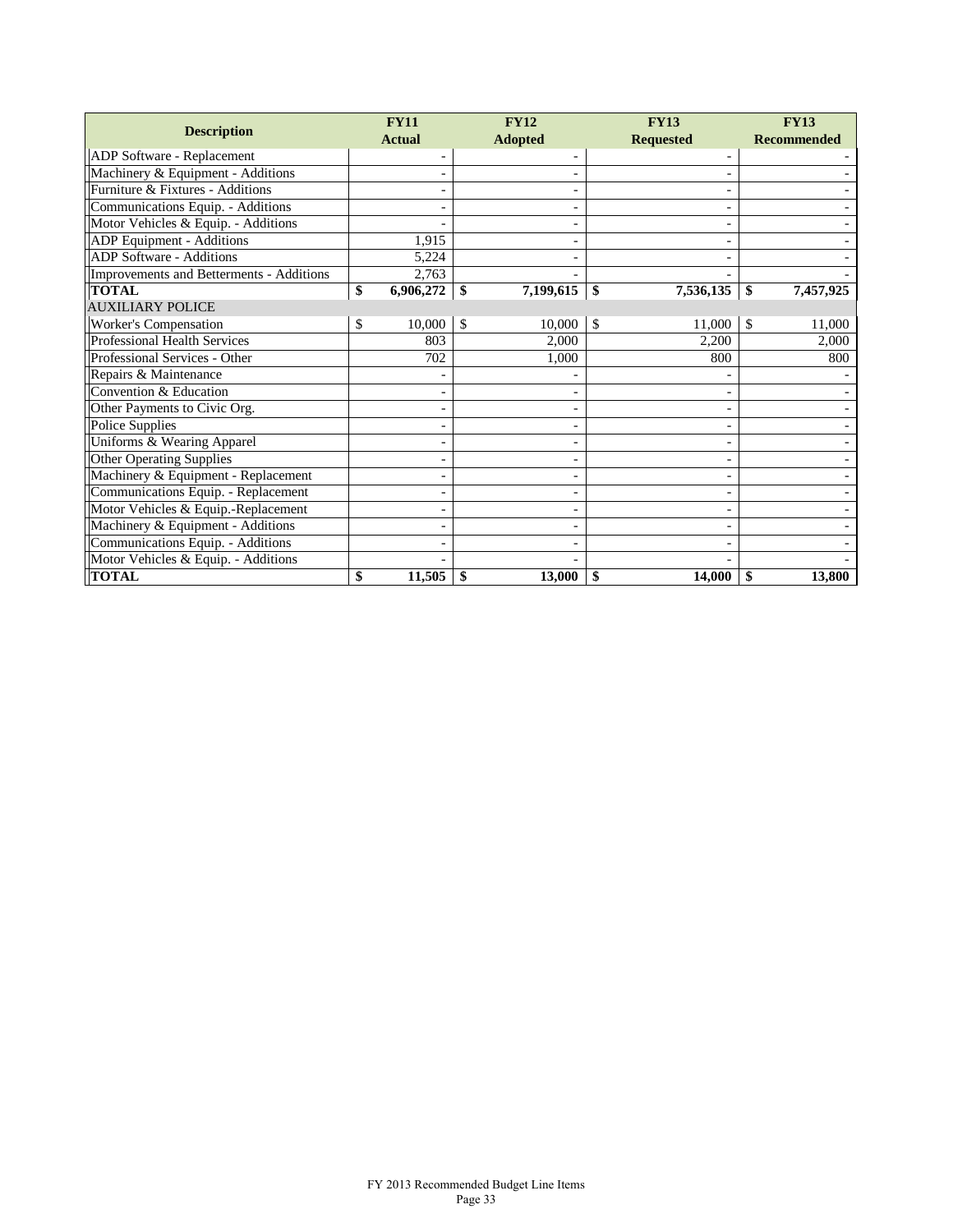| <b>Description</b>                  | <b>FY11</b>     | <b>FY12</b>                | <b>FY13</b>                | <b>FY13</b>                           |  |
|-------------------------------------|-----------------|----------------------------|----------------------------|---------------------------------------|--|
|                                     | <b>Actual</b>   | <b>Adopted</b>             | <b>Requested</b>           | <b>Recommended</b>                    |  |
| <b>FIRE DEPARTMENT</b>              |                 |                            |                            |                                       |  |
| Salaries & Wages - Regular          | \$<br>2,295,865 | $\mathcal{S}$<br>2,307,000 | $\mathcal{S}$<br>2,485,035 | $\overline{\mathcal{S}}$<br>2,311,035 |  |
| Overtime Pay                        | 143,812         | 250,000                    | 204,075                    | 208,155                               |  |
| Salaries & Wages - Part Time        | 18,738          | 25,000                     | 73,316                     | 36,755                                |  |
| <b>Compensatory Pay</b>             | 104,513         | 20,000                     | 309,000                    | 20,000                                |  |
| Overtime Pay - Regular Rate         | 4,171           | 25,000                     | 25,000                     | 25,500                                |  |
| <b>Holiday Pay</b>                  | 19,925          | 10,000                     | 20,000                     | 20,000                                |  |
| <b>Employee Bonus</b>               |                 | 38,050                     |                            |                                       |  |
| <b>FICA Benefits</b>                | 192.002         | 203,900                    | 189,532                    | 179,630                               |  |
| Retirement V.R.S.                   | 359,882         | 364,500                    | 480,073                    | 454,135                               |  |
| Retirement - Other                  |                 |                            |                            |                                       |  |
| Hospital/Medical Plan               | 393,177         | 374,000                    | 427,800                    | 409,200                               |  |
| Hospital/Medical Plan - Retirees    | 77,844          | 90,000                     | 90,000                     | 115,000                               |  |
| Dental Insurance                    | 8,087           | 11,500                     | 11,500                     | 11,000                                |  |
| Prescription Drug Plan - Retirees   | 3,041           | 5,000                      | 5,000                      | 5,000                                 |  |
| Dental Insurance - retirees         | 1,194           |                            |                            |                                       |  |
| Group Life Insurance                | 6,382           | 6,500                      | 32,252                     | 30,510                                |  |
| Worker's Compensation               | 105,201         | 110,000                    | 115,721                    | 115,720                               |  |
| Professional Health Services        | 21,766          | 21,000                     | 22,500                     | 21,000                                |  |
| Professional Services - Other       | 9,974           | 10,000                     | 10,000                     | 10,000                                |  |
| Temporary Help Service Fees         |                 |                            |                            |                                       |  |
| Repairs & Maintenance               | 77,554          | 85,000                     | 110,000                    | 90,000                                |  |
| Maintenance Service Contracts       | 17,907          | 30,000                     | 45,249                     | 25,000                                |  |
| Printing & Binding                  | 1,500           | 1,500                      | 2,000                      | 1,500                                 |  |
| Advertising                         | 188             |                            |                            |                                       |  |
| Laundry & Dry Cleaning              |                 | 100                        | 500                        | 100                                   |  |
| <b>Electrical Services</b>          | 264             | 400                        | 400                        | 400                                   |  |
| Postage & Postal Service            | 221             | 1,500                      | 2,500                      | 1,000                                 |  |
| Telecommunication                   | 46,805          | 38,000                     | 47,000                     | 38,000                                |  |
| Mileage                             | 999             | 1,000                      | 1,000                      | 1,000                                 |  |
| Fares                               |                 |                            |                            |                                       |  |
| Subsistence & Lodging               | 1,181           | 2,000                      | 2,500                      | 2,000                                 |  |
| Convention & Education              | 1,968           | 2,000                      | 3,000                      | 3,000                                 |  |
| Dues & Association Memberships      | 1,799           | 1,900                      | 1,900                      | 1,900                                 |  |
| <b>Office Supplies</b>              | 11,942          | 13,000                     | 15,000                     | 13,000                                |  |
| <b>Linen Supplies</b>               | 4,921           | 5,000                      | 5,000                      | 5,000                                 |  |
| Motor Fuel & Lube                   | 28,573          | 52,000                     | 48,250                     | 48,250                                |  |
| Vehicle/Power Equip. Supplies       | 12,452          | 35,000                     | 40,000                     | 30,000                                |  |
| Uniforms & Wearing Apparel          | 35,108          | 35,000                     | 52,500                     | 36,000                                |  |
| <b>Books &amp; Subscriptions</b>    | 6,144           | 5,000                      | 6,000                      | 6,000                                 |  |
| <b>Other Operating Supplies</b>     | 24,610          | 25,000                     | 40,000                     | 26,000                                |  |
| <b>Promotional Materials</b>        | 3,000           | 3,000                      | 4,000                      | 3,000                                 |  |
| Machinery & Equipment - Replacement | 44,497          | 60,000                     | 109,068                    | 70,000                                |  |
| Furniture & Fixtures - Replacement  |                 |                            | 5,300                      |                                       |  |
| Communications Equip. - Replacement | 9,457           | 34,100                     | 103,590                    | 34,100                                |  |
| Motor Vehicles & Equip.-Replacement |                 |                            | 48,802                     |                                       |  |
| ADP Equipment - Replacement         |                 |                            |                            |                                       |  |
| ADP Software - Replacement          |                 |                            |                            |                                       |  |
| Machinery & Equipment - Additions   |                 |                            | $\overline{\phantom{a}}$   |                                       |  |
| Furniture & Fixtures - Additions    |                 |                            | $\overline{\phantom{a}}$   |                                       |  |
| Communications Equip. - Additions   |                 |                            |                            |                                       |  |
| ADP Equipment - Additions           |                 |                            | $\overline{\phantom{a}}$   |                                       |  |
| ADP Software - Additions            |                 |                            |                            |                                       |  |
| <b>TOTAL</b>                        | \$              | 4,301,950                  | 5,194,363<br>- \$          | 4,407,890<br>\$                       |  |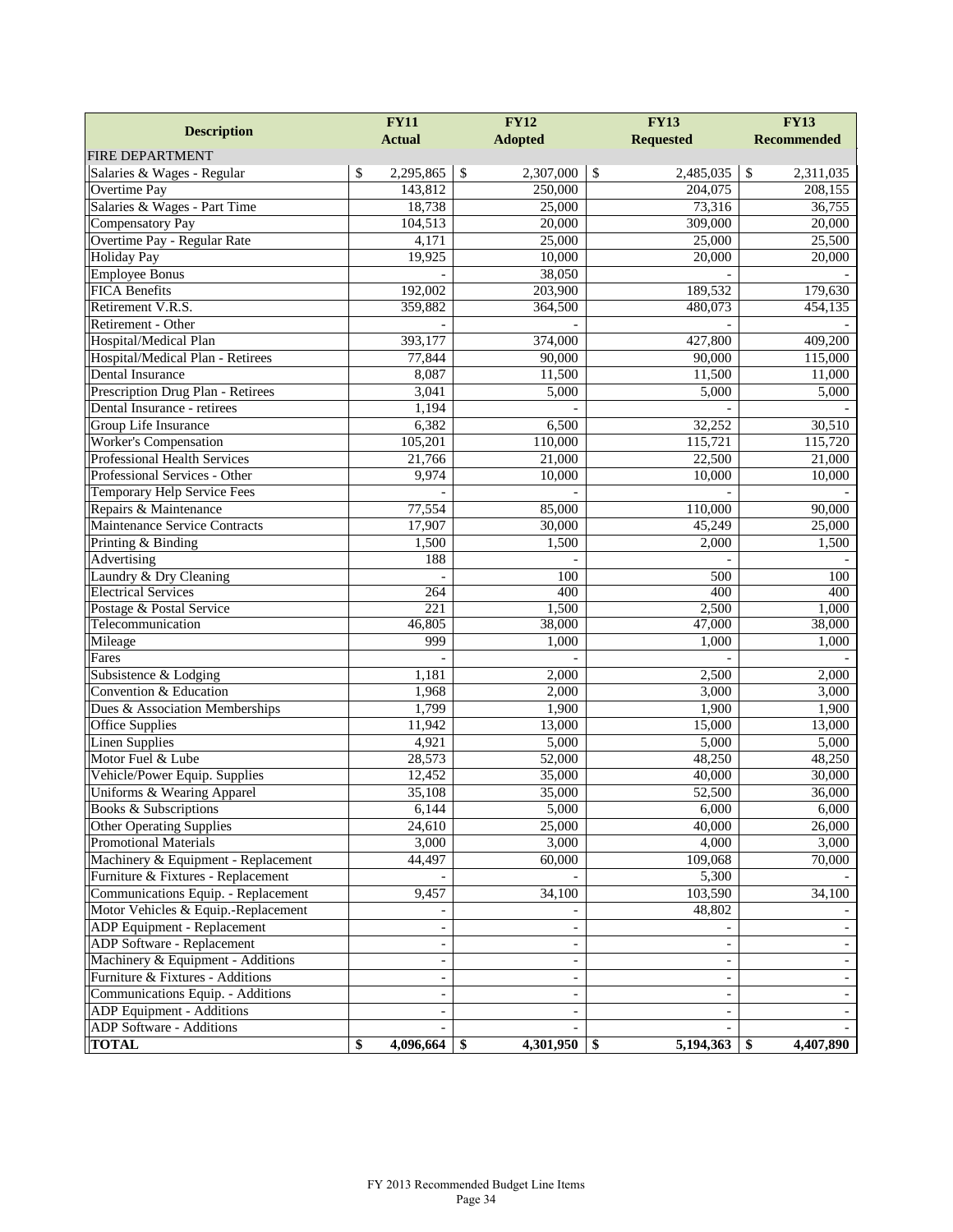|                                               | <b>FY11</b>                    | <b>FY12</b>                        | <b>FY13</b>                  | <b>FY13</b>        |  |
|-----------------------------------------------|--------------------------------|------------------------------------|------------------------------|--------------------|--|
| <b>Description</b>                            | <b>Actual</b>                  | <b>Adopted</b>                     | <b>Requested</b>             | <b>Recommended</b> |  |
| <b>VOLUNTEER FIRE COMPANY</b>                 |                                |                                    |                              |                    |  |
| Salaries & Wages - Part Time                  | \$<br>$\overline{\phantom{a}}$ | \$<br>$\qquad \qquad -$            | \$<br>$\overline{a}$         | \$                 |  |
| <b>FICA Benefits</b>                          | $\overline{\phantom{a}}$       | $\overline{\phantom{a}}$           |                              |                    |  |
| Fredericksburg Volunteer F.D.                 |                                | $\overline{\phantom{a}}$           | 20,000                       |                    |  |
| <b>TOTAL</b>                                  | \$<br>$\blacksquare$           | \$<br>$\qquad \qquad \blacksquare$ | \$<br>20,000                 | \$                 |  |
| <b>RESCUE SERVICES</b>                        |                                |                                    |                              |                    |  |
| Salaries & Wages - Regular                    | \$                             | \$                                 | \$                           | \$                 |  |
| Overtime Pay                                  | $\blacksquare$                 | $\blacksquare$                     | $\overline{\phantom{a}}$     |                    |  |
| <b>FICA Benefits</b>                          |                                |                                    |                              |                    |  |
| Retirement V.R.S.                             | $\overline{\phantom{a}}$       |                                    | $\overline{a}$               |                    |  |
| Hospital/Medical Plan                         | $\sim$                         |                                    | $\overline{\phantom{a}}$     |                    |  |
| Group Life Insurance                          |                                |                                    | $\overline{\phantom{a}}$     |                    |  |
| Worker's Compensation                         | $\blacksquare$                 | $\blacksquare$                     | $\qquad \qquad \blacksquare$ |                    |  |
| <b>Professional Health Services</b>           |                                |                                    |                              |                    |  |
| Printing & Binding                            |                                |                                    |                              |                    |  |
| Convention & Education                        |                                |                                    | $\sim$                       |                    |  |
| <b>Local Health Department</b>                |                                |                                    |                              |                    |  |
| E.M.S. Council                                | 5,200                          | 5,200                              | 7,042                        | 7,040              |  |
| Fredericksburg Volunteer R.S.                 | 250,000                        | 250,000                            | 261,000                      | 250,000            |  |
| Fredericksburg Rescue Squad - Four for Life   | 23,705                         |                                    |                              |                    |  |
| Chesterfield Co. - MedFlight                  |                                |                                    | $\sim$                       |                    |  |
| <b>Office Supplies</b>                        |                                |                                    | $\sim$                       |                    |  |
| Uniforms & Wearing Apparel                    | $\sim$                         | $\overline{\phantom{a}}$           | $\overline{\phantom{a}}$     |                    |  |
| <b>Other Operating Supplies</b>               | $\overline{a}$                 |                                    |                              |                    |  |
| Furniture & Fixtures - Replacement            | $\overline{\phantom{a}}$       |                                    |                              |                    |  |
| Communications Equip. - Replacement           |                                |                                    | $\overline{a}$               |                    |  |
| Furniture & Fixtures - Additions              |                                |                                    |                              |                    |  |
| Communications Equip. - Additions             |                                |                                    |                              |                    |  |
| <b>TOTAL</b>                                  | 278,905<br>\$                  | 255,200<br>-\$                     | 268,042<br>\$                | \$<br>257,040      |  |
| FIRE - EMERGENCY MEDICAL SERVICES             |                                |                                    |                              |                    |  |
| Salaries & Wages - Regular                    | \$<br>370,249                  | $\mathbb{S}$<br>366,000            | \$<br>518,625                | \$<br>386,925      |  |
| Overtime Pay                                  | 34,792                         | 42,000                             | 50,000                       | 42,000             |  |
| Salaries & Wages - Part Time                  | 13,165                         | 20,000                             | 36,302                       | 32,800             |  |
| Compensatory Pay                              | 135                            | 8,000                              | 8,000                        | 1,000              |  |
| Overtime Pay - Regular Rate                   |                                |                                    |                              |                    |  |
| <b>Holiday Pay</b>                            | 5,645                          | 4,500                              | 4,500                        | 4,500              |  |
| <b>Employee Bonus</b><br><b>FICA Benefits</b> |                                | 8,100<br>34,000                    |                              | 32.110             |  |
| Retirement V.R.S.                             | 31,175<br>58,438               | 57,800                             | 41,987<br>101,909            | 76,030             |  |
| Retirement - Other                            |                                |                                    |                              |                    |  |
| Hospital/Medical Plan                         | 74,601                         | 68,000                             | 102,300                      | 74,400             |  |
| Dental Insurance                              | 1,516                          | 3,000                              | 2,750                        | 2,000              |  |
| Group Life Insurance                          | 1,036                          | 1,000                              | 6,848                        | 5,110              |  |
| <b>Unemployment Compensation</b>              |                                |                                    |                              |                    |  |
| Worker's Compensation                         | 17,307                         | 20,000                             | 19,038                       | 19,040             |  |
| Professional Health Services                  | 6,406                          | 6,560                              | 6,560                        | 6,560              |  |
| Professional Services - Other                 | 21,057                         | 30,000                             | 30,000                       | 30,000             |  |
| Repairs & Maintenance                         | 5,498                          | 5,750                              | 5,750                        | 5,750              |  |
| Maintenance Service Contracts                 | (8,750)                        | 7,960                              | 12,644                       | 11,960             |  |
| Printing & Binding                            |                                |                                    |                              |                    |  |
| Postage & Postal Service                      |                                |                                    |                              |                    |  |
| Convention & Education                        | 2,066                          | 2,000                              | 3,000                        | 2,500              |  |
| Dues $\&$ Association Memberships             | 90                             |                                    |                              |                    |  |
| <b>EMS</b> Service Collection Fees            | 39,498                         | 40,000                             | 40,000                       | 40,000             |  |
| <b>Office Supplies</b>                        |                                |                                    |                              |                    |  |
| Medical and Laboratory Supplies               | 35,150                         | 39,000                             | 55,000                       | 40,000             |  |
| Motor Fuel & Lube                             | 25,352                         | 17,550                             | 26,400                       | 29,400             |  |
|                                               |                                |                                    |                              |                    |  |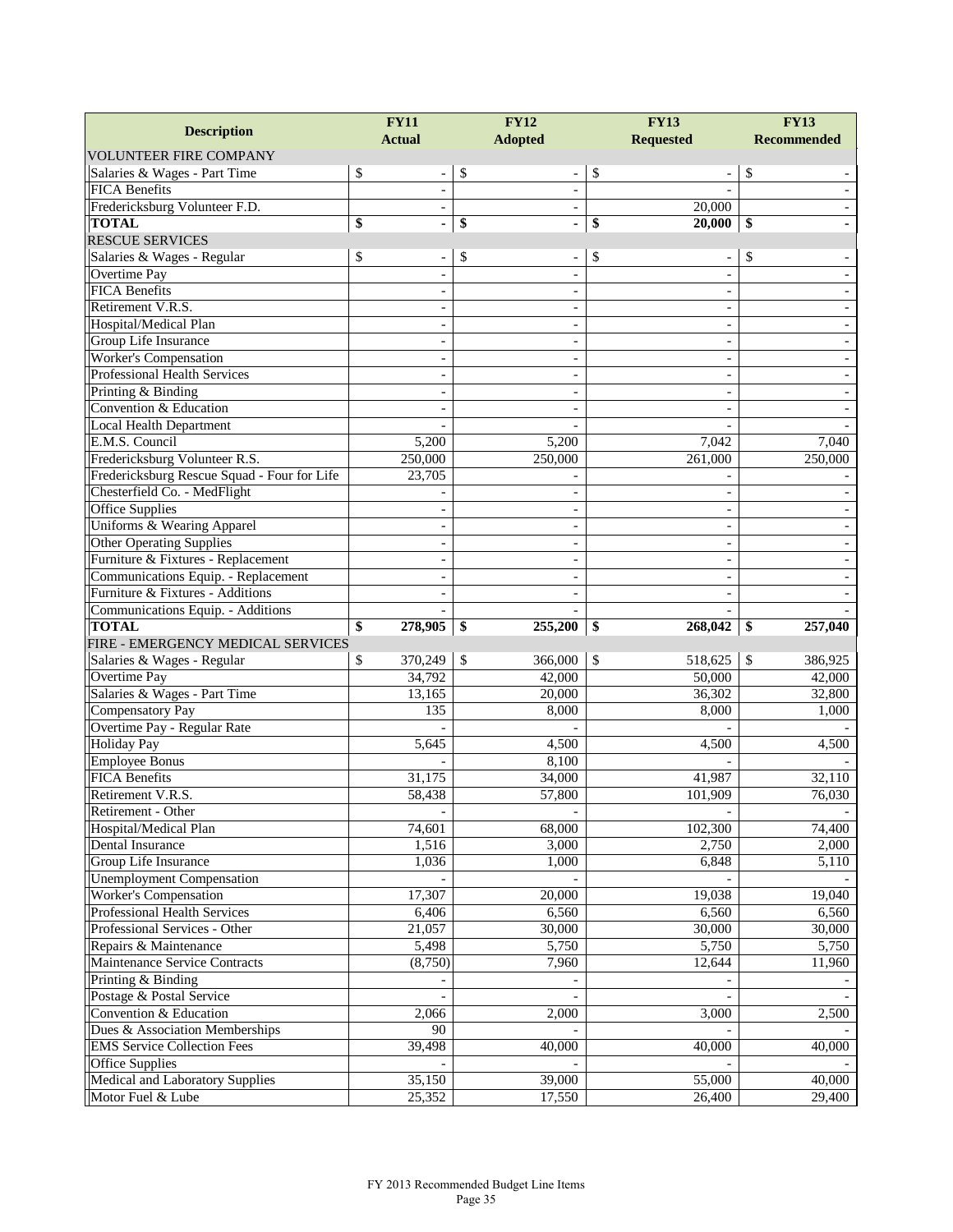|                                       | <b>FY11</b>              | <b>FY12</b>             | <b>FY13</b>              | <b>FY13</b>        |  |
|---------------------------------------|--------------------------|-------------------------|--------------------------|--------------------|--|
| <b>Description</b>                    | <b>Actual</b>            | <b>Adopted</b>          | <b>Requested</b>         | <b>Recommended</b> |  |
| Vehicle/Power Equip. Supplies         | 2,538                    | 5.000                   | 5.000                    | 5.000              |  |
| Uniforms & Wearing Apparel            | 846                      | 5.000                   | 5,000                    | 4,500              |  |
| <b>Books &amp; Subscriptions</b>      | 508                      | 5,000                   | 5,000                    | 2,000              |  |
| <b>Other Operating Supplies</b>       |                          |                         |                          |                    |  |
| Machinery & Equipment - Replacement   | 156,439                  | 28,880                  | -                        |                    |  |
| Furniture & Fixtures - Replacement    |                          |                         |                          |                    |  |
| Communications Equip. - Replacement   |                          |                         | $\overline{\phantom{a}}$ |                    |  |
| Motor Vehicles & Equip. - Replacement |                          |                         | $\blacksquare$           |                    |  |
| ADP Equipment - Replacement           | 6,233                    |                         | ÷,                       |                    |  |
| ADP Software - Replacement            | 17,746                   | ٠                       | -                        |                    |  |
| Furniture & Fixtures - Additions      |                          |                         |                          |                    |  |
| Communications Equip. - Additions     |                          |                         | $\overline{\phantom{a}}$ |                    |  |
| Motor Vehicles & Equip. - Additions   |                          |                         |                          |                    |  |
| ADP Equipment - Additions             |                          |                         |                          |                    |  |
| <b>TOTAL</b>                          | \$<br>918,736            | 825,100<br>\$           | 1,086,613<br>\$          | 853,585<br>\$      |  |
| FIRE - HAZARDOUS MATERIALS            |                          |                         |                          |                    |  |
| <b>Professional Health Services</b>   | \$<br>14,328             | $\mathcal{S}$<br>19,680 | $\mathbb{S}$<br>19,680   | \$                 |  |
| Repairs & Maintenance                 | 1,730                    | 5,000                   | 5,000                    | 19,680             |  |
| Printing & Binding                    |                          |                         |                          | 5,000              |  |
| Convention & Education                |                          |                         |                          |                    |  |
| <b>Office Supplies</b>                |                          |                         | ÷,                       |                    |  |
| Motor Fuel & Lube                     | $\overline{\phantom{a}}$ |                         | $\overline{\phantom{a}}$ |                    |  |
| Vehicle/Power Equip. Supplies         |                          |                         |                          |                    |  |
| Uniforms & Wearing Apparel            |                          |                         |                          |                    |  |
| Books & Subscriptions                 |                          |                         |                          |                    |  |
| <b>Other Operating Supplies</b>       | 4,975                    | 5,000                   | 5,000                    |                    |  |
| Machinery & Equipment - Replacement   |                          |                         |                          | 5,000              |  |
| Communications Equip. - Replacement   |                          |                         |                          |                    |  |
| Machinery & Equipment - Additions     |                          |                         |                          |                    |  |
| Communications Equip. - Additions     |                          |                         |                          |                    |  |
| <b>TOTAL</b>                          | \$<br>21,033             | 29,680<br>-\$           | 29,680<br>\$             | 29,680<br>\$       |  |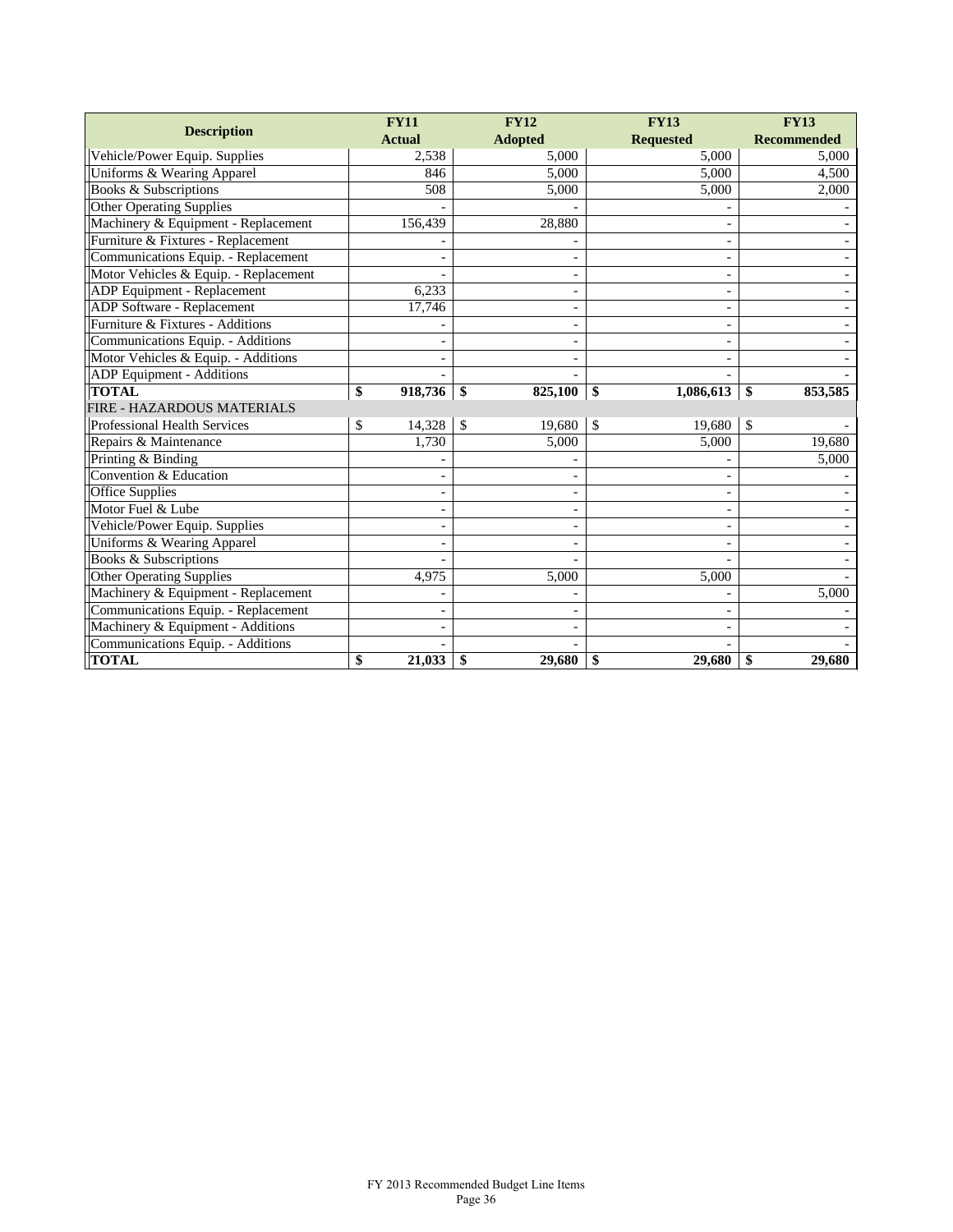| <b>Description</b>                       | <b>FY11</b>              |               | <b>FY12</b>    |               | <b>FY13</b>              |                    | <b>FY13</b> |  |  |
|------------------------------------------|--------------------------|---------------|----------------|---------------|--------------------------|--------------------|-------------|--|--|
|                                          | <b>Actual</b>            |               | <b>Adopted</b> |               | <b>Requested</b>         | <b>Recommended</b> |             |  |  |
| <b>CORRECTION &amp; DETENTION</b>        |                          |               |                |               |                          |                    |             |  |  |
| Juvenile Detention Center                | \$<br>425,156            | $\mathcal{S}$ | 339,550        | $\sqrt{3}$    | 400,000                  | $\$$               | 315,000     |  |  |
| Payment to Regional Jail                 | 3,245,028                |               | 2,855,255      |               | 3,500,000                |                    | 3,026,000   |  |  |
| <b>TOTAL</b>                             | \$<br>3,670,184          | \$            | 3,194,805      | -\$           | 3,900,000                | \$                 | 3,341,000   |  |  |
| <b>BUILDING AND DEVELOPMENT SERVICES</b> |                          |               |                |               |                          |                    |             |  |  |
| Salaries & Wages - Regular               | \$<br>540,382            | $\mathcal{S}$ | 565,000        | $\mathcal{S}$ | 574,375                  | \$                 | 574,375     |  |  |
| Overtime Pay                             | 3,727                    |               | 5,000          |               | 5,000                    |                    | 5,100       |  |  |
| Salaries & Wages - Part Time             | 31,644                   |               | 15,000         |               | 20,500                   |                    | 15,375      |  |  |
| <b>Employee Bonus</b>                    |                          |               | 9,800          |               |                          |                    |             |  |  |
| <b>FICA Benefits</b>                     | 42,734                   |               | 45,500         |               | 45,116                   |                    | 45,115      |  |  |
| Retirement V.R.S.                        | 89,508                   |               | 89,300         |               | 112,865                  |                    | 112,865     |  |  |
| Retirement - Other                       |                          |               |                |               |                          |                    |             |  |  |
| Hospital/Medical Plan                    | 75,829                   |               | 85,000         |               | 93,000                   |                    | 93,000      |  |  |
| Hospital/Medical Plan - Retirees         | 8,358                    |               | 10,000         |               | 10,000                   |                    | 10,000      |  |  |
| Dental Insurance                         | 1,075                    |               | 3,000          |               | 2,500                    |                    | 2,500       |  |  |
| Prescription Drug Plan - Retirees        | 507                      |               | 500            |               | 500                      |                    | 500         |  |  |
| Group Life Insurance                     | 1,590                    |               | 1,600          |               | 7,585                    |                    | 7,585       |  |  |
| <b>Unemployment Compensation</b>         | 5,292                    |               |                |               |                          |                    |             |  |  |
| <b>Worker's Compensation</b>             | 9,275                    |               | 12,000         |               | 10,203                   |                    | 10,205      |  |  |
| <b>Education - Tuition Assistance</b>    |                          |               |                |               |                          |                    |             |  |  |
| Professional Services - Engineering      | $\overline{\phantom{a}}$ |               | 5,000          |               | 5,000                    |                    | 1,000       |  |  |
| Professional Services - Other            |                          |               |                |               |                          |                    |             |  |  |
| Temporary Help Service Fees              |                          |               |                |               |                          |                    |             |  |  |
| Repairs & Maintenance                    | 1,055                    |               | 3,000          |               | 2,400                    |                    | 2,400       |  |  |
| <b>Maintenance Service Contracts</b>     |                          |               |                |               | 600                      |                    | 600         |  |  |
| Printing & Binding                       | 2,535                    |               | 3,000          |               | 3,000                    |                    | 3,000       |  |  |
| Advertising                              |                          |               |                |               |                          |                    |             |  |  |
| Postage & Postal Service                 | 1,978                    |               | 3,300          |               | 3,000                    |                    | 3,000       |  |  |
| Telecommunication                        | 4,840                    |               | 5,000          |               | 5,500                    |                    | 5,500       |  |  |
| Lease/Rental of Equipment                | 2,137                    |               | 2,500          |               | 3,000                    |                    | 2,500       |  |  |
| Mileage                                  |                          |               | 500            |               | 500                      |                    | 500         |  |  |
| Fares                                    |                          |               |                |               |                          |                    |             |  |  |
| Subsistence & Lodging                    | 892                      |               | 1,000          |               | 1,000                    |                    | 1,000       |  |  |
| Convention & Education                   | 960                      |               | 2,000          |               | 2,000                    |                    | 2,000       |  |  |
| Dues & Association Memberships           | $\overline{395}$         |               | 1,500          |               | 1,000                    |                    | 1,000       |  |  |
| <b>Office Supplies</b>                   | 6,355                    |               | 5,000          |               | 5,000                    |                    | 5,000       |  |  |
| Motor Fuel & Lube                        | 5,875                    |               | 5,800          |               | 6,000                    |                    | 6,000       |  |  |
| Vehicle/Power Equip. Supplies            |                          |               |                |               |                          |                    |             |  |  |
| Uniforms & Wearing Apparel               | 1,335                    |               | 1,500          |               | 1,500                    |                    | 1,500       |  |  |
| Books & Subscriptions                    | 545                      |               | 2,000          |               | 1,000                    |                    | 1,000       |  |  |
| <b>Other Operating Supplies</b>          |                          |               |                |               |                          |                    |             |  |  |
| Merchandise for Resale                   |                          |               |                |               |                          |                    |             |  |  |
| Machinery & Equipment - Replacement      | $\overline{\phantom{a}}$ |               |                |               |                          |                    |             |  |  |
| Furniture & Fixtures - Replacement       | $\overline{\phantom{a}}$ |               | 500            |               | 500                      |                    | 500         |  |  |
| Communications Equip. - Replacement      | $\overline{\phantom{a}}$ |               |                |               |                          |                    |             |  |  |
| Motor Vehicles & Equip.-Replacement      | $\overline{\phantom{a}}$ |               |                |               | 75,000                   |                    | 20,000      |  |  |
| ADP Equipment - Replacement              | $\overline{\phantom{a}}$ |               |                |               |                          |                    |             |  |  |
| ADP Software - Replacement               | $\overline{\phantom{a}}$ |               |                |               |                          |                    |             |  |  |
| Furniture & Fixtures - Additions         | $\overline{\phantom{a}}$ |               | 500            |               | $\overline{\phantom{a}}$ |                    |             |  |  |
| Communications Equip. - Additions        | $\overline{\phantom{a}}$ |               |                |               | $\overline{\phantom{a}}$ |                    |             |  |  |
| Motor Vehicles & Equip. - Additions      | $\overline{\phantom{a}}$ |               |                |               | $\overline{\phantom{a}}$ |                    |             |  |  |
| ADP Equipment - Additions                |                          |               |                |               |                          |                    |             |  |  |
| ADP Software - Additions                 |                          |               |                |               | 100,000                  |                    |             |  |  |
| TOTAL                                    | \$<br>838,823            | -S            | 883,800        | -\$           | 1,097,644                | \$                 | 933,120     |  |  |
| <b>BLIGHT ABATEMENT</b>                  |                          |               |                |               |                          |                    |             |  |  |
| Repairs & Maintenance                    | \$<br>17,884             | -\$           | 30,000         | \$            | $30,000$ \ \ \$          |                    |             |  |  |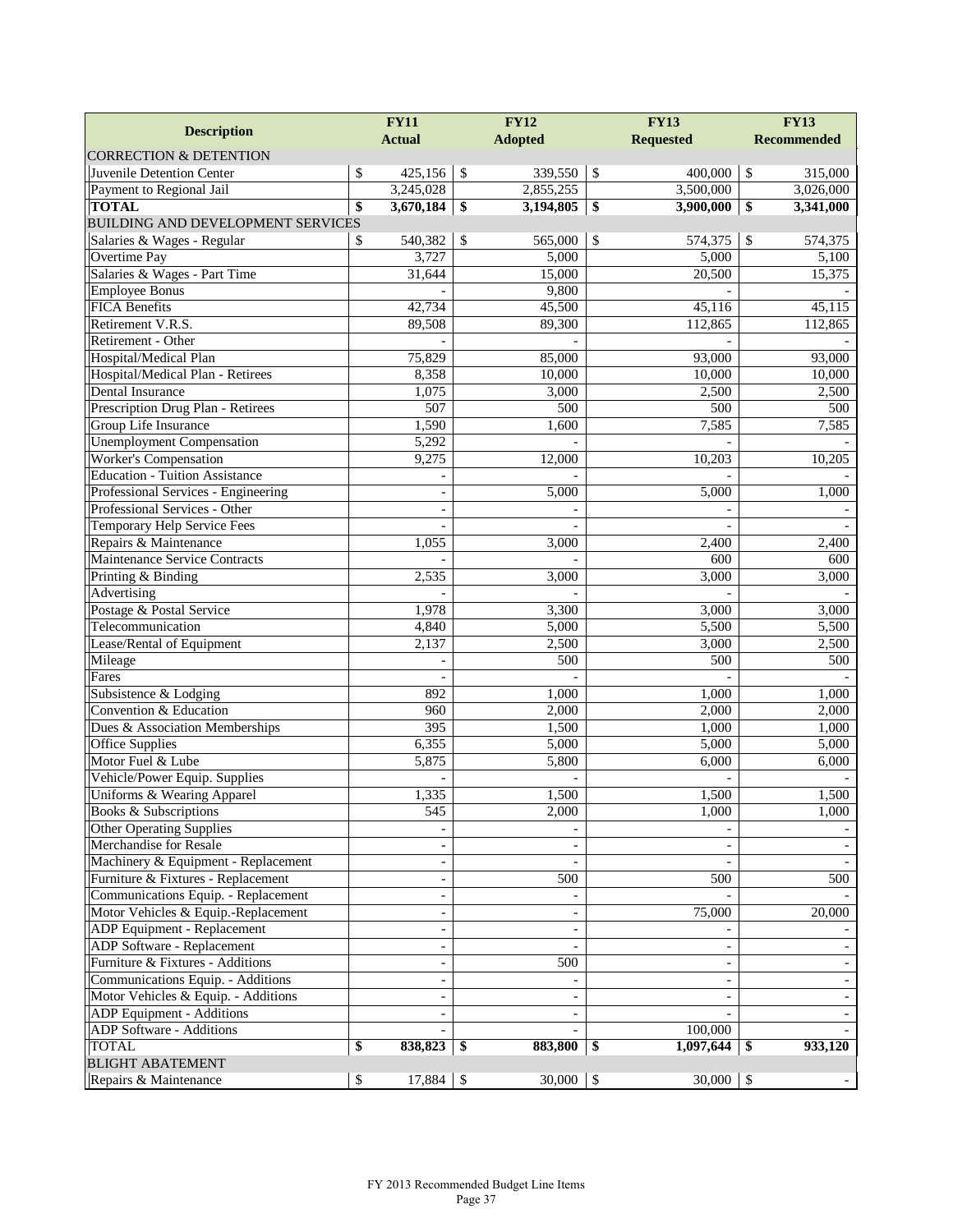| <b>Description</b>                  | <b>FY11</b><br><b>Actual</b> | <b>FY12</b><br><b>Adopted</b> | <b>FY13</b><br><b>Requested</b> | <b>FY13</b><br><b>Recommended</b> |
|-------------------------------------|------------------------------|-------------------------------|---------------------------------|-----------------------------------|
| POLICE - ANIMAL CONTROL             |                              |                               |                                 |                                   |
| Salaries & Wages - Regular          | \$<br>45,759                 | $\mathbb{S}$<br>45,800        | \$<br>46,905                    | \$<br>46,905                      |
| Overtime Pay                        | 974                          | 2,500                         | 2,500                           | 2,550                             |
| Salaries & Wages - Part Time        |                              |                               |                                 |                                   |
| Compensatory Pay                    |                              |                               |                                 |                                   |
| <b>Employee Bonus</b>               |                              | 850                           |                                 |                                   |
| <b>FICA Benefits</b>                | 3,548                        | 3,800                         | 3,590                           | 3,590                             |
| Retirement V.R.S.                   | 7,230                        | 7,200                         | 9,215                           | 9,215                             |
| Retirement - Other                  |                              |                               |                                 |                                   |
| Hospital/Medical Plan               | 5,415                        | 8,500                         | 9,300                           | 9,300                             |
| Dental Insurance                    | 221                          | 500                           | 250                             | 250                               |
| Group Life Insurance                | 128                          | 100                           | 620                             | 620                               |
| Worker's Compensation               | 1,146                        | 1,500                         | 1,261                           | 1,260                             |
| Professional Services - Other       | 935                          | 4,500                         | 4,500                           | 4,000                             |
| Services from Other Governments     | 20,410                       | 22,500                        | 22,500                          | 22,500                            |
| Convention & Education              |                              |                               |                                 |                                   |
| Vehicle/Power Equip. Supplies       |                              |                               |                                 |                                   |
| Police Supplies                     | 1,904                        | 2,000                         | 2,000                           | 2,000                             |
| Uniforms & Wearing Apparel          | 366                          | 500                           | 500                             | 500                               |
| <b>Other Operating Supplies</b>     |                              |                               |                                 |                                   |
| Machinery & Equipment - Replacement |                              | $\overline{\phantom{0}}$      | $\overline{\phantom{a}}$        |                                   |
| Motor Vehicles & Equip.-Replacement |                              |                               |                                 |                                   |
| Furniture & Fixtures - Additions    |                              |                               |                                 |                                   |
| <b>TOTAL</b>                        | \$<br>88,036                 | \$<br>100,250                 | \$<br>103,141                   | \$<br>102,690                     |
| <b>MEDICAL EXAMINER</b>             |                              |                               |                                 |                                   |
| Professional Services - Other       | \$<br>80                     | \$<br>1,200                   | \$<br>1,200                     | \$<br>1,200                       |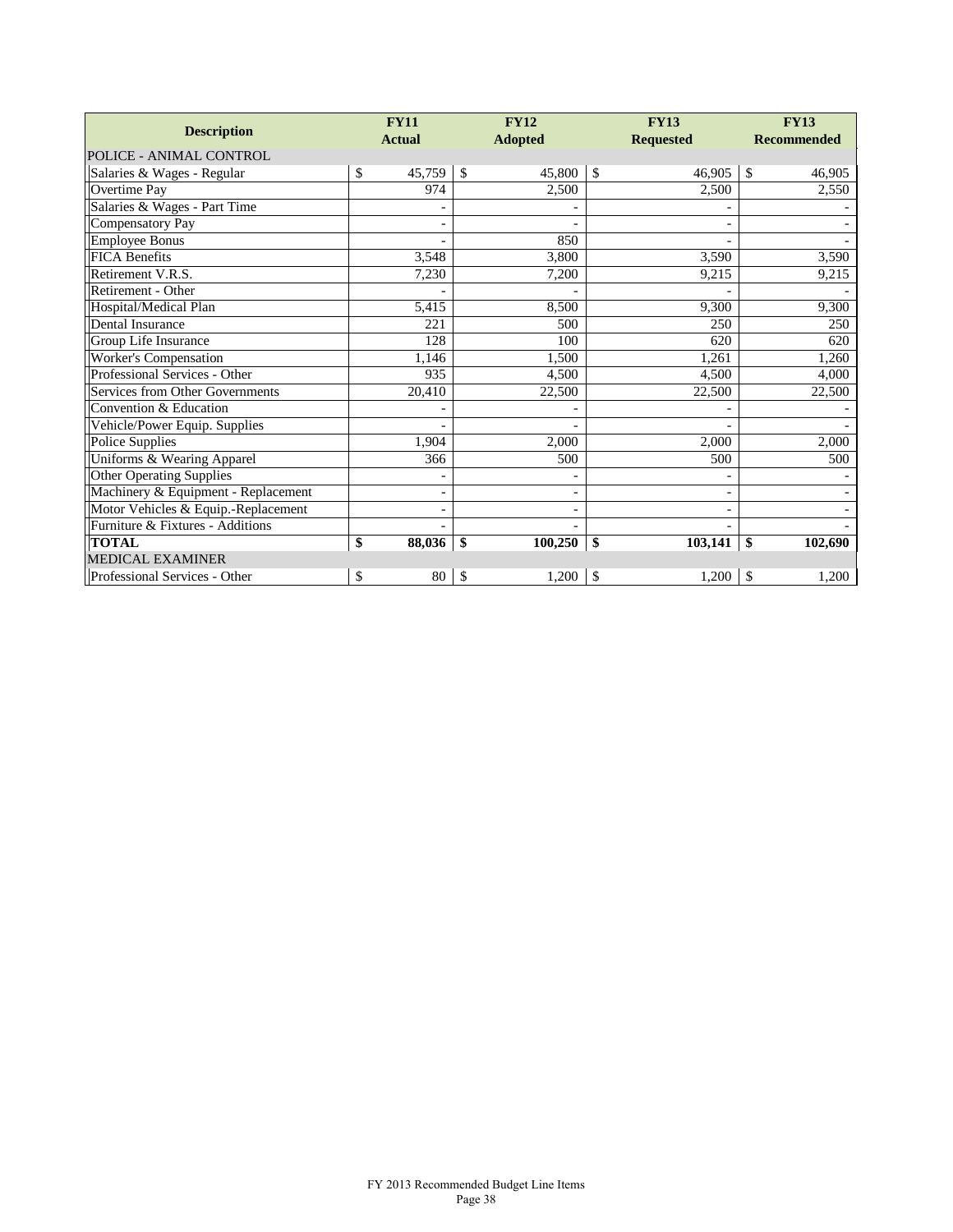|                                      | <b>FY11</b>              |               | <b>FY12</b>    | <b>FY13</b>              | <b>FY13</b>              |
|--------------------------------------|--------------------------|---------------|----------------|--------------------------|--------------------------|
| <b>Description</b>                   | <b>Actual</b>            |               | <b>Adopted</b> | <b>Requested</b>         | <b>Recommended</b>       |
| POLICE - E911 COMMUNICATIONS         |                          |               |                |                          |                          |
| Salaries & Wages - Regular           | \$<br>473,315            | $\mathcal{S}$ | 531,000        | \$<br>660,135            | \$<br>625,305            |
| Overtime Pay                         | 121,395                  |               | 30,000         | 50,000                   | 50,000                   |
| Salaries & Wages - Part Time         | 34,503                   |               | 15,000         | 5,000                    | 5,125                    |
| <b>Compensatory Pay</b>              | 1,607                    |               | 5,000          | 5,000                    | 5,000                    |
| <b>Holiday Pay</b>                   | 11,751                   |               | 9.200          | 12,000                   | 12,000                   |
| <b>Employee Bonus</b>                |                          |               | 15,080         |                          |                          |
| <b>FICA Benefits</b>                 | 47, 488                  |               | 46,300         | 50,792                   | 48,180                   |
| Retirement V.R.S.                    | 73,175                   |               | 83,900         | 115,560                  | 115,795                  |
| Retirement - Other                   |                          |               |                | 2,000                    |                          |
| Hospital/Medical Plan                | 84,952                   |               | 119,000        | 158,100                  | 148,800                  |
| Dental Insurance                     | 2,215                    |               | 3,500          | 4,250                    | 4,000                    |
| Group Life Insurance                 | 1,296                    |               | 1,500          | 8,705                    | 8,230                    |
| <b>Unemployment Compensation</b>     | 3,508                    |               |                |                          |                          |
| <b>Worker's Compensation</b>         | 905                      |               | 2,000          | 996                      | 995                      |
| <b>Professional Health Services</b>  | 835                      |               | 1,400          | 1,600                    | 1,400                    |
| Professional Services - Other        | 963                      |               | 2,100          | 2,100                    | 2,000                    |
| Temporary Help Service Fees          |                          |               |                |                          |                          |
| Repairs & Maintenance                | 1,052                    |               | 2,000          | 2,000                    | 1,500                    |
| <b>Maintenance Service Contracts</b> | 20,319                   |               | 15,000         | 18,600                   | 18,600                   |
| Telecommunication                    | 22,282                   |               | 29,460         | 29,460                   | 29,460                   |
| Lease/Rental of Equipment            |                          |               |                |                          |                          |
| Convention & Education               |                          |               |                | 4,000                    | 5,000                    |
| Dues & Association Memberships       |                          |               |                |                          |                          |
| <b>Office Supplies</b>               | 4,027                    |               | 3,250          | 4,000                    | 3,250                    |
| Vehicle/Power Equip. Supplies        |                          |               |                |                          |                          |
| <b>Police Supplies</b>               | 48                       |               |                |                          |                          |
| Uniforms & Wearing Apparel           | 138                      |               |                | $\overline{\phantom{a}}$ |                          |
| <b>Books &amp; Subscriptions</b>     | 748                      |               | 750            | 750                      | 750                      |
| <b>Other Operating Supplies</b>      | $\blacksquare$           |               |                | $\sim$                   |                          |
| Machinery & Equipment - Replacement  |                          |               |                |                          |                          |
| Furniture & Fixtures - Replacement   | 1,267                    |               | 1,200          | 1,200                    | 1,200                    |
| Communications Equip. - Replacement  | 7,700                    |               | 500            | 500                      | 500                      |
| ADP Equipment - Replacement          |                          |               |                |                          |                          |
| <b>ADP</b> Software - Replacement    | $\overline{a}$           |               |                | $\overline{a}$           |                          |
| Machinery & Equipment - Additions    | $\overline{\phantom{a}}$ |               | $\overline{a}$ | $\overline{\phantom{a}}$ |                          |
| Furniture & Fixtures - Additions     | $\blacksquare$           |               | $\overline{a}$ | $\blacksquare$           | $\overline{\phantom{a}}$ |
| Communications Equip. - Additions    |                          |               |                | $\sim$                   |                          |
| ADP Equipment - Additions            | $\blacksquare$           |               | $\overline{a}$ | $\frac{1}{2}$            |                          |
| ADP Software - Additions             |                          |               |                |                          |                          |
| <b>TOTAL</b>                         | \$<br>915,489            | \$            | 917,140        | \$<br>1,136,748          | \$<br>1,087,090          |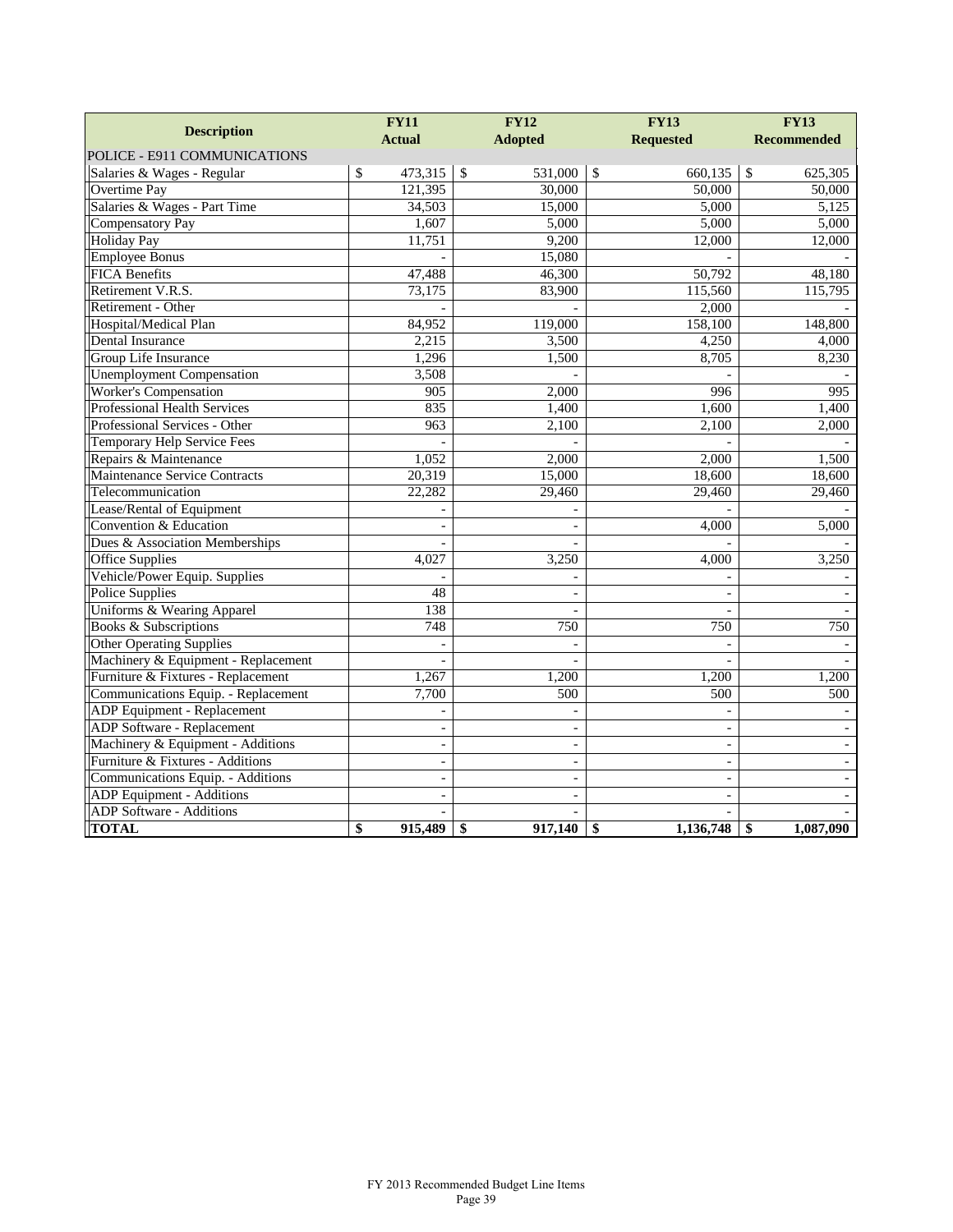|                                             | <b>FY11</b>              | <b>FY12</b>                  | <b>FY13</b>              | <b>FY13</b>        |  |
|---------------------------------------------|--------------------------|------------------------------|--------------------------|--------------------|--|
| <b>Description</b>                          | <b>Actual</b>            | <b>Adopted</b>               | <b>Requested</b>         | <b>Recommended</b> |  |
| PUBLIC WORKS - ENGINEERING & ADMINISTRATION |                          |                              |                          |                    |  |
| Salaries & Wages - Regular                  | \$<br>445,631            | $\mathcal{S}$<br>446,500     | \$<br>456,775            | \$<br>456,775      |  |
| <b>Overtime Pay</b>                         | 11,708                   | 7,000                        | 7,000                    | 7,140              |  |
| Salaries & Wages - Part Time                |                          |                              |                          |                    |  |
| <b>Employee Bonus</b>                       |                          | 5,950                        |                          |                    |  |
| <b>FICA Benefits</b>                        | 34,163                   | 35,100                       | 34,940                   | 34,940             |  |
| Retirement V.R.S.                           | 70,410                   | 70,500                       | 89,750                   | 89,750             |  |
| Retirement - Other                          |                          |                              |                          |                    |  |
| Hospital/Medical Plan                       | 50,505                   | 59,500                       | 65,100                   | 65,100             |  |
| Hospital/Medical Plan - Retirees            | 4,239                    | 8,000                        | 8,000                    | 8,000              |  |
| Dental Insurance                            | 1,544                    | 2,000                        | 1,750                    | 1,750              |  |
| Prescription Drug Plan - Retirees           | 507                      | 500                          | 500                      | 500                |  |
| Group Life Insurance                        | 1,248                    | 1,300                        | 6,030                    | 6,030              |  |
| Worker's Compensation                       | 5,689                    | 10,000                       | 6,258                    | 6,260              |  |
| Professional Services - Engineering         | 33,872                   | 60,000                       | 100,000                  | 60,000             |  |
| Professional Services - Legal               |                          |                              |                          |                    |  |
| Professional Services - Other               |                          |                              |                          |                    |  |
| Temporary Help Service Fees                 | $\overline{a}$           |                              |                          |                    |  |
| Repairs & Maintenance                       | 1,084                    | 1,500                        | 1,500                    | 1,500              |  |
| Maintenance Service Contracts               | 672                      | 1,000                        | 1,000                    | 1,000              |  |
| Printing & Binding                          | 321                      | 800                          | 800                      | 800                |  |
| Advertising                                 | 765                      | 1,000                        | 1,000                    | 1,000              |  |
| <b>Construction Contracts</b>               |                          |                              |                          |                    |  |
| Postage & Postal Service                    | 602                      | 1,500                        | 1,500                    | 1,200              |  |
| <b>Messenger Services</b>                   |                          |                              |                          |                    |  |
| Telecommunication                           | 9,655                    | 7,000                        | 9,000                    | 9,000              |  |
| Mileage                                     | 98                       | 200                          | 200                      | 200                |  |
| Fares                                       |                          |                              |                          |                    |  |
| Subsistence & Lodging                       | 1,132                    | 1,800                        | 1,800                    | 1,800              |  |
| Convention & Education                      | 1,635                    | 1,500                        | 1,500                    | 1,500              |  |
| Dues & Association Memberships              | 1,153                    | 800                          | 1,000                    | 1,000              |  |
| <b>Office Supplies</b>                      | 1,641                    | 3,000                        | 3,000                    | 2,000              |  |
| Uniforms & Wearing Apparel                  | 658                      | 1,500                        | 1,500                    | 1,000              |  |
| Books & Subscriptions                       | 379                      | $\overline{500}$             | 500                      | 500                |  |
| <b>Other Operating Supplies</b>             | 1,966                    | 1,000                        | 1,000                    | 1,000              |  |
| Machinery & Equipment - Replacement         | $\overline{a}$           |                              |                          |                    |  |
| Furniture & Fixtures - Replacement          | $\blacksquare$           |                              | $\overline{\phantom{a}}$ |                    |  |
| Communications Equip. - Replacement         |                          |                              |                          |                    |  |
| Motor Vehicles & Equip.-Replacement         | 35,622                   | 25,000                       | $\overline{\phantom{a}}$ | $\blacksquare$     |  |
| ADP Equipment - Replacement                 | $\overline{\phantom{a}}$ |                              | $\overline{\phantom{a}}$ |                    |  |
| <b>ADP</b> Software - Replacement           |                          |                              | $\blacksquare$           |                    |  |
| Machinery & Equipment - Additions           |                          |                              |                          |                    |  |
| Furniture & Fixtures - Additions            |                          |                              |                          |                    |  |
| Communications Equip. - Additions           |                          | $\qquad \qquad \blacksquare$ | $\overline{\phantom{a}}$ |                    |  |
| ADP Equipment - Additions                   | 10,972                   |                              |                          |                    |  |
| <b>ADP</b> Software - Additions             |                          |                              |                          |                    |  |
| <b>TOTAL</b>                                | \$<br>727,871            | 754,450<br>-\$               | 801,403<br>-\$           | 759,745<br>\$      |  |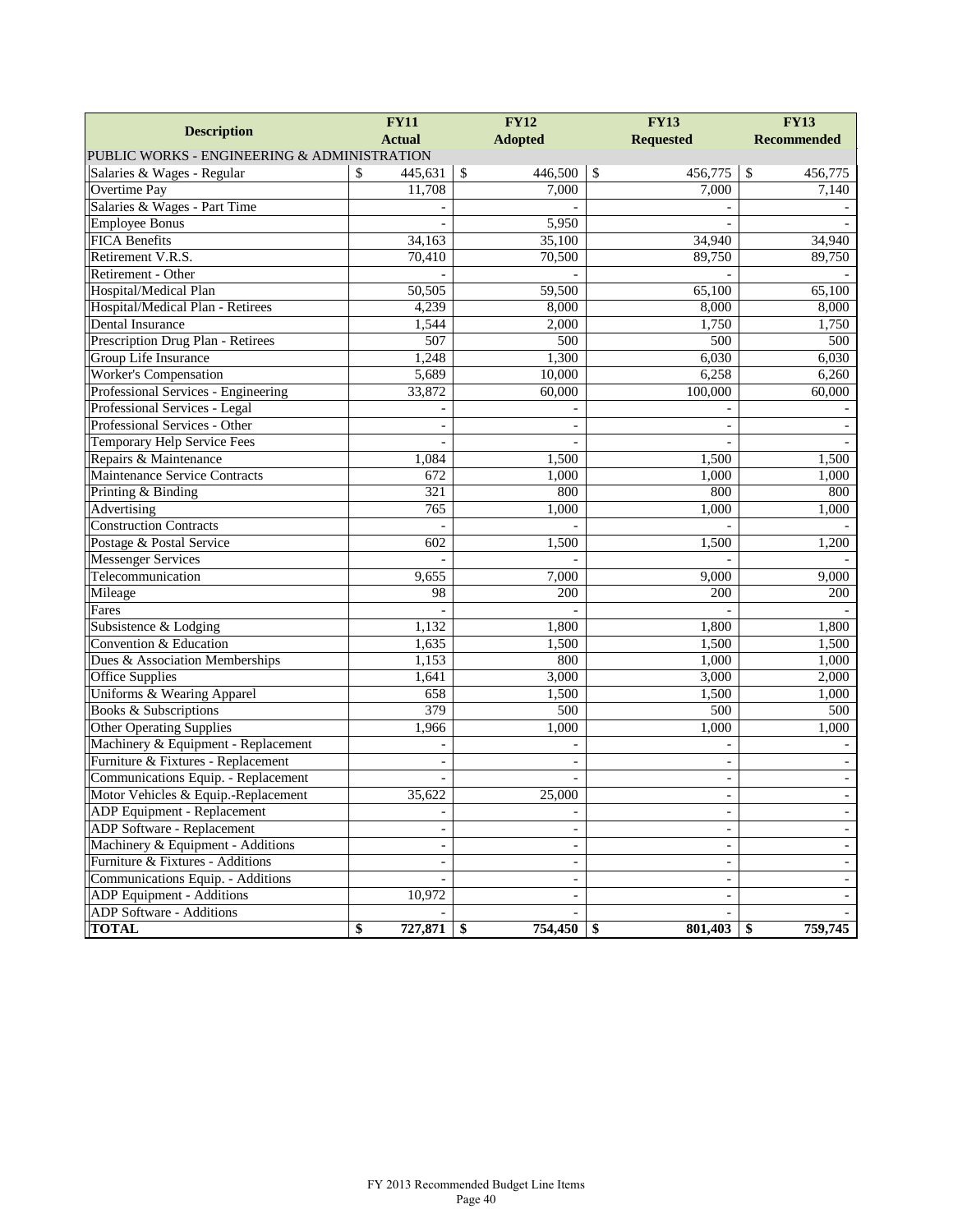| <b>Description</b>                   | <b>FY11</b>      | <b>FY12</b>              | <b>FY13</b>      | <b>FY13</b>        |
|--------------------------------------|------------------|--------------------------|------------------|--------------------|
|                                      | <b>Actual</b>    | <b>Adopted</b>           | <b>Requested</b> | <b>Recommended</b> |
| PUBLIC WORKS - STREET MAINTENANCE    |                  |                          |                  |                    |
| Salaries & Wages - Regular           | 375,058<br>\$    | $\mathcal{S}$<br>447,000 | \$<br>483,945    | \$<br>455,445      |
| <b>Overtime Pay</b>                  | 54,068           | 45,000                   | 57,500           | 58,650             |
| <b>Employee Bonus</b>                |                  | 11,900                   |                  |                    |
| <b>FICA</b> Benefits                 | 31,167           | 38,500                   | 36,983           | 34,845             |
| Retirement V.R.S.                    | 57,197           | 70,600                   | 95,090           | 89,490             |
| Retirement - Other                   |                  |                          |                  |                    |
| Hospital/Medical Plan                | 101,113          | 110,500                  | 120,900          | 111,600            |
| Hospital/Medical Plan - Retirees     | 5,174            | 12,000                   | 12,000           | 12,000             |
| Dental Insurance                     | 2,206            | 3,000                    | 3,250            | 3.000              |
| Prescription Drug Plan - Retirees    | 507              |                          |                  |                    |
| Group Life Insurance                 | 1,148            | 1,300                    | 6,386            | 6,010              |
| <b>Unemployment Compensation</b>     | 335              |                          |                  |                    |
| <b>Worker's Compensation</b>         | 34,315           | 35,000                   | 37,747           | 37,745             |
| Professional Services - Engineering  |                  |                          | 7,500            |                    |
| Professional Services - Other        |                  | $\overline{a}$           |                  |                    |
| <b>Construction Contracts</b>        | 30,673           | $\overline{a}$           | 50,000           |                    |
| Temporary Help Service Fees          |                  |                          |                  |                    |
| Repairs & Maintenance                | 12,309           | 30,000                   | 30,000           | 25,000             |
| <b>Maintenance Service Contracts</b> | 70,345           |                          | 30,000           | 20,000             |
| Advertising                          |                  |                          |                  |                    |
| <b>Construction Contracts</b>        |                  |                          |                  |                    |
| Telecommunication                    | 1,235            | 1,600                    | 2,300            | 1,600              |
| Lease/Rental of Equipment            |                  |                          |                  |                    |
| Lease/Rental of Land                 |                  |                          |                  |                    |
| Mileage                              | $\overline{202}$ | 300                      | 300              | $\overline{300}$   |
| Convention & Education               |                  |                          | 2,500            |                    |
| <b>Office Supplies</b>               | 183              | L,                       |                  |                    |
| Repair & Maintenance Supplies        |                  |                          |                  |                    |
| Vehicle/Power Equip. Supplies        | 42,806           | 35,000                   | 45,000           | 45,000             |
| Uniforms & Wearing Apparel           | 2,911            | 4,050                    | 3,800            | 3,500              |
| <b>Other Operating Supplies</b>      | 94,394           | 85,000                   | 105,000          | 95,000             |
| Chemicals                            |                  |                          |                  |                    |
| Machinery & Equipment - Replacement  | 6,924            | 63,100                   | 10,150           | 7,150              |
| Furniture & Fixtures - Replacement   | 21,303           |                          |                  |                    |
| Communications Equip. - Replacement  |                  | $\blacksquare$           |                  |                    |
| Motor Vehicles & Equip.-Replacement  |                  |                          | 129,000          | 35,000             |
| ADP Equipment - Replacement          | 637              | $\blacksquare$           |                  |                    |
| <b>ADP</b> Software - Replacement    | $\blacksquare$   | $\blacksquare$           | $\overline{a}$   |                    |
| Machinery & Equipment - Additions    | $\overline{a}$   | L.                       | $\frac{1}{2}$    |                    |
| Furniture & Fixtures - Additions     |                  |                          |                  |                    |
| Motor Vehicles & Equip. - Additions  |                  |                          |                  |                    |
| <b>TOTAL</b>                         | \$<br>946,210    | \$<br>993,850            | \$<br>1,269,351  | \$<br>1,041,335    |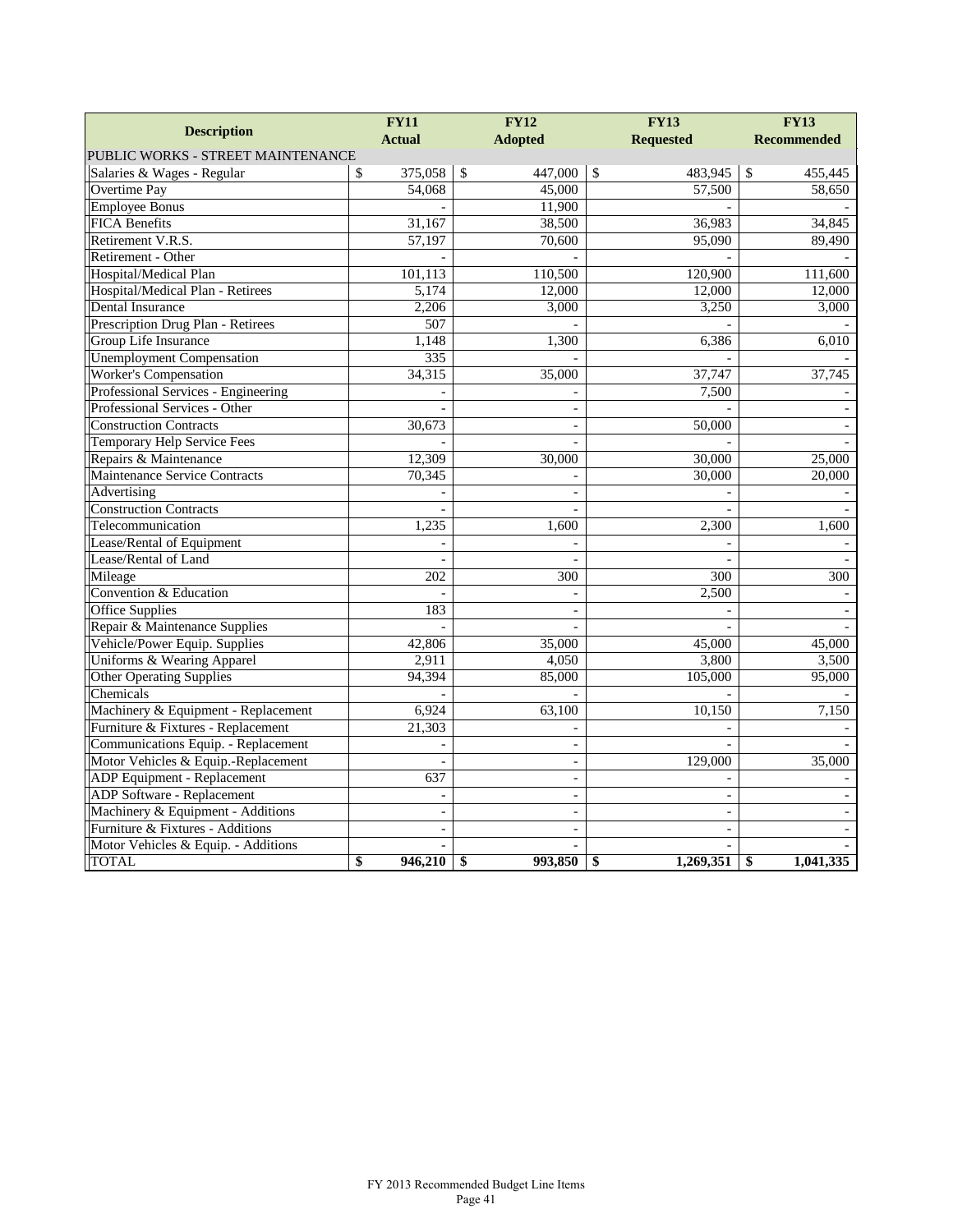| <b>Description</b>                                       | <b>FY11</b>              | <b>FY12</b>              | <b>FY13</b>              | <b>FY13</b>        |  |
|----------------------------------------------------------|--------------------------|--------------------------|--------------------------|--------------------|--|
|                                                          | <b>Actual</b>            | <b>Adopted</b>           | <b>Requested</b>         | <b>Recommended</b> |  |
| PUBLIC WORKS - DRAINAGE                                  |                          |                          |                          |                    |  |
| Salaries & Wages - Regular                               | \$<br>110,719            | $\mathcal{S}$<br>115,000 | $\sqrt{3}$<br>173,490    | \$<br>131,490      |  |
| Overtime Pay                                             | 978                      | 1,000                    | 1,715                    | 1,035              |  |
| <b>Employee Bonus</b>                                    |                          | 3,400                    |                          |                    |  |
| <b>FICA Benefits</b>                                     | 8,077                    | 9,100                    | 13,205                   | 10,055             |  |
| Retirement V.R.S.                                        | 17,496                   | 18,200                   | 34,088                   | 25,835             |  |
| Retirement - Other                                       |                          |                          |                          |                    |  |
| Hospital/Medical Plan                                    | 37,069                   | 34,000                   | 46,500                   | 37,200             |  |
| Hospital/Medical Plan - Retirees<br>Dental Insurance     | 3,793                    | 6,000                    | 6,000                    | 6,000              |  |
|                                                          | 662                      | 1,200                    | 1,250                    | 1,000              |  |
| Prescription Drug Plan - Retirees                        | 1,014<br>310             | 300                      | 2,284                    | 1,730              |  |
| Group Life Insurance<br><b>Unemployment Compensation</b> |                          |                          |                          |                    |  |
| Worker's Compensation                                    | 2,851                    | 6,000                    | 3,136                    | 3,135              |  |
| Professional Services - Engineering                      |                          |                          |                          |                    |  |
| <b>Construction Contracts</b>                            |                          |                          |                          |                    |  |
| Repairs & Maintenance                                    | 800                      | 10,000                   | 10,000                   | 8,000              |  |
| <b>Electrical Services</b>                               | 1,772                    | 4,200                    | 7,100                    | 4,100              |  |
| Telecommunication                                        | 963                      | 1,125                    | 525                      | 525                |  |
| Lease/Rental of Equipment                                |                          |                          |                          |                    |  |
| Mileage                                                  | 21                       |                          | 100                      |                    |  |
| Convention & Education                                   |                          |                          | 300                      |                    |  |
| Dues & Association Memberships                           | 1,000                    | 1,000                    | 1,000                    | 1,000              |  |
| Claims & Bounties                                        |                          |                          |                          |                    |  |
| Repair & Maintenance Supplies                            | 6,541                    | 7,000                    | 7,000                    | 7,000              |  |
| Vehicle/Power Equip. Supplies                            |                          |                          |                          |                    |  |
| Uniforms & Wearing Apparel                               | 1,286                    | 1,445                    | 1,300                    | 1,300              |  |
| <b>Other Operating Supplies</b>                          | 3,392                    | 3,500                    | 4,500                    | 3,500              |  |
| Machinery & Equipment - Replacement                      | $\sim$                   |                          | 1,550                    |                    |  |
| Motor Vehicles & Equip.-Replacement                      | $\sim$                   | 43,000                   |                          |                    |  |
| ADP Equipment - Replacement                              | $\overline{\phantom{a}}$ |                          | $\overline{\phantom{a}}$ |                    |  |
| <b>ADP</b> Software - Replacement                        | $\overline{\phantom{m}}$ |                          |                          |                    |  |
| Machinery & Equipment - Additions                        | $\blacksquare$           |                          | 8,000                    |                    |  |
| Motor Vehicles & Equip. - Additions                      | $\sim$                   | $\overline{\phantom{a}}$ |                          |                    |  |
| ADP Equipment - Additions                                |                          |                          |                          |                    |  |
| <b>TOTAL</b>                                             | \$<br>198,744            | \$<br>265,470            | 323,043<br>\$            | 242,905<br>\$      |  |
| PUBLIC WORKS - STREET LIGHTS                             |                          |                          |                          |                    |  |
| Professional Services - Engineering                      | \$<br>6,900              | 5,000<br>\$              | \$<br>5,000              | 5,000<br>\$        |  |
| Professional Services - Other                            | 438                      | ÷,                       |                          |                    |  |
| Repairs & Maintenance                                    | 68                       | 7,000                    | 7,000                    | 5,000              |  |
| <b>Electrical Services</b>                               | 326,291                  | 350,000                  | 350,000                  | 350,000            |  |
| <b>Street Light Installations</b>                        |                          |                          |                          |                    |  |
| Repair & Maintenance Supplies                            | 309                      | 7,000                    | 7,000                    | 5,000              |  |
| <b>Other Operating Supplies</b>                          |                          |                          |                          |                    |  |
| Machinery & Equipment - Replacement                      |                          |                          | $\overline{\phantom{a}}$ |                    |  |
| Machinery & Equipment - Additions                        | $\overline{\phantom{a}}$ |                          |                          |                    |  |
| <b>ADP</b> Equipment - Additions                         |                          |                          |                          |                    |  |
| <b>TOTAL</b>                                             | \$<br>334,006            | 369,000<br>-\$           | 369,000<br>-\$           | 365,000<br>\$      |  |
| PUBLIC WORKS - SNOW REMOVAL                              |                          |                          |                          |                    |  |
| Overtime Pay                                             | \$<br>21,128             | 20,000<br>-S             | $\mathcal{S}$<br>20,000  | 20,400<br>\$       |  |
| <b>FICA Benefits</b>                                     | 1,562                    | 1,500                    | 1,700                    | 1,700              |  |
| Worker's Compensation                                    | 667                      |                          | 734                      | 735                |  |
| <b>Contractual Services</b>                              |                          | 50,000                   | 50,000                   | 50,000             |  |
| Chemicals                                                | 46,219                   | 50,000                   | 80,000                   | 50,000             |  |
| Machinery & Equipment - Replacement                      |                          |                          | 13,500                   |                    |  |
| Machinery & Equipment - Additions                        |                          |                          | 6,750                    | 6,750              |  |
| <b>TOTAL</b>                                             | 69,576<br>\$             | 121,500                  | 172,684<br>-S            | 129,585<br>\$      |  |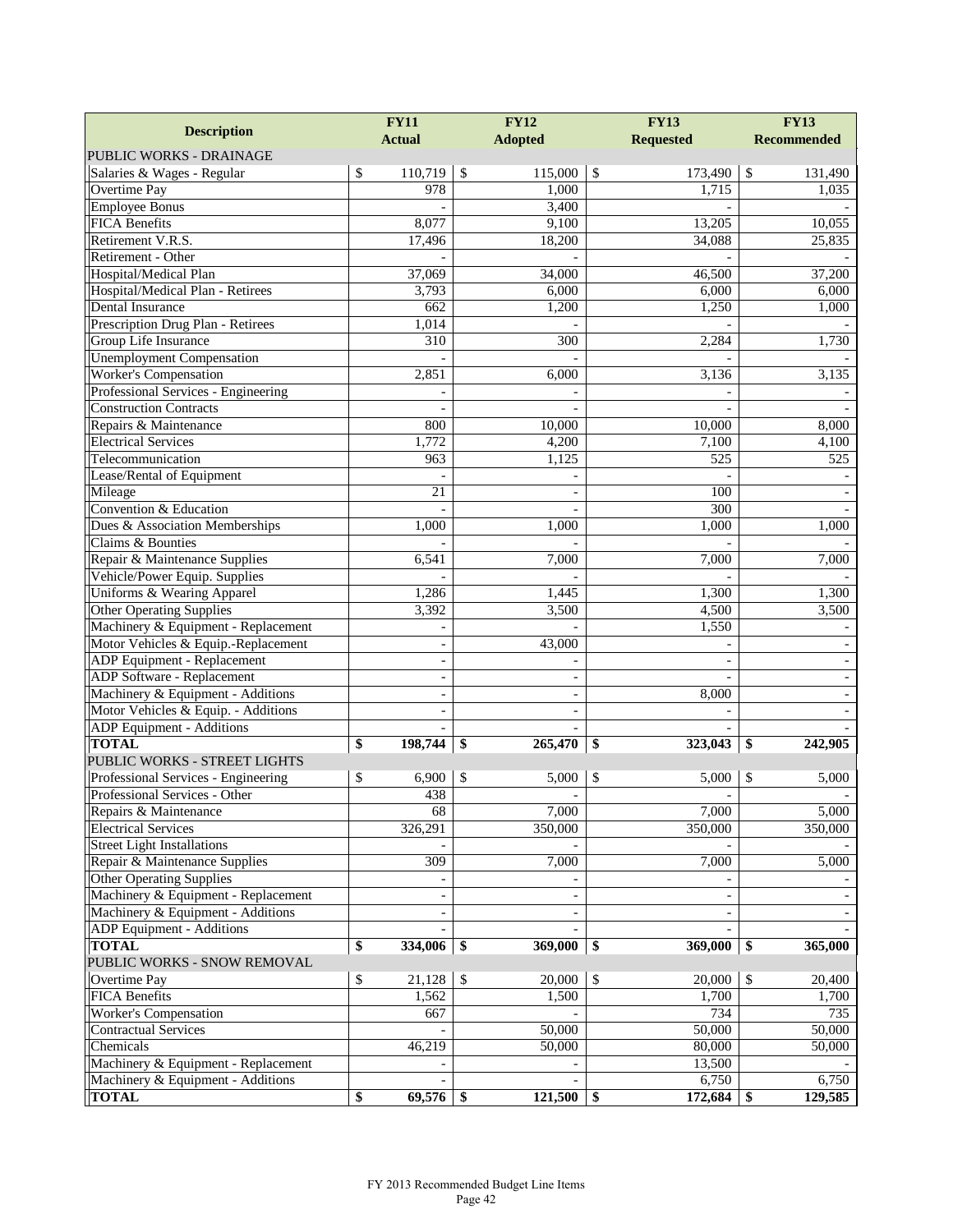|                                      | <b>FY11</b>     |                          | <b>FY12</b>             |                |    | <b>FY13</b>              | <b>FY13</b>        |         |
|--------------------------------------|-----------------|--------------------------|-------------------------|----------------|----|--------------------------|--------------------|---------|
| <b>Description</b>                   | <b>Actual</b>   |                          |                         | <b>Adopted</b> |    | <b>Requested</b>         | <b>Recommended</b> |         |
| PUBLIC WORKS - INDUSTRIAL PARK RAIL  |                 |                          |                         |                |    |                          |                    |         |
| <b>Construction Contracts</b>        | \$              | 14,786                   | $\mathcal{S}$           | 15,500         | \$ | 15,500                   | \$                 | 15,500  |
| <b>TOTAL</b>                         | $\overline{\$}$ | 14,786                   | $\overline{\mathbf{S}}$ | 15,500         | \$ | 15,500                   | \$                 | 15,500  |
| PUBLIC WORKS - TRAFFIC ENGINEERING   |                 |                          |                         |                |    |                          |                    |         |
| Salaries & Wages - Regular           | \$              | 98,620                   | \$                      | 178,000        | \$ | 189,580                  | \$                 | 189,580 |
| Overtime Pay                         |                 | 11,507                   |                         | 15,475         |    | 16,750                   |                    | 15,810  |
| Salaries & Wages - Part Time         |                 |                          |                         |                |    |                          |                    |         |
| <b>Employee Bonus</b>                |                 |                          |                         | 3,400          |    |                          |                    |         |
| <b>FICA Benefits</b>                 |                 | 8,301                    |                         | 15,100         |    | 14,505                   |                    | 14,505  |
| Retirement V.R.S.                    |                 | 15,650                   |                         | 28,100         |    | 37,250                   |                    | 37,250  |
| Retirement - Other                   |                 |                          |                         |                |    |                          |                    |         |
| Hospital/Medical Plan                |                 | 15,156                   |                         | 34,000         |    | 37,200                   |                    | 37,200  |
| Hospital/Medical Plan - Retirees     |                 | 6,843                    |                         | 7,000          |    | 7,000                    |                    | 7,000   |
| Dental Insurance                     |                 | 478                      |                         | 1,000          |    | 1,000                    |                    | 1,000   |
| Prescription Drug Plan - Retirees    |                 | 507                      |                         | 1,000          |    | 1,000                    |                    | 1,000   |
| Group Life Insurance                 |                 | $\overline{271}$         |                         | 500            |    | 2,505                    |                    | 2,505   |
| <b>Worker's Compensation</b>         |                 | 5,640                    |                         | 10,000         |    | 6,204                    |                    | 6,205   |
| Professional Services - Engineering  |                 |                          |                         | 2,500          |    | 2,500                    |                    | 2,500   |
| Professional Services - Other        |                 |                          |                         |                |    |                          |                    |         |
| <b>Construction Contracts</b>        |                 | 6,068                    |                         |                |    | 20,000                   |                    | 20,000  |
| Temporary Help Service Fees          |                 |                          |                         |                |    |                          |                    |         |
| Repairs & Maintenance                |                 | 45,850                   |                         | 40,000         |    | 45,000                   |                    | 45,000  |
| <b>Maintenance Service Contracts</b> |                 | 11,137                   |                         | 40,000         |    | 40,000                   |                    | 25,000  |
| Printing & Binding                   |                 |                          |                         |                |    |                          |                    |         |
| Advertising                          |                 |                          |                         |                |    |                          |                    |         |
| <b>Construction Contracts</b>        |                 |                          |                         |                |    | $\overline{\phantom{a}}$ |                    |         |
| Postage & Postal Service             |                 | 15                       |                         |                |    |                          |                    |         |
| Telecommunication                    |                 | 14,545                   |                         | 14,850         |    | 17,350                   |                    | 15,350  |
| Mileage                              |                 | 205                      |                         | 310            |    | 310                      |                    | 310     |
| Fares                                |                 |                          |                         |                |    |                          |                    |         |
| Subsistence & Lodging                |                 | 460                      |                         | 1,000          |    | 2,500                    |                    | 1,000   |
| Convention & Education               |                 | 1,110                    |                         | 1,000          |    | 2,000                    |                    | 1,000   |
| Dues & Association Memberships       |                 |                          |                         |                |    |                          |                    |         |
| Office Supplies                      |                 | 97                       |                         |                |    |                          |                    |         |
| Repair & Maintenance Supplies        |                 | 37,805                   |                         | 40,000         |    | 45,000                   |                    | 40,000  |
| Vehicle/Power Equip. Supplies        |                 | (24)                     |                         |                |    |                          |                    |         |
| Uniforms & Wearing Apparel           |                 | 933                      |                         | 870            |    | 1,250                    |                    | 870     |
| <b>Books &amp; Subscriptions</b>     |                 |                          |                         |                |    |                          |                    |         |
| <b>Other Operating Supplies</b>      |                 | 8,198                    |                         | 10,000         |    | 12,000                   |                    | 10,000  |
| Machinery & Equipment - Replacement  |                 | 27,786                   |                         | 63,000         |    |                          |                    |         |
| Furniture & Fixtures - Replacement   |                 | 998                      |                         |                |    | $\overline{a}$           |                    |         |
| Communications Equip. - Replacement  |                 |                          |                         |                |    |                          |                    |         |
| Motor Vehicles & Equip.-Replacement  |                 | $\overline{\phantom{a}}$ |                         | 26,000         |    | 95,000                   |                    | 22,000  |
| ADP Equipment - Replacement          |                 |                          |                         |                |    |                          |                    |         |
| ADP Software - Replacement           |                 | 1,900                    |                         |                |    |                          |                    |         |
| Machinery & Equipment - Additions    |                 |                          |                         |                |    | 15,750                   |                    | 48,500  |
| Furniture & Fixtures - Additions     |                 |                          |                         |                |    |                          |                    |         |
| Communications Equip. - Additions    |                 | $\overline{\phantom{a}}$ |                         |                |    | $\overline{\phantom{a}}$ |                    |         |
| Motor Vehicles & Equip. - Additions  |                 | $\overline{\phantom{a}}$ |                         |                |    | $\overline{\phantom{0}}$ |                    |         |
| ADP Equipment - Additions            |                 |                          |                         |                |    |                          |                    |         |
| <b>TOTAL</b>                         | \$              | 320,056                  | S                       | 533,105        | \$ | 611,654                  | \$                 | 543,585 |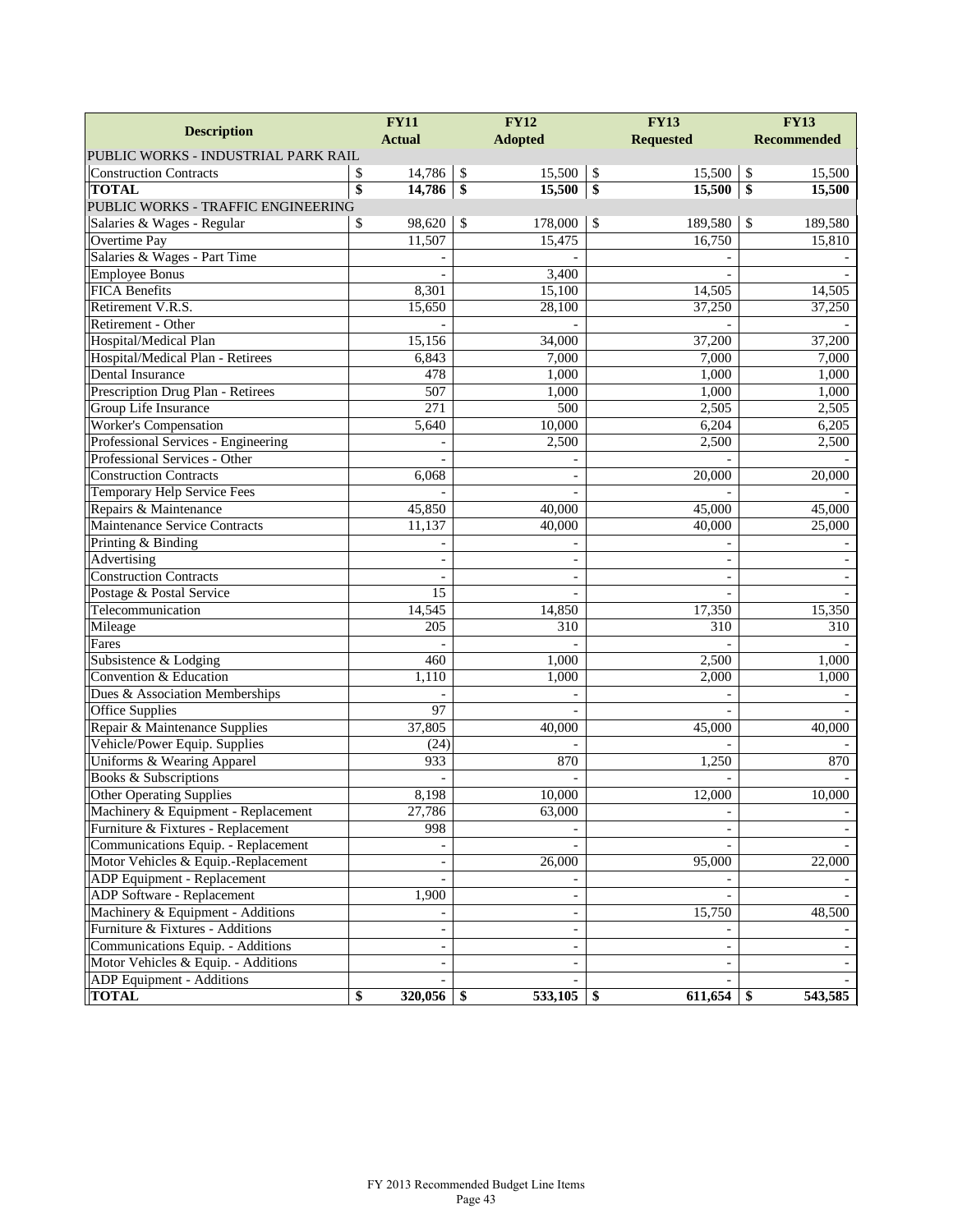| <b>FY11</b>                         |                 | <b>FY12</b>              | <b>FY13</b>              | <b>FY13</b>        |  |  |
|-------------------------------------|-----------------|--------------------------|--------------------------|--------------------|--|--|
| <b>Description</b>                  | <b>Actual</b>   | <b>Adopted</b>           | <b>Requested</b>         | <b>Recommended</b> |  |  |
| PUBLIC WORKS - SHOP AND GARAGE      |                 |                          |                          |                    |  |  |
| Salaries & Wages - Regular          | \$<br>630,209   | \$<br>590,000            | \$<br>609,510            | \$<br>609,510      |  |  |
| Overtime Pay                        | 5,689           | 1,000                    | 2,500                    | 1,050              |  |  |
| <b>Employee Bonus</b>               |                 | 11,050                   |                          |                    |  |  |
| <b>FICA Benefits</b>                | 47,022          | 46,100                   | 46,625                   | 46,625             |  |  |
| Retirement V.R.S.                   | 95,627          | 93,200                   | 119,770                  | 119,770            |  |  |
| Retirement - Other                  |                 |                          |                          |                    |  |  |
| Hospital/Medical Plan               | 106,440         | 110,500                  | 130,200                  | 130,200            |  |  |
| Hospital/Medical Plan - Retirees    | 22,108          | 24,000                   | 24,000                   | 22,000             |  |  |
| Dental Insurance                    | 2,426           | 4,000                    | 3,500                    | 3,500              |  |  |
| Dental Insurance - retirees         | 441             |                          |                          |                    |  |  |
| Prescription Drug Plan - Retirees   | 196             | 3,000                    | 3,000                    | 3,000              |  |  |
| Group Life Insurance                | 1,713           | 1,700                    | 8,050                    | 8,050              |  |  |
| <b>Unemployment Compensation</b>    |                 |                          |                          |                    |  |  |
| <b>Worker's Compensation</b>        | 15,974          | 25,000                   | 17,571                   | 17,570             |  |  |
| <b>Professional Health Services</b> |                 | 1,500                    | 1,500                    | 1,500              |  |  |
| Professional Services - Engineering |                 |                          |                          |                    |  |  |
| Professional Services - Other       |                 |                          |                          |                    |  |  |
| <b>Construction Contracts</b>       |                 |                          |                          |                    |  |  |
| Repairs & Maintenance               | 591             | 4,000                    | 4,000                    | 3,000              |  |  |
| Maintenance Service Contracts       | 640             | 640                      | 1,000                    | 640                |  |  |
| Printing & Binding                  | 921             | 1,000                    | 1,000                    | 1,000              |  |  |
| Advertising                         |                 | 800                      | 800                      | 500                |  |  |
| <b>Electrical Services</b>          | 17,881          | 15,000                   | 18,000                   | 18,000             |  |  |
| <b>Heating Services</b>             | 14,247          | 28,000                   | 25,000                   | 15,000             |  |  |
| Water & Sewer Services              | 2,797           | 4,500                    | 4,500                    | 4,500              |  |  |
| Postage & Postal Service            | $\overline{58}$ | 300                      | 300                      | 300                |  |  |
| Telecommunication                   | 4,160           | 6,000                    | 6,000                    | 5,500              |  |  |
| Lease/Rental of Equipment           |                 |                          | 28,500                   |                    |  |  |
| Mileage                             |                 | 200                      | 200                      | 100                |  |  |
| Subsistence & Lodging               |                 |                          |                          |                    |  |  |
| Convention & Education              | 541             | 2,500                    | 2,500                    | 2,500              |  |  |
| <b>Office Supplies</b>              | 4,306           | 4,000                    | 4,500                    | 4,000              |  |  |
| Repair & Maintenance Supplies       | 5,895           | 5,500                    | 6,000                    | 6,000              |  |  |
| Motor Fuel & Lube                   | 178,679         | 169,800                  | 214,050                  | 214,050            |  |  |
| Vehicle/Power Equip. Supplies       | 71,008          | 57,000                   | 73,000                   | 66,000             |  |  |
| Uniforms & Wearing Apparel          | 4,760           | 5,945                    | 5,945                    | 5,000              |  |  |
| <b>Books &amp; Subscriptions</b>    |                 | 600                      | 600                      | 300                |  |  |
| <b>Other Operating Supplies</b>     | 5,453           | 9,000                    | 9,000                    | 6,500              |  |  |
| Machinery & Equipment - Replacement | 11,936          |                          | 6,000                    | 6,000              |  |  |
| Furniture & Fixtures - Replacement  |                 |                          |                          |                    |  |  |
| Communications Equip. - Replacement | 1,780           | 4,500                    |                          |                    |  |  |
| Motor Vehicles & Equip.-Replacement |                 |                          |                          |                    |  |  |
| ADP Equipment - Replacement         | 499             | $\sim$                   | $\overline{\phantom{a}}$ |                    |  |  |
| ADP Software - Replacement          |                 |                          |                          |                    |  |  |
| Machinery & Equipment - Additions   |                 |                          | 12,050                   | 12,050             |  |  |
| Furniture & Fixtures - Additions    |                 |                          |                          |                    |  |  |
| Communications Equip. - Additions   |                 |                          | $\overline{\phantom{a}}$ |                    |  |  |
| Motor Vehicles & Equip. - Additions | $\blacksquare$  | $\overline{\phantom{a}}$ | $\overline{\phantom{a}}$ |                    |  |  |
| ADP Equipment - Additions           |                 |                          |                          |                    |  |  |
| Improv. & Betterments - Additions   |                 |                          |                          |                    |  |  |
| <b>TOTAL</b>                        | \$<br>1,253,997 | 1,230,335<br>\$          | 1,389,171<br>-SS         | 1,333,715<br>-SS   |  |  |
|                                     |                 |                          |                          |                    |  |  |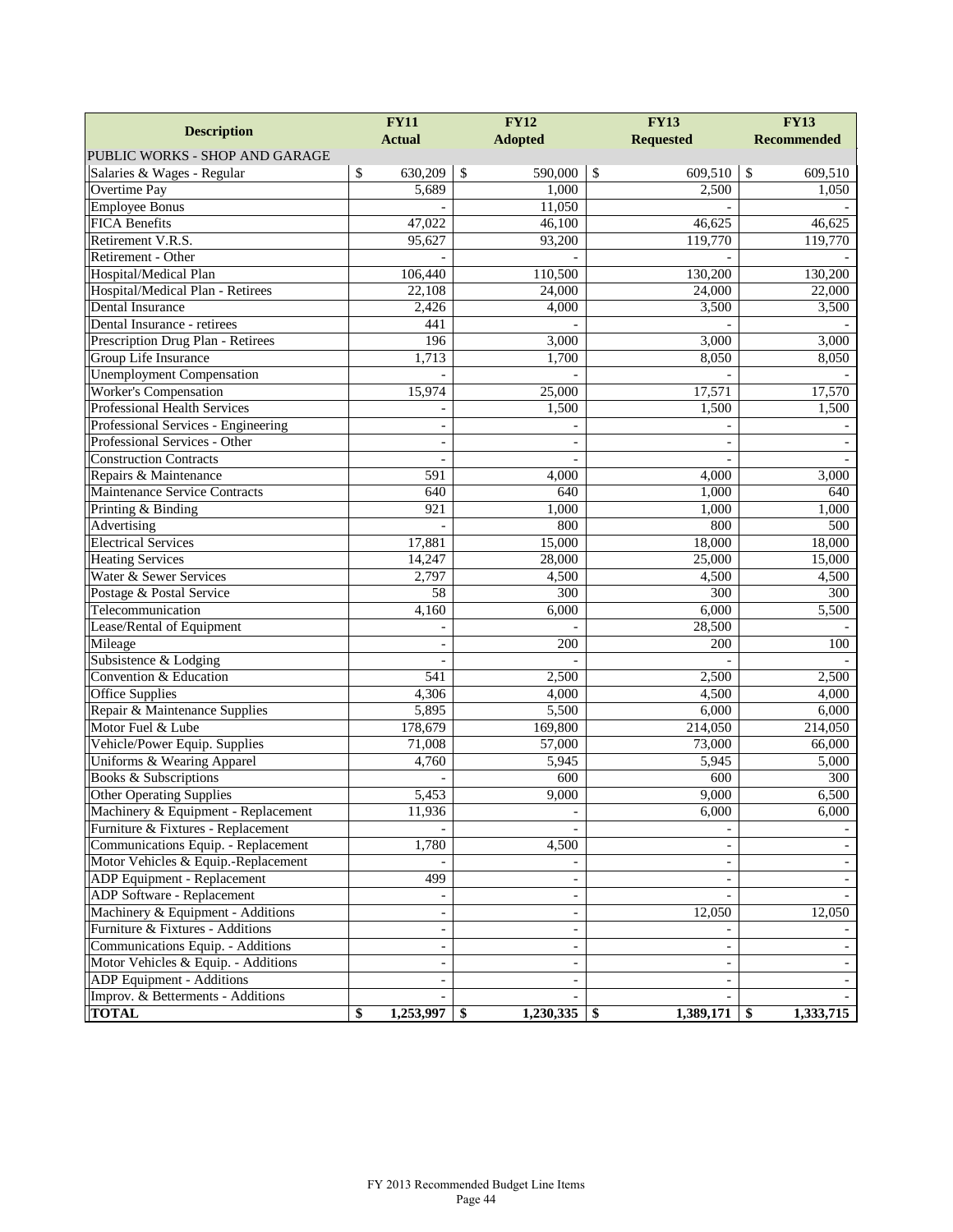|                                     | <b>FY11</b>     |                          |                         | <b>FY12</b>    |    | <b>FY13</b>              | <b>FY13</b>   |                          |
|-------------------------------------|-----------------|--------------------------|-------------------------|----------------|----|--------------------------|---------------|--------------------------|
| <b>Description</b>                  |                 | <b>Actual</b>            |                         | <b>Adopted</b> |    | <b>Requested</b>         |               | <b>Recommended</b>       |
| <b>PUBLIC WORKS - GRAPHICS</b>      |                 |                          |                         |                |    |                          |               |                          |
| Salaries & Wages - Regular          | \$              | 52,892                   | $\mathbb{S}$            | 54,000         | \$ | 54,215                   | \$            | 54,215                   |
| Overtime Pay                        |                 |                          |                         |                |    |                          |               |                          |
| Salaries & Wages - Part Time        |                 |                          |                         |                |    | $\sim$                   |               |                          |
| <b>Employee Bonus</b>               |                 |                          |                         | 845            |    |                          |               |                          |
| <b>FICA Benefits</b>                |                 | 4,014                    |                         | 4,200          |    | 4,145                    |               | 4,145                    |
| Retirement V.R.S.                   |                 | 8,357                    |                         | 8,500          |    | 10,655                   |               | 10,655                   |
| Retirement - Other                  |                 |                          |                         |                |    |                          |               |                          |
| Hospital/Medical Plan               |                 | 5,586                    |                         | 8,500          |    | 9,300                    |               | 9,300                    |
| Dental Insurance                    |                 | 221                      |                         | 1,000          |    | 250                      |               | 250                      |
| Group Life Insurance                |                 | 148                      |                         | 200            |    | 715                      |               | 715                      |
| Worker's Compensation               |                 | 79                       |                         | 500            |    | 87                       |               | 85                       |
| Professional Services - Engineering |                 | $\overline{a}$           |                         |                |    | $\overline{a}$           |               |                          |
| Professional Services - Other       |                 | 11,153                   |                         | 1,200          |    | 1,200                    |               | 1,200                    |
| Repairs & Maintenance               |                 |                          |                         | 460            |    | 460                      |               | 460                      |
| Maintenance Service Contracts       |                 | 2,160                    |                         | 2,160          |    |                          |               |                          |
| Printing & Binding                  |                 |                          |                         |                |    | $\sim$                   |               |                          |
| Services from Other Governments     |                 | ÷,                       |                         |                |    | $\blacksquare$           |               |                          |
| Postage & Postal Service            |                 | $\sim$                   |                         | $\sim$         |    | $\blacksquare$           |               |                          |
| Telecommunication                   |                 | $\overline{a}$           |                         |                |    | $\overline{a}$           |               |                          |
| Lease/Rental of Equipment           |                 | $\blacksquare$           |                         | $\blacksquare$ |    | $\blacksquare$           |               | $\overline{\phantom{a}}$ |
| Convention & Education              |                 | $\overline{a}$           |                         |                |    |                          |               |                          |
| Books & Subscriptions               |                 |                          |                         | 120            |    | 120                      |               | 120                      |
| <b>Other Operating Supplies</b>     |                 | 4,132                    |                         | 4,000          |    | 4,000                    |               | 4,000                    |
| Machinery & Equipment - Replacement |                 |                          |                         |                |    |                          |               |                          |
| Furniture & Fixtures - Replacement  |                 | $\blacksquare$           |                         | $\sim$         |    | $\blacksquare$           |               |                          |
| Communications Equip. - Replacement |                 | $\blacksquare$           |                         |                |    | $\sim$                   |               |                          |
| ADP Equipment - Replacement         |                 | $\blacksquare$           |                         | $\sim$         |    | $\overline{\phantom{a}}$ |               |                          |
| ADP Software - Replacement          |                 | $\overline{a}$           |                         | $\blacksquare$ |    | $\overline{a}$           |               |                          |
| Machinery & Equipment - Additions   |                 | $\overline{\phantom{a}}$ |                         | $\sim$         |    | $\blacksquare$           |               |                          |
| Furniture & Fixtures - Additions    |                 | $\overline{a}$           |                         |                |    | $\overline{a}$           |               |                          |
| ADP Equipment - Additions           |                 | $\bar{\phantom{a}}$      |                         | $\blacksquare$ |    | $\blacksquare$           |               |                          |
| ADP Software - Additions            |                 |                          |                         |                |    | $\overline{a}$           |               |                          |
| <b>TOTAL</b>                        | \$              | 88,742                   | \$                      | 85,685         | \$ | 85,147                   | \$            | 85,145                   |
| PUBLIC WORKS - TREE PURCHASE - CITY |                 |                          |                         |                |    |                          |               |                          |
| Temporary Help Service Fees         | \$              | 14,122                   | $\mathcal{S}$           | 20,000         | \$ | 30,000                   | $\mathcal{S}$ | 20,000                   |
| <b>Agricultural Supplies</b>        |                 | 16,479                   |                         | 30,000         |    | 50,000                   |               | 30,000                   |
| <b>TOTAL</b>                        | $\overline{\$}$ | 30,601                   | $\overline{\mathbf{S}}$ | 50,000         | \$ | 80,000                   | \$            | 50,000                   |
| TREE PURCHASE - OTHER               |                 |                          |                         |                |    |                          |               |                          |
| <b>Agricultural Supplies</b>        | \$              | 1,745                    | \$                      |                | \$ |                          | \$            |                          |
| <b>TOTAL</b>                        | $\overline{\$}$ | 1,745                    | $\overline{\$}$         |                | \$ |                          | \$            |                          |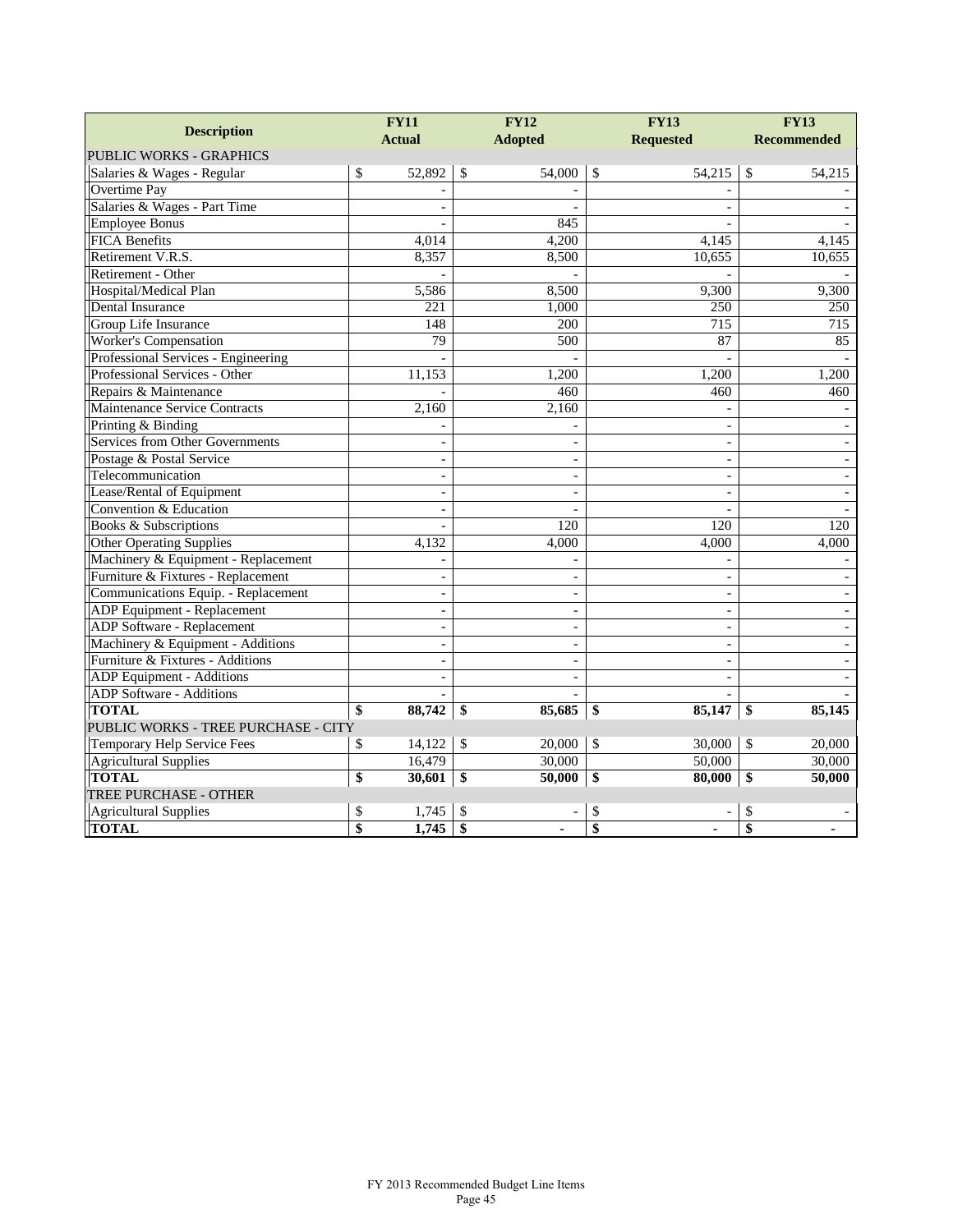|                                     | <b>FY11</b>   | <b>FY12</b>              | <b>FY13</b>              | <b>FY13</b>        |  |
|-------------------------------------|---------------|--------------------------|--------------------------|--------------------|--|
| <b>Description</b>                  | <b>Actual</b> | <b>Adopted</b>           | <b>Requested</b>         | <b>Recommended</b> |  |
| PUBLIC WORKS - STREET SANITATION    |               |                          |                          |                    |  |
| Salaries & Wages - Regular          | 357,047<br>\$ | $\mathbb{S}$<br>367,000  | \$<br>469,087            | \$<br>385,885      |  |
| Overtime Pay                        | 11,944        | 12,625                   | 12,625                   | 12,880             |  |
| Salaries & Wages - Part Time        |               |                          |                          |                    |  |
| <b>Employee Bonus</b>               |               | 10,200                   |                          |                    |  |
| <b>FICA Benefits</b>                | 26,431        | 29,800                   | 36,063                   | 29,520             |  |
| Retirement V.R.S.                   | 56,606        | 58,000                   | 93,019                   | 75,860             |  |
| Retirement - Other                  |               |                          |                          |                    |  |
| Hospital/Medical Plan               | 121,252       | 102,000                  | 139,500                  | 111,600            |  |
| Hospital/Medical Plan - Retirees    | 7,404         | 9,000                    | 9,000                    | 9,000              |  |
| Dental Insurance                    | 2,380         | 4,000                    | 3,750                    | 3,000              |  |
| Prescription Drug Plan - Retirees   | 507           |                          |                          |                    |  |
| Group Life Insurance                | 1,012         | 1,000                    | 6,252                    | 4,965              |  |
| <b>Unemployment Compensation</b>    |               |                          |                          |                    |  |
| <b>Worker's Compensation</b>        | 21,783        | 28,000                   | 23,961                   | 23,960             |  |
| Professional Services - Engineering |               |                          |                          |                    |  |
| Temporary Help Service Fees         | 24,234        | 25,000                   | 33,160                   | 25,000             |  |
| Maintenance Service Contracts       |               |                          |                          | 15,000             |  |
| Advertising                         |               | 600                      | 600                      | 600                |  |
| Telecommunication                   | 1,295         | 1,400                    | 1,275                    | 1,275              |  |
| Lease/Rental of Equipment           |               |                          |                          |                    |  |
| Mileage                             |               |                          |                          |                    |  |
| Convention & Education              | 27            | $\overline{a}$           | 500                      |                    |  |
| Vehicle/Power Equip. Supplies       |               |                          |                          |                    |  |
| Uniforms & Wearing Apparel          | 3,204         | 4,050                    | 4,050                    | 4,050              |  |
| <b>Other Operating Supplies</b>     | 25,383        | 20,000                   | 20,000                   | 20,000             |  |
| Machinery & Equipment - Replacement | 28,434        |                          | 15,300                   | 6,100              |  |
| Furniture & Fixtures - Replacement  |               |                          |                          |                    |  |
| Motor Vehicles & Equip.-Replacement |               | $\overline{a}$           | 251,000                  | 76,000             |  |
| ADP Equipment - Replacement         | 339           | ÷,                       |                          |                    |  |
| ADP Software - Replacement          |               | $\overline{\phantom{a}}$ |                          |                    |  |
| Machinery & Equipment - Additions   | ÷,            |                          | $\overline{\phantom{a}}$ |                    |  |
| Furniture & Fixtures - Additions    | ÷,            | $\overline{a}$           | $\blacksquare$           |                    |  |
| Motor Vehicles & Equip. - Additions |               |                          |                          |                    |  |
| ADP Equipment - Additions           |               |                          |                          |                    |  |
| <b>TOTAL</b>                        | \$<br>689,282 | \$<br>672,675            | \$<br>1,119,142          | \$<br>804,695      |  |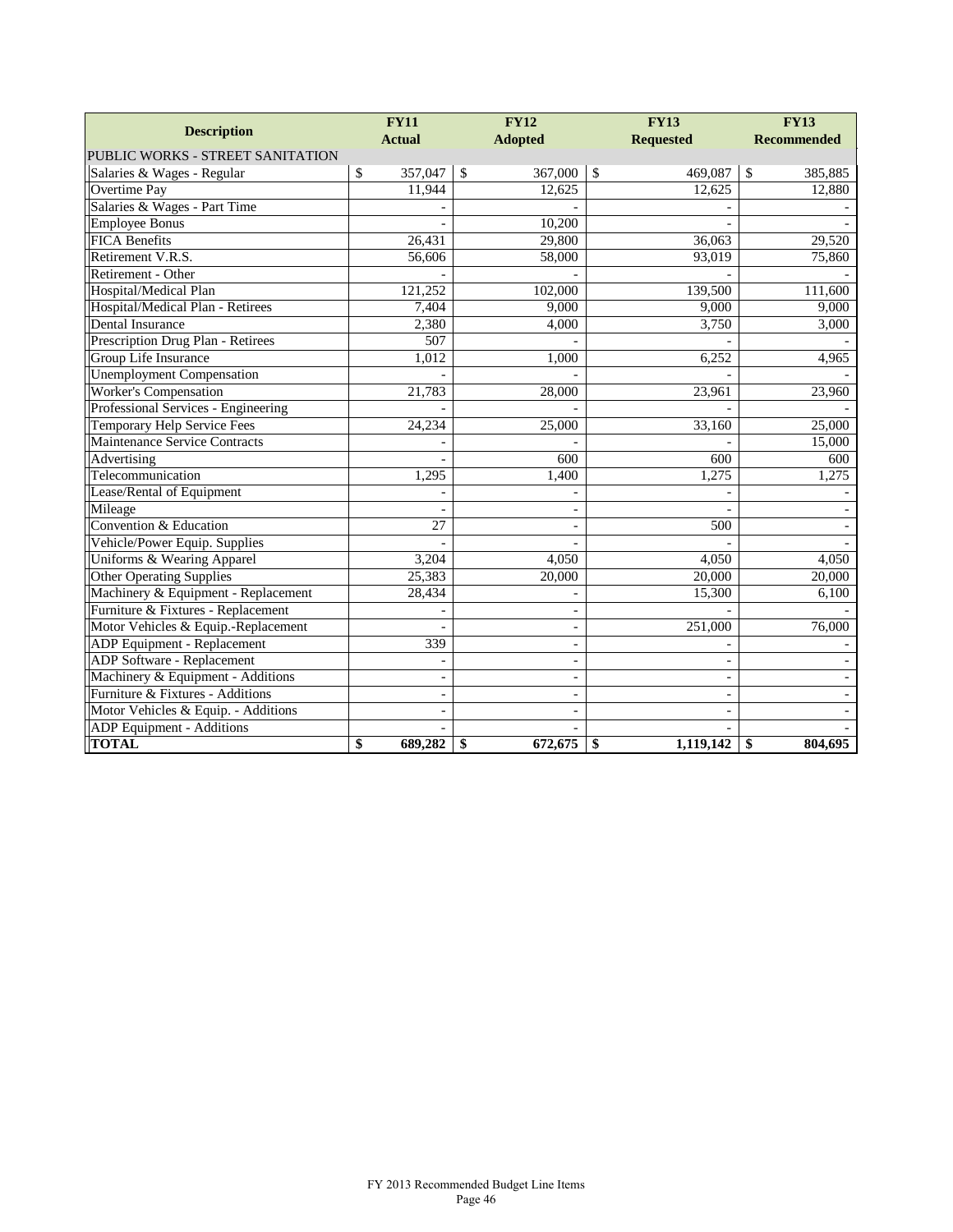| <b>Description</b>                  | <b>FY11</b>              | <b>FY12</b>            | <b>FY13</b>              | <b>FY13</b>        |
|-------------------------------------|--------------------------|------------------------|--------------------------|--------------------|
|                                     | <b>Actual</b>            | <b>Adopted</b>         | <b>Requested</b>         | <b>Recommended</b> |
| PUBLIC WORKS - REFUSE COLLECTION    |                          |                        |                          |                    |
| Salaries & Wages - Regular          | \$<br>332,661            | $\mathbf S$<br>340,000 | $\mathcal{S}$<br>351,525 | \$<br>351,525      |
| Overtime Pay                        | 6,325                    | 14,250                 | 14,250                   | 14,535             |
| <b>Employee Bonus</b>               |                          | 9,350                  |                          |                    |
| <b>FICA Benefits</b>                | 24,772                   | 27,800                 | 26,885                   | 26,885             |
| Retirement V.R.S.                   | 53,003                   | 53,700                 | 69,075                   | 69,075             |
| Retirement - Other                  |                          |                        |                          |                    |
| Hospital/Medical Plan               | 89,047                   | 93,500                 | 102,300                  | 102,300            |
| Hospital/Medical Plan - Retirees    | 10,829                   | 15,000                 | 15,000                   | 12,500             |
| Dental Insurance                    | 2,380                    | 3,400                  | 2,750                    | 2,750              |
| Prescription Drug Plan - Retirees   |                          | 1,000                  | 1,000                    | 1,000              |
| Group Life Insurance                | 936                      | 1,000                  | 4,635                    | 4,635              |
| <b>Unemployment Compensation</b>    |                          |                        |                          |                    |
| Worker's Compensation               | 21,938                   | 35,000                 | 24,132                   | 24,130             |
| <b>Professional Health Services</b> |                          |                        |                          |                    |
| Professional Services - Engineering | $\overline{\phantom{0}}$ |                        |                          |                    |
| Professional Services - Other       |                          |                        |                          |                    |
| Repairs & Maintenance               |                          |                        |                          |                    |
| Advertising                         | 578                      | 400                    | 600                      | 600                |
| Mileage                             | 2                        |                        |                          |                    |
| <b>Office Supplies</b>              |                          |                        |                          |                    |
| Vehicle/Power Equip. Supplies       | 10,735                   | 10,000                 | 12,000                   | 11,000             |
| Uniforms & Wearing Apparel          | 3,025                    | 3,180                  | 3,180                    | 3,180              |
| <b>Other Operating Supplies</b>     | 363                      | 750                    | 750                      | 750                |
| Machinery & Equipment - Replacement |                          |                        |                          |                    |
| Motor Vehicles & Equip.-Replacement |                          |                        | 154,000                  |                    |
| <b>ADP</b> Equipment - Replacement  |                          |                        |                          |                    |
| Machinery & Equipment - Additions   |                          |                        |                          |                    |
| Motor Vehicles & Equip. - Additions |                          |                        |                          |                    |
| <b>TOTAL</b>                        | \$<br>556,594            | \$<br>608,330          | 782,082<br>$\mathbf{\$}$ | 624,865<br>\$      |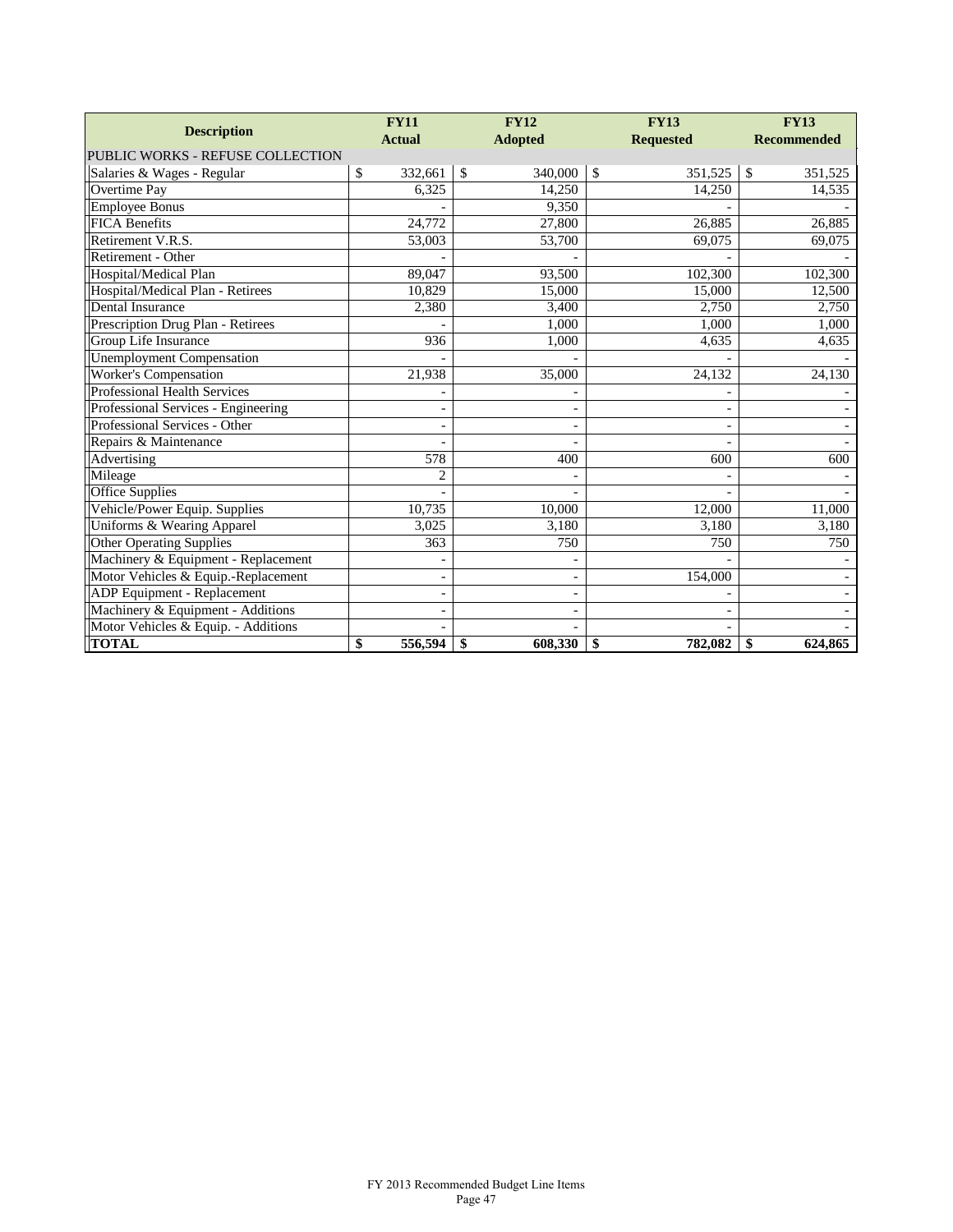|                                     | <b>FY11</b>              | <b>FY12</b>              | <b>FY13</b>              | <b>FY13</b>        |  |
|-------------------------------------|--------------------------|--------------------------|--------------------------|--------------------|--|
| <b>Description</b>                  | <b>Actual</b>            | <b>Adopted</b>           | <b>Requested</b>         | <b>Recommended</b> |  |
| PUBLIC WORKS - REFUSE DISPOSAL      |                          |                          |                          |                    |  |
| Overtime Pay                        | \$                       | $\mathcal{S}$            | $\mathbb{S}$<br>300      | \$                 |  |
| Professional Services - Engineering | 88,648                   | 70,000                   | 60,000                   | 60,000             |  |
| Professional Services - Other       |                          | 650                      | 650                      | 650                |  |
| <b>Construction Contracts</b>       | 42,998                   |                          |                          |                    |  |
| Repairs & Maintenance               | 1,007                    | 10,000                   | 10,000                   | 8,000              |  |
| Services from Other Governments     | 895                      | 300                      |                          |                    |  |
| <b>Electrical Services</b>          | 2,193                    | 3,100                    | 3,100                    | 3,100              |  |
| Mileage                             |                          |                          | 200                      |                    |  |
| Office Supplies                     | $\overline{\phantom{a}}$ |                          |                          |                    |  |
| <b>Other Operating Supplies</b>     | $\sim$                   | 2,000                    | 2,000                    | 2,000              |  |
| Fred/Stafford Landfill              |                          | 40,000                   | 56,700                   | 56,700             |  |
| <b>TOTAL</b>                        | \$<br>135,741            | \$<br>126,050            | \$<br>132,950            | \$<br>130,450      |  |
| PUBLIC WORKS - RECYCLING COLLECTION |                          |                          |                          |                    |  |
| Salaries & Wages - Regular          | 70,499<br>\$             | $\mathbb{S}$<br>71,000   | $\mathbb{S}$<br>72,265   | \$<br>72,265       |  |
| <b>Overtime Pay</b>                 | 1,272                    | 1,400                    | 1,680                    | 1,435              |  |
| <b>Employee Bonus</b>               |                          | 1,690                    |                          |                    |  |
| <b>FICA Benefits</b>                | 5,123                    | 5,700                    | 5,530                    | 5,530              |  |
| Retirement V.R.S.                   | 11,139                   | 11,200                   | 14,200                   | 14,200             |  |
| Retirement - Other                  |                          |                          |                          |                    |  |
| Hospital/Medical Plan               | 19,044                   | 17,000                   | 18,600                   | 18,600             |  |
| Hospital/Medical Plan - Retirees    |                          |                          |                          |                    |  |
| Dental Insurance                    | 221                      | 1,000                    | 500                      | 500                |  |
| Prescription Drug Plan - Retirees   |                          |                          |                          |                    |  |
| Group Life Insurance                | 197                      | 500                      | 950                      | $\overline{950}$   |  |
| <b>Worker's Compensation</b>        | 4,635                    | 5,000                    | 5.099                    | 5,100              |  |
| <b>Professional Health Services</b> |                          |                          |                          |                    |  |
| Professional Services - Engineering | $\overline{\phantom{a}}$ | $\blacksquare$           | $\overline{\phantom{a}}$ |                    |  |
| Maintenance Service Contracts       | $\overline{\phantom{a}}$ | $\overline{\phantom{a}}$ | $\overline{\phantom{a}}$ |                    |  |
| Printing & Binding                  | $\bar{a}$                | $\overline{a}$           | $\overline{a}$           |                    |  |
| Advertising                         | $\overline{\phantom{a}}$ | $\overline{\phantom{a}}$ | $\overline{\phantom{a}}$ |                    |  |
| <b>Office Supplies</b>              |                          |                          |                          |                    |  |
| Vehicle/Power Equip. Supplies       | 2,239                    | 2,100                    | 2,500                    | 2,300              |  |
| Uniforms & Wearing Apparel          | 277                      | 580                      | 580                      | 580                |  |
| <b>Other Operating Supplies</b>     | 3,982                    | 6,000                    | 6,000                    | 6,000              |  |
| Communications Equip. - Replacement |                          |                          |                          |                    |  |
| Motor Vehicles & Equip.-Replacement | $\overline{a}$           | $\overline{a}$           | 150,000                  |                    |  |
| Motor Vehicles & Equip. - Additions |                          |                          |                          |                    |  |
| <b>TOTAL</b>                        | \$<br>118,628            | \$<br>123,170            | 277,904<br>\$            | 127,460<br>\$      |  |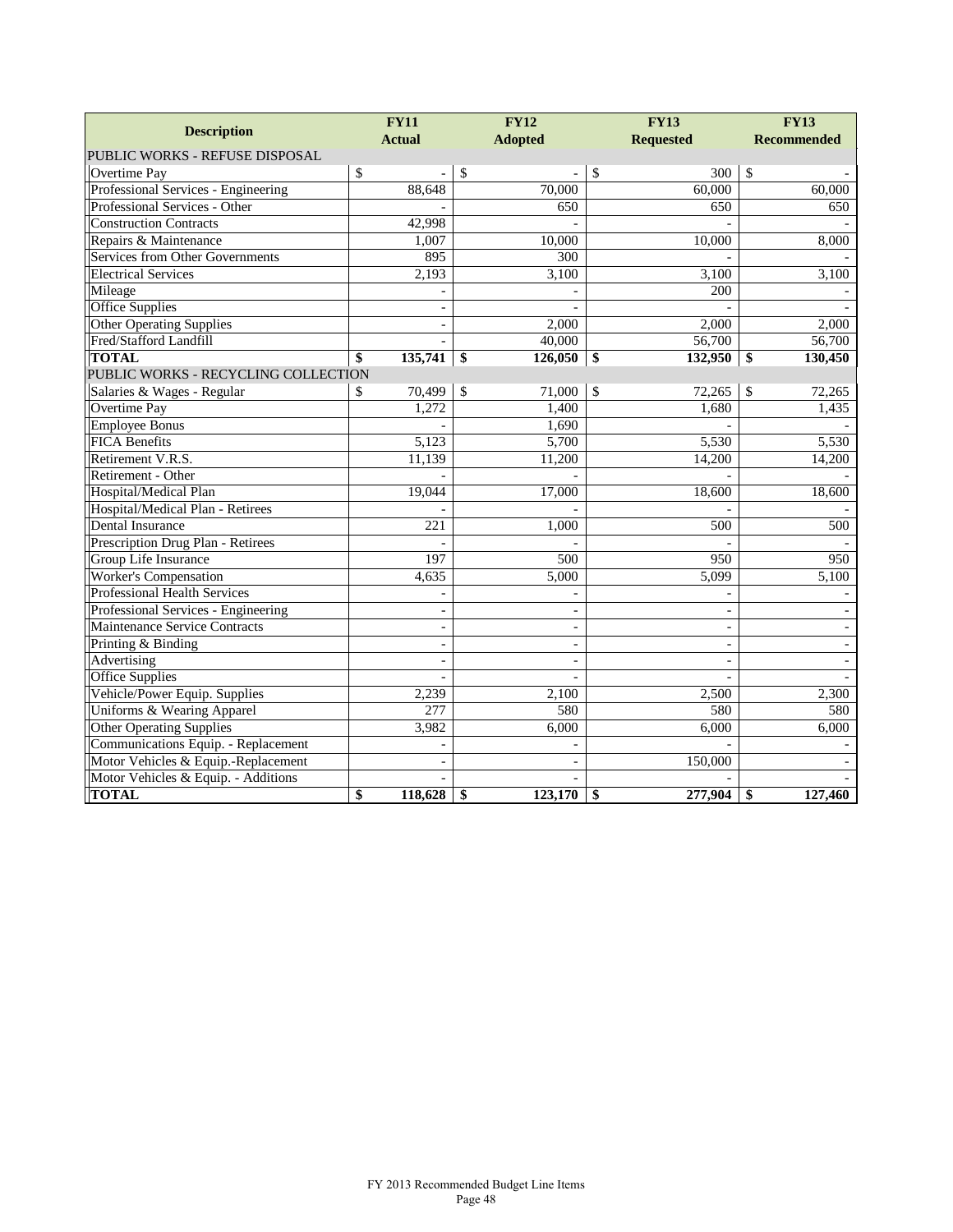| <b>Actual</b><br><b>Adopted</b><br><b>Requested</b><br><b>Recommended</b><br>\$<br>421,166<br>\$<br>431,000<br>\$<br>505,295<br>$\$$<br>Salaries & Wages - Regular<br>23,548<br>15,000<br>Overtime Pay<br>24,000<br>Salaries & Wages - Part Time<br>89,994<br>90,000<br>100,000<br><b>Employee Bonus</b><br>14,300<br><b>FICA Benefits</b><br>39,910<br>42,100<br>45,610<br>Retirement V.R.S.<br>66,459<br>68,100<br>86,505<br>86,505<br>Retirement - Other<br>100,784<br>Hospital/Medical Plan<br>110,500<br>139,500<br>Hospital/Medical Plan - Retirees<br>9,000<br>9,000<br>7,734<br>Dental Insurance<br>1,985<br>3,000<br>3,750<br>Prescription Drug Plan - Retirees<br>1,520<br>1,000<br>1,000<br>Group Life Insurance<br>1,177<br>1,200<br>6,664<br><b>Unemployment Compensation</b><br>1,342<br><b>Worker's Compensation</b><br>15,773<br>19,600<br>17,350<br><b>Clothing Allowances</b><br>3,550<br>Professional Services - Other<br>20,141<br>255,834<br>20,000<br>22,559<br>Repairs & Maintenance<br>25,000<br>25,000<br>Maintenance Service Contracts<br>273,984<br>301,750<br>321,764<br><b>Electrical Services</b><br>300,000<br>300,000<br>301,733<br><b>Heating Services</b><br>73,650<br>80,000<br>80,000<br>Water & Sewer Services<br>23,017<br>20,000<br>20,000<br>Telecommunication<br>196<br>Lease/Rental of Buildings<br>57,411<br>54,185<br>54,185<br>Convention & Education<br>1,000<br>7,000<br>461<br>Dues & Association Memberships<br>1,000<br>1,000<br><b>Real Estate Taxes</b><br>4,554<br>10,800<br><b>Office Supplies</b><br>$\equiv$<br><b>Janitorial Supplies</b><br>50,485<br>48,000<br>51,000<br>Repair & Maintenance Supplies<br>20,000<br>18,747<br>20,000<br>Vehicle/Power Equip. Supplies<br>989<br>1,000<br>1,000<br>Uniforms & Wearing Apparel<br>Other Operating Supplies<br>$\overline{a}$<br>Machinery & Equipment - Replacement<br>2,432<br>3,000<br>3,000<br>Furniture & Fixtures - Replacement<br>Motor Vehicles & Equip.-Replacement<br>33,000<br>27,431<br>$\blacksquare$<br><b>ADP</b> Equipment - Replacement<br>$\overline{\phantom{a}}$<br><b>ADP</b> Software - Replacement<br>$\overline{\phantom{a}}$<br>Machinery & Equipment - Additions<br>$\blacksquare$<br>$\overline{\phantom{a}}$<br>$\blacksquare$<br>Motor Vehicles & Equip. - Additions<br>$\overline{\phantom{a}}$<br>ADP Equipment - Additions<br>ADP Software - Additions<br>1,652,732<br>1,679,735<br>2,111,457<br><b>TOTAL</b><br>\$<br>\$<br>\$<br>\$<br>PRPF - ENVIRONMENTAL MANAGEMENT<br>\$<br>Salaries & Wages - Part Time<br>\$<br>\$<br>\$<br>5,000<br>5,500<br>$\overline{\phantom{m}}$<br><b>FICA Benefits</b><br>400<br>500<br>$\overline{\phantom{a}}$<br><b>Worker's Compensation</b><br>$\overline{\phantom{a}}$<br>Professional Services - Other<br>5,000<br>$\overline{\phantom{a}}$<br>Convention & Education<br>2,500<br>$\overline{\phantom{a}}$<br>$\blacksquare$<br>Dues & Association Memberships<br>1,000<br>$\overline{\phantom{a}}$<br>Office Supplies<br>$\overline{\phantom{a}}$<br>Motor Fuel & Lube<br>$\overline{\phantom{a}}$<br>Books & Subscriptions<br>1,000<br>$\overline{\phantom{a}}$<br>Educational & Recreational Supplies<br>$\overline{\phantom{a}}$<br><b>Other Operating Supplies</b><br>$\overline{\phantom{a}}$<br>Machinery & Equipment - Additions<br>$\blacksquare$<br><b>TOTAL</b><br>\$<br>15,500<br>\$<br>5,400<br>\$ |                         | <b>FY11</b> | <b>FY12</b> | <b>FY13</b> | <b>FY13</b>              |
|------------------------------------------------------------------------------------------------------------------------------------------------------------------------------------------------------------------------------------------------------------------------------------------------------------------------------------------------------------------------------------------------------------------------------------------------------------------------------------------------------------------------------------------------------------------------------------------------------------------------------------------------------------------------------------------------------------------------------------------------------------------------------------------------------------------------------------------------------------------------------------------------------------------------------------------------------------------------------------------------------------------------------------------------------------------------------------------------------------------------------------------------------------------------------------------------------------------------------------------------------------------------------------------------------------------------------------------------------------------------------------------------------------------------------------------------------------------------------------------------------------------------------------------------------------------------------------------------------------------------------------------------------------------------------------------------------------------------------------------------------------------------------------------------------------------------------------------------------------------------------------------------------------------------------------------------------------------------------------------------------------------------------------------------------------------------------------------------------------------------------------------------------------------------------------------------------------------------------------------------------------------------------------------------------------------------------------------------------------------------------------------------------------------------------------------------------------------------------------------------------------------------------------------------------------------------------------------------------------------------------------------------------------------------------------------------------------------------------------------------------------------------------------------------------------------------------------------------------------------------------------------------------------------------------------------------------------------------------------------------------------------------------------------------------------------------------------------------------------------------------------------------------------------------------------------------------------------------------------------------------------------------------------------------------------------------------------------------------------------------------------------------|-------------------------|-------------|-------------|-------------|--------------------------|
|                                                                                                                                                                                                                                                                                                                                                                                                                                                                                                                                                                                                                                                                                                                                                                                                                                                                                                                                                                                                                                                                                                                                                                                                                                                                                                                                                                                                                                                                                                                                                                                                                                                                                                                                                                                                                                                                                                                                                                                                                                                                                                                                                                                                                                                                                                                                                                                                                                                                                                                                                                                                                                                                                                                                                                                                                                                                                                                                                                                                                                                                                                                                                                                                                                                                                                                                                                                                | <b>Description</b>      |             |             |             |                          |
|                                                                                                                                                                                                                                                                                                                                                                                                                                                                                                                                                                                                                                                                                                                                                                                                                                                                                                                                                                                                                                                                                                                                                                                                                                                                                                                                                                                                                                                                                                                                                                                                                                                                                                                                                                                                                                                                                                                                                                                                                                                                                                                                                                                                                                                                                                                                                                                                                                                                                                                                                                                                                                                                                                                                                                                                                                                                                                                                                                                                                                                                                                                                                                                                                                                                                                                                                                                                | PRPF- PUBLIC FACILITIES |             |             |             |                          |
|                                                                                                                                                                                                                                                                                                                                                                                                                                                                                                                                                                                                                                                                                                                                                                                                                                                                                                                                                                                                                                                                                                                                                                                                                                                                                                                                                                                                                                                                                                                                                                                                                                                                                                                                                                                                                                                                                                                                                                                                                                                                                                                                                                                                                                                                                                                                                                                                                                                                                                                                                                                                                                                                                                                                                                                                                                                                                                                                                                                                                                                                                                                                                                                                                                                                                                                                                                                                |                         |             |             |             | 440,195                  |
|                                                                                                                                                                                                                                                                                                                                                                                                                                                                                                                                                                                                                                                                                                                                                                                                                                                                                                                                                                                                                                                                                                                                                                                                                                                                                                                                                                                                                                                                                                                                                                                                                                                                                                                                                                                                                                                                                                                                                                                                                                                                                                                                                                                                                                                                                                                                                                                                                                                                                                                                                                                                                                                                                                                                                                                                                                                                                                                                                                                                                                                                                                                                                                                                                                                                                                                                                                                                |                         |             |             |             | 20,000                   |
|                                                                                                                                                                                                                                                                                                                                                                                                                                                                                                                                                                                                                                                                                                                                                                                                                                                                                                                                                                                                                                                                                                                                                                                                                                                                                                                                                                                                                                                                                                                                                                                                                                                                                                                                                                                                                                                                                                                                                                                                                                                                                                                                                                                                                                                                                                                                                                                                                                                                                                                                                                                                                                                                                                                                                                                                                                                                                                                                                                                                                                                                                                                                                                                                                                                                                                                                                                                                |                         |             |             |             | 92,250                   |
|                                                                                                                                                                                                                                                                                                                                                                                                                                                                                                                                                                                                                                                                                                                                                                                                                                                                                                                                                                                                                                                                                                                                                                                                                                                                                                                                                                                                                                                                                                                                                                                                                                                                                                                                                                                                                                                                                                                                                                                                                                                                                                                                                                                                                                                                                                                                                                                                                                                                                                                                                                                                                                                                                                                                                                                                                                                                                                                                                                                                                                                                                                                                                                                                                                                                                                                                                                                                |                         |             |             |             |                          |
|                                                                                                                                                                                                                                                                                                                                                                                                                                                                                                                                                                                                                                                                                                                                                                                                                                                                                                                                                                                                                                                                                                                                                                                                                                                                                                                                                                                                                                                                                                                                                                                                                                                                                                                                                                                                                                                                                                                                                                                                                                                                                                                                                                                                                                                                                                                                                                                                                                                                                                                                                                                                                                                                                                                                                                                                                                                                                                                                                                                                                                                                                                                                                                                                                                                                                                                                                                                                |                         |             |             |             | 40,725                   |
|                                                                                                                                                                                                                                                                                                                                                                                                                                                                                                                                                                                                                                                                                                                                                                                                                                                                                                                                                                                                                                                                                                                                                                                                                                                                                                                                                                                                                                                                                                                                                                                                                                                                                                                                                                                                                                                                                                                                                                                                                                                                                                                                                                                                                                                                                                                                                                                                                                                                                                                                                                                                                                                                                                                                                                                                                                                                                                                                                                                                                                                                                                                                                                                                                                                                                                                                                                                                |                         |             |             |             |                          |
|                                                                                                                                                                                                                                                                                                                                                                                                                                                                                                                                                                                                                                                                                                                                                                                                                                                                                                                                                                                                                                                                                                                                                                                                                                                                                                                                                                                                                                                                                                                                                                                                                                                                                                                                                                                                                                                                                                                                                                                                                                                                                                                                                                                                                                                                                                                                                                                                                                                                                                                                                                                                                                                                                                                                                                                                                                                                                                                                                                                                                                                                                                                                                                                                                                                                                                                                                                                                |                         |             |             |             |                          |
|                                                                                                                                                                                                                                                                                                                                                                                                                                                                                                                                                                                                                                                                                                                                                                                                                                                                                                                                                                                                                                                                                                                                                                                                                                                                                                                                                                                                                                                                                                                                                                                                                                                                                                                                                                                                                                                                                                                                                                                                                                                                                                                                                                                                                                                                                                                                                                                                                                                                                                                                                                                                                                                                                                                                                                                                                                                                                                                                                                                                                                                                                                                                                                                                                                                                                                                                                                                                |                         |             |             |             | 120,900                  |
|                                                                                                                                                                                                                                                                                                                                                                                                                                                                                                                                                                                                                                                                                                                                                                                                                                                                                                                                                                                                                                                                                                                                                                                                                                                                                                                                                                                                                                                                                                                                                                                                                                                                                                                                                                                                                                                                                                                                                                                                                                                                                                                                                                                                                                                                                                                                                                                                                                                                                                                                                                                                                                                                                                                                                                                                                                                                                                                                                                                                                                                                                                                                                                                                                                                                                                                                                                                                |                         |             |             |             | 9,000                    |
|                                                                                                                                                                                                                                                                                                                                                                                                                                                                                                                                                                                                                                                                                                                                                                                                                                                                                                                                                                                                                                                                                                                                                                                                                                                                                                                                                                                                                                                                                                                                                                                                                                                                                                                                                                                                                                                                                                                                                                                                                                                                                                                                                                                                                                                                                                                                                                                                                                                                                                                                                                                                                                                                                                                                                                                                                                                                                                                                                                                                                                                                                                                                                                                                                                                                                                                                                                                                |                         |             |             |             | 3,250                    |
|                                                                                                                                                                                                                                                                                                                                                                                                                                                                                                                                                                                                                                                                                                                                                                                                                                                                                                                                                                                                                                                                                                                                                                                                                                                                                                                                                                                                                                                                                                                                                                                                                                                                                                                                                                                                                                                                                                                                                                                                                                                                                                                                                                                                                                                                                                                                                                                                                                                                                                                                                                                                                                                                                                                                                                                                                                                                                                                                                                                                                                                                                                                                                                                                                                                                                                                                                                                                |                         |             |             |             | 1,000                    |
|                                                                                                                                                                                                                                                                                                                                                                                                                                                                                                                                                                                                                                                                                                                                                                                                                                                                                                                                                                                                                                                                                                                                                                                                                                                                                                                                                                                                                                                                                                                                                                                                                                                                                                                                                                                                                                                                                                                                                                                                                                                                                                                                                                                                                                                                                                                                                                                                                                                                                                                                                                                                                                                                                                                                                                                                                                                                                                                                                                                                                                                                                                                                                                                                                                                                                                                                                                                                |                         |             |             |             | 5,805                    |
|                                                                                                                                                                                                                                                                                                                                                                                                                                                                                                                                                                                                                                                                                                                                                                                                                                                                                                                                                                                                                                                                                                                                                                                                                                                                                                                                                                                                                                                                                                                                                                                                                                                                                                                                                                                                                                                                                                                                                                                                                                                                                                                                                                                                                                                                                                                                                                                                                                                                                                                                                                                                                                                                                                                                                                                                                                                                                                                                                                                                                                                                                                                                                                                                                                                                                                                                                                                                |                         |             |             |             |                          |
|                                                                                                                                                                                                                                                                                                                                                                                                                                                                                                                                                                                                                                                                                                                                                                                                                                                                                                                                                                                                                                                                                                                                                                                                                                                                                                                                                                                                                                                                                                                                                                                                                                                                                                                                                                                                                                                                                                                                                                                                                                                                                                                                                                                                                                                                                                                                                                                                                                                                                                                                                                                                                                                                                                                                                                                                                                                                                                                                                                                                                                                                                                                                                                                                                                                                                                                                                                                                |                         |             |             |             | 17,350                   |
|                                                                                                                                                                                                                                                                                                                                                                                                                                                                                                                                                                                                                                                                                                                                                                                                                                                                                                                                                                                                                                                                                                                                                                                                                                                                                                                                                                                                                                                                                                                                                                                                                                                                                                                                                                                                                                                                                                                                                                                                                                                                                                                                                                                                                                                                                                                                                                                                                                                                                                                                                                                                                                                                                                                                                                                                                                                                                                                                                                                                                                                                                                                                                                                                                                                                                                                                                                                                |                         |             |             |             |                          |
|                                                                                                                                                                                                                                                                                                                                                                                                                                                                                                                                                                                                                                                                                                                                                                                                                                                                                                                                                                                                                                                                                                                                                                                                                                                                                                                                                                                                                                                                                                                                                                                                                                                                                                                                                                                                                                                                                                                                                                                                                                                                                                                                                                                                                                                                                                                                                                                                                                                                                                                                                                                                                                                                                                                                                                                                                                                                                                                                                                                                                                                                                                                                                                                                                                                                                                                                                                                                |                         |             |             |             | 40,000                   |
|                                                                                                                                                                                                                                                                                                                                                                                                                                                                                                                                                                                                                                                                                                                                                                                                                                                                                                                                                                                                                                                                                                                                                                                                                                                                                                                                                                                                                                                                                                                                                                                                                                                                                                                                                                                                                                                                                                                                                                                                                                                                                                                                                                                                                                                                                                                                                                                                                                                                                                                                                                                                                                                                                                                                                                                                                                                                                                                                                                                                                                                                                                                                                                                                                                                                                                                                                                                                |                         |             |             |             | 25,000                   |
|                                                                                                                                                                                                                                                                                                                                                                                                                                                                                                                                                                                                                                                                                                                                                                                                                                                                                                                                                                                                                                                                                                                                                                                                                                                                                                                                                                                                                                                                                                                                                                                                                                                                                                                                                                                                                                                                                                                                                                                                                                                                                                                                                                                                                                                                                                                                                                                                                                                                                                                                                                                                                                                                                                                                                                                                                                                                                                                                                                                                                                                                                                                                                                                                                                                                                                                                                                                                |                         |             |             |             | 317,270                  |
|                                                                                                                                                                                                                                                                                                                                                                                                                                                                                                                                                                                                                                                                                                                                                                                                                                                                                                                                                                                                                                                                                                                                                                                                                                                                                                                                                                                                                                                                                                                                                                                                                                                                                                                                                                                                                                                                                                                                                                                                                                                                                                                                                                                                                                                                                                                                                                                                                                                                                                                                                                                                                                                                                                                                                                                                                                                                                                                                                                                                                                                                                                                                                                                                                                                                                                                                                                                                |                         |             |             |             | 300,000                  |
|                                                                                                                                                                                                                                                                                                                                                                                                                                                                                                                                                                                                                                                                                                                                                                                                                                                                                                                                                                                                                                                                                                                                                                                                                                                                                                                                                                                                                                                                                                                                                                                                                                                                                                                                                                                                                                                                                                                                                                                                                                                                                                                                                                                                                                                                                                                                                                                                                                                                                                                                                                                                                                                                                                                                                                                                                                                                                                                                                                                                                                                                                                                                                                                                                                                                                                                                                                                                |                         |             |             |             | 70,000                   |
|                                                                                                                                                                                                                                                                                                                                                                                                                                                                                                                                                                                                                                                                                                                                                                                                                                                                                                                                                                                                                                                                                                                                                                                                                                                                                                                                                                                                                                                                                                                                                                                                                                                                                                                                                                                                                                                                                                                                                                                                                                                                                                                                                                                                                                                                                                                                                                                                                                                                                                                                                                                                                                                                                                                                                                                                                                                                                                                                                                                                                                                                                                                                                                                                                                                                                                                                                                                                |                         |             |             |             | 20,000                   |
|                                                                                                                                                                                                                                                                                                                                                                                                                                                                                                                                                                                                                                                                                                                                                                                                                                                                                                                                                                                                                                                                                                                                                                                                                                                                                                                                                                                                                                                                                                                                                                                                                                                                                                                                                                                                                                                                                                                                                                                                                                                                                                                                                                                                                                                                                                                                                                                                                                                                                                                                                                                                                                                                                                                                                                                                                                                                                                                                                                                                                                                                                                                                                                                                                                                                                                                                                                                                |                         |             |             |             |                          |
|                                                                                                                                                                                                                                                                                                                                                                                                                                                                                                                                                                                                                                                                                                                                                                                                                                                                                                                                                                                                                                                                                                                                                                                                                                                                                                                                                                                                                                                                                                                                                                                                                                                                                                                                                                                                                                                                                                                                                                                                                                                                                                                                                                                                                                                                                                                                                                                                                                                                                                                                                                                                                                                                                                                                                                                                                                                                                                                                                                                                                                                                                                                                                                                                                                                                                                                                                                                                |                         |             |             |             |                          |
|                                                                                                                                                                                                                                                                                                                                                                                                                                                                                                                                                                                                                                                                                                                                                                                                                                                                                                                                                                                                                                                                                                                                                                                                                                                                                                                                                                                                                                                                                                                                                                                                                                                                                                                                                                                                                                                                                                                                                                                                                                                                                                                                                                                                                                                                                                                                                                                                                                                                                                                                                                                                                                                                                                                                                                                                                                                                                                                                                                                                                                                                                                                                                                                                                                                                                                                                                                                                |                         |             |             |             | 3,000                    |
|                                                                                                                                                                                                                                                                                                                                                                                                                                                                                                                                                                                                                                                                                                                                                                                                                                                                                                                                                                                                                                                                                                                                                                                                                                                                                                                                                                                                                                                                                                                                                                                                                                                                                                                                                                                                                                                                                                                                                                                                                                                                                                                                                                                                                                                                                                                                                                                                                                                                                                                                                                                                                                                                                                                                                                                                                                                                                                                                                                                                                                                                                                                                                                                                                                                                                                                                                                                                |                         |             |             |             | 1,000                    |
|                                                                                                                                                                                                                                                                                                                                                                                                                                                                                                                                                                                                                                                                                                                                                                                                                                                                                                                                                                                                                                                                                                                                                                                                                                                                                                                                                                                                                                                                                                                                                                                                                                                                                                                                                                                                                                                                                                                                                                                                                                                                                                                                                                                                                                                                                                                                                                                                                                                                                                                                                                                                                                                                                                                                                                                                                                                                                                                                                                                                                                                                                                                                                                                                                                                                                                                                                                                                |                         |             |             |             |                          |
|                                                                                                                                                                                                                                                                                                                                                                                                                                                                                                                                                                                                                                                                                                                                                                                                                                                                                                                                                                                                                                                                                                                                                                                                                                                                                                                                                                                                                                                                                                                                                                                                                                                                                                                                                                                                                                                                                                                                                                                                                                                                                                                                                                                                                                                                                                                                                                                                                                                                                                                                                                                                                                                                                                                                                                                                                                                                                                                                                                                                                                                                                                                                                                                                                                                                                                                                                                                                |                         |             |             |             |                          |
|                                                                                                                                                                                                                                                                                                                                                                                                                                                                                                                                                                                                                                                                                                                                                                                                                                                                                                                                                                                                                                                                                                                                                                                                                                                                                                                                                                                                                                                                                                                                                                                                                                                                                                                                                                                                                                                                                                                                                                                                                                                                                                                                                                                                                                                                                                                                                                                                                                                                                                                                                                                                                                                                                                                                                                                                                                                                                                                                                                                                                                                                                                                                                                                                                                                                                                                                                                                                |                         |             |             |             | 48,000                   |
|                                                                                                                                                                                                                                                                                                                                                                                                                                                                                                                                                                                                                                                                                                                                                                                                                                                                                                                                                                                                                                                                                                                                                                                                                                                                                                                                                                                                                                                                                                                                                                                                                                                                                                                                                                                                                                                                                                                                                                                                                                                                                                                                                                                                                                                                                                                                                                                                                                                                                                                                                                                                                                                                                                                                                                                                                                                                                                                                                                                                                                                                                                                                                                                                                                                                                                                                                                                                |                         |             |             |             | 20,000                   |
|                                                                                                                                                                                                                                                                                                                                                                                                                                                                                                                                                                                                                                                                                                                                                                                                                                                                                                                                                                                                                                                                                                                                                                                                                                                                                                                                                                                                                                                                                                                                                                                                                                                                                                                                                                                                                                                                                                                                                                                                                                                                                                                                                                                                                                                                                                                                                                                                                                                                                                                                                                                                                                                                                                                                                                                                                                                                                                                                                                                                                                                                                                                                                                                                                                                                                                                                                                                                |                         |             |             |             | 1,000                    |
|                                                                                                                                                                                                                                                                                                                                                                                                                                                                                                                                                                                                                                                                                                                                                                                                                                                                                                                                                                                                                                                                                                                                                                                                                                                                                                                                                                                                                                                                                                                                                                                                                                                                                                                                                                                                                                                                                                                                                                                                                                                                                                                                                                                                                                                                                                                                                                                                                                                                                                                                                                                                                                                                                                                                                                                                                                                                                                                                                                                                                                                                                                                                                                                                                                                                                                                                                                                                |                         |             |             |             |                          |
|                                                                                                                                                                                                                                                                                                                                                                                                                                                                                                                                                                                                                                                                                                                                                                                                                                                                                                                                                                                                                                                                                                                                                                                                                                                                                                                                                                                                                                                                                                                                                                                                                                                                                                                                                                                                                                                                                                                                                                                                                                                                                                                                                                                                                                                                                                                                                                                                                                                                                                                                                                                                                                                                                                                                                                                                                                                                                                                                                                                                                                                                                                                                                                                                                                                                                                                                                                                                |                         |             |             |             |                          |
|                                                                                                                                                                                                                                                                                                                                                                                                                                                                                                                                                                                                                                                                                                                                                                                                                                                                                                                                                                                                                                                                                                                                                                                                                                                                                                                                                                                                                                                                                                                                                                                                                                                                                                                                                                                                                                                                                                                                                                                                                                                                                                                                                                                                                                                                                                                                                                                                                                                                                                                                                                                                                                                                                                                                                                                                                                                                                                                                                                                                                                                                                                                                                                                                                                                                                                                                                                                                |                         |             |             |             | 3,000                    |
|                                                                                                                                                                                                                                                                                                                                                                                                                                                                                                                                                                                                                                                                                                                                                                                                                                                                                                                                                                                                                                                                                                                                                                                                                                                                                                                                                                                                                                                                                                                                                                                                                                                                                                                                                                                                                                                                                                                                                                                                                                                                                                                                                                                                                                                                                                                                                                                                                                                                                                                                                                                                                                                                                                                                                                                                                                                                                                                                                                                                                                                                                                                                                                                                                                                                                                                                                                                                |                         |             |             |             |                          |
|                                                                                                                                                                                                                                                                                                                                                                                                                                                                                                                                                                                                                                                                                                                                                                                                                                                                                                                                                                                                                                                                                                                                                                                                                                                                                                                                                                                                                                                                                                                                                                                                                                                                                                                                                                                                                                                                                                                                                                                                                                                                                                                                                                                                                                                                                                                                                                                                                                                                                                                                                                                                                                                                                                                                                                                                                                                                                                                                                                                                                                                                                                                                                                                                                                                                                                                                                                                                |                         |             |             |             |                          |
|                                                                                                                                                                                                                                                                                                                                                                                                                                                                                                                                                                                                                                                                                                                                                                                                                                                                                                                                                                                                                                                                                                                                                                                                                                                                                                                                                                                                                                                                                                                                                                                                                                                                                                                                                                                                                                                                                                                                                                                                                                                                                                                                                                                                                                                                                                                                                                                                                                                                                                                                                                                                                                                                                                                                                                                                                                                                                                                                                                                                                                                                                                                                                                                                                                                                                                                                                                                                |                         |             |             |             |                          |
|                                                                                                                                                                                                                                                                                                                                                                                                                                                                                                                                                                                                                                                                                                                                                                                                                                                                                                                                                                                                                                                                                                                                                                                                                                                                                                                                                                                                                                                                                                                                                                                                                                                                                                                                                                                                                                                                                                                                                                                                                                                                                                                                                                                                                                                                                                                                                                                                                                                                                                                                                                                                                                                                                                                                                                                                                                                                                                                                                                                                                                                                                                                                                                                                                                                                                                                                                                                                |                         |             |             |             | $\blacksquare$           |
|                                                                                                                                                                                                                                                                                                                                                                                                                                                                                                                                                                                                                                                                                                                                                                                                                                                                                                                                                                                                                                                                                                                                                                                                                                                                                                                                                                                                                                                                                                                                                                                                                                                                                                                                                                                                                                                                                                                                                                                                                                                                                                                                                                                                                                                                                                                                                                                                                                                                                                                                                                                                                                                                                                                                                                                                                                                                                                                                                                                                                                                                                                                                                                                                                                                                                                                                                                                                |                         |             |             |             | $\overline{\phantom{a}}$ |
|                                                                                                                                                                                                                                                                                                                                                                                                                                                                                                                                                                                                                                                                                                                                                                                                                                                                                                                                                                                                                                                                                                                                                                                                                                                                                                                                                                                                                                                                                                                                                                                                                                                                                                                                                                                                                                                                                                                                                                                                                                                                                                                                                                                                                                                                                                                                                                                                                                                                                                                                                                                                                                                                                                                                                                                                                                                                                                                                                                                                                                                                                                                                                                                                                                                                                                                                                                                                |                         |             |             |             |                          |
|                                                                                                                                                                                                                                                                                                                                                                                                                                                                                                                                                                                                                                                                                                                                                                                                                                                                                                                                                                                                                                                                                                                                                                                                                                                                                                                                                                                                                                                                                                                                                                                                                                                                                                                                                                                                                                                                                                                                                                                                                                                                                                                                                                                                                                                                                                                                                                                                                                                                                                                                                                                                                                                                                                                                                                                                                                                                                                                                                                                                                                                                                                                                                                                                                                                                                                                                                                                                |                         |             |             |             |                          |
|                                                                                                                                                                                                                                                                                                                                                                                                                                                                                                                                                                                                                                                                                                                                                                                                                                                                                                                                                                                                                                                                                                                                                                                                                                                                                                                                                                                                                                                                                                                                                                                                                                                                                                                                                                                                                                                                                                                                                                                                                                                                                                                                                                                                                                                                                                                                                                                                                                                                                                                                                                                                                                                                                                                                                                                                                                                                                                                                                                                                                                                                                                                                                                                                                                                                                                                                                                                                |                         |             |             |             |                          |
|                                                                                                                                                                                                                                                                                                                                                                                                                                                                                                                                                                                                                                                                                                                                                                                                                                                                                                                                                                                                                                                                                                                                                                                                                                                                                                                                                                                                                                                                                                                                                                                                                                                                                                                                                                                                                                                                                                                                                                                                                                                                                                                                                                                                                                                                                                                                                                                                                                                                                                                                                                                                                                                                                                                                                                                                                                                                                                                                                                                                                                                                                                                                                                                                                                                                                                                                                                                                |                         |             |             |             | 1,696,050                |
|                                                                                                                                                                                                                                                                                                                                                                                                                                                                                                                                                                                                                                                                                                                                                                                                                                                                                                                                                                                                                                                                                                                                                                                                                                                                                                                                                                                                                                                                                                                                                                                                                                                                                                                                                                                                                                                                                                                                                                                                                                                                                                                                                                                                                                                                                                                                                                                                                                                                                                                                                                                                                                                                                                                                                                                                                                                                                                                                                                                                                                                                                                                                                                                                                                                                                                                                                                                                |                         |             |             |             |                          |
|                                                                                                                                                                                                                                                                                                                                                                                                                                                                                                                                                                                                                                                                                                                                                                                                                                                                                                                                                                                                                                                                                                                                                                                                                                                                                                                                                                                                                                                                                                                                                                                                                                                                                                                                                                                                                                                                                                                                                                                                                                                                                                                                                                                                                                                                                                                                                                                                                                                                                                                                                                                                                                                                                                                                                                                                                                                                                                                                                                                                                                                                                                                                                                                                                                                                                                                                                                                                |                         |             |             |             |                          |
|                                                                                                                                                                                                                                                                                                                                                                                                                                                                                                                                                                                                                                                                                                                                                                                                                                                                                                                                                                                                                                                                                                                                                                                                                                                                                                                                                                                                                                                                                                                                                                                                                                                                                                                                                                                                                                                                                                                                                                                                                                                                                                                                                                                                                                                                                                                                                                                                                                                                                                                                                                                                                                                                                                                                                                                                                                                                                                                                                                                                                                                                                                                                                                                                                                                                                                                                                                                                |                         |             |             |             |                          |
|                                                                                                                                                                                                                                                                                                                                                                                                                                                                                                                                                                                                                                                                                                                                                                                                                                                                                                                                                                                                                                                                                                                                                                                                                                                                                                                                                                                                                                                                                                                                                                                                                                                                                                                                                                                                                                                                                                                                                                                                                                                                                                                                                                                                                                                                                                                                                                                                                                                                                                                                                                                                                                                                                                                                                                                                                                                                                                                                                                                                                                                                                                                                                                                                                                                                                                                                                                                                |                         |             |             |             |                          |
|                                                                                                                                                                                                                                                                                                                                                                                                                                                                                                                                                                                                                                                                                                                                                                                                                                                                                                                                                                                                                                                                                                                                                                                                                                                                                                                                                                                                                                                                                                                                                                                                                                                                                                                                                                                                                                                                                                                                                                                                                                                                                                                                                                                                                                                                                                                                                                                                                                                                                                                                                                                                                                                                                                                                                                                                                                                                                                                                                                                                                                                                                                                                                                                                                                                                                                                                                                                                |                         |             |             |             |                          |
|                                                                                                                                                                                                                                                                                                                                                                                                                                                                                                                                                                                                                                                                                                                                                                                                                                                                                                                                                                                                                                                                                                                                                                                                                                                                                                                                                                                                                                                                                                                                                                                                                                                                                                                                                                                                                                                                                                                                                                                                                                                                                                                                                                                                                                                                                                                                                                                                                                                                                                                                                                                                                                                                                                                                                                                                                                                                                                                                                                                                                                                                                                                                                                                                                                                                                                                                                                                                |                         |             |             |             |                          |
|                                                                                                                                                                                                                                                                                                                                                                                                                                                                                                                                                                                                                                                                                                                                                                                                                                                                                                                                                                                                                                                                                                                                                                                                                                                                                                                                                                                                                                                                                                                                                                                                                                                                                                                                                                                                                                                                                                                                                                                                                                                                                                                                                                                                                                                                                                                                                                                                                                                                                                                                                                                                                                                                                                                                                                                                                                                                                                                                                                                                                                                                                                                                                                                                                                                                                                                                                                                                |                         |             |             |             |                          |
|                                                                                                                                                                                                                                                                                                                                                                                                                                                                                                                                                                                                                                                                                                                                                                                                                                                                                                                                                                                                                                                                                                                                                                                                                                                                                                                                                                                                                                                                                                                                                                                                                                                                                                                                                                                                                                                                                                                                                                                                                                                                                                                                                                                                                                                                                                                                                                                                                                                                                                                                                                                                                                                                                                                                                                                                                                                                                                                                                                                                                                                                                                                                                                                                                                                                                                                                                                                                |                         |             |             |             |                          |
|                                                                                                                                                                                                                                                                                                                                                                                                                                                                                                                                                                                                                                                                                                                                                                                                                                                                                                                                                                                                                                                                                                                                                                                                                                                                                                                                                                                                                                                                                                                                                                                                                                                                                                                                                                                                                                                                                                                                                                                                                                                                                                                                                                                                                                                                                                                                                                                                                                                                                                                                                                                                                                                                                                                                                                                                                                                                                                                                                                                                                                                                                                                                                                                                                                                                                                                                                                                                |                         |             |             |             |                          |
|                                                                                                                                                                                                                                                                                                                                                                                                                                                                                                                                                                                                                                                                                                                                                                                                                                                                                                                                                                                                                                                                                                                                                                                                                                                                                                                                                                                                                                                                                                                                                                                                                                                                                                                                                                                                                                                                                                                                                                                                                                                                                                                                                                                                                                                                                                                                                                                                                                                                                                                                                                                                                                                                                                                                                                                                                                                                                                                                                                                                                                                                                                                                                                                                                                                                                                                                                                                                |                         |             |             |             |                          |
|                                                                                                                                                                                                                                                                                                                                                                                                                                                                                                                                                                                                                                                                                                                                                                                                                                                                                                                                                                                                                                                                                                                                                                                                                                                                                                                                                                                                                                                                                                                                                                                                                                                                                                                                                                                                                                                                                                                                                                                                                                                                                                                                                                                                                                                                                                                                                                                                                                                                                                                                                                                                                                                                                                                                                                                                                                                                                                                                                                                                                                                                                                                                                                                                                                                                                                                                                                                                |                         |             |             |             |                          |
|                                                                                                                                                                                                                                                                                                                                                                                                                                                                                                                                                                                                                                                                                                                                                                                                                                                                                                                                                                                                                                                                                                                                                                                                                                                                                                                                                                                                                                                                                                                                                                                                                                                                                                                                                                                                                                                                                                                                                                                                                                                                                                                                                                                                                                                                                                                                                                                                                                                                                                                                                                                                                                                                                                                                                                                                                                                                                                                                                                                                                                                                                                                                                                                                                                                                                                                                                                                                |                         |             |             |             |                          |
|                                                                                                                                                                                                                                                                                                                                                                                                                                                                                                                                                                                                                                                                                                                                                                                                                                                                                                                                                                                                                                                                                                                                                                                                                                                                                                                                                                                                                                                                                                                                                                                                                                                                                                                                                                                                                                                                                                                                                                                                                                                                                                                                                                                                                                                                                                                                                                                                                                                                                                                                                                                                                                                                                                                                                                                                                                                                                                                                                                                                                                                                                                                                                                                                                                                                                                                                                                                                |                         |             |             |             |                          |
|                                                                                                                                                                                                                                                                                                                                                                                                                                                                                                                                                                                                                                                                                                                                                                                                                                                                                                                                                                                                                                                                                                                                                                                                                                                                                                                                                                                                                                                                                                                                                                                                                                                                                                                                                                                                                                                                                                                                                                                                                                                                                                                                                                                                                                                                                                                                                                                                                                                                                                                                                                                                                                                                                                                                                                                                                                                                                                                                                                                                                                                                                                                                                                                                                                                                                                                                                                                                |                         |             |             |             |                          |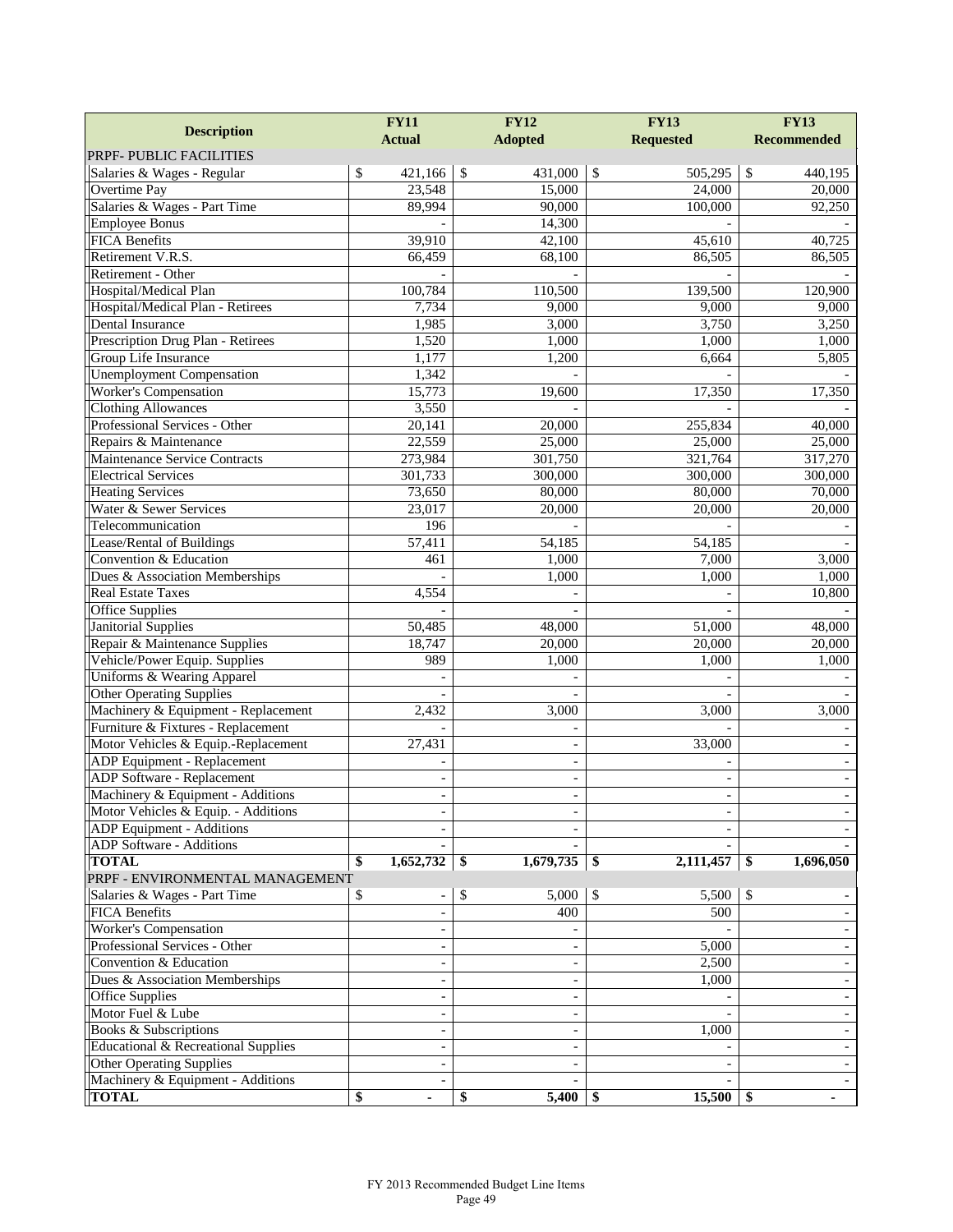| <b>Description</b>                        | <b>FY11</b>              | <b>FY12</b>              | <b>FY13</b>              | <b>FY13</b>        |
|-------------------------------------------|--------------------------|--------------------------|--------------------------|--------------------|
|                                           | <b>Actual</b>            | <b>Adopted</b>           | <b>Requested</b>         | <b>Recommended</b> |
| PRPF - PUBLIC FACILITIES SPECIAL PROJECTS |                          |                          |                          |                    |
| Salaries & Wages - Regular                | 115,734<br>\$            | $\mathcal{S}$<br>133,000 | \$<br>135,540            | \$<br>135,540      |
| Overtime Pay                              | 8,039                    | 10,000                   | 14,800                   | 10,295             |
| Salaries & Wages - Part Time              |                          | 15,000                   | 15,000                   | 15,375             |
| <b>Employee Bonus</b>                     |                          | 2,550                    |                          |                    |
| <b>FICA Benefits</b>                      | 9,244                    | 12,300                   | 11,541                   | 11,540             |
| Retirement V.R.S.                         | 20,893                   | 21,000                   | 26,630                   | 26,630             |
| Retirement - Other                        | 2,943                    |                          |                          |                    |
| Hospital/Medical Plan                     | 23,100                   | 25,500                   | 27,900                   | 27,900             |
| Hospital/Medical Plan - Retirees          | 2,943                    | 5,000                    | 5,000                    | 5,000              |
| <b>Dental Insurance</b>                   | 441                      | 1,000                    | 750                      | 750                |
| Prescription Drug Plan - Retirees         | 507                      | 1,000                    | 1,000                    | 1,000              |
| Group Life Insurance                      | 370                      | 400                      | 1,790                    | 1,790              |
| <b>Unemployment Compensation</b>          |                          |                          |                          |                    |
| <b>Worker's Compensation</b>              | 2,935                    | 6,000                    | 3,229                    | 3,230              |
| Professional Services - Other             | 1,270                    |                          | 20,000                   | 10,000             |
| <b>Construction Contracts</b>             |                          |                          |                          |                    |
| Repairs & Maintenance                     | 1,295                    | 6,000                    | 19,500                   | 6,000              |
| Lease/Rental of Equipment                 |                          | 1,500                    | 1,500                    | 1,500              |
| Convention & Education                    | L,                       | 1,000                    | 1,500                    | 1,000              |
| Dues & Association Memberships            | $\overline{\phantom{a}}$ | 600                      | 600                      | 600                |
| <b>Office Supplies</b>                    |                          |                          |                          |                    |
| Repair & Maintenance Supplies             | 17,150                   | 18,000                   | 20,500                   | 18,000             |
| Vehicle/Power Equip. Supplies             | 4,833                    | 5,000                    | 5,000                    | 5,000              |
| Educational & Recreational Supplies       | 1,355                    |                          |                          |                    |
| <b>Other Operating Supplies</b>           | 536                      | 15,000                   | 15,000                   | 15,000             |
| Machinery & Equipment - Replacement       |                          |                          | 9,000                    |                    |
| Motor Vehicles & Equip.-Replacement       | $\overline{\phantom{0}}$ |                          |                          |                    |
| ADP Equipment - Replacement               | L,                       | $\overline{\phantom{0}}$ |                          |                    |
| Machinery & Equipment - Additions         | $\overline{\phantom{a}}$ | $\overline{\phantom{0}}$ | $\overline{\phantom{a}}$ |                    |
| Motor Vehicles & Equip. - Additions       | $\overline{\phantom{0}}$ | $\overline{\phantom{0}}$ |                          |                    |
| ADP Equipment - Additions                 |                          |                          |                          |                    |
| <b>TOTAL</b>                              | \$<br>213,588            | \$<br>279,850            | \$<br>335,780            | 296,150<br>\$      |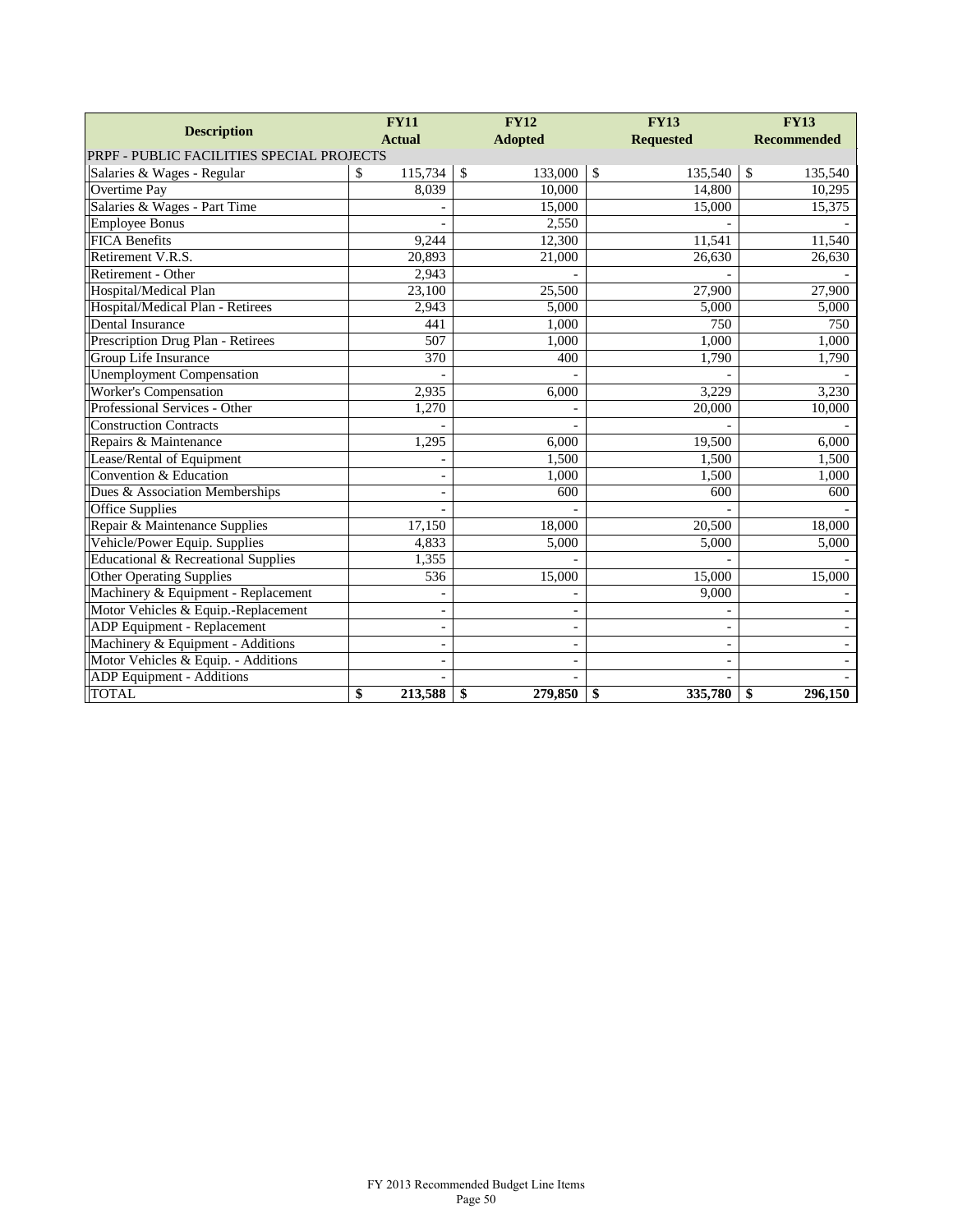|                                                        | <b>FY11</b>                    |            | <b>FY12</b>              |               | <b>FY13</b>              | <b>FY13</b>        |
|--------------------------------------------------------|--------------------------------|------------|--------------------------|---------------|--------------------------|--------------------|
| <b>Description</b>                                     | <b>Actual</b>                  |            | <b>Adopted</b>           |               | <b>Requested</b>         | <b>Recommended</b> |
| LOCAL HEALTH DEPARTMENT                                |                                |            |                          |               |                          |                    |
| Local Health Department                                | \$<br>$414,276$ \$             |            | 414,280                  | $\mathcal{S}$ | 414,280                  | \$<br>414,280      |
| <b>RACSB</b>                                           |                                |            |                          |               |                          |                    |
| RACSB (Chapter X Board)                                | \$<br>191,325                  | $\vert$ \$ | 191,325                  | $\mathcal{S}$ | 197,065                  | \$<br>197,065      |
| <b>CONTRIBUTIONS - OTHER AGENCIES</b>                  |                                |            |                          |               |                          |                    |
| Other Payments to Civic Org.                           | \$<br>16,150                   | $\sqrt{3}$ | 20,000                   | \$            | 20,000                   | \$<br>20,000       |
| Rapp. Area Agency On Aging                             | 7,880                          |            | 7,880                    |               | 8,274                    | 7,880              |
| Rapp. Council on Domestic Violence                     | 9,350                          |            | 9,350                    |               | 9,818                    | 9,350              |
| <b>Hope House</b>                                      | 18,660                         |            | 18,660                   |               | 19,000                   | 18,660             |
| Rappahannock Legal Services                            | 29,380                         |            | 29,380                   |               | 29,380                   | 29,380             |
| Hotline                                                |                                |            |                          |               |                          |                    |
| Thurman Brisben Homeless Shelter                       | 65,210                         |            | 65,210                   |               | 70,000                   | 65,210             |
| Rapp. Council Against Sexual Assaul                    | 4,140                          |            | 4,140                    |               | 4,224                    | 4,140              |
| <b>Detention Alternative Outreach</b>                  | 32,320                         |            |                          |               |                          |                    |
| Rpp. Area Office on Youth                              | 6,060                          |            | 19,950                   |               | 21,985                   | 19,950             |
| CASA                                                   | 4,250                          |            | 4,250                    |               | 9,600                    | 4,250              |
| Chaplin Group Home Commission                          | 33,165                         |            | 67,730                   |               | 100,895                  | 37,730             |
| Rappahannock Mediation Center                          |                                |            |                          |               |                          |                    |
| Virginia Housing Coalition                             |                                |            |                          |               |                          |                    |
| Volunteer Info. Ser. (United Way)                      | 3.000                          |            | 3,000                    |               | 6,690                    | 3,000              |
| Fredericksburg Area Food Bank                          |                                |            |                          |               | 20,000                   | 5,000              |
| Rapp Reg Disability Services Board                     |                                |            |                          |               |                          |                    |
| <b>Master Gardener Association</b>                     | 2,125                          |            | 5,000                    |               | 5,000                    | 5,000              |
| <b>Moss Free Clinic</b>                                | 9,095                          |            | 9,095                    |               | 9,095                    | 9,095              |
| <b>Sister City Association</b>                         |                                |            |                          |               |                          |                    |
| Bragg Hill Family Life Center                          | 2,000                          |            | 2,000                    |               |                          |                    |
| <b>SPCA</b>                                            | 15,000                         |            | 15,000                   |               | 15,000                   | 15,000             |
| <b>Healthy Families</b>                                | 9,000                          |            | 9,000                    |               | 11,720                   | 9,000              |
| Boys & Girls Club                                      | 24,230                         |            | 24,230                   |               | 40,000                   | 24,230             |
| Central Rappahannock Heritage Ctr                      |                                |            |                          |               |                          |                    |
| Camp Virginia Jaycee                                   |                                |            |                          |               |                          |                    |
| Senior Visitor's Program                               | 11,630                         |            | 11,630                   |               | 12,212                   | 11,630             |
| Juvenile Justice Planner                               | 13,890                         |            |                          |               |                          |                    |
| <b>DisAbility Resource Center</b>                      | 26,626                         |            | 21,080                   |               | 21,080                   | 21,080             |
| <b>Salvation Army</b>                                  |                                |            |                          |               |                          |                    |
| Fredericksburg Area Veterans Counci                    |                                |            |                          |               |                          |                    |
| <b>ARC</b> of the Rappahannock                         | $\overline{\phantom{a}}$       |            | 1,700                    |               | 2,000                    | 1,700              |
| Rapp Area Council for Childen & Parents                | $\blacksquare$                 |            | 5,000                    |               | 5,000                    | 5,000              |
| Fredericksburg Stafford Park Authority                 |                                |            |                          |               | $\overline{\phantom{a}}$ |                    |
| <b>Hospice Support Care</b>                            | $\overline{\phantom{a}}$       |            | $\overline{\phantom{a}}$ |               |                          |                    |
| Rappahannock Big Brothers Big Sisters                  | $\overline{\phantom{a}}$       |            |                          |               | 10,000                   |                    |
| Northwest Virginia Health Systems                      | $\frac{1}{2}$                  |            |                          |               |                          |                    |
|                                                        |                                |            |                          |               |                          |                    |
| Moss Free Clinic Capital Campaign<br>S.E.R.V.E.        | $\overline{a}$                 |            |                          |               | 20,000                   |                    |
| James Monroe High School After-Prom                    | $\overline{\phantom{a}}$       |            |                          |               |                          |                    |
|                                                        | $\overline{\phantom{a}}$       |            |                          |               |                          | 5,000              |
| Safe Harbor Child Advocacy Center                      |                                |            | 5,000                    |               | 5,000                    |                    |
| <b>TOTAL</b>                                           | \$<br>$343,161$ \$             |            | 358,285                  | -\$           | 475,973                  | \$<br>331,285      |
| <b>COLLEGES</b>                                        |                                |            |                          |               |                          |                    |
| Germanna Community College<br><b>UMW ALUMNI CENTER</b> | \$                             |            | 5,750                    | \$            | $251,953$ \$             | 5,750              |
|                                                        |                                |            |                          |               |                          |                    |
| UMW Alumni Center                                      | \$<br>$\overline{\phantom{a}}$ | \$         | $\qquad \qquad -$        | \$            | $\overline{\phantom{a}}$ | \$                 |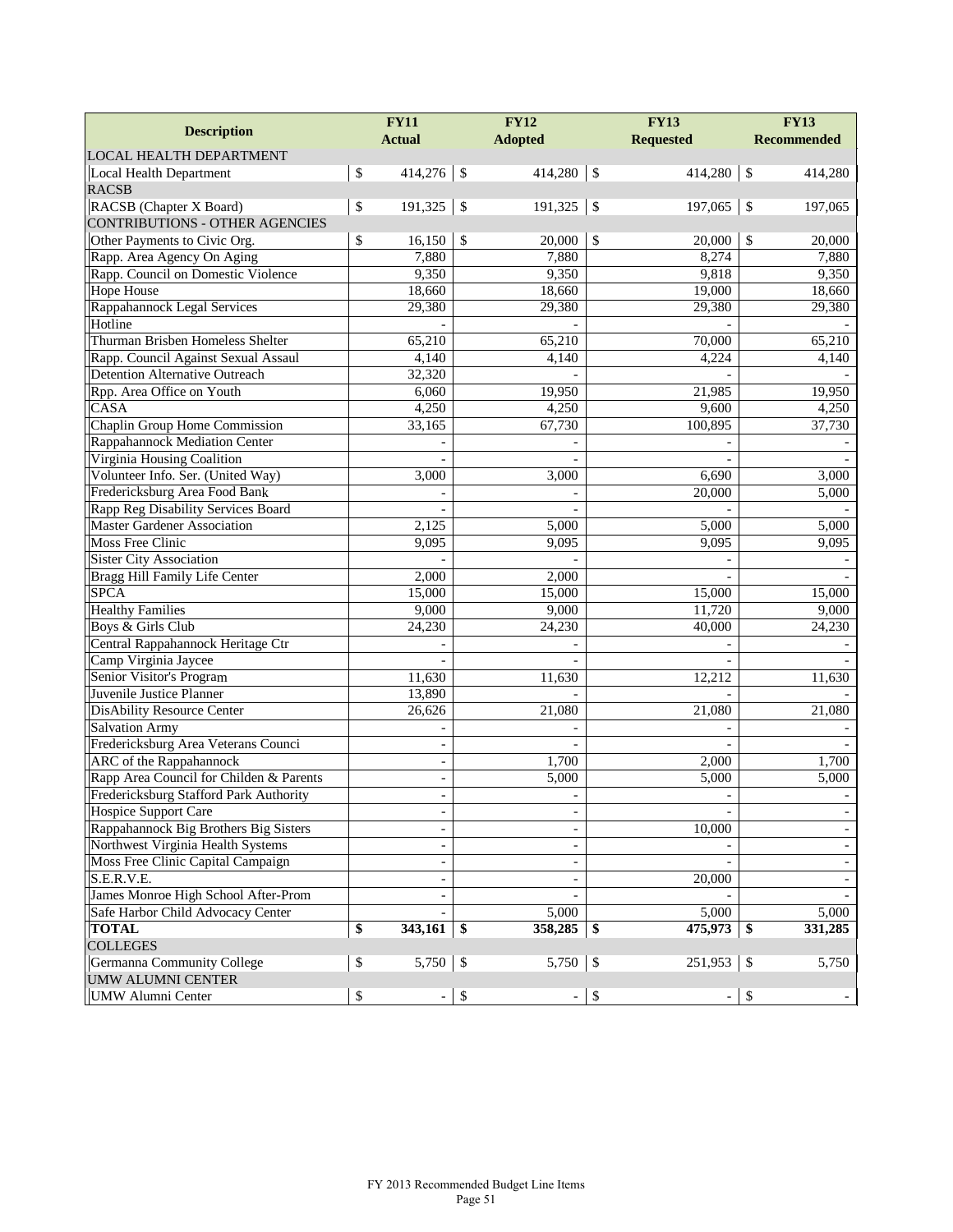|                                     | <b>FY11</b>              | <b>FY12</b>     | <b>FY13</b>              | <b>FY13</b>              |  |  |
|-------------------------------------|--------------------------|-----------------|--------------------------|--------------------------|--|--|
| <b>Description</b>                  | <b>Actual</b>            | <b>Adopted</b>  | <b>Requested</b>         | <b>Recommended</b>       |  |  |
| PARKS AND REC - ADMIN               |                          |                 |                          |                          |  |  |
| Salaries & Wages - Regular          | \$<br>263,561            | \$<br>266,000   | \$<br>306,715            | \$<br>272,115            |  |  |
| Overtime Pay                        |                          | 100             | 100                      | 100                      |  |  |
| Salaries & Wages - Part Time        | 56,324                   | 53,000          | 58,000                   | 54,325                   |  |  |
| <b>Employee Bonus</b>               |                          | 6,000           |                          |                          |  |  |
| <b>FICA Benefits</b>                | 23,616                   | 24,900          | 27,566                   | 24,970                   |  |  |
| Retirement V.R.S.                   | 41,643                   | 42,000          | 60,274                   | 53,475                   |  |  |
| Retirement - Other                  |                          |                 |                          |                          |  |  |
| Hospital/Medical Plan               | 41,319                   | 34,000          | 46,500                   | 37,200                   |  |  |
| Hospital/Medical Plan - Retirees    |                          |                 |                          |                          |  |  |
| Dental Insurance                    | 882                      | 1,000           | 1,250                    | 1,000                    |  |  |
| Prescription Drug Plan - Retirees   |                          |                 |                          |                          |  |  |
| Group Life Insurance                | 738                      | 700             | 4,057                    | 3,600                    |  |  |
| Worker's Compensation               | 609                      | 700             | 670                      | 670                      |  |  |
| Professional Services - Other       | 3,823                    | 5,000           | 5,000                    | 5,000                    |  |  |
| Temporary Help Service Fees         |                          |                 |                          |                          |  |  |
| Repairs & Maintenance               | 10,884                   |                 |                          |                          |  |  |
| Maintenance Service Contracts       | 5,995                    | 12,000          | 12,000                   | 14,000                   |  |  |
| Printing & Binding                  | 647                      | 1,000           | 1,000                    | 1,000                    |  |  |
| Advertising                         | 208                      | 3,200           | 3,200                    | 2,200                    |  |  |
| <b>Construction Contracts</b>       |                          |                 |                          |                          |  |  |
| Postage & Postal Service            | 271                      | 10,000          | 7,000                    | 7,000                    |  |  |
| Telecommunication                   | 41,875                   | 52,000          | 48,000                   | 48,000                   |  |  |
| General Liability                   |                          |                 |                          |                          |  |  |
| Lease/Rental of Equipment           | 6,741                    | 11,000          | 10,000                   | 10,000                   |  |  |
| Lease/Rental of Buildings           |                          |                 |                          |                          |  |  |
| Lease/Rental of Land                |                          |                 |                          |                          |  |  |
| Convention & Education              | 3,287                    | 3,200           | 4,500                    | 3,300                    |  |  |
| Dues & Association Memberships      | 2,729                    | 2,500           | 3,000                    | 2,750                    |  |  |
| Credit Card Fees                    | 14,252                   | 12,000          | 12,000                   | 12,000                   |  |  |
| Office Supplies                     | 7,740                    | 12,000          | 12,000                   | 10,000                   |  |  |
| Food and Food Supplies              | 52                       |                 |                          |                          |  |  |
| Repair & Maintenance Supplies       | $\overline{a}$           | $\overline{a}$  |                          |                          |  |  |
| Uniforms & Wearing Apparel          |                          | $\overline{a}$  | 1,200                    |                          |  |  |
| <b>Books &amp; Subscriptions</b>    |                          | L,              |                          |                          |  |  |
| Educational & Recreational Supplies | 150                      | $\blacksquare$  | $\sim$                   |                          |  |  |
| Other Operating Supplies            |                          |                 | $\overline{\phantom{a}}$ |                          |  |  |
| Fred/Stafford Park Authority        | $\overline{\phantom{a}}$ | $\blacksquare$  | $\sim$                   | $\overline{\phantom{a}}$ |  |  |
| Machinery & Equipment - Replacement | $\overline{\phantom{a}}$ | ÷,              | $\overline{\phantom{a}}$ |                          |  |  |
| Furniture & Fixtures - Replacement  | $\overline{\phantom{a}}$ |                 | -                        |                          |  |  |
| ADP Equipment - Replacement         | $\overline{\phantom{a}}$ |                 | $\overline{\phantom{a}}$ |                          |  |  |
| ADP Software - Replacement          |                          |                 |                          |                          |  |  |
| Improv. & Betterments - Replacement | $\overline{\phantom{a}}$ |                 | $\overline{\phantom{a}}$ |                          |  |  |
| Machinery & Equipment - Additions   | $\overline{\phantom{a}}$ |                 | $\overline{\phantom{a}}$ |                          |  |  |
| Furniture & Fixtures - Additions    | $\overline{\phantom{a}}$ |                 | $\overline{\phantom{a}}$ |                          |  |  |
| ADP Equipment - Additions           | $\overline{\phantom{a}}$ |                 | $\overline{\phantom{a}}$ |                          |  |  |
| ADP Software - Additions            |                          |                 |                          |                          |  |  |
| Improv. & Betterments - Additions   |                          |                 |                          |                          |  |  |
| <b>TOTAL</b>                        | \$<br>527,346            | 552,300<br>- \$ | 624,032<br>-S            | 562,705<br>\$            |  |  |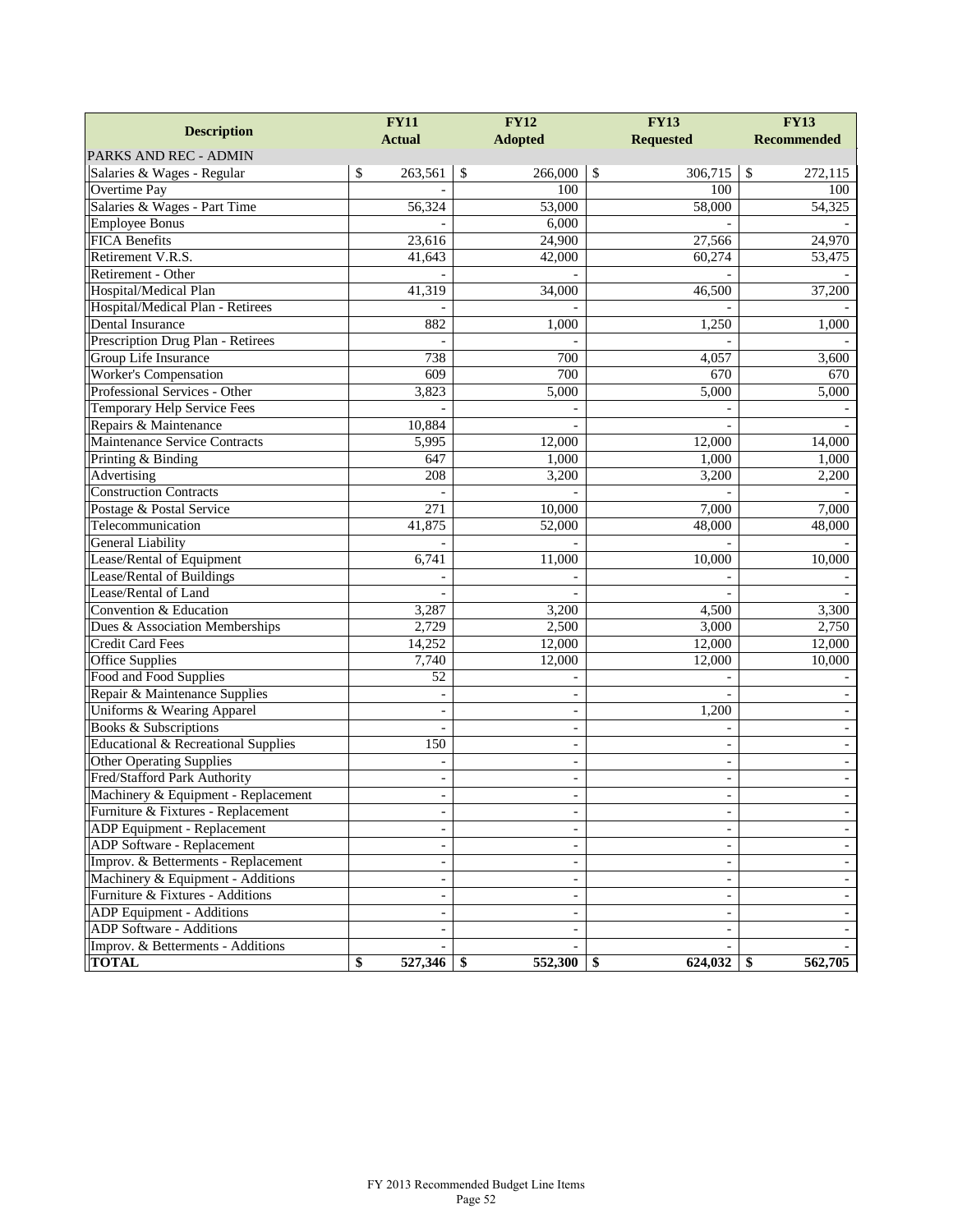|                                     | <b>FY11</b>              | <b>FY12</b>              | <b>FY13</b>              | <b>FY13</b>        |
|-------------------------------------|--------------------------|--------------------------|--------------------------|--------------------|
| <b>Description</b>                  | <b>Actual</b>            | <b>Adopted</b>           | <b>Requested</b>         | <b>Recommended</b> |
| PARKS AND REC - SUPERVISION         |                          |                          |                          |                    |
| Salaries & Wages - Regular          | 174,585<br>\$            | $\mathbb{S}$<br>179,000  | \$<br>226,245            | \$<br>179,645      |
| Overtime Pay                        |                          |                          |                          |                    |
| Salaries & Wages - Part Time        | 118,806                  | 101,000                  | 101,000                  | 103,525            |
| <b>Employee Bonus</b>               |                          | 6,650                    |                          |                    |
| <b>FICA Benefits</b>                | 22,076                   | 21,900                   | 25,155                   | 21,660             |
| Retirement V.R.S.                   | 27,230                   | 28,300                   | 44,475                   | 35,300             |
| Retirement - Other                  |                          |                          |                          |                    |
| Hospital/Medical Plan               | 23,578                   | 34,000                   | 46,500                   | 37,200             |
| Dental Insurance                    | 643                      | 1,000                    | 1,250                    | 1,000              |
| Group Life Insurance                | 483                      | 500                      | 2,985                    | 2,370              |
| <b>Unemployment Compensation</b>    | 1,202                    |                          |                          |                    |
| <b>Worker's Compensation</b>        | 6,856                    | 12,000                   | 7,542                    | 7,540              |
| Professional Services - Other       | 136,199                  | 100,000                  | 100,000                  | 120,000            |
| Repairs & Maintenance               |                          |                          |                          |                    |
| Printing & Binding                  | 25,291                   | 17,000                   | 23,000                   | 23,000             |
| Advertising                         | 6,517                    | 12,000                   | 12,000                   | 8,000              |
| Lease/Rental of Equipment           | 2,015                    | 1,500                    | 1,500                    | 1,500              |
| Lease/Rental of Buildings           |                          | 300                      | 300                      | 300                |
| Lease/Rental of Land                |                          |                          |                          |                    |
| Convention & Education              | 550                      | 1,500                    | 1,500                    | 1,000              |
| Dues & Association Memberships      | 804                      | 1,000                    | 1,000                    | 1,000              |
| <b>Office Supplies</b>              | 61                       |                          |                          |                    |
| Food & Food Service Supplies        | 8                        | 400                      | 400                      | 400                |
| Uniforms & Wearing Apparel          |                          |                          | 1,200                    |                    |
| Educational & Recreational Supplies | 46,303                   | 75,000                   | 75,000                   | 70,000             |
| <b>Other Operating Supplies</b>     | 3,467                    | 8,000                    | 8,000                    | 5,000              |
| Machinery & Equipment - Replacement |                          |                          |                          |                    |
| Furniture & Fixtures - Replacement  | $\overline{\phantom{a}}$ | $\blacksquare$           |                          |                    |
| ADP Equipment - Replacement         | $\overline{\phantom{a}}$ | $\overline{\phantom{a}}$ | $\overline{\phantom{a}}$ |                    |
| Machinery & Equipment - Additions   | $\overline{\phantom{a}}$ | L,                       | $\overline{\phantom{a}}$ |                    |
| Furniture & Fixtures - Additions    | $\overline{a}$           |                          | $\overline{\phantom{a}}$ |                    |
| Motor Vehicles & Equip. - Additions |                          |                          | $\overline{a}$           |                    |
| ADP Equipment - Additions           |                          |                          |                          |                    |
| <b>ADP</b> Software - Additions     |                          |                          |                          |                    |
| <b>TOTAL</b>                        | 596,674<br>\$            | 601,050<br>\$            | \$<br>679.051            | \$<br>618,440      |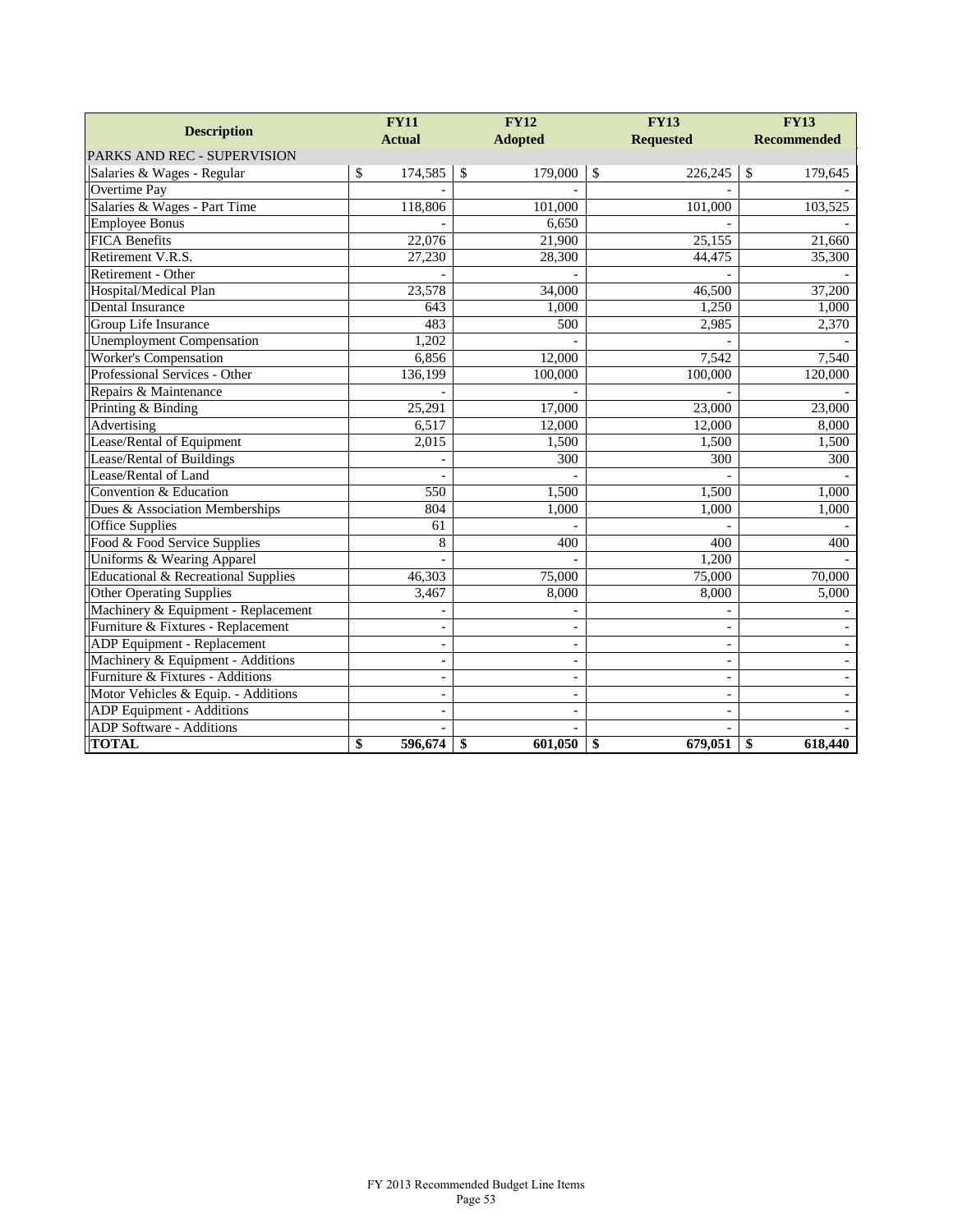| <b>Description</b>                  | <b>FY11</b>              | <b>FY12</b>           | <b>FY13</b>         | <b>FY13</b>        |  |
|-------------------------------------|--------------------------|-----------------------|---------------------|--------------------|--|
|                                     | <b>Actual</b>            | <b>Adopted</b>        | <b>Requested</b>    | <b>Recommended</b> |  |
| PARKS AND REC - GENERAL MAINT       |                          |                       |                     |                    |  |
| Salaries & Wages - Regular          | $\mathbb{S}$<br>290,699  | $\sqrt{S}$<br>293,000 | \$<br>297,980       | $\$$<br>297,980    |  |
| Overtime Pay                        | 13,671                   | 11,000                | 11,000              | 11,220             |  |
| Salaries & Wages - Part Time        | 212,096                  | 210,000               | 234,000             | 239,850            |  |
| <b>Employee Bonus</b>               |                          | 9,600                 |                     |                    |  |
| <b>FICA Benefits</b>                | 39,084                   | 40,100                | 41,149              | 41,150             |  |
| Retirement V.R.S.                   | 45,933                   | 46,300                | 58,555              | 58,555             |  |
| Retirement - Other                  |                          |                       |                     |                    |  |
| Hospital/Medical Plan               | 63,752                   | 76,500                | 83,700              | 83,700             |  |
| Hospital/Medical Plan - Retirees    | 8,590                    | 12,000                | 12,000              | 12,000             |  |
| Dental Insurance                    | 1,985                    | 3,000                 | 2,250               | 2,250              |  |
| Prescription Drug Plan - Retirees   | 507                      |                       |                     |                    |  |
| Group Life Insurance                | 814                      | 800                   | 3,935               | 3,935              |  |
| <b>Unemployment Compensation</b>    | 7,997                    |                       |                     |                    |  |
| <b>Worker's Compensation</b>        | 12,043                   | 32,000                | 13,247              | 13,245             |  |
| <b>Clothing Allowances</b>          | 2,950                    |                       |                     |                    |  |
| Professional Services - Other       | 1,569                    |                       |                     |                    |  |
| Temporary Help Service Fees         | 200                      |                       |                     |                    |  |
| Repairs & Maintenance               | 12,313                   | 26,500                | 26,500              | 26,500             |  |
| Maintenance Service Contracts       |                          |                       | 15,000              | 15,000             |  |
| Printing & Binding                  |                          |                       |                     |                    |  |
| <b>Electrical Services</b>          | 13,489                   | 15,000                | 15,000              | 15,000             |  |
| <b>Heating Services</b>             |                          |                       |                     |                    |  |
| Water & Sewer Services              | 18,404                   | 25,000                | 23,000              | 23,000             |  |
| Telecommunication                   |                          |                       |                     |                    |  |
| Lease/Rental of Equipment           | 17,348                   | 13,000                | 13,000              | 13,000             |  |
| Lease/Rental of Buildings           |                          |                       |                     |                    |  |
| Convention & Education              | 1,207                    | 2,200                 | 2,200               | 2,200              |  |
| Dues & Association Memberships      | 1,305                    | 1,250                 | 1,250               | 1,250              |  |
| <b>Office Supplies</b>              |                          |                       |                     |                    |  |
| <b>Agricultural Supplies</b>        | 38,814                   | 42,100                | 42,100              | 42,100             |  |
| <b>Janitorial Supplies</b>          |                          |                       |                     |                    |  |
| Repair & Maintenance Supplies       | 37,607                   | 36,500                | 36,500              | 36,500             |  |
| Motor Fuel & Lube                   | 46,704                   | 40,200                | 46,000              | 46,000             |  |
| Vehicle/Power Equip. Supplies       | 20,096                   | 17,000                | 17,000              | 17,000             |  |
| Uniforms & Wearing Apparel          | 5,873                    | 11,000                | 11,000              | 10,000             |  |
| <b>Books &amp; Subscriptions</b>    |                          |                       |                     |                    |  |
| Educational & Recreational Supplies | 2,055                    | 5,500                 | 5,500               | 5,500              |  |
| <b>Other Operating Supplies</b>     | 3,445                    | 2,000                 | 2,000               | 2,000              |  |
| Machinery & Equipment - Replacement | 7,457                    | 10,000                |                     |                    |  |
| Furniture & Fixtures - Replacement  | 107                      | 2,500                 | 28,000              | 2,500              |  |
| Motor Vehicles & Equip.-Replacement |                          | 25,000                | 30,000              | 25,000             |  |
| Improv. & Betterments - Replacement | $\overline{\phantom{a}}$ |                       |                     |                    |  |
| Machinery & Equipment - Additions   | $\overline{\phantom{a}}$ | $\blacksquare$        | 13,875              |                    |  |
| Furniture & Fixtures - Additions    | $\overline{\phantom{a}}$ |                       |                     |                    |  |
| Motor Vehicles & Equip. - Additions | 5                        |                       | 30,000              |                    |  |
| ADP Equipment - Additions           |                          |                       |                     |                    |  |
| Improv. & Betterments - Additions   | $\overline{a}$           |                       | $\overline{25,000}$ |                    |  |
| <b>TOTAL</b>                        | \$<br>928,119            | 1,009,050<br>l \$     | 1,140,741<br>-\$    | 1,046,435<br>\$    |  |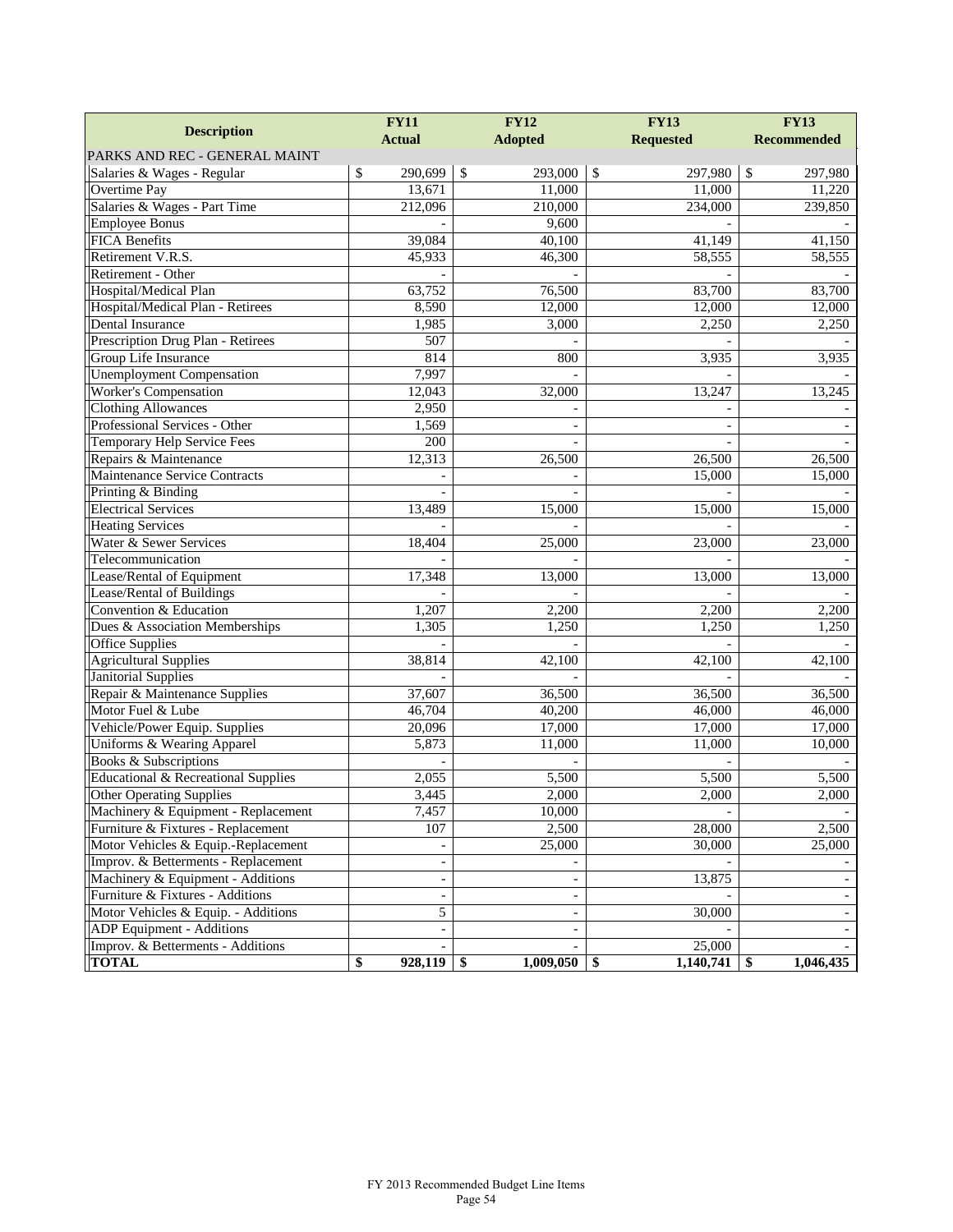|                                     | <b>FY11</b>              |                 | <b>FY12</b>              |              | <b>FY13</b>              | <b>FY13</b>        |
|-------------------------------------|--------------------------|-----------------|--------------------------|--------------|--------------------------|--------------------|
| <b>Description</b>                  | <b>Actual</b>            |                 | <b>Adopted</b>           |              | <b>Requested</b>         | <b>Recommended</b> |
| PARKS AND REC - AQUATICS            |                          |                 |                          |              |                          |                    |
| Salaries & Wages - Part Time        | \$<br>67,111             | $\mathbb{S}$    | 85,000                   | $\mathbb{S}$ | 85,000                   | \$<br>87,125       |
| <b>FICA Benefits</b>                | 5,134                    |                 | 6,500                    |              | 6,500                    | 6,500              |
| <b>Worker's Compensation</b>        | 1,570                    |                 | 3,000                    |              | 1,727                    | 1,725              |
| Professional Services - Other       | 6,932                    |                 |                          |              | 5,000                    | 5,000              |
| Maintenance Service Contracts       |                          |                 | $\bar{\phantom{a}}$      |              |                          |                    |
| Printing & Binding                  | 886                      |                 |                          |              | $\overline{\phantom{a}}$ |                    |
| Advertising                         |                          |                 | 250                      |              |                          |                    |
| <b>Electrical Services</b>          | 12,492                   |                 | 12,000                   |              | 12,000                   | 12,000             |
| <b>Heating Services</b>             | 290                      |                 | 500                      |              | 500                      | 500                |
| Water & Sewer Services              | 1,935                    |                 | 1,200                    |              | 2,000                    | 2,000              |
| Telecommunication                   |                          |                 |                          |              |                          |                    |
| Convention & Education              | $\equiv$                 |                 | 500                      |              | 500                      | 500                |
| Dues & Association Memberships      | $\overline{\phantom{a}}$ |                 |                          |              |                          |                    |
| <b>Office Supplies</b>              | $\overline{a}$           |                 |                          |              |                          |                    |
| Food & Food Service Supplies        | 455                      |                 | 1,500                    |              | 1,000                    | 1,000              |
| <b>Janitorial Supplies</b>          | 188                      |                 | 400                      |              | 200                      | 200                |
| Repair & Maintenance Supplies       | 675                      |                 |                          |              |                          |                    |
| Vehicle/Power Equip. Supplies       |                          |                 |                          |              |                          |                    |
| Uniforms & Wearing Apparel          | 1,041                    |                 | 2,000                    |              | 2,000                    | 2,000              |
| Educational & Recreational Supplies | 1,080                    |                 | 1,000                    |              | 1,000                    | 1,000              |
| Other Operating Supplies            | $\overline{25}$          |                 |                          |              |                          |                    |
| Chemicals                           | 10,956                   |                 | 12,000                   |              | 12,000                   | 12,000             |
| Machinery & Equipment - Replacement |                          |                 |                          |              |                          |                    |
| Furniture & Fixtures - Replacement  |                          |                 |                          |              | $\overline{\phantom{a}}$ |                    |
| Machinery & Equipment - Additions   | $\overline{\phantom{a}}$ |                 | $\overline{\phantom{a}}$ |              | $\overline{\phantom{a}}$ |                    |
| Furniture & Fixtures - Additions    |                          |                 |                          |              | $\sim$                   |                    |
| <b>ADP</b> Equipment - Additions    | $\overline{\phantom{a}}$ |                 | $\blacksquare$           |              | $\overline{\phantom{a}}$ |                    |
| <b>ADP</b> Software - Additions     |                          |                 |                          |              |                          |                    |
| <b>TOTAL</b>                        | \$<br>110,770            | \$              | 125,850                  | \$           | 129,427                  | \$<br>131,550      |
| <b>MUSEUMS</b>                      |                          |                 |                          |              |                          |                    |
| Professional Services - Other       | \$                       | \$              |                          | \$           |                          | \$                 |
| Fredericksburg Area Museum          | 85,975                   |                 | 95,975                   |              | 95,975                   | 95,975             |
| Fredericksburg Natl Park Service    |                          |                 |                          |              |                          |                    |
| <b>TOTAL</b>                        | \$<br>85,975             | $\overline{\$}$ | 95,975                   | \$           | 95,975                   | \$<br>95,975       |
| <b>REGIONAL LIBRARY</b>             |                          |                 |                          |              |                          |                    |
| Professional Services - Other       | \$                       | \$              |                          | \$           |                          | \$                 |
| Central Rapp Regional Library Board | 1,048,690                |                 | 1,180,000                |              | 1,353,484                | 1,238,485          |
| ADP Equipment - Replacement         |                          |                 |                          |              |                          |                    |
| <b>ADP</b> Equipment - Additions    |                          |                 |                          |              |                          |                    |
| <b>TOTAL</b>                        | \$<br>1,048,690          | \$              | 1,180,000                | \$           | 1,353,484                | \$<br>1,238,485    |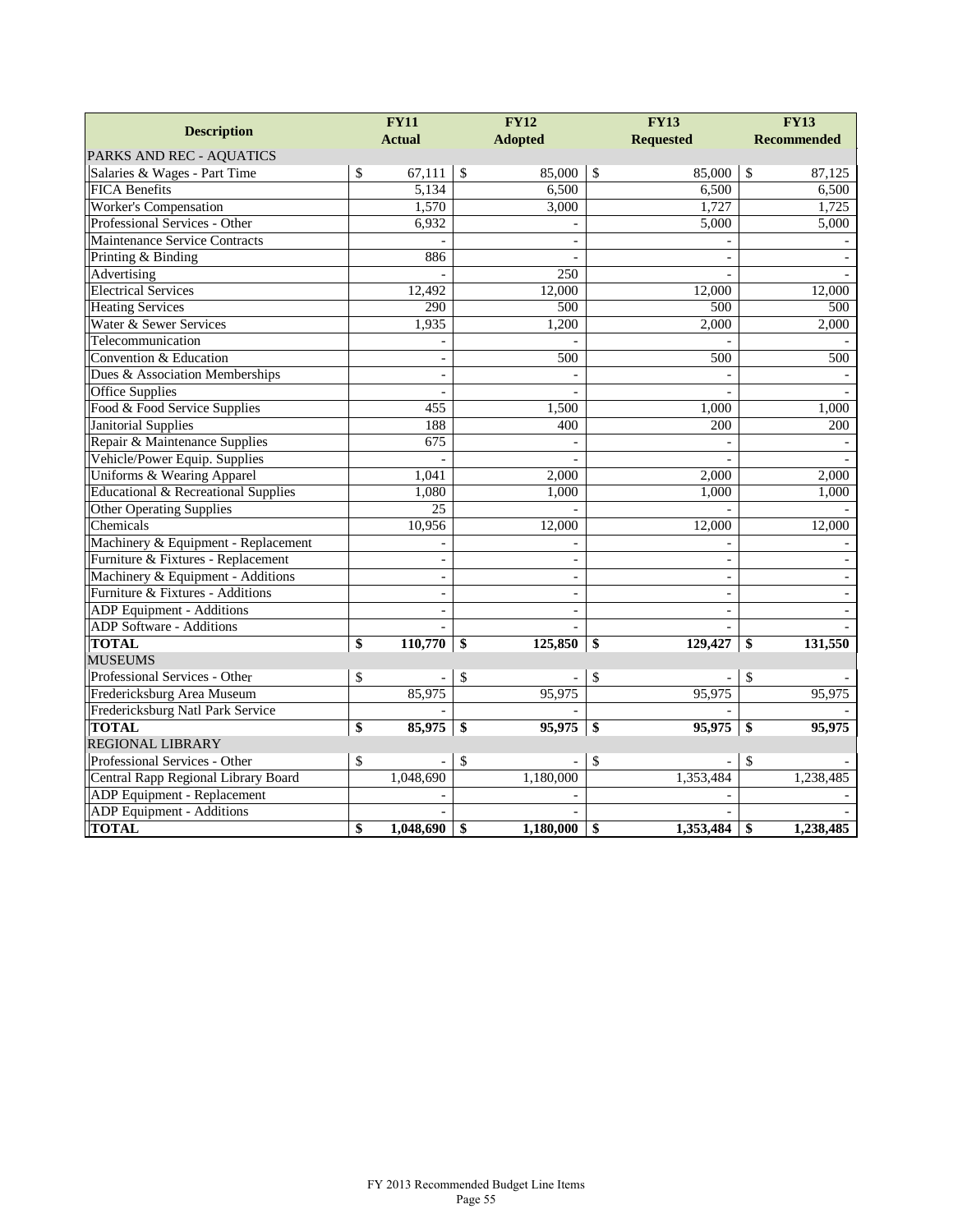| <b>Description</b>                   | <b>FY11</b><br><b>Actual</b> |               | <b>FY12</b><br><b>Adopted</b> |               | <b>FY13</b><br><b>Requested</b> | <b>FY13</b><br><b>Recommended</b> |
|--------------------------------------|------------------------------|---------------|-------------------------------|---------------|---------------------------------|-----------------------------------|
| <b>PLANNING</b>                      |                              |               |                               |               |                                 |                                   |
| Salaries & Wages - Regular           | \$<br>298,338                | $\mathcal{S}$ | 300,000                       | $\mathcal{S}$ | 339,895                         | \$<br>306,895                     |
| <b>Overtime Pay</b>                  |                              |               |                               |               |                                 |                                   |
| Salaries & Wages - Part Time         | $\overline{\phantom{a}}$     |               |                               |               | $\sim$                          |                                   |
| <b>Employee Bonus</b>                |                              |               | 3,400                         |               |                                 |                                   |
| <b>FICA Benefits</b>                 | 22,024                       |               | 23,200                        |               | 25,950                          | 23,475                            |
| Retirement V.R.S.                    | 47,307                       |               | 47,400                        |               | 66.795                          | 60,310                            |
| Retirement - Other                   |                              |               |                               |               |                                 |                                   |
| Hospital/Medical Plan                | 39,238                       |               | 42,500                        |               | 55,800                          | 46,500                            |
| Hospital/Medical Plan - Retirees     | 2,943                        |               | 4,000                         |               | 4,000                           | 4,000                             |
| Dental Insurance                     | 1,103                        |               | 1,000                         |               | 1,500                           | 1,250                             |
| Prescription Drug Plan - Retirees    | 507                          |               | 500                           |               | 500                             | 500                               |
| Group Life Insurance                 | 839                          |               | 800                           |               | 4,486                           | 4,050                             |
| Worker's Compensation                | 1,003                        |               | 2,000                         |               | 1,103                           | 1,105                             |
| Professional Services - Other        | 18,725                       |               | 5,000                         |               | 80,000                          | 5,000                             |
| Temporary Help Service Fees          |                              |               |                               |               |                                 |                                   |
| Repairs & Maintenance                | $\overline{a}$               |               | 200                           |               | 200                             | 200                               |
| <b>Maintenance Service Contracts</b> | $\overline{a}$               |               |                               |               |                                 |                                   |
| Printing & Binding                   |                              |               | 1,500                         |               | 8,500                           | 5,500                             |
| Advertising                          | 12,504                       |               | 14,000                        |               | 14,000                          | 14,000                            |
| Postage & Postal Service             | 1,803                        |               | 2,800                         |               | 4,500                           | 2,800                             |
| Telecommunication                    | 1,839                        |               | 1,500                         |               | 1,500                           | 1,500                             |
| Mileage                              |                              |               | 250                           |               | 300                             | 300                               |
| Fares                                |                              |               |                               |               |                                 |                                   |
| Subsistence & Lodging                | 767                          |               | 1,500                         |               | 2,000                           | 1,500                             |
| Convention & Education               | 1,530                        |               | 1,300                         |               | 3,500                           | 2,000                             |
| <b>RACSB Administrative Fees</b>     |                              |               |                               |               |                                 |                                   |
| Dues & Association Memberships       | 735                          |               | 1,000                         |               | 1,000                           | 1,000                             |
| Office Supplies                      | 3,161                        |               | 3,000                         |               | 3,500                           | 3,000                             |
| Motor Fuel & Lube                    | 205                          |               | 175                           |               | 500                             | 500                               |
| Vehicle/Power Equip. Supplies        |                              |               | 500                           |               | 500                             | 500                               |
| <b>Books &amp; Subscriptions</b>     | 42                           |               | 500                           |               | 500                             | 500                               |
| <b>Other Operating Supplies</b>      | 536                          |               | 2,000                         |               | 2,500                           | 2,000                             |
| Machinery & Equipment - Replacement  |                              |               |                               |               |                                 |                                   |
| Furniture & Fixtures - Replacement   | 1,766                        |               | $\overline{a}$                |               | 4,000                           |                                   |
| Communications Equip. - Replacement  |                              |               |                               |               |                                 |                                   |
| ADP Equipment - Replacement          | $\sim$                       |               | $\overline{a}$                |               | $\sim$                          | $\sim$                            |
| ADP Software - Replacement           | $\sim$                       |               | $\overline{a}$                |               | $\overline{\phantom{a}}$        | $\overline{a}$                    |
| Machinery & Equipment - Additions    | $\bar{\phantom{a}}$          |               |                               |               | $\blacksquare$                  |                                   |
| Furniture & Fixtures - Additions     | $\sim$                       |               | $\overline{a}$                |               | $\overline{\phantom{a}}$        |                                   |
| Communications Equip. - Additions    | $\frac{1}{2}$                |               |                               |               | $\blacksquare$                  |                                   |
| ADP Equipment - Additions            | $\overline{a}$               |               | $\overline{a}$                |               | $\blacksquare$                  |                                   |
| ADP Software - Additions             | $\overline{\phantom{a}}$     |               |                               |               | $\overline{\phantom{a}}$        |                                   |
| Improve. & Betterments - Additions   | $\sim$                       |               |                               |               | $\overline{a}$                  |                                   |
| <b>TOTAL</b>                         | \$<br>456,915                | \$            | 460,025                       | \$            | 627,029                         | \$<br>488,385                     |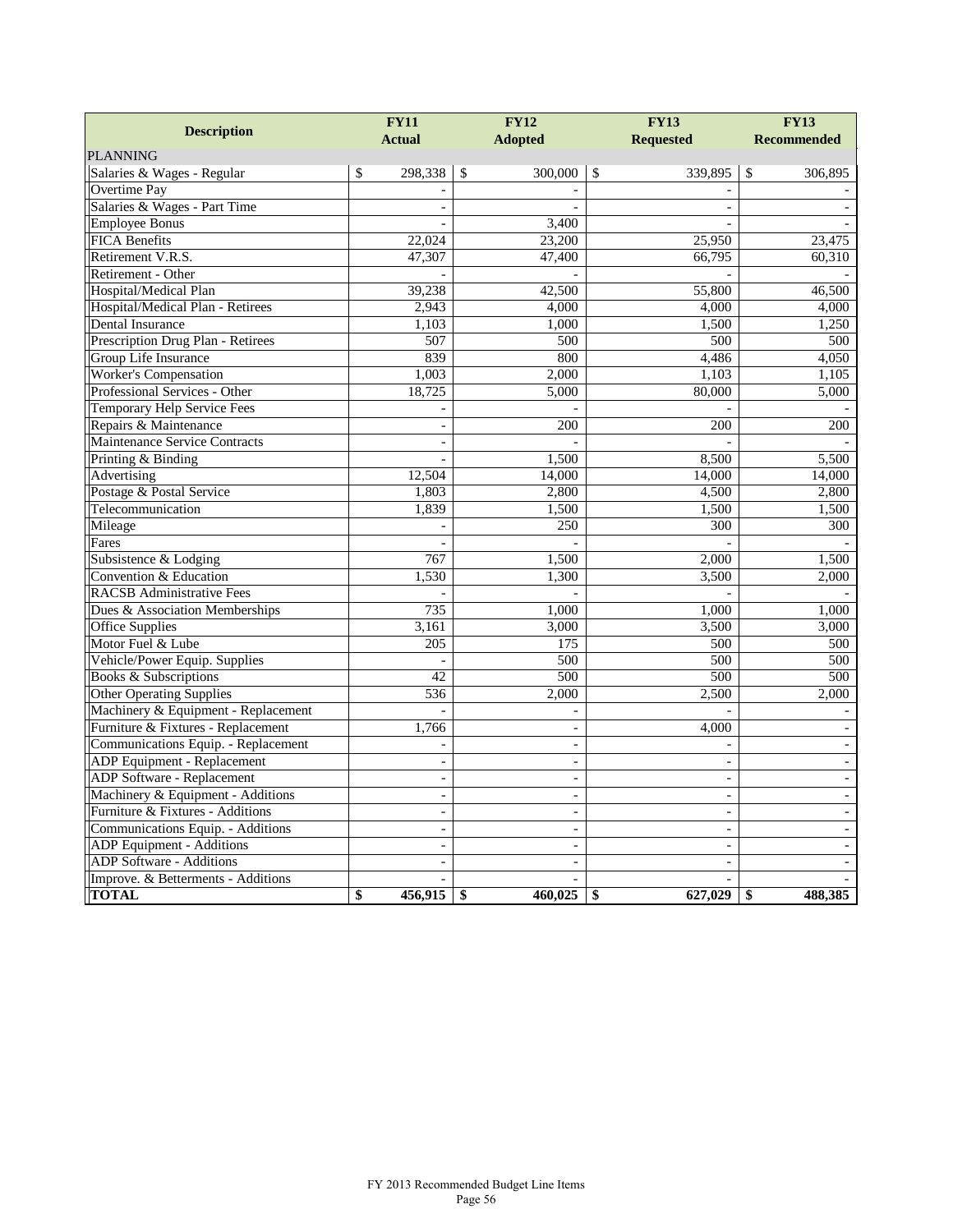|                                       | <b>FY11</b>                    | <b>FY12</b>          | <b>FY13</b>            | <b>FY13</b>        |
|---------------------------------------|--------------------------------|----------------------|------------------------|--------------------|
| <b>Description</b>                    | <b>Actual</b>                  | <b>Adopted</b>       | <b>Requested</b>       | <b>Recommended</b> |
| <b>COMMUNITY DEVELOPMENT</b>          |                                |                      |                        |                    |
| Our Town Fredericksburg Inc.          | \$                             | \$                   | \$                     | \$                 |
| D. R. M. I.                           | 2,000                          | 2.000                | 2,000                  | 2,000              |
| <b>Bluemont Concert Series</b>        |                                | 5,000                | 10,000                 | 5,000              |
| Central Virginia Battlefields Trust   |                                |                      |                        |                    |
| Rappahannock River Basin Commission   | 1,000                          | 1,000                | 1,000                  | 1,000              |
| <b>Heritage Festival</b>              |                                | 4,000                | 4,000                  | 4,000              |
| George Washington Regional Commission | 20,603                         | 21,470               | 19,939                 | 19,940             |
| <b>Chamber of Commerce</b>            |                                |                      |                        |                    |
| Stafford Regional Airport Comm.       | 21,429                         | 21,430               | 21,428                 | 21,430             |
| Regional Alliance                     | 5,000                          | 11,450               | 24,286                 | 11,450             |
| <b>National Slavery Museum</b>        |                                |                      |                        |                    |
| George Washington Fred Foundation     | $\overline{\phantom{a}}$       |                      |                        |                    |
| Main Street Program                   | $\blacksquare$                 |                      | 45,000                 | 30,000             |
| <b>TOTAL</b>                          | \$<br>50,032                   | 66,350<br>-\$        | 127,653<br>-\$         | \$<br>94,820       |
| <b>BOARD OF ZONING APPEALS</b>        |                                |                      |                        |                    |
| <b>Board Member Compensation</b>      | \$<br>150                      | \$<br>600            | \$<br>600              | \$<br>600          |
| Subsistence & Lodging                 | 105                            | 400                  | 400                    | 400                |
| Convention & Education                | 500                            | 600                  | 600                    | 600                |
| <b>TOTAL</b>                          | \$<br>755                      | \$<br>1,600          | 1,600<br>$\mathbf{\$}$ | \$<br>1,600        |
| ARCHITECTURAL REVIEW BOARD            |                                |                      |                        |                    |
| Overtime Pay                          | \$<br>$\overline{\phantom{a}}$ | \$<br>$\overline{a}$ | \$                     | \$                 |
| <b>FICA Benefits</b>                  |                                |                      |                        |                    |
| Advertising                           |                                |                      |                        |                    |
| Subsistence & Lodging                 | 208                            | 1,000                | 3,000                  | 1,000              |
| Convention & Education                |                                | 1,000                | 3,800                  | 1,000              |
| <b>Office Supplies</b>                |                                |                      |                        |                    |
| Other Operating Supplies              |                                |                      |                        |                    |
| <b>TOTAL</b>                          | \$<br>208                      | \$<br>2,000          | 6,800<br>\$            | \$<br>2,000        |
| <b>CLEAN &amp; GREEN COMMISSION</b>   |                                |                      |                        |                    |
| Printing & Binding                    | \$<br>$\overline{\phantom{a}}$ | \$<br>500            | \$<br>1,000            | \$<br>1,000        |
| Office Supplies                       |                                | 100                  | 100                    | 100                |
| Other Operating Supplies              | 1,060                          | 900                  | 1,900                  | 1,900              |
| <b>TOTAL</b>                          | \$<br>1,060                    | \$<br>1,500          | \$<br>3,000            | \$<br>3,000        |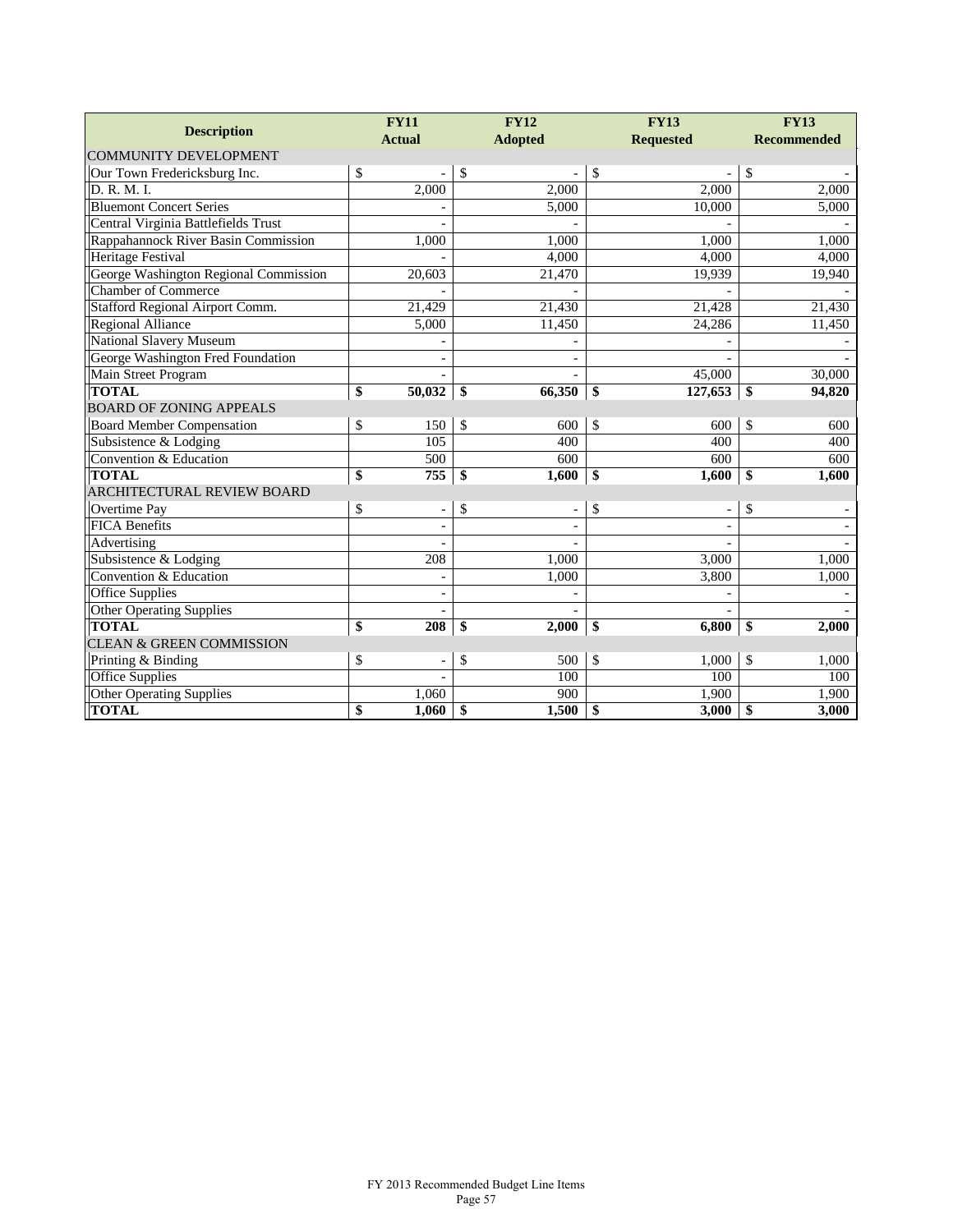|                                      | <b>FY11</b>              | <b>FY12</b>                      | <b>FY13</b>               | <b>FY13</b>        |
|--------------------------------------|--------------------------|----------------------------------|---------------------------|--------------------|
| <b>Description</b>                   | <b>Actual</b>            | <b>Adopted</b>                   | <b>Requested</b>          | <b>Recommended</b> |
| ECONOMIC DEVELOPMENT & TOURISM       |                          |                                  |                           |                    |
| Salaries & Wages - Regular           | \$<br>357,665            | $\sqrt{3}$<br>355,000            | $\mathcal{S}$<br>364,785  | \$<br>364,785      |
| <b>Overtime Pay</b>                  | 156                      |                                  |                           |                    |
| Salaries & Wages - Part Time         | 153,662                  | 160,000                          | 160,000                   | 164,000            |
| <b>Employee Bonus</b>                |                          | 16,800                           |                           |                    |
| <b>FICA Benefits</b>                 | 38,055                   | 40,700                           | 40,456                    | 40,455             |
| Retirement V.R.S.                    | 54,455                   | 56,100                           | 71,675                    | 71,675             |
| Retirement - Other                   |                          |                                  |                           |                    |
| Hospital/Medical Plan                | 51,081                   | 51,000                           | 55,800                    | 55,800             |
| Hospital/Medical Plan - Retirees     | 5,415                    | 7,000                            | 7,000                     | 7,000              |
| Dental Insurance                     | 1,323                    | 3,000                            | 1,500                     | 1,500              |
| Prescription Drug Plan - Retirees    |                          | 1,500                            | 1,500                     | 1,500              |
| Group Life Insurance                 | 965                      | 1,000                            | 4,810                     | 4,810              |
| <b>Unemployment Compensation</b>     |                          |                                  |                           |                    |
| <b>Worker's Compensation</b>         | 1,256                    | 4,500                            | 1,382                     | 1,380              |
| Professional Services - Other        | 40,938                   | 65,000                           | 90,000                    | 65,000             |
| Temporary Help Service Fees          |                          |                                  |                           |                    |
| Repairs & Maintenance                | 15                       | 1,500                            | 1,000                     | 1,000              |
| <b>Maintenance Service Contracts</b> | 496                      | 1,500                            | 1,000                     | 1.000              |
| Printing & Binding                   | 25,955                   | 30,000                           | 30,000                    | 28,000             |
| Advertising                          | 42,267                   | 40,000                           | 48,000                    | 40,000             |
| Services from Other Governments      |                          |                                  |                           |                    |
| Postage & Postal Service             | 4,306                    | 7,000                            | 6,000                     | 6,000              |
| Messenger Services                   | 530                      | 1,000                            | 750                       | 750                |
| Telecommunication                    | 8,558                    | 11,000                           | 11,000                    | 10,000             |
| Lease/Rental of Equipment            | 5,404                    | 5,800                            | 5,800                     | 5,800              |
| Mileage                              | 190                      | 4,000                            | 2,500                     | 2,500              |
| Subsistence & Lodging                | 4,038                    | 8,000                            | 8,000                     | 6,000              |
| Convention & Education               | 9,010                    | 10,000                           | 14,000                    | 13,000             |
| Visitor Accommodations               | 10,747                   | 10,000                           | 17,000                    | 13,000             |
| Other Payments to Civic Org.         |                          |                                  | 7,500                     | 7,500              |
| Dues & Association Memberships       | 3,230                    | 6,000                            | 6,000                     | 6,000              |
| Credit Card Fees                     | 7,763                    | 6,000                            | 8,000                     | 8,000              |
| <b>Office Supplies</b>               | 5,773                    | 4,500                            | 6,000                     | 4,500              |
| Uniforms & Wearing Apparel           | 1,723                    | 1,900                            | 1,900                     | 1,900              |
| <b>Books &amp; Subscriptions</b>     | 711                      | 650                              | 650                       | 650                |
| <b>Other Operating Supplies</b>      |                          |                                  |                           |                    |
| <b>Merchandise for Resale</b>        | 20,274                   | 18,500                           | 18,500                    | 18,500             |
| <b>Promotional Materials</b>         | 10,422                   | 20,000                           | 22,500                    | 20,000             |
| Machinery & Equipment - Replacement  | $\overline{\phantom{a}}$ |                                  | $\overline{\phantom{a}}$  |                    |
| Furniture & Fixtures - Replacement   | $\overline{\phantom{a}}$ |                                  | $\blacksquare$            |                    |
| Communications Equip. - Replacement  | $\sim$                   |                                  | $\blacksquare$            |                    |
| ADP Equipment - Replacement          | $\blacksquare$           |                                  |                           |                    |
| ADP Software - Replacement           | $\overline{\phantom{a}}$ | $\blacksquare$                   | $\overline{\phantom{a}}$  |                    |
| Improv. & Betterments - Replacement  | $\overline{\phantom{a}}$ |                                  | $\overline{\phantom{a}}$  |                    |
| Machinery & Equipment - Additions    | $\overline{\phantom{a}}$ |                                  | $\blacksquare$            |                    |
| Furniture & Fixtures - Additions     |                          |                                  | $\blacksquare$            |                    |
| Communications Equip. - Additions    |                          |                                  |                           |                    |
| <b>ADP</b> Equipment - Additions     |                          |                                  |                           |                    |
| <b>Total</b>                         | \$<br>866,383            | $948,950$ \ \\$<br>  SS          | 1,015,008                 | 972,005<br>S,      |
| TRI-COUNTY CITY S&W DISTRICT         |                          |                                  |                           |                    |
| Tri-County/City Cons. District       | 9,350<br>\$              | 6,000<br>-S                      | 10,000<br>-S              | \$                 |
| <b>Total</b>                         | \$<br>9,350              | $\overline{\mathbf{S}}$<br>6,000 | $\overline{\$}$<br>10,000 | $\mathbf{\$}$      |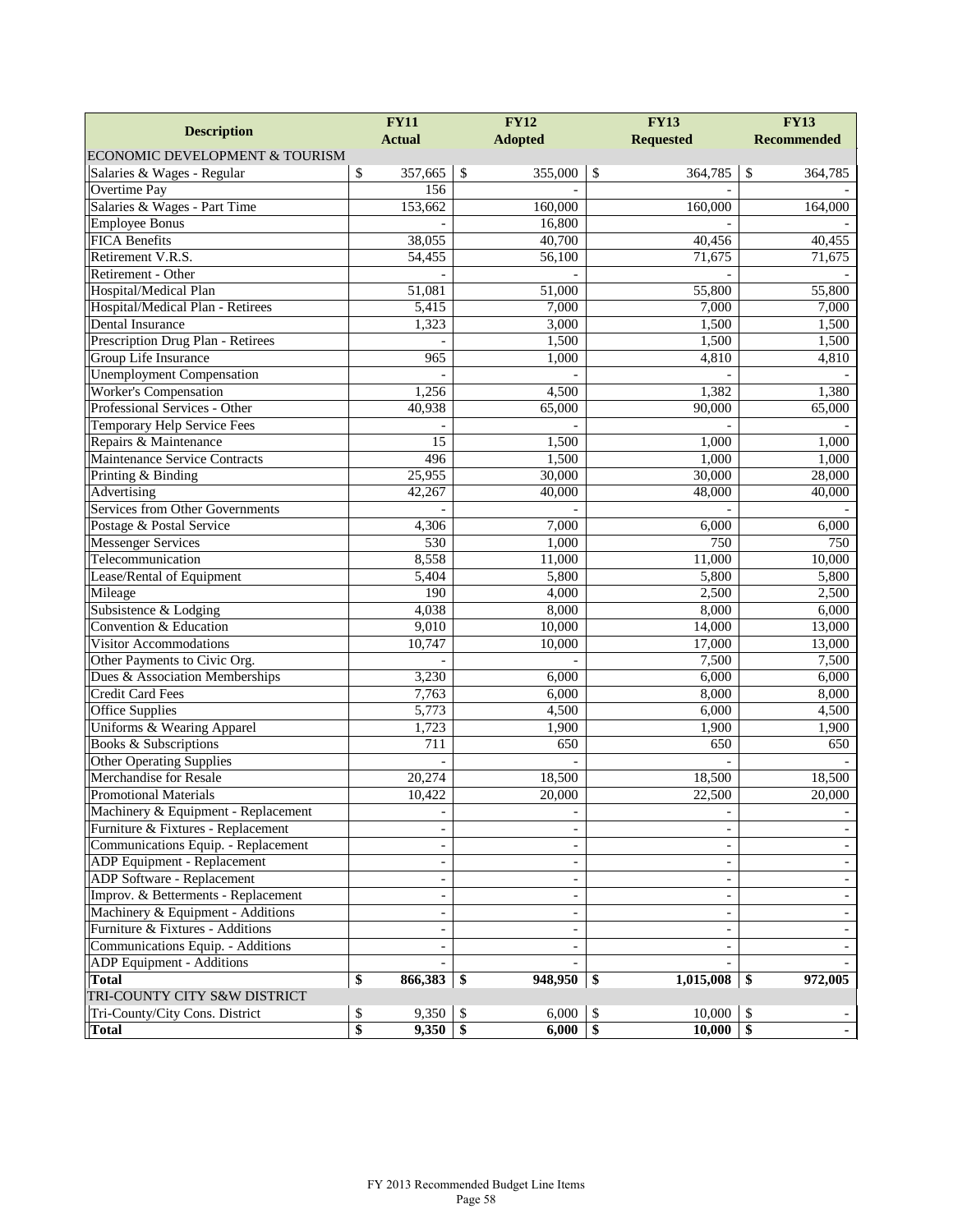| <b>Description</b>                         | <b>FY11</b><br><b>Actual</b> |               | <b>FY12</b>              | <b>FY13</b>              | <b>FY13</b>        |
|--------------------------------------------|------------------------------|---------------|--------------------------|--------------------------|--------------------|
| <b>TRANSFERS - GENERAL FUND</b>            |                              |               | <b>Adopted</b>           | <b>Requested</b>         | <b>Recommended</b> |
| <b>Transfer to School Fund</b>             | \$<br>24,028,000             | $\mathcal{S}$ | 24,928,000               | \$<br>24,928,000         | \$<br>24,928,000   |
| <b>Transfer to Parking Fund</b>            |                              |               |                          |                          |                    |
| <b>Transfer to Capital Fund</b>            | 3,150,000                    |               | 1,403,025                | 1,403,025                | 1,205,045          |
| <b>Transfer to Debt Service Fund</b>       | 5,791,102                    |               | 5,437,820                | 6,547,580                | 6,500,180          |
| <b>Transfer to Public Assistance</b>       | 823,000                      |               | 893,215                  | 954,467                  | 911,670            |
| <b>Transfer to Victim-Witness</b>          | 38,815                       |               | 59,900                   | 59,900                   | 60,000             |
| <b>Transfer to Special Revenue</b>         |                              |               |                          |                          |                    |
| Transfer to ED Opportunity Fund            |                              |               |                          |                          |                    |
| Transfer to Grants - Arts                  | 6,500                        |               | 6,500                    | 10,000                   | 10,000             |
| <b>Transfer to Grants Fund</b>             | 102,597                      |               | 120,695                  | 158,415                  | 152,570            |
| <b>Transfer to Records Preservation</b>    |                              |               |                          |                          |                    |
| <b>Transfer to CSA Fund</b>                | 563,240                      |               | 620,000                  | 827,247                  | 719,125            |
| <b>Transfer to Courthouse Maintenance</b>  |                              |               |                          |                          | 5,100              |
| <b>Transfer to EDA Fund</b>                | 10,139                       |               | 30,000                   | 30,000                   | 30,000             |
| Transfer to School Grants - Head Start     | 195,500                      |               | 195,500                  | 215,500                  | 215,500            |
| Transfer to City Grants-Regional Tourism   | 143,200                      |               | 121,000                  | 121,000                  | 121,000            |
| Transfer to                                |                              |               |                          |                          |                    |
| Riparian Lands Stewardship Fund            | 80,000                       |               |                          |                          |                    |
| Transfer to City Grants - Arts             |                              |               | $\overline{\phantom{a}}$ | $\overline{\phantom{a}}$ |                    |
| Reserve for School Debt Service            | $\overline{\phantom{0}}$     |               |                          | $\overline{a}$           |                    |
| Reserve for Jail Debt Service              | $\overline{\phantom{0}}$     |               |                          | $\overline{\phantom{a}}$ |                    |
| <b>Attrition Savings</b>                   | $\overline{\phantom{a}}$     |               | $\overline{\phantom{a}}$ | $\overline{\phantom{a}}$ |                    |
| Reserved for Pay Plan                      |                              |               |                          |                          |                    |
| Contingency                                |                              |               | 521,530                  | 600,000                  | 550,000            |
|                                            |                              |               |                          |                          |                    |
| Transfer to                                |                              |               |                          |                          |                    |
| Property Maintenance and Preservation Fund |                              |               |                          | 100,000                  | 100,000            |
| <b>Total</b>                               | \$<br>34.932.093             | \$            | 34.337.185               | \$<br>35,955,134         | \$<br>35,508,190   |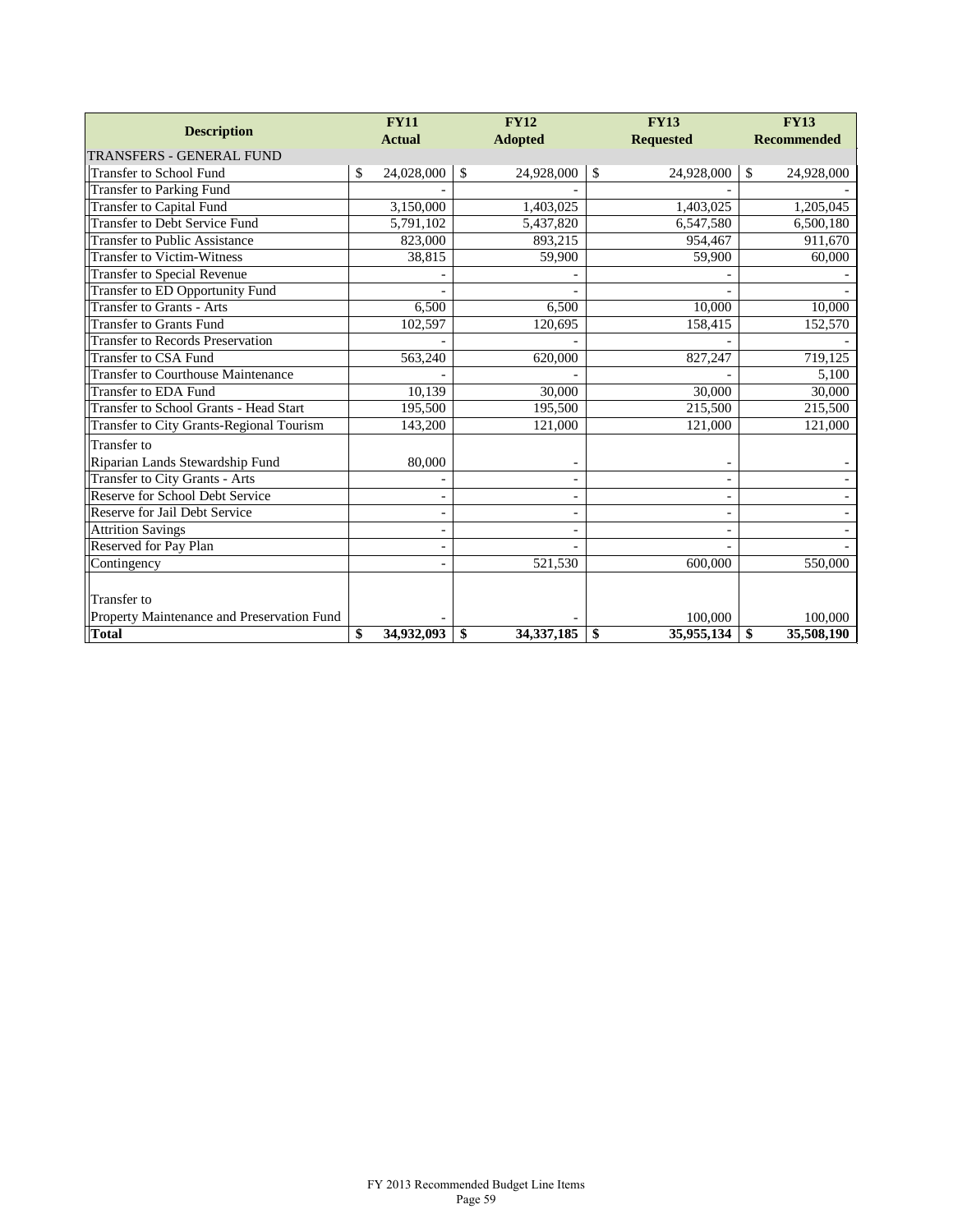|                                     | <b>FY11</b>              | <b>FY12</b>                | <b>FY13</b>              | <b>FY13</b>        |
|-------------------------------------|--------------------------|----------------------------|--------------------------|--------------------|
| <b>Description</b>                  | <b>Actual</b>            | <b>Adopted</b>             | <b>Requested</b>         | <b>Recommended</b> |
| SOCIAL SERVICES FUND                |                          |                            |                          |                    |
| Salaries & Wages - Regular          | \$<br>1,446,104          | $\mathcal{S}$<br>1,556,359 | \$<br>1,546,807          | \$<br>1,546,806    |
| Overtime Pay                        | 19,596                   |                            |                          |                    |
| Salaries & Wages - Part Time        |                          |                            | 18,980                   | 18,980             |
| <b>FICA Benefits</b>                | 108,992                  | 119,061                    | 119,787                  | 119,785            |
| Retirement V.R.S.                   | 223,244                  | 241,232                    | 303,948                  | 303,950            |
| Retirement - Other                  |                          |                            |                          |                    |
| Hospital/Medical Plan               | 226,340                  | 213,750                    | 269,700                  | 269,700            |
| Hospital/Medical Plan - Retirees    | 68,005                   | 65,652                     | 66,633                   | 66,635             |
| Dental Insurance                    | 5,018                    | 6,107                      | 7,250                    | 7,250              |
| <b>Dental Insurance-Retirees</b>    |                          |                            | 485                      | 485                |
| Prescription Drug Plan - Retirees   | 1,611                    | 1,527                      | 2,176                    | 2,175              |
| Group Life Insurance                | 3,946                    | 14,199                     | 20,418                   | 20,420             |
| <b>Unemployment Compensation</b>    |                          |                            |                          |                    |
| <b>Worker's Compensation</b>        | 6,151                    | 5,000                      | 5,000                    | 5,000              |
| Professional Services - Legal       | 57,569                   | 65,000                     | 65,000                   | 65,000             |
| Professional Services - Other       | 37,826                   | 21,000                     | 21,000                   | 21,000             |
| Maintenance Service Contracts       | 6,883                    | 10,000                     | 10,000                   | 10,000             |
| Advertising                         | 6,607                    | 5,000                      | 5,000                    | 5,000              |
| <b>Data Processing Charges</b>      |                          |                            |                          |                    |
| <b>Electrical Services</b>          | 9,594                    | 12,000                     | 12,700                   | 12,700             |
| <b>Heating Services</b>             | 6,367                    | 7,000                      | 7,000                    | 7,000              |
| Water & Sewer Services              | 765                      | 1,000                      | 1,000                    | 1,000              |
| Postage & Postal Service            | 9,942                    | 12,000                     | 12,000                   | 12,000             |
| Telecommunication                   | 9,573                    | 15,300                     | 20,400                   | 20,400             |
| Motor Vehicle Insurance             | 3,648                    | 3,000                      | 3,000                    | 3,000              |
| <b>Surety Bond</b>                  |                          |                            |                          |                    |
| <b>General Liability</b>            | 1,367                    | 1,400                      | 1,400                    | 1,400              |
| Lease/Rental of Equipment           | 6,945                    | 6,000                      | 7,300                    | 7,300              |
| Lease/Rental of Buildings           | 97,626                   | 104,400                    | 104,400                  | 104,400            |
| Mileage                             | 328                      | 500                        | 500                      | 500                |
| Fares                               |                          |                            |                          |                    |
| Subsistence & Lodging               | 2,482                    | 3,000                      | 4,000                    | 4,000              |
| Convention & Education              | 3,469                    | 4,000                      | 4,000                    | 4,000              |
| Dues & Association Memberships      | 2,124                    | 2,000                      | 2,000                    | 2,000              |
| <b>Office Supplies</b>              | 22,549                   | 17,000                     | 22,000                   | 22,000             |
| Food & Food Services and Supplies   |                          |                            | 600                      | 600                |
| <b>Janitorial Supplies</b>          | $\overline{a}$           |                            | 1,300                    | 1,300              |
| Motor Fuel & Lube                   | 6,468                    | 5,500                      | 6,500                    | 6,500              |
| Vehicle/Power Equip. Supplies       | 3,641                    | 3,000                      | 3,000                    | 3,000              |
| Educational & Recreational Supplies |                          | 500                        | 500                      | 500                |
| Furniture & Fixtures - Replacement  | 6,579                    | 1,500                      | 1,500                    | 1,500              |
| Motor Vehicle/Equipment Replacement |                          |                            |                          |                    |
| ADP Equipment - Replacement         | (19)                     |                            |                          |                    |
| ADP Software - Replacement          |                          |                            |                          |                    |
| Furniture & Fixtures - Additions    |                          |                            | $\overline{\phantom{a}}$ |                    |
| ADP Equipment - Additions           |                          |                            |                          |                    |
| Professional Services - Other       | $\overline{\phantom{a}}$ |                            | $\overline{\phantom{a}}$ |                    |
| Maintenance Service Contracts       |                          |                            | $\overline{\phantom{a}}$ |                    |
| Data Processing Charges             |                          |                            | $\overline{\phantom{a}}$ |                    |
| General Relief                      | $\blacksquare$           |                            | $\overline{\phantom{a}}$ |                    |
| General Relief                      |                          |                            |                          |                    |
| General Relief                      | $\blacksquare$           |                            | $\overline{\phantom{a}}$ |                    |
| General Relief                      | $\overline{\phantom{a}}$ |                            | $\overline{\phantom{a}}$ |                    |
| General Relief                      |                          |                            | $\overline{\phantom{a}}$ |                    |
| General Relief                      | $\overline{\phantom{a}}$ |                            | $\overline{\phantom{a}}$ |                    |
| <b>General Relief</b>               |                          |                            |                          |                    |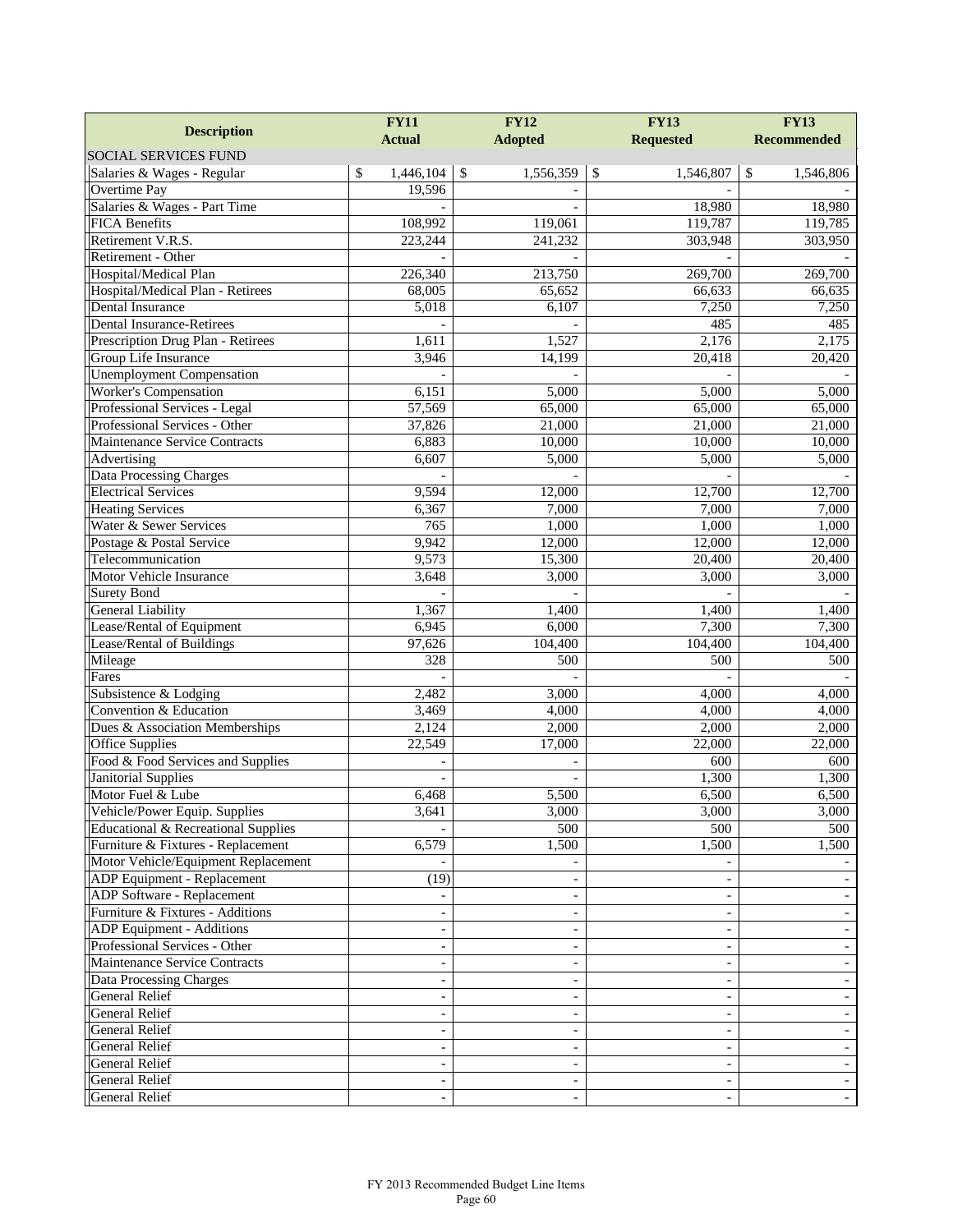| <b>Description</b>                 | <b>FY11</b>              | <b>FY12</b>              | <b>FY13</b>              | <b>FY13</b>              |
|------------------------------------|--------------------------|--------------------------|--------------------------|--------------------------|
|                                    | <b>Actual</b>            | <b>Adopted</b>           | <b>Requested</b>         | <b>Recommended</b>       |
| <b>Auxiliary Grants Aged</b>       | 50,352                   | 60,000                   |                          | 52,000                   |
| <b>Auxiliary Grants Blind</b>      |                          |                          | 52,000                   |                          |
| <b>Auxiliary Grants Disabled</b>   | 59,526                   | 60,000                   |                          | 60,000                   |
| Aid to Dependent Children          |                          |                          | 60,000                   |                          |
| Aid to Dependent Children - FC     | 330,532                  | 340,000                  |                          | 335,000                  |
| <b>Emergency Assistance</b>        |                          |                          | 335,000                  |                          |
| <b>Regular Foster Care</b>         |                          |                          |                          |                          |
| Refugee Assistance                 | 5,327                    | 15,000                   |                          | 10,000                   |
| Special Needs Adoption             | 198,093                  | 230,000                  | 10,000                   | 260,000                  |
| Subsidized Adoption                | 358,244                  | 320,000                  | 260,000                  | 392,000                  |
| Professional Health Services       |                          |                          | 392,000                  |                          |
| Salaries & Wages - Regular         |                          |                          |                          |                          |
| <b>FICA Benefits</b>               |                          |                          |                          |                          |
| Retirement V.R.S.                  | $\overline{a}$           |                          |                          |                          |
| Hospital/Medical Plan              | $\overline{\phantom{a}}$ | $\overline{\phantom{a}}$ | $\sim$                   |                          |
| Group Life Insurance               |                          |                          |                          |                          |
| Worker's Compensation              | $\blacksquare$           |                          |                          |                          |
| Professional Services - Other      | $\overline{\phantom{a}}$ | $\overline{\phantom{0}}$ | $\overline{\phantom{a}}$ |                          |
| Lease/Rental of Buildings          |                          |                          |                          |                          |
| Office Supplies                    | $\blacksquare$           |                          | $\sim$                   |                          |
| Salaries & Wages - Regular         |                          |                          |                          |                          |
| <b>FICA Benefits</b>               | $\blacksquare$           |                          |                          |                          |
| Retirement V.R.S.                  | $\overline{\phantom{a}}$ | $\overline{\phantom{0}}$ | $\overline{\phantom{a}}$ |                          |
| Hospital/Medical Plan              |                          |                          |                          |                          |
| Group Life Insurance               | $\blacksquare$           |                          | $\overline{\phantom{a}}$ |                          |
| Office Supplies                    |                          |                          |                          |                          |
| <b>FICA Benefits</b>               | $\blacksquare$           |                          |                          |                          |
| SSI-Disabled                       | $\overline{\phantom{a}}$ |                          |                          |                          |
| SSI - Aged                         |                          | 3,000                    |                          | 3,000                    |
| SSI - Disabled                     | 24,820                   | 17,000                   | 3,000                    | 17,000                   |
| Eligible Based on Income           |                          |                          | 17,000                   |                          |
| Eligible Based on Income           |                          |                          |                          |                          |
| <b>SSI Blind</b>                   |                          |                          |                          |                          |
| <b>Purchase Service Payment</b>    |                          |                          | $\overline{a}$           |                          |
| Salaries & Wages - Regular         |                          |                          | $\overline{\phantom{a}}$ |                          |
| In Home                            | 155,851                  | 197,000                  |                          |                          |
| Family Daycare - Home              | 262,079                  | 270,000                  |                          |                          |
| Day Care Center                    | 409,687                  | 420,000                  | $\overline{\phantom{a}}$ |                          |
| Non-View Daycare                   | 6,697                    | 10,000                   | $\overline{\phantom{a}}$ |                          |
| Purchase Service Payment           | $\overline{\phantom{0}}$ |                          | $\overline{\phantom{a}}$ |                          |
| ADC                                |                          |                          |                          |                          |
| Foster Care - Medical              | 920                      |                          |                          |                          |
| Eligible Based on Income           |                          |                          |                          |                          |
| <b>Purchase Service Payment</b>    | 16,905                   | 20,000                   |                          | 20,000                   |
| <b>ADC</b>                         |                          |                          | 20,000                   |                          |
| Eligible w/o Regard to Income      |                          |                          |                          |                          |
| <b>Purchase Service Payment</b>    | $\overline{\phantom{a}}$ |                          |                          |                          |
| $\rm ADC$                          | $\overline{\phantom{a}}$ |                          | $\overline{\phantom{a}}$ |                          |
| <b>Employment Services Program</b> |                          |                          | $\sim$                   |                          |
| ESP Alloc. Purchased Ser. ADC      | 31,773                   | 60,000                   | $\overline{\phantom{a}}$ | 80,000                   |
| <b>ESP Alloc. Day Care ADC</b>     |                          |                          | 80,000                   |                          |
| ADP Equipment - Replacement        | $\overline{\phantom{a}}$ |                          |                          |                          |
| ADP Equipment - Additions          | $\overline{\phantom{a}}$ |                          | $\overline{\phantom{a}}$ |                          |
| Salaries & Wages - Regular         | $\overline{\phantom{a}}$ |                          | $\overline{\phantom{a}}$ |                          |
| <b>FICA Benefits</b>               | $\overline{\phantom{a}}$ |                          | $\overline{\phantom{a}}$ |                          |
| Retirement V.R.S.                  |                          |                          |                          |                          |
| Worker's Compensation              | $\blacksquare$           |                          | $\overline{\phantom{a}}$ | $\overline{\phantom{a}}$ |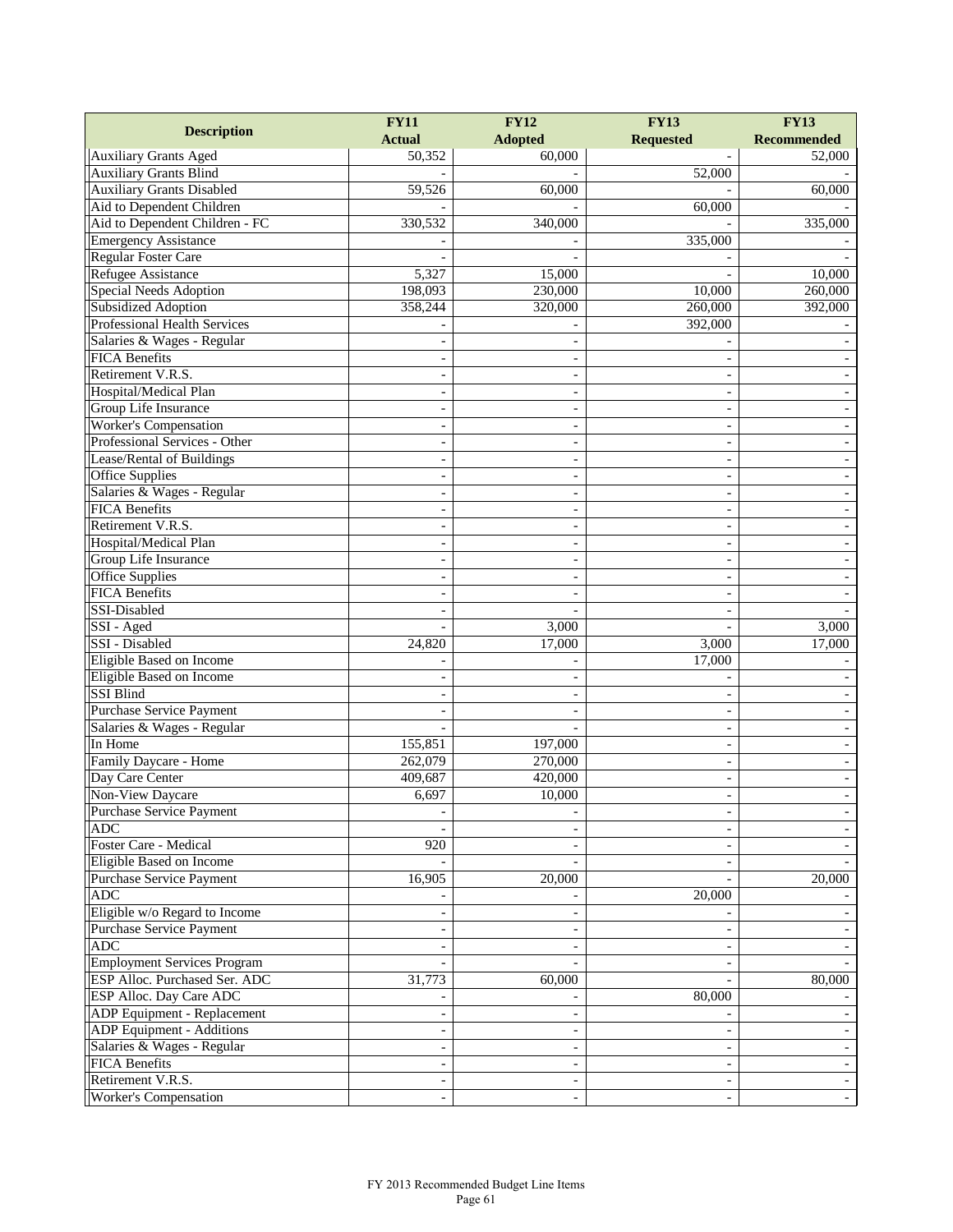| <b>Description</b>                      | <b>FY11</b>              | <b>FY12</b>              | <b>FY13</b>              | <b>FY13</b>        |
|-----------------------------------------|--------------------------|--------------------------|--------------------------|--------------------|
|                                         | <b>Actual</b>            | <b>Adopted</b>           | <b>Requested</b>         | <b>Recommended</b> |
| Professional Services - Other           |                          | $\overline{a}$           | $\overline{a}$           |                    |
| Temp. Help Service Fees                 |                          |                          | $\overline{\phantom{a}}$ |                    |
| Lease/Rental of Buildings               |                          |                          | $\overline{\phantom{a}}$ |                    |
| <b>Office Supplies</b>                  | $\overline{a}$           |                          | $\overline{\phantom{a}}$ |                    |
| <b>Family Services</b>                  | $\overline{a}$           | $\sim$                   | $\overline{\phantom{a}}$ |                    |
| <b>Adult Protective Service</b>         | 6,859                    | 7,300                    | $\overline{a}$           | 7,300              |
| Aid to Dependent Children - FC          |                          |                          | 7,300                    |                    |
| Eligible w/o Regard to Income           |                          |                          |                          |                    |
| Aid to Dependent Children - FC          | 8,374                    | 10,000                   |                          | 10,000             |
| Eligible w/o Regard to Income           | 12,373                   | 12,000                   | 10,000                   | 12,000             |
| Salaries & Wages - Regular              |                          |                          | 12,000                   |                    |
| <b>FICA Benefits</b>                    | $\overline{a}$           |                          |                          |                    |
| Retirement V.R.S.                       | $\blacksquare$           |                          | $\overline{a}$           |                    |
| Convention & Education                  |                          |                          | $\overline{\phantom{a}}$ |                    |
| <b>Office Supplies</b>                  | $\overline{\phantom{a}}$ |                          | $\overline{\phantom{a}}$ |                    |
| Machinery & Equipment - Additions       | $\overline{a}$           |                          | $\overline{a}$           |                    |
| Salaries & Wages - Regular              |                          |                          | $\sim$                   |                    |
| Family Daycare - Home                   | 23,544                   | 40,000                   | $\sim$                   |                    |
| Day Care Center                         | 165,366                  | 185,000                  | $\overline{\phantom{a}}$ |                    |
| <b>Purchase Service Payment</b>         |                          |                          | $\overline{\phantom{a}}$ |                    |
| <b>Purchase Service Payment</b>         | 21,436                   | 34,716                   | $\sim$                   | 30,000             |
| Salaries & Wages - Regular              |                          | 38,000                   | 30,000                   |                    |
| <b>FICA Benefits</b>                    | 111                      | 2,907                    | $\overline{\phantom{a}}$ |                    |
| Retirement - V.R.S.                     |                          | 6,004                    | $\sim$                   |                    |
| Hospital/Medical Plan                   | $\overline{\phantom{a}}$ | 4,500                    | $\overline{\phantom{a}}$ |                    |
| Dental Insurance                        | $\sim$                   | 200                      | $\blacksquare$           |                    |
| Group Life Insurance                    | $\overline{\phantom{a}}$ |                          | $\overline{a}$           |                    |
| <b>Worker's Compensation</b>            | $\overline{\phantom{a}}$ | 100                      | $\bar{\phantom{a}}$      |                    |
| Telecommunication                       |                          | 300                      | $\overline{a}$           |                    |
| Office Supplies                         |                          | 300                      | $\overline{a}$           |                    |
| Salaries & Wages - Regular              | 38,000                   |                          | $\sim$                   |                    |
| <b>FICA Benefits</b>                    | 2,783                    | $\sim$                   | $\sim$                   |                    |
| Retirement V.R.S.                       | 6,004                    | $\overline{\phantom{a}}$ | $\overline{\phantom{a}}$ |                    |
| Hospital/Medical Plan                   | 4,980                    | $\sim$                   | $\blacksquare$           |                    |
| Dental Insurance                        | 221                      | $\sim$                   | $\sim$                   |                    |
| Group Life Insurance                    | 106                      |                          | $\blacksquare$           |                    |
| <b>Worker's Compensation</b>            |                          | $\sim$                   | $\overline{\phantom{a}}$ |                    |
| Telecommunication                       | $\overline{\phantom{a}}$ | $\overline{\phantom{a}}$ | $\overline{\phantom{a}}$ |                    |
| <b>Office Supplies</b>                  | $\sim$                   | $\sim$                   | $\overline{a}$           |                    |
| MWH Foundation: Professional Svcs Other |                          | $\sim$                   | 44,000                   | 44,000             |
| Refunds                                 |                          |                          |                          |                    |
| <b>Transfer to Capital Fund</b>         | 3,150,000                | $\sim$                   | $\overline{\phantom{a}}$ |                    |
| <b>Transfer to CSA Fund</b>             | 563,240                  |                          | $\overline{a}$           |                    |
| <b>Transfer to SS Grants Fund</b>       | 195,500                  |                          |                          |                    |
| Total                                   | \$<br>8,521,043          | \$<br>4,886,314          | \$<br>4,009,584          | 4,009,586<br>\$    |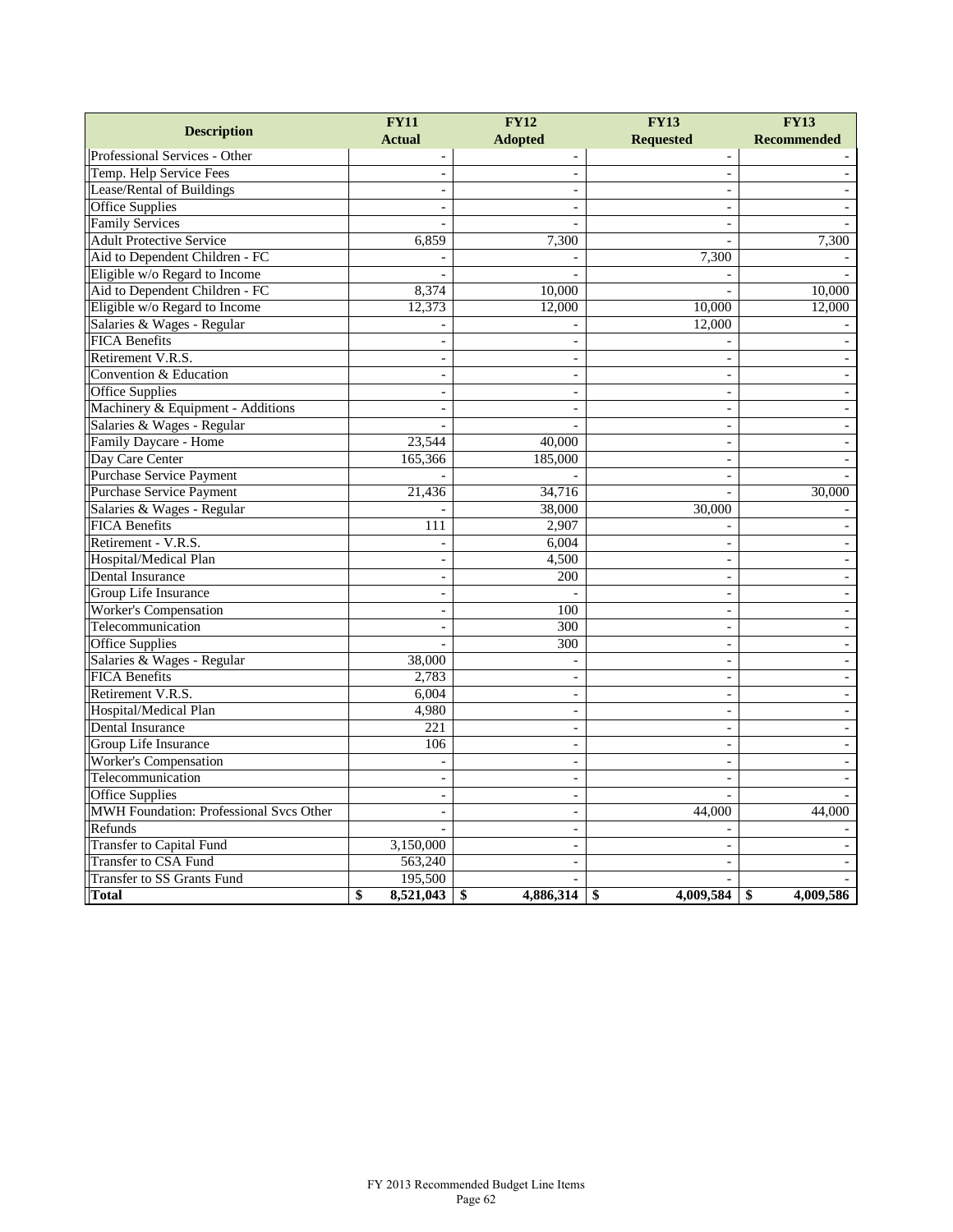| <b>Description</b>                 |               | <b>FY11</b>              |               | <b>FY12</b><br><b>Adopted</b> |               | <b>FY13</b><br><b>Requested</b> |    | <b>FY13</b><br><b>Recommended</b> |  |
|------------------------------------|---------------|--------------------------|---------------|-------------------------------|---------------|---------------------------------|----|-----------------------------------|--|
|                                    | <b>Actual</b> |                          |               |                               |               |                                 |    |                                   |  |
| <b>CITY GRANTS FUND</b>            |               |                          |               |                               |               |                                 |    |                                   |  |
| VICTIM WITNESS PROGRAM             |               |                          |               |                               |               |                                 |    |                                   |  |
| Salaries & Wages - Regular         | \$            | 61,279                   | \$            | 61,300                        | \$            | 62.810                          | S  | 62,810                            |  |
| <b>Overtime Pay</b>                |               |                          |               |                               |               |                                 |    |                                   |  |
| Salaries & Wages - Part Time       |               |                          |               | 23,465                        |               | 23,465                          |    | 25,695                            |  |
| <b>Employee Bonus</b>              |               |                          |               | 850                           |               |                                 |    |                                   |  |
| <b>FICA Benefits</b>               |               | 4,578                    |               | 6,500                         |               | 4,805                           |    | 4,805                             |  |
| Retirement V.R.S.                  |               | 9,682                    |               | 9,700                         |               | 12,340                          |    | 12,340                            |  |
| Retirement - Other                 |               |                          |               |                               |               |                                 |    |                                   |  |
| Hospital/Medical Plan              |               | 10,004                   |               | 12,000                        |               | 9,300                           |    | 9,300                             |  |
| Dental Insurance                   |               | 221                      |               | 200                           |               | 250                             |    | 250                               |  |
| Group Life Insurance               |               | 172                      |               | 600                           |               | 830                             |    | 830                               |  |
| Worker's Compensation              |               | 92                       |               | 335                           |               | 112                             |    | 215                               |  |
| Temp. Help Service Fees            |               | $\overline{\phantom{a}}$ |               |                               |               |                                 |    |                                   |  |
| Repairs & Maintenance              |               | $\blacksquare$           |               |                               |               |                                 |    |                                   |  |
| Maintenance Service Contracts      |               |                          |               |                               |               |                                 |    |                                   |  |
| Printing & Binding                 |               | 521                      |               | 600                           |               | 600                             |    | 600                               |  |
| Advertising                        |               |                          |               |                               |               |                                 |    |                                   |  |
| Postage & Postal Service           |               | 700                      |               | 700                           |               | 700                             |    | 700                               |  |
| Telecommunication                  |               | 1,058                    |               | 1,200                         |               | 1,200                           |    | 1,200                             |  |
| <b>Surety Bond</b>                 |               |                          |               |                               |               |                                 |    |                                   |  |
| Mileage                            |               | 75                       |               | 580                           |               | 580                             |    | 580                               |  |
| Subsistence & Lodging              |               | 133                      |               | 720                           |               | 720                             |    | 720                               |  |
| Convention & Education             |               | 50                       |               | 500                           |               | 500                             |    | 500                               |  |
| Dues & Association Memberships     |               | $\overline{75}$          |               | 150                           |               | 150                             |    | 150                               |  |
| Office Supplies                    |               | 856                      |               | 500                           |               | 600                             |    | 600                               |  |
| Books & Subscriptions              |               |                          |               |                               |               |                                 |    |                                   |  |
| <b>Promotional Materials</b>       |               | $\overline{\phantom{a}}$ |               | $\blacksquare$                |               | $\overline{\phantom{a}}$        |    |                                   |  |
| Furniture & Fixtures - Replacement |               | $\overline{\phantom{a}}$ |               |                               |               | $\overline{\phantom{a}}$        |    |                                   |  |
| ADP Equipment - Replacement        |               | $\overline{\phantom{a}}$ |               | L,                            |               | $\overline{\phantom{a}}$        |    |                                   |  |
| ADP Software - Replacement         |               | $\blacksquare$           |               | L,                            |               | $\overline{\phantom{a}}$        |    |                                   |  |
| Furniture & Fixtures - Additions   |               |                          |               |                               |               |                                 |    |                                   |  |
| ADP Equipment - Additions          |               | $\blacksquare$           |               | $\overline{\phantom{0}}$      |               | $\overline{\phantom{a}}$        |    |                                   |  |
| ADP Software - Additions           |               |                          |               |                               |               |                                 |    |                                   |  |
| <b>Total</b>                       | \$            | 89,496                   | \$            | 119,900                       | \$            | 118,962                         | \$ | 121,295                           |  |
| VIRGINIA DOMESTIC VIOLENCE FUND    |               |                          |               |                               |               |                                 |    |                                   |  |
| Salaries & Wages - Regular         | \$            | 39,373                   | \$            | 41,000                        | $\mathcal{S}$ | 40,355                          | \$ | 40,355                            |  |
| Overtime Pay                       |               |                          |               |                               |               |                                 |    |                                   |  |
| <b>FICA Benefits</b>               |               | 2,970                    |               | 3,200                         |               | 3,085                           |    | 3,138                             |  |
| <b>Employee Bonus</b>              |               |                          |               | 820                           |               |                                 |    |                                   |  |
| Retirement V.R.S.                  |               | 6,221                    |               | 6,500                         |               | 7,930                           |    | 7,930                             |  |
| Retirement - Other                 |               |                          |               |                               |               |                                 |    |                                   |  |
| Hospital/Medical Plan              |               | 8,021                    |               | 9,350                         |               | 9,300                           |    | 9,300                             |  |
| <b>Dental Insurance</b>            |               |                          |               |                               |               | 250                             |    | 250                               |  |
| Group Life Insurance               |               | 110                      |               | 405                           |               | 535                             |    | 535                               |  |
| <b>Worker's Compensation</b>       |               | 43                       |               | 100                           |               | 100                             |    | 100                               |  |
| Convention & Education             |               | 219                      |               | 2,400                         |               | 2,392                           |    | 2,392                             |  |
| <b>Total</b>                       | \$            | 56,957                   | -\$           | 63,775                        | -\$           | 63,947                          | \$ | 64,000                            |  |
| VICTIM WITNESS - ARRA              |               |                          |               |                               |               |                                 |    |                                   |  |
| Salaries & Wages - Part Time       |               | 23,462                   | $\mathcal{S}$ |                               |               |                                 |    |                                   |  |
| <b>FICA Benefits</b>               | \$            |                          |               | $\qquad \qquad \blacksquare$  | \$            |                                 | \$ |                                   |  |
|                                    |               | 1,795                    |               |                               |               |                                 |    |                                   |  |
| Worker's Compensation              |               | 26                       |               |                               |               |                                 |    |                                   |  |
| <b>Total</b>                       | \$            | 25,283                   | -\$           |                               | \$            |                                 | \$ | ٠                                 |  |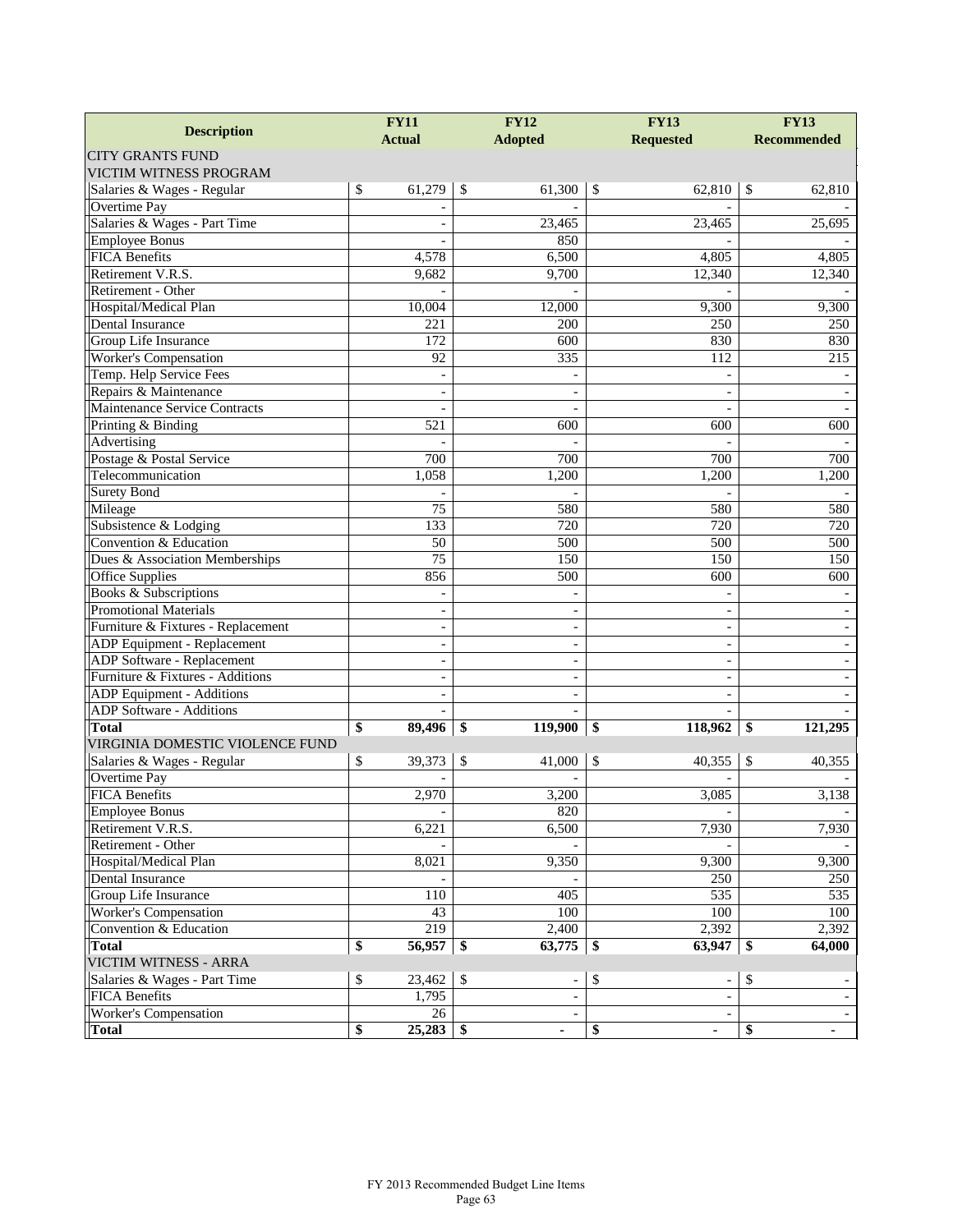|                                            |    | <b>FY11</b>              |    | <b>FY12</b>              | <b>FY13</b> |                          | <b>FY13</b>        |        |
|--------------------------------------------|----|--------------------------|----|--------------------------|-------------|--------------------------|--------------------|--------|
| <b>Description</b>                         |    | <b>Actual</b>            |    | <b>Adopted</b>           |             | <b>Requested</b>         | <b>Recommended</b> |        |
| <b>CRIME PREVENTION</b>                    |    |                          |    |                          |             |                          |                    |        |
| Professional Services - Other              | \$ |                          | \$ |                          | \$          | $\overline{\phantom{a}}$ | \$                 |        |
| <b>Informant Payments</b>                  |    |                          |    | $\overline{\phantom{a}}$ |             | $\overline{\phantom{a}}$ |                    |        |
| Crime Watch Payments                       |    | 1,300                    |    |                          |             | $\overline{\phantom{a}}$ |                    |        |
| Fares                                      |    |                          |    |                          |             | $\sim$                   |                    |        |
| Subsistence & Lodging                      |    |                          |    |                          |             | $\overline{\phantom{a}}$ |                    |        |
| Other Youth Programs                       |    |                          |    |                          |             | $\blacksquare$           |                    |        |
| Repair & Maintenance Supplies              |    |                          |    | $\blacksquare$           |             | $\blacksquare$           |                    |        |
| <b>Police Supplies</b>                     |    |                          |    |                          |             | $\overline{\phantom{a}}$ |                    |        |
| <b>Other Operating Supplies</b>            |    |                          |    |                          |             | $\sim$                   |                    |        |
| <b>Total</b>                               | \$ | 1,300                    | \$ |                          | \$          |                          | \$                 |        |
| PD COMMUNITY PROJECTS                      |    |                          |    |                          |             |                          |                    |        |
| Visitor Accommodations                     | \$ |                          | \$ | $\overline{\phantom{a}}$ | \$          | $\overline{\phantom{a}}$ | \$                 |        |
| Other Youth Programs                       |    |                          |    |                          |             |                          |                    |        |
| <b>Police Supplies</b>                     |    | 3,962                    |    |                          |             | $\sim$                   |                    |        |
| <b>Other Operating Supplies</b>            |    |                          |    |                          |             | $\overline{\phantom{a}}$ |                    |        |
| Motor Vehicles and Equipment - Replacement |    | 5,132                    |    |                          |             | $\blacksquare$           |                    |        |
| <b>ADP Software - Additions</b>            |    |                          |    | $\blacksquare$           |             | $\blacksquare$           |                    |        |
| <b>Total</b>                               | \$ | 9,094                    | \$ | ä,                       | \$          |                          | \$                 |        |
| <b>DMV SAFE STREETS - 2010</b>             |    |                          |    |                          |             |                          |                    |        |
| Overtime Pay                               | \$ | 2,988                    | \$ |                          | \$          |                          | \$                 |        |
| Machinery & Equipment - Replacement        |    |                          |    | 18,325                   |             | 18,435                   |                    | 18,435 |
| <b>Total</b>                               | \$ | 2,988                    | \$ | 18,325                   | \$          | 18,435                   | \$                 | 18,435 |
| PD DOMESTIC VIOLENCE PROGRAM               |    |                          |    |                          |             |                          |                    |        |
| Subsistence & Lodging                      | \$ | 44                       | \$ |                          | \$          | $\overline{\phantom{a}}$ | \$                 |        |
| Motor Fuel & Lube                          |    |                          |    |                          |             |                          |                    |        |
| Uniforms & Wearing Apparel                 |    | $\overline{19}$          |    |                          |             | $\overline{a}$           |                    |        |
| Other Operating Supplies                   |    | 718                      |    | $\blacksquare$           |             | $\blacksquare$           |                    |        |
| <b>Total</b>                               | \$ | 781                      | \$ |                          | \$          |                          | \$                 |        |
| USDOJ EDWARD BRYNE JAG ACTIVITIES          |    |                          |    |                          |             |                          |                    |        |
| Overtime Pay                               | \$ |                          | \$ |                          | \$          | $\overline{\phantom{a}}$ | \$                 |        |
| <b>FICA Benefits</b>                       |    | $\blacksquare$           |    |                          |             |                          |                    |        |
| Worker's Compensation                      |    | $\blacksquare$           |    |                          |             |                          |                    |        |
| Other Operating Supplies                   |    | $\overline{\phantom{a}}$ |    | 74,970                   |             | 74,975                   |                    | 74,975 |
| <b>Total</b>                               | \$ | ٠                        | \$ | 74,970                   | \$          | 74,975                   | \$                 | 74,975 |
| 2010 PSAP - GIS PHASE II                   |    |                          |    |                          |             |                          |                    |        |
| Professional Services - Other              | \$ | 9,288                    | \$ |                          | \$          |                          | \$                 |        |
| Due to State - Unused Funds                |    | 143                      |    |                          |             | $\sim$                   |                    |        |
| ADP Equipment - Additions                  |    |                          |    |                          |             | $\overline{\phantom{a}}$ |                    |        |
| ADP Software - Additions                   |    |                          |    |                          |             |                          |                    |        |
| <b>Total</b>                               | \$ | 9,431                    | \$ |                          | \$          |                          | \$                 |        |
| 2009 BRYNE GRANT - ARRA STIMULUS           |    |                          |    |                          |             |                          |                    |        |
| Professional Services - Other              | \$ |                          | \$ |                          | \$          |                          | \$                 |        |
| Subsistence and Lodging                    |    | 248                      |    |                          |             |                          |                    |        |
| Convention & Education                     |    | 820                      |    |                          |             | $\overline{\phantom{a}}$ |                    |        |
| <b>Police Supplies</b>                     |    |                          |    |                          |             | $\overline{\phantom{a}}$ |                    |        |
| Machinery & Equipment - Replacement        |    |                          |    |                          |             | $\overline{\phantom{a}}$ |                    |        |
| Communications Equip. - Replacement        |    | $\blacksquare$           |    |                          |             | $\overline{\phantom{a}}$ |                    |        |
| Motor Vehicles & Equip.-Replacement        |    | $\overline{\phantom{a}}$ |    |                          |             | $\overline{\phantom{a}}$ |                    |        |
| ADP Equipment - Replacement                |    | $\blacksquare$           |    | $\blacksquare$           |             | $\overline{\phantom{a}}$ |                    |        |
| ADP Software - Replacement                 |    |                          |    |                          |             | $\overline{\phantom{a}}$ |                    |        |
| <b>Total</b>                               | \$ | $1,068$ \$               |    | ٠                        | \$          |                          | \$                 |        |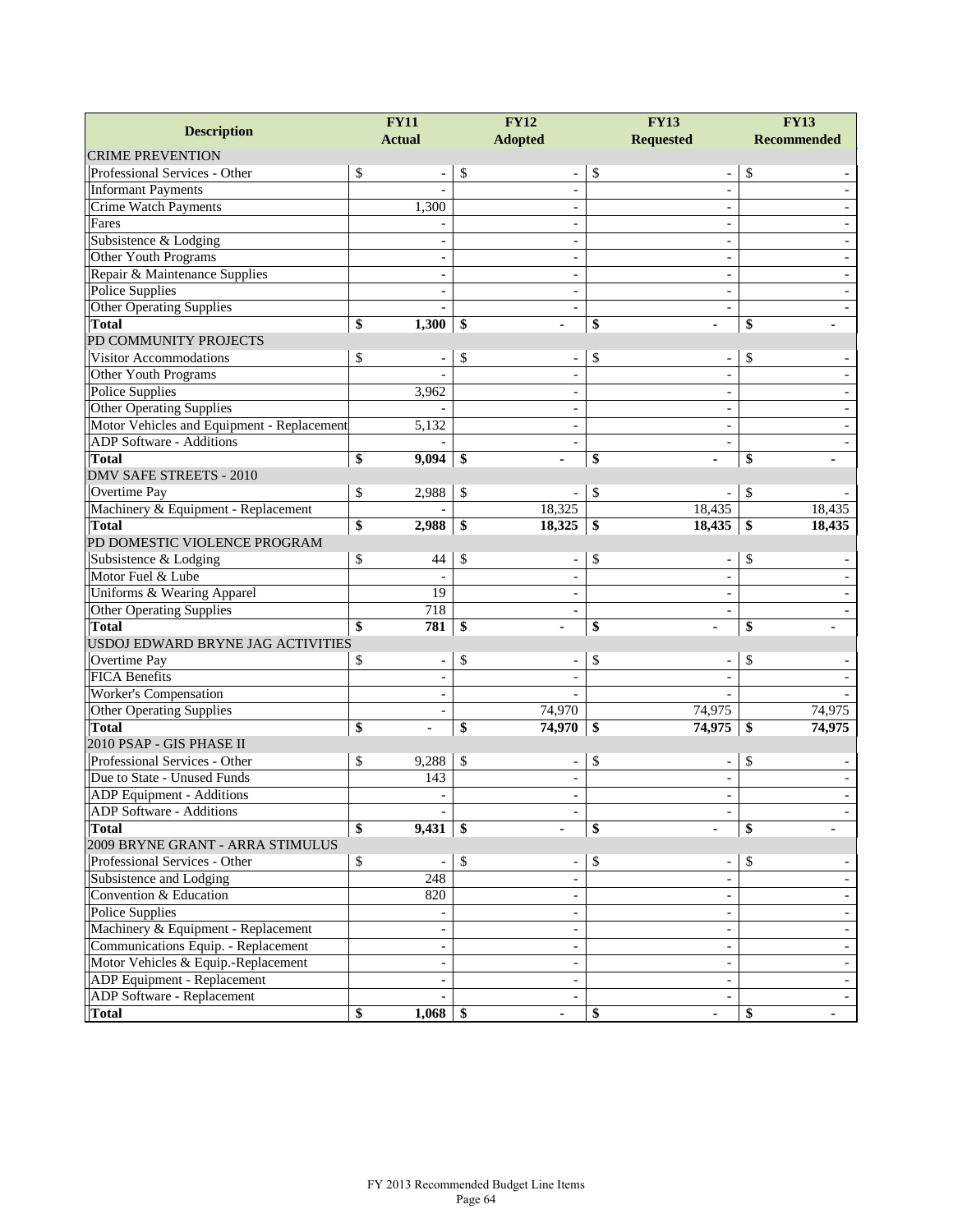| <b>Description</b>                                     | <b>FY11</b>   |                                | <b>FY12</b>              | <b>FY13</b>                        | <b>FY13</b>        |  |
|--------------------------------------------------------|---------------|--------------------------------|--------------------------|------------------------------------|--------------------|--|
|                                                        | <b>Actual</b> |                                | <b>Adopted</b>           | <b>Requested</b>                   | <b>Recommended</b> |  |
| DCJS - 2010 CRIME & DELINQUENCY                        |               |                                |                          |                                    |                    |  |
| Salaries & Wages - Regular                             | \$<br>19,967  | $\sqrt{S}$                     |                          | \$<br>$\qquad \qquad \blacksquare$ | \$                 |  |
| <b>Holiday Pay</b>                                     | 307           |                                | ÷,                       | $\sim$                             |                    |  |
| <b>FICA Benefits</b>                                   | 1,519         |                                | ÷,                       | $\overline{\phantom{a}}$           |                    |  |
| Retirement - V.R.S.                                    | 3,155         |                                |                          |                                    |                    |  |
| Hospital/Medical Plan                                  | 3,080         |                                | $\overline{\phantom{0}}$ | $\sim$                             |                    |  |
| Dental Insurance                                       | 110           |                                |                          |                                    |                    |  |
| Group Life Insurance                                   |               | 56                             | ÷,                       | $\sim$                             |                    |  |
| <b>Worker's Compensation</b>                           | 535           |                                | ÷,                       | $\overline{\phantom{a}}$           |                    |  |
| Professional Services - Other                          | 5,556         |                                | $\overline{\phantom{a}}$ | $\overline{a}$                     |                    |  |
| <b>Total</b>                                           | \$<br>34,285  | -\$                            |                          | \$                                 | \$                 |  |
| DCJS - 2010 CRIMINAL JUSTICE SYSTEMS                   |               |                                |                          |                                    |                    |  |
| Professional Services - Other                          | 980<br>\$     | $\mathcal{S}$                  |                          | \$                                 | \$                 |  |
| Police Supplies                                        | 10,475        |                                | ÷,                       |                                    |                    |  |
| Machinery & Equipment - Replacement                    | 12,942        |                                | $\overline{\phantom{a}}$ |                                    |                    |  |
| <b>Total</b>                                           | \$<br>24,397  | \$                             |                          | \$                                 | \$                 |  |
| <b>DCJS - 2010 LICENSE PLATE RECOGNITION</b>           |               |                                |                          |                                    |                    |  |
| <b>Other Operating Supplies</b>                        | \$            | \$                             |                          | \$                                 | \$                 |  |
| Machinery & Equipment - Additions                      | 17,000        |                                |                          |                                    |                    |  |
| <b>Total</b>                                           | \$<br>17,000  | $\frac{1}{2}$                  |                          | \$                                 | \$                 |  |
| DMV Safe & Sober KB 2011-513                           |               |                                |                          |                                    |                    |  |
| Overtime Pay                                           | \$<br>7,158   | \$                             |                          | \$                                 | \$                 |  |
| Machinery & Equipment - Additions                      | 4,885         |                                | ÷,                       |                                    |                    |  |
| <b>Total</b>                                           | \$<br>12,043  | \$                             |                          | \$                                 | \$                 |  |
| DCJS - JAG (AFIS) - 11-A2122AD                         |               |                                |                          |                                    |                    |  |
| Professional Services - Other                          | \$<br>10,614  | $\sqrt{3}$                     | $\blacksquare$           | \$                                 | \$                 |  |
| ADP Equipment - Additions                              | 64,358        |                                |                          |                                    |                    |  |
| <b>Total</b>                                           | \$<br>74,972  | $\overline{\$}$                |                          | \$                                 | \$                 |  |
| DOJ_FY 2011 JAG GRANT<br>Professional Services - Other | 9,525         |                                |                          |                                    |                    |  |
| Convention & Education                                 | \$<br>5,397   | $\sqrt{3}$                     | $\frac{1}{2}$            | \$                                 | \$                 |  |
|                                                        | 3,126         |                                | $\overline{\phantom{a}}$ |                                    |                    |  |
| Machinery & Equipment - Replacement<br><b>Total</b>    | \$<br>18,048  | $\overline{\$}$                |                          | \$                                 | \$                 |  |
| <b>DOJ - COPS GRANT</b>                                |               |                                |                          |                                    |                    |  |
| Salaries & Wages - Regular                             | \$<br>17,944  | \$                             | 39,000                   | \$<br>41,000                       | \$<br>41,000       |  |
| <b>Employee Bonus</b>                                  |               |                                | 850                      |                                    |                    |  |
| <b>FICA Benefits</b>                                   | 1,288         |                                | 3,000                    | 3,135                              | 3,135              |  |
| Retirement - V.R.S.                                    | 3,071         |                                | 6,200                    | 8,055                              | 8,055              |  |
| Hospital/Medical Plan                                  | 5,750         |                                | 8,500                    | 9,300                              | 9,300              |  |
| Dental Insurance                                       |               |                                |                          |                                    |                    |  |
| Group Life Insurance                                   |               | 92<br>$\overline{50}$          | 150                      | 250<br>540                         | 250<br>540         |  |
| <b>Worker's Compensation</b>                           | 406           |                                | 1,300                    | 576                                | 950                |  |
| <b>Total</b>                                           | \$<br>28,601  | -\$                            | 59,000                   | 62,856<br>$\frac{1}{2}$            | \$<br>63,230       |  |
| DCJS - JAG (AFIS RENEWAL)                              |               |                                |                          |                                    |                    |  |
| Salaries & Wages - Regular                             | \$            | \$<br>$\overline{\phantom{a}}$ | 50,000                   | \$<br>51,250                       | \$<br>51,250       |  |
| <b>Employee Bonus</b>                                  |               | $\overline{\phantom{a}}$       |                          |                                    |                    |  |
| FICA Benefits                                          |               |                                | 3,825                    | 3,920                              | 3,920              |  |
| Retirement - V.R.S.                                    |               | $\overline{\phantom{a}}$       | 7,900                    | 10,070                             | 10,070             |  |
| Hospital/Medical Plan                                  |               | $\overline{\phantom{a}}$       | 8,500                    | 9,300                              | 9,300              |  |
| Dental Insurance                                       |               | $\blacksquare$                 |                          | 250                                | 250                |  |
| Group Life Insurance                                   |               | $\overline{\phantom{a}}$       |                          | 675                                | 675                |  |
| Worker's Compensation                                  |               | $\overline{\phantom{a}}$       | 1,250                    | 576                                | 260                |  |
| Professional Services - Other                          |               | $\overline{\phantom{a}}$       | 7,875                    | 7,900                              | 7,900              |  |
| Maintenance Service Contracts                          |               | $\overline{\phantom{a}}$       |                          |                                    |                    |  |
| <b>Total</b>                                           | \$<br>ä,      | \$                             | $79,350$ \$              | 83,941                             | 83,625<br>\$       |  |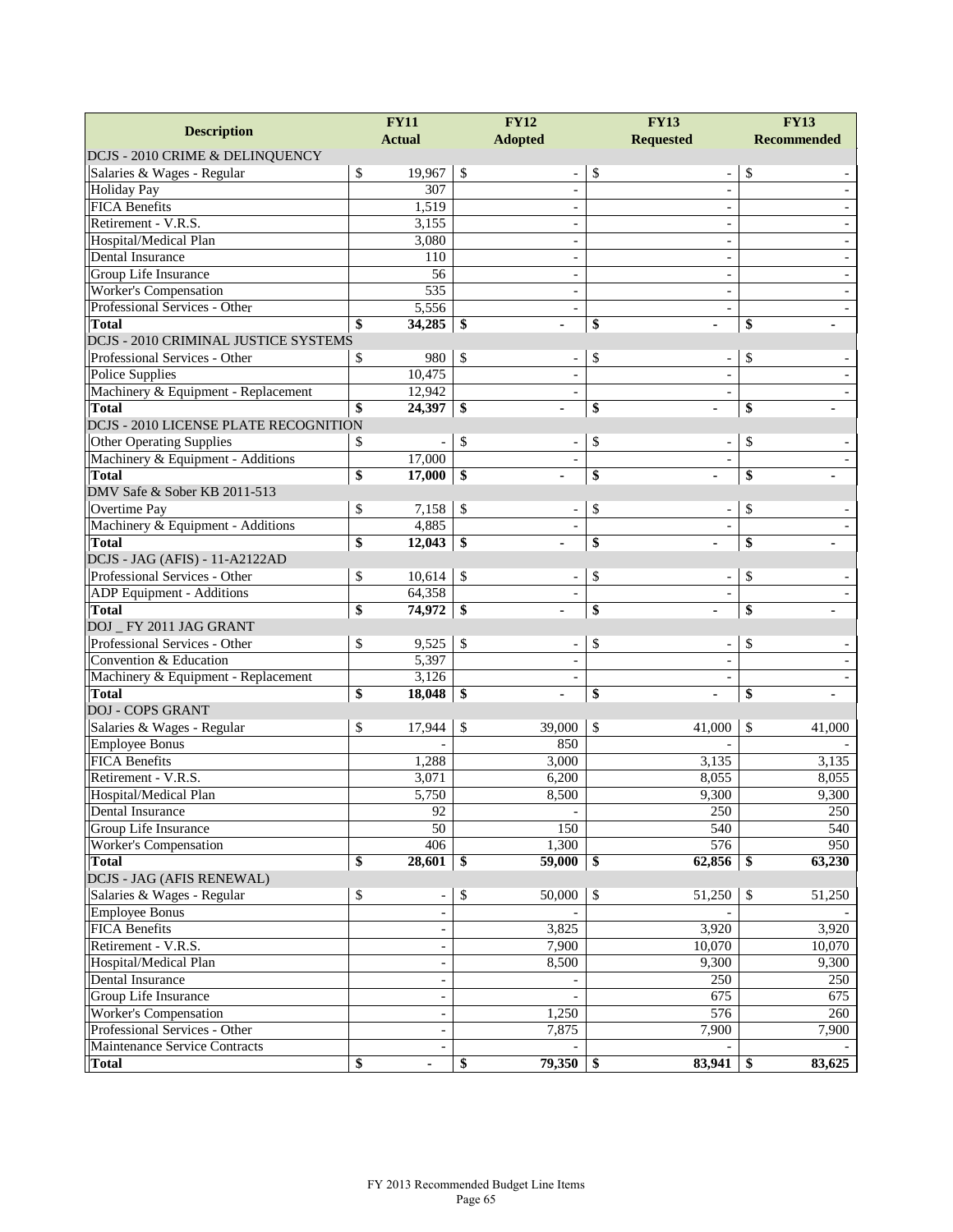| <b>Description</b>                                                        | <b>FY11</b>                    | <b>FY12</b>                              | <b>FY13</b>                    | <b>FY13</b>        |  |  |
|---------------------------------------------------------------------------|--------------------------------|------------------------------------------|--------------------------------|--------------------|--|--|
|                                                                           | <b>Actual</b>                  | <b>Adopted</b>                           | <b>Requested</b>               | <b>Recommended</b> |  |  |
| HAZARDOUS MATERIALS RESP. PROG                                            |                                |                                          |                                |                    |  |  |
| Overtime Pay                                                              | \$                             | \$                                       | \$<br>$\overline{\phantom{0}}$ | \$                 |  |  |
| <b>FICA Benefits</b>                                                      | $\blacksquare$                 | $\overline{a}$                           | $\overline{a}$                 |                    |  |  |
| <b>Professional Health Services</b>                                       |                                |                                          |                                |                    |  |  |
| Repairs & Maintenance                                                     | $\blacksquare$                 |                                          | $\overline{a}$                 |                    |  |  |
| Maintenance Service Contracts                                             | $\sim$                         |                                          | $\overline{\phantom{a}}$       |                    |  |  |
| Telecommunication                                                         |                                |                                          |                                |                    |  |  |
| Convention & Education                                                    | $\blacksquare$                 |                                          | $\overline{\phantom{a}}$       |                    |  |  |
| <b>Office Supplies</b>                                                    |                                |                                          |                                |                    |  |  |
| Vehicle/Power Equip. Supplies                                             |                                |                                          |                                |                    |  |  |
| Uniforms & Wearing Apparel                                                | 210                            | 5,000                                    | 5,000                          | 5,000              |  |  |
| Books & Subscriptions                                                     |                                |                                          |                                |                    |  |  |
| <b>Other Operating Supplies</b>                                           | 7,909                          |                                          |                                |                    |  |  |
| Machinery & Equipment - Replacement                                       | 11,178                         | 20,000                                   | 20,000                         | 20,000             |  |  |
| Communications Equip. - Replacement                                       |                                |                                          |                                |                    |  |  |
| Motor Vehicles & Equip.-Replacement                                       |                                |                                          |                                |                    |  |  |
| <b>ADP</b> Equipment - Replacement                                        |                                |                                          |                                |                    |  |  |
| Machinery & Equipment - Additions                                         | 4,583                          | 5,000                                    | 5,000                          | 5,000              |  |  |
| Communications Equip. - Additions                                         |                                |                                          |                                |                    |  |  |
| Motor Vehicles & Equip. - Additions                                       |                                |                                          |                                |                    |  |  |
| <b>ADP</b> Equipment - Additions                                          |                                |                                          |                                |                    |  |  |
| ADP Software - Additions                                                  |                                |                                          |                                |                    |  |  |
| <b>Total</b>                                                              | \$<br>23,880                   | \$<br>30,000                             | \$<br>30,000                   | \$<br>30,000       |  |  |
| FIRE SERVICE PROGRAM                                                      |                                |                                          |                                |                    |  |  |
| Repairs & Maintenance                                                     | \$<br>$\overline{\phantom{a}}$ | \$                                       | \$                             | \$                 |  |  |
| Maintenance Service Contracts                                             |                                |                                          |                                |                    |  |  |
| <b>Construction Contracts</b>                                             |                                |                                          |                                |                    |  |  |
| Lease/Rental of Equipment                                                 |                                |                                          | $\overline{a}$                 |                    |  |  |
| Convention & Education                                                    | 28,255                         | 23,700                                   | 30,130                         | 30,130             |  |  |
| Office Supplies                                                           |                                |                                          |                                |                    |  |  |
| Vehicle/Power Equip. Supplies                                             |                                |                                          |                                |                    |  |  |
| Uniforms & Wearing Apparel                                                |                                |                                          |                                |                    |  |  |
| Books & Subscriptions                                                     |                                |                                          | $\overline{\phantom{a}}$       |                    |  |  |
| <b>Other Operating Supplies</b><br><b>Promotional Materials</b>           | 139                            |                                          |                                |                    |  |  |
|                                                                           | 1,600                          | 5,000                                    | 5,000                          | 5,000              |  |  |
| Machinery & Equipment - Replacement                                       | 1,100                          | 6,620                                    | 6,620                          | 6,620              |  |  |
| Furniture & Fixtures - Replacement<br>Communications Equip. - Replacement |                                |                                          | $\overline{\phantom{a}}$       |                    |  |  |
| ADP Equipment - Replacement                                               | 1,027                          |                                          |                                |                    |  |  |
| ADP Software - Replacement                                                | 670                            |                                          |                                |                    |  |  |
| Machinery & Equipment - Additions                                         | 7,040                          | 14,000                                   | 14,000                         | 14,000             |  |  |
| Furniture & Fixtures - Additions                                          |                                |                                          |                                |                    |  |  |
| Communications Equip. - Additions                                         | $\overline{\phantom{a}}$       | $\overline{\phantom{a}}$                 | $\overline{\phantom{a}}$       |                    |  |  |
| ADP Equipment - Additions                                                 | $\overline{\phantom{a}}$       |                                          |                                |                    |  |  |
| ADP Software - Additions                                                  | $\overline{a}$                 |                                          |                                |                    |  |  |
| <b>Total</b>                                                              | 39,831<br>\$                   | 49,320<br>-\$                            | 55,750<br>-\$                  | 55,750<br>\$       |  |  |
| 2008 HOMELAND SECURITY (DEMO)                                             |                                |                                          |                                |                    |  |  |
| Machinery & Equipment - Replacement                                       | \$<br>7,930                    | $\mathbb{S}$<br>$\overline{\phantom{a}}$ | \$<br>$\overline{\phantom{0}}$ | \$                 |  |  |
| Motor Vehicles & Equipment - Replacement                                  |                                |                                          |                                |                    |  |  |
| Communications Equipment - Additions                                      |                                |                                          |                                |                    |  |  |
| <b>Total</b>                                                              | \$<br>7,930                    | -\$                                      | \$                             | \$                 |  |  |
| FXBURG RESCUE FOUR-FOR-LIFE                                               |                                |                                          |                                |                    |  |  |
| Fredericksburg Rescue OEMS Four-for-Life                                  | \$                             | \$<br>25,000                             | \$<br>25,000                   | 25,000<br>\$       |  |  |
| <b>Total</b>                                                              | \$                             | 25,000<br>\$                             | 25,000<br>\$                   | 25,000<br>\$       |  |  |
| <b>GIS PICTOMETRY - HAZMAT</b>                                            |                                |                                          |                                |                    |  |  |
| ADP Software - Additions                                                  | \$                             | 10,680<br>\$                             | \$<br>10,860                   | 10,860<br>\$       |  |  |
| <b>Total</b>                                                              | \$                             | $\overline{\$}$<br>10,680                | \$<br>10,860                   | \$<br>10,860       |  |  |
|                                                                           |                                |                                          |                                |                    |  |  |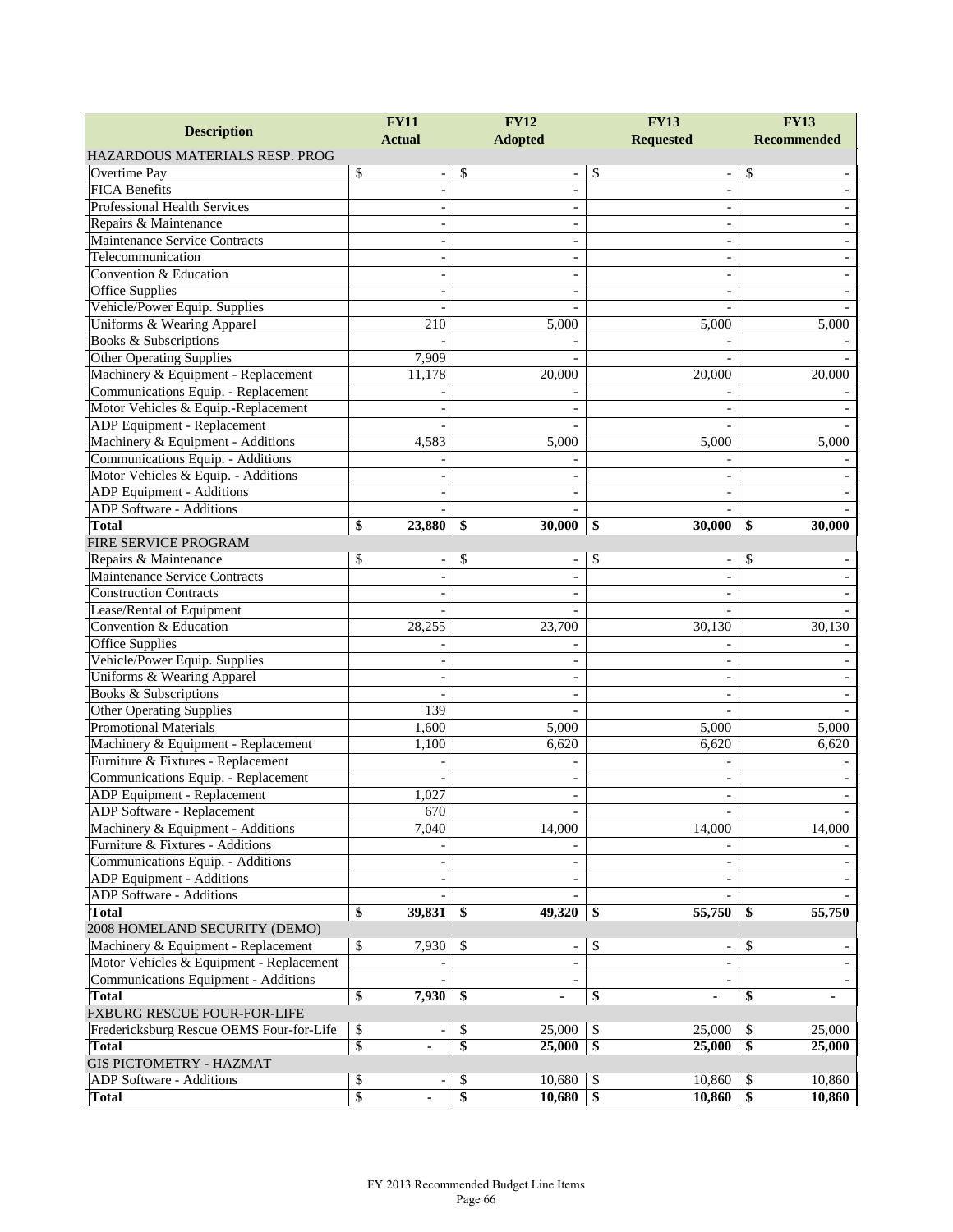| <b>Description</b>                                              | <b>FY11</b>   |                                | <b>FY12</b>              | <b>FY13</b>              | <b>FY13</b>        |  |  |
|-----------------------------------------------------------------|---------------|--------------------------------|--------------------------|--------------------------|--------------------|--|--|
|                                                                 | <b>Actual</b> |                                | <b>Adopted</b>           | <b>Requested</b>         | <b>Recommended</b> |  |  |
| <b>CSX TREE PROJECT - RAILROAD AVENUE</b>                       |               |                                |                          |                          |                    |  |  |
| Salaries & Wages - Part Time                                    | \$            | \$<br>$\overline{\phantom{a}}$ |                          | \$                       | \$                 |  |  |
| <b>FICA Benefits</b>                                            |               |                                | ÷,                       | $\overline{a}$           |                    |  |  |
| Temporary Help Service Fees                                     |               |                                |                          | ÷,                       |                    |  |  |
| Maintenance Service Contracts                                   |               |                                | $\overline{\phantom{a}}$ | $\overline{\phantom{a}}$ |                    |  |  |
| <b>Agricultural Supplies</b>                                    | 1,745         |                                |                          |                          |                    |  |  |
| <b>Other Operating Supplies</b>                                 |               |                                | $\overline{a}$           | $\overline{a}$           |                    |  |  |
| <b>Total</b>                                                    | 1,745<br>\$   | -\$                            |                          | \$                       | \$                 |  |  |
| <b>SOAP BOX DERBY</b>                                           |               |                                |                          |                          |                    |  |  |
| Salaries & Wages - Part Time                                    | \$            | \$                             |                          | \$                       | \$                 |  |  |
| <b>FICA Benefits</b>                                            |               |                                |                          |                          |                    |  |  |
| <b>Worker's Compensation</b>                                    |               |                                |                          |                          |                    |  |  |
| Professional Services - Other                                   | 3,520         |                                | 4,100                    | 4,100                    | 4,100              |  |  |
| Printing & Binding                                              |               |                                |                          |                          |                    |  |  |
| Advertising                                                     |               | 20                             | 500                      | 800                      | 800                |  |  |
| Postage & Postal Service                                        |               |                                | 100                      | 100                      | 100                |  |  |
| Lease/Rental of Equipment                                       | 785           |                                | 1,000                    | 1,000                    | 1,000              |  |  |
| Lease/Rental of Buildings                                       |               |                                | 1,000                    | 1,000                    | 1,000              |  |  |
| Mileage                                                         |               | $\overline{\phantom{a}}$       | 200                      | 200                      | 200                |  |  |
| Fares                                                           |               | $\overline{\phantom{a}}$       |                          |                          |                    |  |  |
| Subsistence & Lodging<br>Convention & Education                 |               |                                | 1,000                    | 1,000                    | 1,000              |  |  |
|                                                                 | 1,650         |                                | 1,800                    |                          |                    |  |  |
| Dues & Association Memberships<br>Repair & Maintenance Supplies |               |                                |                          | 1,800                    | 1,800              |  |  |
| Educational & Recreational Supplies                             | 17,106        |                                | 15,300                   | 18,000                   | 18,000             |  |  |
| Other Operating Supplies                                        |               |                                |                          |                          |                    |  |  |
| <b>Total</b>                                                    | \$<br>23,081  | \$                             | 25,000                   | 28,000                   | \$<br>28,000       |  |  |
| <b>FINALLY FRIDAYS</b>                                          |               |                                |                          | \$                       |                    |  |  |
| Professional Services - Other                                   | \$            | \$<br>$\overline{\phantom{a}}$ |                          | \$                       | \$                 |  |  |
| <b>Construction Contracts</b>                                   |               |                                |                          |                          |                    |  |  |
| Lease/Rental of Equipment                                       |               |                                |                          |                          |                    |  |  |
| Dues & Association Memberships                                  | 305           |                                |                          |                          |                    |  |  |
| Educational & Recreational Supplies                             |               |                                | $\overline{\phantom{0}}$ | $\overline{a}$           |                    |  |  |
| <b>Other Operating Supplies</b>                                 | 296           |                                |                          | $\overline{a}$           |                    |  |  |
| Furntiure and Fixtures - Replacement                            |               |                                | $\overline{\phantom{0}}$ | ٠                        |                    |  |  |
| Machinery & Equipment - Additions                               |               |                                |                          |                          |                    |  |  |
| <b>Total</b>                                                    | \$<br>601     | \$                             |                          | \$                       | \$                 |  |  |
| FREJUS SPORTS EXCHANGE                                          |               |                                |                          |                          |                    |  |  |
| Professional Services - Other                                   | \$            | \$<br>$\overline{\phantom{a}}$ | 8,000                    | \$<br>8,000              | \$<br>8,000        |  |  |
| Fares                                                           |               | $\overline{\phantom{a}}$       |                          |                          |                    |  |  |
| Convention & Education                                          |               |                                |                          |                          |                    |  |  |
| Educational & Recreational Supplies                             |               |                                | 9,000                    | 9,000                    | 9,000              |  |  |
| <b>Total</b>                                                    | \$            | \$                             | 17,000                   | 17,000<br>\$             | 17,000<br>\$       |  |  |
| <b>STARFIRE DRILL TEAM</b>                                      |               |                                |                          |                          |                    |  |  |
| Salaries & Wages - Part Time                                    |               |                                |                          |                          |                    |  |  |
|                                                                 | \$<br>3,480   | $\mathcal{S}$                  | 23,200                   | $\mathbb{S}$<br>10,000   | \$<br>10,000       |  |  |
| <b>FICA Benefits</b>                                            |               |                                | 1,775                    | 1,775                    | 1,775              |  |  |
| Worker's Compensation                                           |               |                                |                          |                          |                    |  |  |
| Professional Services - Other                                   | 4,691         |                                |                          | 13,200                   | 13,200             |  |  |
| Advertising                                                     |               |                                | 1,955                    | 2,925                    | 2,925              |  |  |
| Lease / Rental of Equipment                                     |               |                                | 100                      | 100                      | 100                |  |  |
| Educational & Recreational Supplies                             | 126           |                                | 18,000                   | 17,000                   | 17,000             |  |  |
| <b>Total</b>                                                    | \$<br>8,297   | -\$                            | 45,030                   | 45,000<br>\$             | \$<br>45,000       |  |  |
| <b>COSSEY PARK PROJECT</b>                                      |               |                                |                          |                          |                    |  |  |
| <b>Agricultural Supplies</b>                                    | \$<br>3,383   | \$                             | $\overline{\phantom{m}}$ | \$                       | \$                 |  |  |
| Machinery & Equipment - Replacement                             |               |                                |                          |                          |                    |  |  |
| Improvements & Betterments - Additions<br><b>Total</b>          | \$<br>3,383   | \$                             |                          |                          |                    |  |  |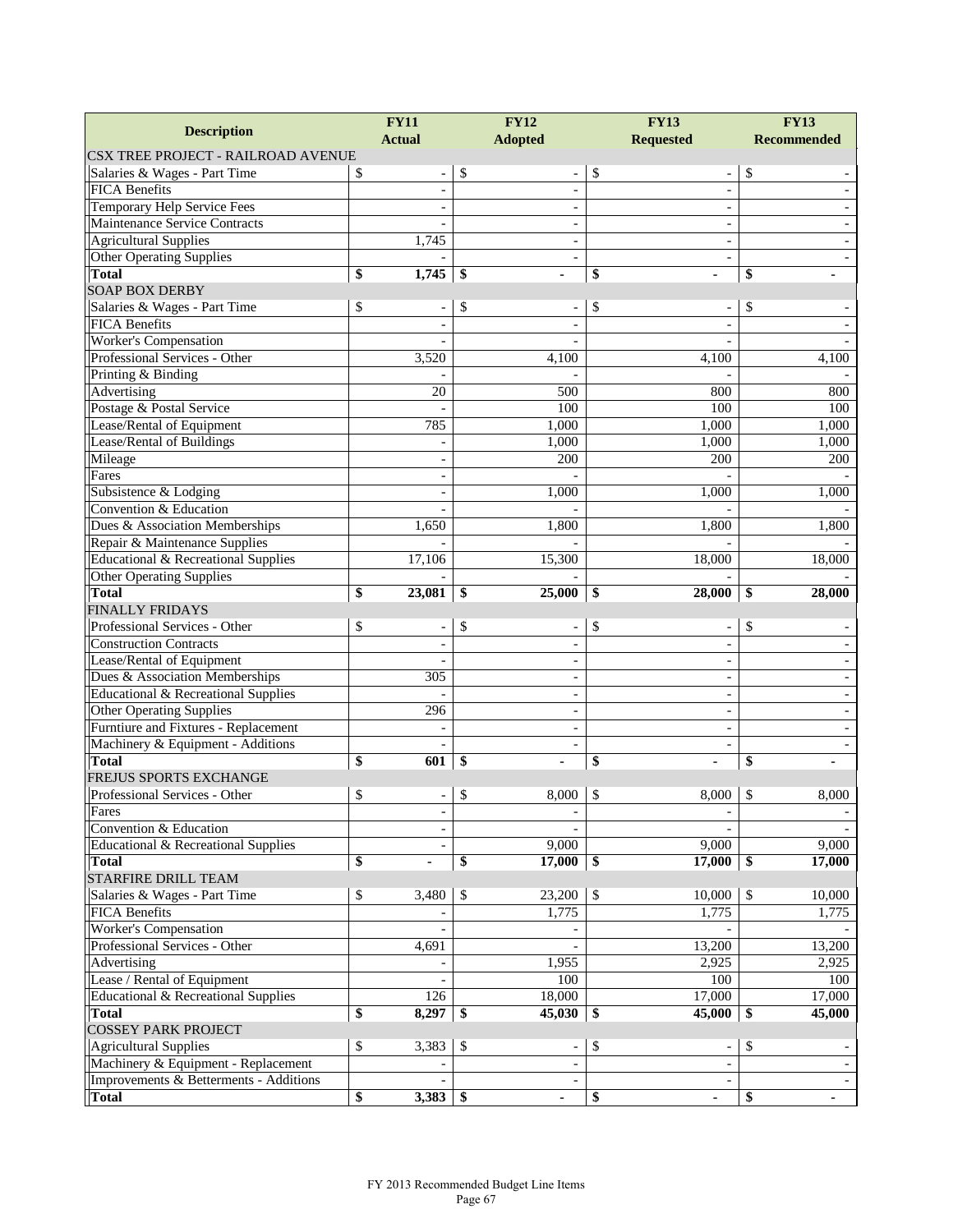|                                           | <b>FY12</b><br><b>FY11</b> |                          |                | <b>FY13</b>              |                  | <b>FY13</b>                  |    |                    |  |
|-------------------------------------------|----------------------------|--------------------------|----------------|--------------------------|------------------|------------------------------|----|--------------------|--|
| <b>Description</b>                        |                            | <b>Actual</b>            | <b>Adopted</b> |                          | <b>Requested</b> |                              |    | <b>Recommended</b> |  |
| FSPA LIQUIDATION - OLD MILL PARK          |                            |                          |                |                          |                  |                              |    |                    |  |
| Professional Services - Other             | \$                         | 1,300                    | $\mathbb{S}$   | $\overline{\phantom{a}}$ | \$               | $\overline{\phantom{a}}$     | \$ |                    |  |
| Repair & Maintenance Supplies             |                            | 6,680                    |                | $\overline{\phantom{a}}$ |                  | $\overline{\phantom{a}}$     |    |                    |  |
| <b>Other Operating Supplies</b>           |                            | 1,915                    |                | $\overline{\phantom{a}}$ |                  | $\overline{a}$               |    |                    |  |
| Improvements & Betterments - Replacements |                            | 5,918                    |                | $\overline{\phantom{a}}$ |                  | $\overline{\phantom{a}}$     |    |                    |  |
| Machinery & Equipment - Additions         |                            | 11,200                   |                |                          |                  | $\overline{\phantom{a}}$     |    |                    |  |
| <b>Total</b>                              | \$                         | 27,013                   | \$             |                          | \$               |                              | \$ |                    |  |
| <b>HURKAMP LUNCH</b>                      |                            |                          |                |                          |                  |                              |    |                    |  |
| Professional Services - Other             | \$                         |                          | \$             | 4,000                    | \$               | 4,000                        | \$ | 4,000              |  |
| <b>Other Operating Supplies</b>           |                            |                          |                | 4,000                    |                  | 4,000                        |    | 4,000              |  |
| <b>Total</b>                              | \$                         |                          | \$             | 8,000                    | \$               | 8,000                        | \$ | 8,000              |  |
| <b>FARMER'S MARKET</b>                    |                            |                          |                |                          |                  |                              |    |                    |  |
| Salaries & Wages - Part Time              | \$                         | $\overline{\phantom{a}}$ | \$             | 13,000                   | \$               | 22,750                       | \$ | 22,750             |  |
| <b>FICA Benefits</b>                      |                            |                          |                | 1,000                    |                  | 1,750                        |    | 1,750              |  |
| Worker's Compensation                     |                            | $\overline{\phantom{a}}$ |                | 500                      |                  | 500                          |    | 500                |  |
| <b>Other Operating Supplies</b>           |                            |                          |                | 500                      |                  | 1,500                        |    | 1,500              |  |
|                                           |                            | $\overline{a}$           |                |                          |                  |                              |    |                    |  |
| <b>Total</b>                              | \$                         |                          | \$             | 15,000                   | \$               | 26,500                       | \$ | 26,500             |  |
| <b>FINE ARTS COMMISSION</b>               |                            |                          |                |                          |                  |                              |    |                    |  |
| Fine Arts Commission                      | \$                         | $\overline{\phantom{a}}$ | \$             | $\overline{\phantom{a}}$ | \$               | $\overline{\phantom{a}}$     | \$ |                    |  |
| WAR MEMORIAL                              |                            |                          |                |                          |                  |                              |    |                    |  |
| Professional Services - Enginerring       |                            |                          |                |                          |                  |                              |    |                    |  |
| Professional Services - Other             |                            | 742                      |                | $\blacksquare$           |                  | $\overline{\phantom{a}}$     |    |                    |  |
| <b>Construction Contracts</b>             |                            | 950                      |                | $\overline{\phantom{a}}$ |                  | $\overline{\phantom{a}}$     |    |                    |  |
| Advertising                               |                            | 589                      |                | $\overline{\phantom{a}}$ |                  | $\overline{\phantom{a}}$     |    |                    |  |
| Other Payments to Civic Org.              |                            |                          |                |                          |                  |                              |    |                    |  |
| <b>Total</b>                              | \$                         | 2,281                    | \$             |                          | \$               |                              | \$ |                    |  |
| FREDERICKSBURG ARTS COMMISSION            |                            |                          |                |                          |                  |                              |    |                    |  |
| Professional Services - Other             | \$                         | 27,713                   | \$             | 10,000                   | \$               | 25,000                       | \$ | 25,000             |  |
| Fredericksburg Arts Commission            |                            |                          |                | 1,500                    |                  |                              |    |                    |  |
| <b>Total</b>                              | \$                         | 27,713                   | \$             | 11,500                   | \$               | 25,000                       | \$ | 25,000             |  |
| COMMUNITY DEVELOPMENT                     |                            |                          |                |                          |                  |                              |    |                    |  |
| Professional Services - Other             | \$                         | $\overline{\phantom{a}}$ | \$             | $\blacksquare$           | \$               | 300,000                      | \$ | 300,000            |  |
| <b>Construction Contracts</b>             |                            |                          |                | $\blacksquare$           |                  |                              |    |                    |  |
| Repairs & Maintenance                     |                            | $\overline{\phantom{a}}$ |                | $\overline{\phantom{a}}$ |                  | $\qquad \qquad \blacksquare$ |    |                    |  |
| Telecommunication                         |                            | $\overline{a}$           |                | $\overline{\phantom{a}}$ |                  | $\overline{\phantom{a}}$     |    |                    |  |
| <b>Other Operating Supplies</b>           |                            |                          |                |                          |                  | $\overline{\phantom{a}}$     |    |                    |  |
| Machinery & Equipment - Replacement       |                            | $\overline{\phantom{a}}$ |                | $\blacksquare$           |                  | $\overline{\phantom{a}}$     |    |                    |  |
| Furniture & Fixtures - Replacement        |                            | $\overline{a}$           |                | $\overline{\phantom{a}}$ |                  | $\overline{\phantom{a}}$     |    |                    |  |
| Communications Equip. - Replacement       |                            | $\overline{\phantom{a}}$ |                |                          |                  |                              |    |                    |  |
| ADP Software - Replacement                |                            |                          |                |                          |                  |                              |    |                    |  |
| Machinery & Equipment - Additions         |                            | $\blacksquare$           |                |                          |                  |                              |    |                    |  |
| Furniture & Fixtures - Additions          |                            | $\overline{\phantom{a}}$ |                | $\blacksquare$           |                  | $\blacksquare$               |    |                    |  |
| Communications Equip. - Additions         |                            | $\blacksquare$           |                | $\overline{\phantom{a}}$ |                  |                              |    |                    |  |
| <b>Total</b>                              | \$                         | ٠                        | \$             |                          | \$               | 300,000                      | \$ | 300,000            |  |
| PEG ACCESS                                |                            |                          |                |                          |                  |                              |    |                    |  |
| Professional Services - Other             | \$                         | $\overline{a}$           | \$             |                          | \$               | $\overline{\phantom{0}}$     | \$ |                    |  |
| Repairs & Maintenance                     |                            |                          |                | $\blacksquare$           |                  | $\overline{\phantom{a}}$     |    |                    |  |
| Telecommunication                         |                            | 240                      |                | $\overline{\phantom{a}}$ |                  | $\overline{\phantom{a}}$     |    |                    |  |
| <b>Other Operating Supplies</b>           |                            |                          |                |                          |                  |                              |    |                    |  |
| Machinery & Equipment - Replacement       |                            |                          |                | 40,000                   |                  | 40,000                       |    | 40,000             |  |
| ADP Equipment - Replacement               |                            | $\overline{\phantom{a}}$ |                |                          |                  |                              |    |                    |  |
| Communications Equip. - Additions         |                            | $\overline{\phantom{a}}$ |                | $\blacksquare$           |                  | $\blacksquare$               |    |                    |  |
| ADP Equipment - Additions                 |                            | $\overline{\phantom{a}}$ |                |                          |                  | $\overline{\phantom{a}}$     |    |                    |  |
| ADP Software - Additions                  |                            |                          |                |                          |                  |                              |    |                    |  |
| <b>Total</b>                              | \$                         | 240                      | \$             | 40,000                   | \$               | 40,000                       | \$ | 40,000             |  |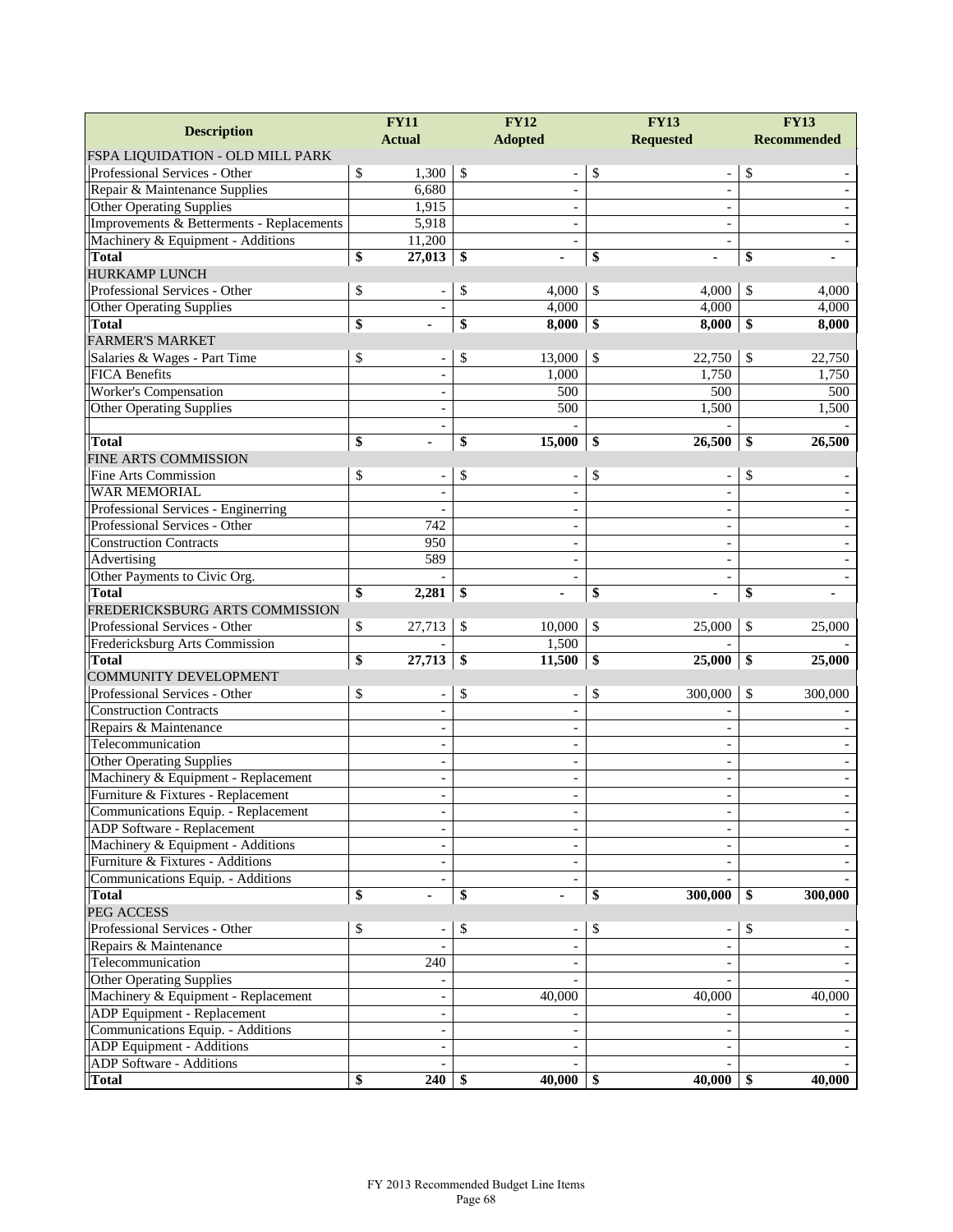| <b>Description</b>                   | <b>FY11</b>              | <b>FY12</b>              | <b>FY13</b>              | <b>FY13</b>        |  |
|--------------------------------------|--------------------------|--------------------------|--------------------------|--------------------|--|
|                                      | <b>Actual</b>            | <b>Adopted</b>           | <b>Requested</b>         | <b>Recommended</b> |  |
| <b>CDBG</b>                          |                          |                          |                          |                    |  |
| Salaries & Wages - Regular           | \$<br>52,617             | \$<br>54,000             | \$<br>55,070             | \$<br>55,070       |  |
| Overtime Pay<br><b>FICA Benefits</b> |                          |                          |                          |                    |  |
| <b>Employee Bonus</b>                | 3,536                    | 4,200<br>850             | 4,215                    | 4,215              |  |
| Retirement V.R.S.                    | 8,489                    | 7,800                    | 10,820                   | 10,820             |  |
| Retirement - Other                   |                          |                          |                          |                    |  |
| Hospital/Medical Plan                | 7,442                    | 8,500                    | 9,300                    | 9,300              |  |
| Dental Insurance                     | 221                      | 200                      | 250                      | 250                |  |
| Group Life Insurance                 | 150                      | 550                      | 625                      | 625                |  |
| Worker's Compensation                | 81                       | 100                      | 100                      | 100                |  |
| <b>Construction Contracts</b>        |                          |                          |                          |                    |  |
| Professional Services - Legal        | 6,552                    | 10,050                   | 6,500                    | 6,500              |  |
| Professional Services - Other        | 8,347                    | 15,000                   | 8,300                    | 8,300              |  |
| <b>Construction Contracts</b>        | 76,979                   | 76,710                   | 50,735                   | 50,735             |  |
| Repairs & Maintenance                |                          |                          |                          |                    |  |
| Maintenance Service Contracts        |                          |                          |                          |                    |  |
| Printing & Binding                   | 500                      | 400                      | 200                      | 200                |  |
| Advertising                          | 344                      | 750                      | 700                      | 700                |  |
| Postage & Postal Service             | 22                       | 250                      | 200                      | 200                |  |
| <b>Messenger Services</b>            | $\overline{\phantom{m}}$ |                          |                          |                    |  |
| Telecommunication                    |                          |                          |                          |                    |  |
| Mileage                              | 34                       | 100                      | 10 <sub>0</sub>          | 100                |  |
| Fares                                |                          | 150                      | 125                      | 125                |  |
| Subsistence & Lodging                | 32                       | 200                      | 200                      | 200                |  |
| Convention & Education               | 590                      | 300                      | 300                      | 300                |  |
| Other Payments to Civic Org.         |                          |                          |                          |                    |  |
| Rappahannock Legal Services          | 18,300                   | 15,500                   | 10,400                   | 10,400             |  |
| Virginia Housing Coalition           | 5,807                    | 5,300                    | 3,600                    | 3,600              |  |
| Food Relief Clearinghouse            | 2,600                    | 2,200                    | 1,500                    | 1,500              |  |
| <b>FAHASS</b>                        | 8,000                    | 6,800                    | 4,600                    | 4,600              |  |
| Removal of Architectural Barriers    | 7,650                    | 10,000                   | 7,000                    | 7,000              |  |
| Bragg Hill Family Life Center        |                          |                          |                          |                    |  |
| Office Supplies                      | 148                      | 350                      | 250                      | 250                |  |
| Furniture & Fixtures - Replacement   | $\overline{\phantom{a}}$ |                          |                          |                    |  |
| <b>ADP</b> Equipment - Replacement   | $\overline{\phantom{a}}$ | $\overline{\phantom{0}}$ | $\sim$                   |                    |  |
| <b>ADP</b> Software - Replacement    | $\overline{\phantom{a}}$ |                          | $\overline{a}$           |                    |  |
| Machinery & Equipment - Additions    | $\overline{\phantom{a}}$ |                          |                          |                    |  |
| <b>ADP</b> Equipment - Additions     | $\overline{\phantom{a}}$ | ÷,                       | $\qquad \qquad -$        |                    |  |
| Purchase of Land                     | 9,141                    | 27,000                   | 19,000                   | 19,000             |  |
| <b>Total</b>                         | 217,582                  | \$<br>247,260            | 194,090<br>-\$           | 194,090<br>\$      |  |
| CDBG - 2009 FEDERAL AMERICAN R&R ACT |                          |                          |                          |                    |  |
| Salaries & Wages - Regular           | 1,109<br>\$              | $\mathbb{S}$<br>÷,       | \$                       | \$                 |  |
| FICA Benefits                        | 85                       | $\overline{\phantom{0}}$ |                          |                    |  |
| Retirement V.R.S.                    |                          |                          | $\blacksquare$           |                    |  |
| Hospital/Medical Plan                |                          |                          | $\overline{\phantom{a}}$ |                    |  |
| Dental Insurance                     |                          |                          |                          |                    |  |
| Group Life Insurance                 | $\overline{\phantom{a}}$ |                          | $\overline{\phantom{a}}$ |                    |  |
| <b>Worker's Compensation</b>         |                          |                          | $\overline{\phantom{a}}$ |                    |  |
| Professional Services - Other        |                          |                          | $\blacksquare$           |                    |  |
| <b>Construction Contracts</b>        | 19,005                   | $\overline{\phantom{0}}$ | $\overline{\phantom{a}}$ |                    |  |
| Printing & Binding                   |                          |                          | $\qquad \qquad -$        |                    |  |
| Advertising                          | $\sim$                   | $\overline{\phantom{0}}$ | $\overline{\phantom{a}}$ |                    |  |
| <b>Other Operating Supplies</b>      |                          | ÷,                       | $\overline{\phantom{a}}$ |                    |  |
| <b>Total</b>                         | \$<br>20,199             | - \$                     | \$<br>ä,                 | \$                 |  |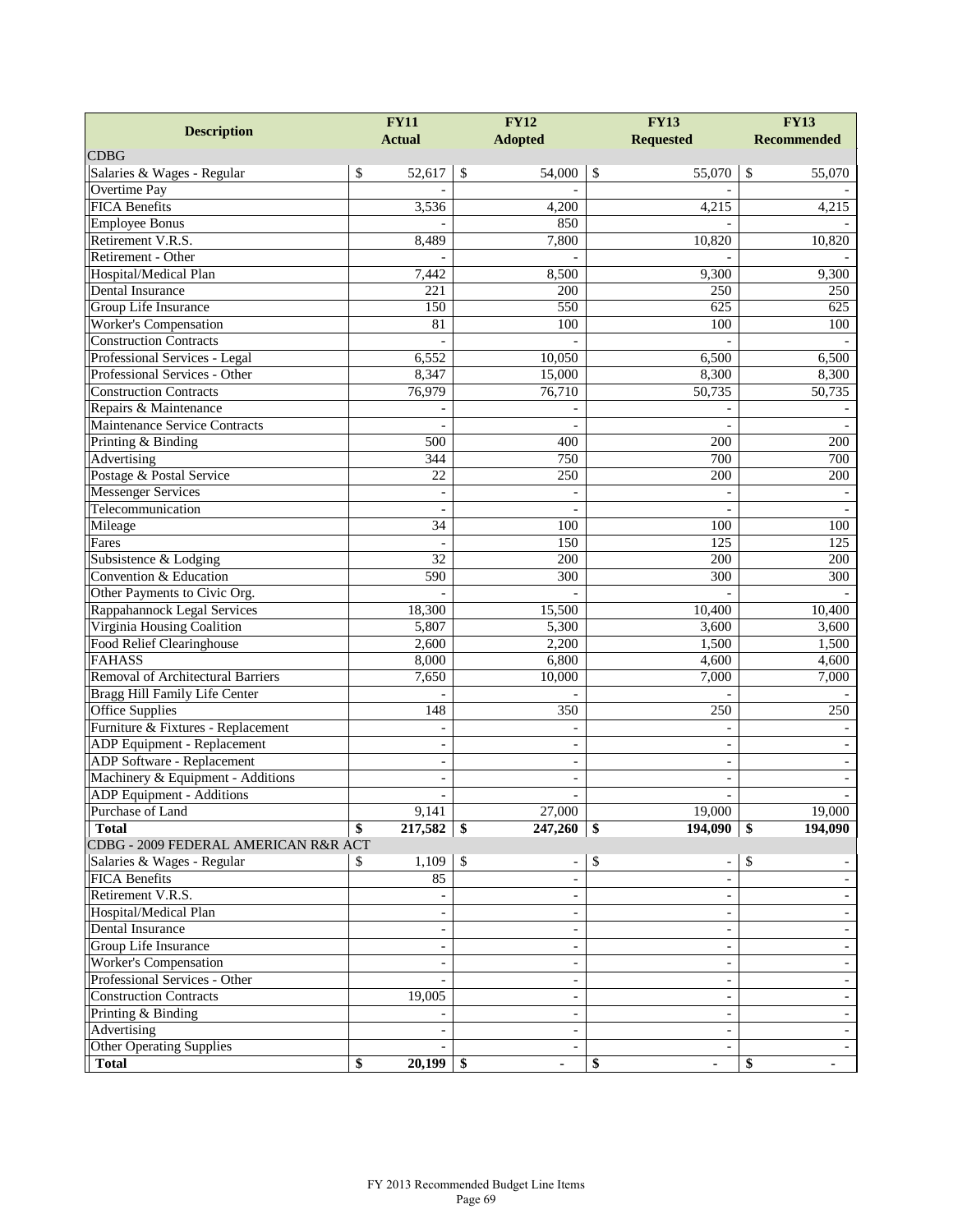| <b>FY11</b>                            |    |                          | <b>FY12</b>    | <b>FY13</b> | <b>FY13</b>                    |                    |  |
|----------------------------------------|----|--------------------------|----------------|-------------|--------------------------------|--------------------|--|
| <b>Description</b>                     |    | <b>Actual</b>            | <b>Adopted</b> |             | <b>Requested</b>               | <b>Recommended</b> |  |
| <b>COMMUNITY DEVELOPMENT BLOCK</b>     |    |                          |                |             |                                |                    |  |
| Professional Services - Other          | \$ |                          | \$             |             | \$<br>$\overline{\phantom{a}}$ | \$                 |  |
| <b>Construction Contracts</b>          |    |                          |                |             |                                |                    |  |
| Other Payments to Civic Org.           |    | 8,000                    |                | 7,500       | 6,300                          | 6,300              |  |
| Rapp. Area Agency on Aging             |    |                          |                |             |                                |                    |  |
| ADP Equipment - Additions              |    |                          |                |             |                                |                    |  |
| <b>ADP Software - Additions</b>        |    |                          |                |             |                                |                    |  |
| <b>Fiscal Agent Fees</b>               |    | $\blacksquare$           |                |             | $\overline{a}$                 |                    |  |
| <b>Total</b>                           | \$ | 8,000                    | \$             | 7,500       | 6,300<br>\$                    | \$<br>6,300        |  |
| FIRST NIGHT CELEBRATION                |    |                          |                |             |                                |                    |  |
| Overtime Pay                           | \$ |                          | \$             |             | \$                             | \$                 |  |
| Salaries & Wages - Part Time           |    |                          |                | 1,100       | 1,100                          | 1,100              |  |
| <b>FICA</b> Benefits                   |    | $\blacksquare$           |                | 350         | 350                            | 350                |  |
| Worker's Compensation                  |    |                          |                |             |                                |                    |  |
| Professional Services - Other          |    | 39,996                   |                | 38,000      | 40,000                         | 40,000             |  |
| Maintenance Service Contracts          |    |                          |                |             |                                |                    |  |
| Printing & Binding                     |    | 2,575                    |                | 4,200       | 3,000                          | 3,000              |  |
| Advertising                            |    | 4,203                    |                |             |                                |                    |  |
| Postage & Postal Service               |    |                          |                | 500         | 500                            | 500                |  |
| Telecommunication                      |    |                          |                |             |                                |                    |  |
| Lease/Rental of Equipment              |    | 785                      |                | 13,500      | 15,000                         | 15,000             |  |
| Lease/Rental of Buildings              |    |                          |                | 200         | 200                            | 200                |  |
| Mileage                                |    | $\overline{\phantom{a}}$ |                | 50          |                                |                    |  |
| Fares                                  |    | $\overline{\phantom{a}}$ |                |             |                                |                    |  |
| Subsistence & Lodging                  |    | $\overline{\phantom{a}}$ |                | 500         | 500                            | 500                |  |
| Convention & Education                 |    | $\overline{\phantom{a}}$ |                | 650         | 650                            | 650                |  |
| <b>Visitor Accommodations</b>          |    | $\blacksquare$           |                |             |                                |                    |  |
| Dues & Association Memberships         |    | $\sim$                   |                | 250         | 250                            | 250                |  |
| <b>Office Supplies</b>                 |    |                          |                |             |                                |                    |  |
| Educational & Recreational Supplies    |    | 978                      |                |             |                                |                    |  |
| <b>Other Operating Supplies</b>        |    |                          |                | 1,700       | 1,450                          | 1,450              |  |
| <b>Promotional Materials</b>           |    |                          |                |             |                                |                    |  |
| Machinery & Equipment - Additions      |    | 548                      |                |             |                                |                    |  |
| ADP Equipment - Additions              |    |                          |                |             |                                |                    |  |
| <b>Total</b>                           | \$ | 49,085                   | \$             | 61,000      | 63,000<br>\$                   | \$<br>63,000       |  |
| REGIONAL GROUP TOURISM                 |    |                          |                |             |                                |                    |  |
| Salaries & Wages-Part Time             | \$ |                          | \$             |             | \$                             | \$                 |  |
| Professional Services - Other          |    | 19,077                   |                | 18,000      | 18,000                         | 18,000             |  |
| Printing & Binding                     |    | 19,460                   |                | 22,000      | 23,000                         | 23,000             |  |
| Advertising                            |    | 51,984                   |                | 35,000      | 55,533                         | 55,533             |  |
| Postage & Postal Service               |    | 4.816                    |                | 3,000       | 5.000                          | 5,000              |  |
| Mileage                                |    |                          |                |             |                                |                    |  |
| Convention & Education                 |    | 50,031                   |                | 28,000      | 33,914                         | 33,914             |  |
| Visitor Accommodations                 |    | 2,285                    |                | 3,000       | 4.000                          | 4,000              |  |
| Dues & Association Memberships         |    | 7,422                    |                | 7,000       | 7,153                          | 7,153              |  |
| <b>Promotional Materials</b>           |    | 4,960                    |                | 4,000       | 3,400                          | 3,400              |  |
| <b>Total</b>                           | \$ | 160,035                  | $\sqrt{3}$     | 120,000     | \$<br>150,000                  | \$<br>150,000      |  |
| REGIONAL TOURISM MARKETING             |    |                          |                |             |                                |                    |  |
| Professional Services - Other          | \$ | 128,079                  | $\mathbb{S}$   | 150,000     | \$<br>150,000                  | \$<br>150,000      |  |
| Printing & Binding                     |    | 37,134                   |                | 38,000      | 38,000                         | 38,000             |  |
| Advertising                            |    | 177,982                  |                | 160,000     | 160,000                        | 160,000            |  |
| Postage & Postal Service               |    | 20,500                   |                | 15,000      | 15,000                         | 15,000             |  |
| <b>Total</b>                           | \$ | 363,695                  | -\$            | 363,000     | \$<br>363,000                  | \$<br>363,000      |  |
| FAMPO / CMAQ - BIKE RACKS              |    |                          |                |             |                                |                    |  |
| Improvements & Betterments - Additions | \$ | 1,845                    | -\$            |             | \$                             | \$                 |  |
| <b>Total</b>                           | \$ | 1,845                    | $\mathbf{\$}$  |             | \$                             | \$                 |  |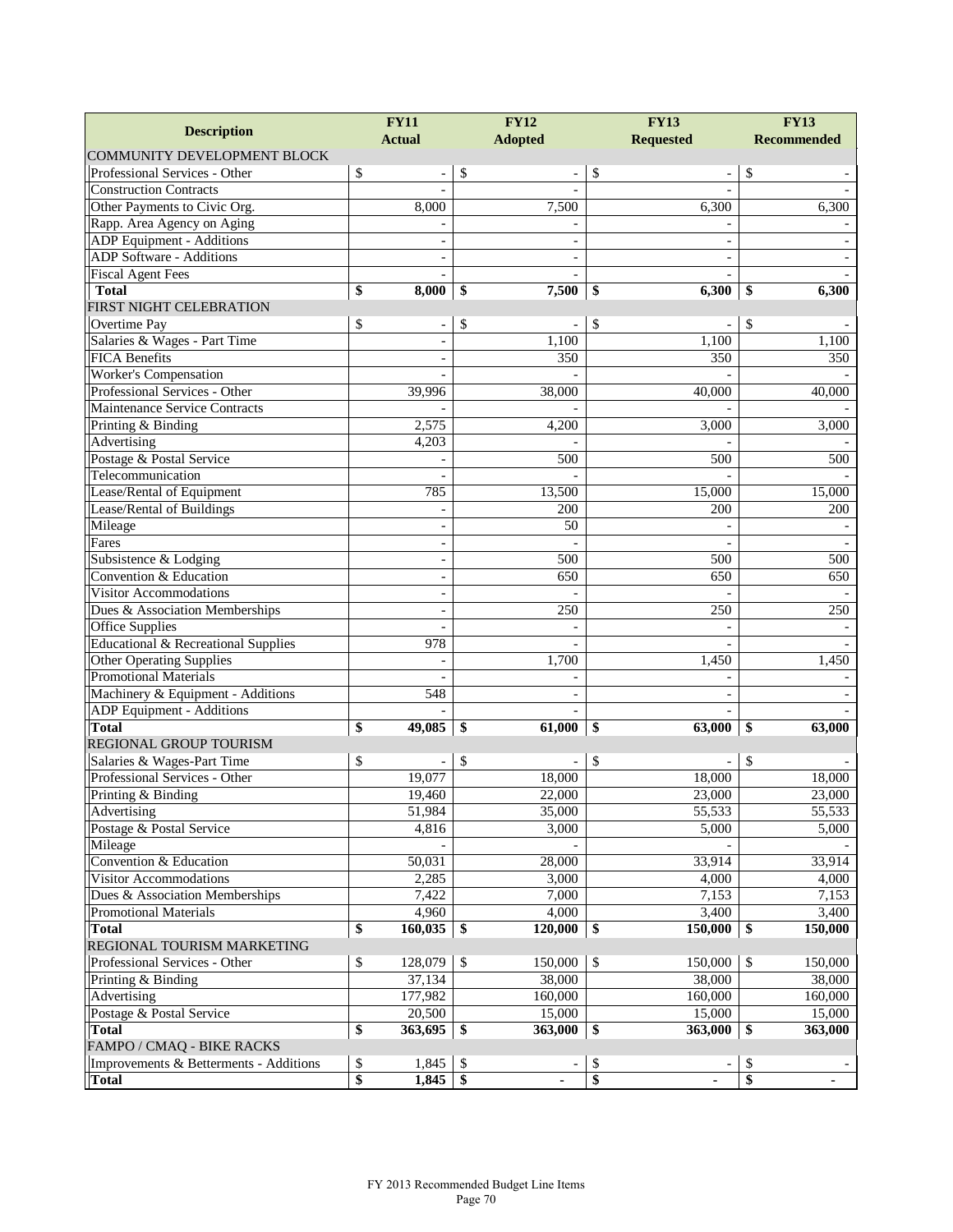| <b>Description</b>                       | <b>FY11</b>              | <b>FY12</b>                          | <b>FY13</b>              | <b>FY13</b>        |  |  |
|------------------------------------------|--------------------------|--------------------------------------|--------------------------|--------------------|--|--|
|                                          | <b>Actual</b>            | <b>Adopted</b>                       | <b>Requested</b>         | <b>Recommended</b> |  |  |
| CENTRAL PARK SPECIAL TAX DISTRICT        |                          |                                      |                          |                    |  |  |
| Transfer to Capital Fund                 | \$                       | \$                                   | \$                       | \$                 |  |  |
| <b>Transfer to General Fund</b><br>Total | 300,000                  |                                      |                          |                    |  |  |
| FALL HILL AVE SPECIAL TAX DISTRICT       | 300,000<br>\$            | -\$<br>۰                             | \$                       | \$                 |  |  |
| Transfer to General Fund                 | 242,648                  | $\mathcal{S}$                        |                          |                    |  |  |
| <b>Total</b>                             | \$<br>\$<br>242,648      | $\overline{\boldsymbol{\mathsf{s}}}$ | \$                       | \$                 |  |  |
| CELEBRATE VA SPECIAL TAX DIST            |                          |                                      |                          |                    |  |  |
| Transfer to General Fund                 | \$                       | \$                                   | \$                       | \$                 |  |  |
| <b>Total</b>                             | \$                       | \$                                   | \$                       | \$                 |  |  |
| REGIONAL TRANSPORTATION FUND             |                          |                                      |                          |                    |  |  |
| Overtime Pay                             | \$                       | \$                                   | \$                       | \$                 |  |  |
| Salaries & Wages - Part Time             | 15,019                   | ÷,                                   | $\sim$                   |                    |  |  |
| <b>FICA Benefits</b>                     | 1,159                    |                                      |                          |                    |  |  |
| Dental Insurance                         |                          | L,                                   |                          |                    |  |  |
| <b>Worker's Compensation</b>             | $\overline{364}$         |                                      | $\sim$                   |                    |  |  |
| Professional Services - Other            | 1,474                    |                                      |                          |                    |  |  |
| Temp. Help Service Fees                  |                          | $\overline{\phantom{0}}$             | $\overline{\phantom{a}}$ |                    |  |  |
| Repairs & Maintenance                    | 8,983                    |                                      |                          |                    |  |  |
| Maintenance Service Contracts            |                          |                                      |                          |                    |  |  |
| Printing & Binding                       |                          |                                      | $\overline{\phantom{a}}$ |                    |  |  |
| Advertising                              |                          |                                      |                          |                    |  |  |
| <b>Construction Contracts</b>            |                          | $\overline{\phantom{0}}$             | $\overline{\phantom{a}}$ |                    |  |  |
| <b>Electrical Services</b>               | 6,890                    |                                      |                          |                    |  |  |
| <b>Street Light Installations</b>        |                          |                                      | $\overline{a}$           |                    |  |  |
| <b>Messenger Services</b>                |                          |                                      | $\sim$                   |                    |  |  |
| Telecommunication                        | 1,156                    |                                      |                          |                    |  |  |
| Lease/Rental of Buildings                |                          | $\overline{\phantom{0}}$             | $\overline{\phantom{a}}$ |                    |  |  |
| Lease/Rental of Land                     |                          |                                      |                          |                    |  |  |
| Mileage                                  | $\overline{\phantom{a}}$ |                                      |                          |                    |  |  |
| <b>PRTC</b>                              |                          |                                      | $\overline{\phantom{a}}$ |                    |  |  |
| <b>VRE</b>                               |                          |                                      |                          |                    |  |  |
| <b>Agricultural Supplies</b>             |                          | $\overline{\phantom{0}}$             | $\overline{\phantom{a}}$ |                    |  |  |
| <b>Janitorial Supplies</b>               | 22                       |                                      |                          |                    |  |  |
| Repair & Maintenance Supplies            | 4,048                    | L,                                   | $\sim$                   |                    |  |  |
| <b>Other Operating Supplies</b>          | 1,060                    | L,                                   | $\overline{\phantom{a}}$ |                    |  |  |
| Machinery & Equipment - Replacement      |                          |                                      |                          |                    |  |  |
| Machinery & Equipment - Additions        |                          |                                      | $\overline{\phantom{0}}$ |                    |  |  |
| Purchase of Land                         |                          |                                      |                          |                    |  |  |
| <b>Transfer to Capital Fund</b>          | $\overline{\phantom{a}}$ |                                      |                          |                    |  |  |
| Transfer to General Fund                 |                          |                                      | $\overline{\phantom{a}}$ |                    |  |  |
| Transfer to Capital Fund                 |                          |                                      |                          |                    |  |  |
| Convention & Education                   | 2,316                    | $\overline{\phantom{0}}$             | $\overline{\phantom{a}}$ |                    |  |  |
| <b>Office Supplies</b>                   | 26                       |                                      | $\overline{\phantom{a}}$ |                    |  |  |
| <b>Other Operating Supplies</b>          | 260                      |                                      | $\overline{\phantom{a}}$ |                    |  |  |
| ADP Equipment - Replacement              |                          |                                      | $\blacksquare$           |                    |  |  |
| Furnitues & Fixtures - Additions         |                          |                                      | $\overline{\phantom{a}}$ |                    |  |  |
| <b>ADP</b> Equipment - Additions         | 105                      | $\overline{\phantom{0}}$             | $\overline{\phantom{a}}$ |                    |  |  |
| ADP Software - Replacement               |                          |                                      | $\overline{\phantom{a}}$ |                    |  |  |
| <b>Informant Payments</b>                |                          |                                      | $\frac{1}{2}$            |                    |  |  |
| Convention & Education                   | 895                      |                                      | $\blacksquare$           |                    |  |  |
| <b>Other Operating Supplies</b>          |                          |                                      | $\sim$                   |                    |  |  |
| Motor Vehicles & Equip.-Replacement      | $\overline{\phantom{a}}$ | $\overline{\phantom{a}}$             | $\overline{\phantom{a}}$ |                    |  |  |
| ADP Equipment - Replacement              |                          |                                      |                          |                    |  |  |
| <b>Total</b>                             | \$<br>43,777             | - \$<br>٠                            | \$<br>$\blacksquare$     | \$                 |  |  |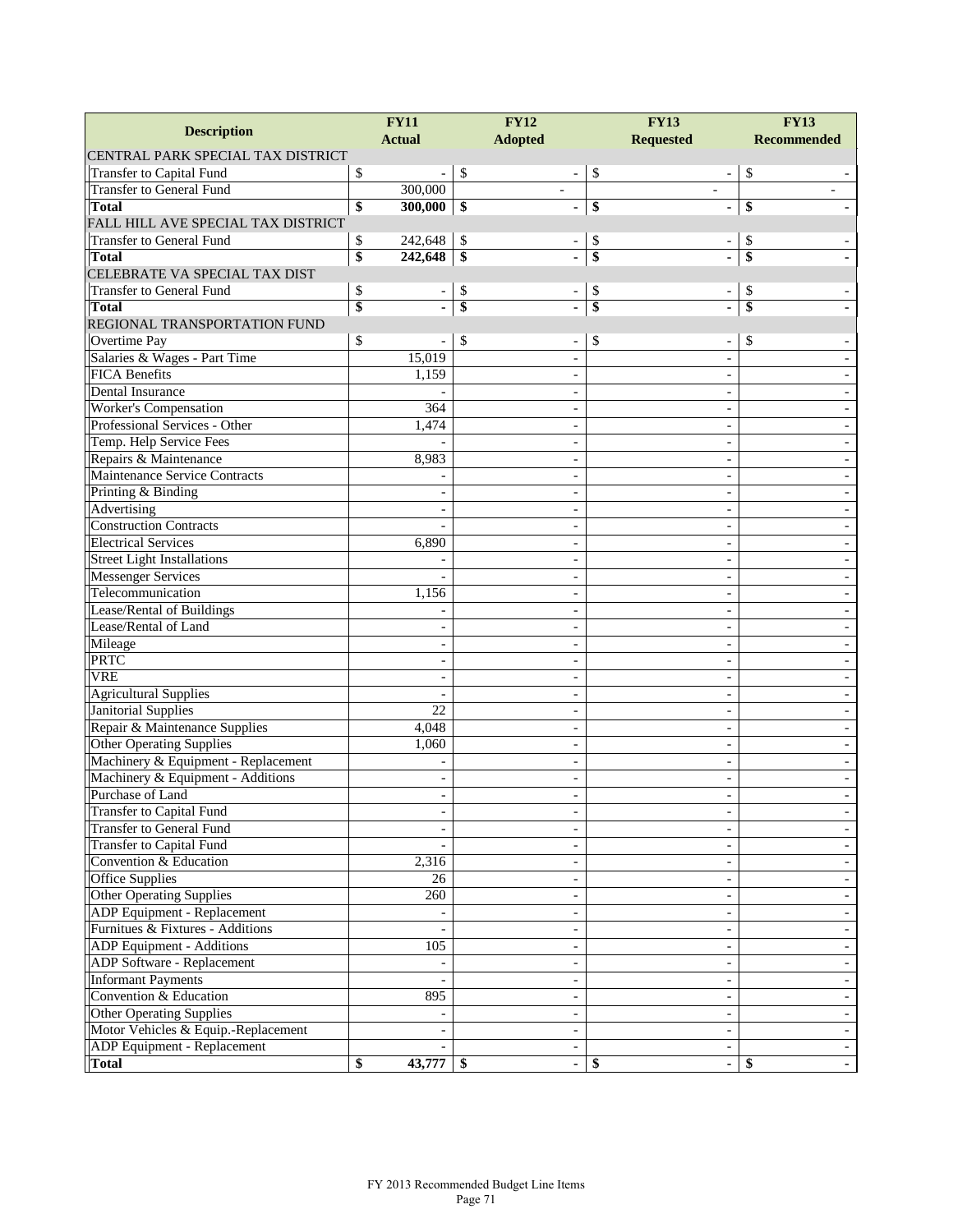| <b>Description</b>                    | <b>FY12</b><br><b>FY11</b> |                                | <b>FY13</b>              | <b>FY13</b>        |  |
|---------------------------------------|----------------------------|--------------------------------|--------------------------|--------------------|--|
|                                       | <b>Actual</b>              | <b>Adopted</b>                 | <b>Requested</b>         | <b>Recommended</b> |  |
| <b>WATER FUND</b>                     |                            |                                |                          |                    |  |
| <b>TRANSFERS</b>                      |                            |                                |                          |                    |  |
| Transfer to Capital Fund              | \$                         | \$<br>$\overline{a}$           | \$                       | \$                 |  |
| <b>Transfer to Debt Service Fund</b>  | 19,062                     | 327,450                        | 298,089                  | 298,090            |  |
| Transfer to General Fund              | 162,500                    | 300,000                        | 300,000                  | 300,000            |  |
| <b>Transfer to Grants Fund</b>        |                            |                                |                          |                    |  |
| <b>Total</b>                          | \$<br>181,562              | 627,450<br>\$                  | 598,089<br>\$            | \$<br>598,090      |  |
| 2001 (A) G.O. BONDS                   |                            |                                |                          |                    |  |
| Interest                              | \$<br>16,096               | \$                             | \$                       | \$                 |  |
| <b>Fiscal Agent Fees</b>              | 37                         |                                |                          |                    |  |
| <b>Total</b>                          | \$<br>16,133               | \$                             | \$                       | \$                 |  |
| 2007 (E) VML / VaCO BONDS             |                            |                                |                          |                    |  |
| Interest                              | \$<br>17,829               | \$<br>$\overline{\phantom{a}}$ | \$                       | \$                 |  |
| <b>Fiscal Agent Fees</b>              |                            |                                |                          |                    |  |
| <b>Issuance Costs</b>                 |                            |                                |                          |                    |  |
| <b>Total</b>                          | \$<br>17,829               | \$                             | \$                       | \$                 |  |
| 2009 (A) REFUNDING BONDS              |                            |                                |                          |                    |  |
| Principal                             | \$                         | \$<br>$\overline{\phantom{a}}$ | \$                       | \$                 |  |
| Interest                              | 39,920                     |                                |                          |                    |  |
| <b>Fiscal Agent Fees</b>              |                            |                                |                          |                    |  |
| <b>Total</b>                          | \$<br>39,920               | \$                             | \$                       | \$                 |  |
| <b>ADMINISTRATION &amp; TREATMENT</b> |                            |                                |                          |                    |  |
| Salaries & Wages - Regular            | \$<br>214,783              | \$<br>217,150                  | \$<br>259,180            | \$<br>259,180      |  |
| Overtime Pay                          | 4,160                      | 3,000                          | 3,000                    | 3,000              |  |
| Salaries & Wages - Part Time          |                            |                                |                          |                    |  |
| <b>Employee Bonus</b>                 |                            | 5,100                          |                          |                    |  |
| <b>FICA Benefits</b>                  | 16,089                     | 17,200                         | 19,470                   | 19,470             |  |
| Retirement V.R.S.                     | 34,114                     | 34,300                         | 49,945                   | 49,945             |  |
| Retirement - Other                    |                            |                                |                          |                    |  |
| Hospital/Medical Plan                 | 50,382                     | 51,000                         | 60,450                   | 60,450             |  |
| Hospital/Medical Plan - Retirees      | 2,943                      | 5,000                          | 5,000                    | 5,000              |  |
| Dental Insurance                      | 1,323                      | 1,500                          | 1,625                    | 1,625              |  |
| Prescription Drug Plan - Retirees     | 507                        |                                |                          |                    |  |
| Group Life Insurance                  | 605                        | 2,000                          | 3,355                    | 3,355              |  |
| <b>Unemployment Compensation</b>      |                            |                                |                          |                    |  |
| Worker's Compensation                 | 10,990                     | 17,000                         | 13,089                   | 13,090             |  |
| <b>Professional Health Services</b>   |                            |                                |                          |                    |  |
|                                       | 1,000                      |                                | $\qquad \qquad -$        |                    |  |
| Professional Services - Engineering   | 15,782                     |                                |                          |                    |  |
| Professional Services - Legal         | $\overline{\phantom{a}}$   |                                |                          |                    |  |
| Professional Services - Other         | 4,863                      | 55,000                         | 9,360                    | 9,360              |  |
| Temp. Help Service Fees               |                            |                                |                          |                    |  |
| Repairs & Maintenance                 | 9,360                      | 15,000                         | 15,000                   | 15,000             |  |
| Maintenance Service Contracts         | 67,121                     | 68,250                         | 68,255                   | 68,255             |  |
| Printing & Binding                    | 4,127                      | 4,000                          | 4,500                    | 4,500              |  |
| Advertising                           | 91                         | 400                            | 400                      | 400                |  |
| Laundry & Dry Cleaning                |                            |                                |                          |                    |  |
| Services from Other Governments       | 1,074,076                  | 1,280,000                      | 1,200,000                | 1,200,000          |  |
| <b>Construction Contracts</b>         |                            |                                |                          |                    |  |
| <b>Data Processing Charges</b>        |                            |                                |                          |                    |  |
| <b>Electrical Services</b>            | 6,614                      | 3,565                          | 6,000                    | 6,000              |  |
| <b>Heating Services</b>               |                            |                                |                          |                    |  |
| Postage & Postal Service              |                            |                                | $\overline{\phantom{a}}$ |                    |  |
| <b>Messenger Services</b>             |                            |                                |                          |                    |  |
| Telecommunication                     | 6,553                      | 6,650                          | 6,650                    | 6,650              |  |
| Lease/Rental of Equipment             | 11                         |                                |                          |                    |  |
|                                       | $21\,$                     | 200                            | 200                      | 200                |  |
| Mileage                               |                            |                                |                          |                    |  |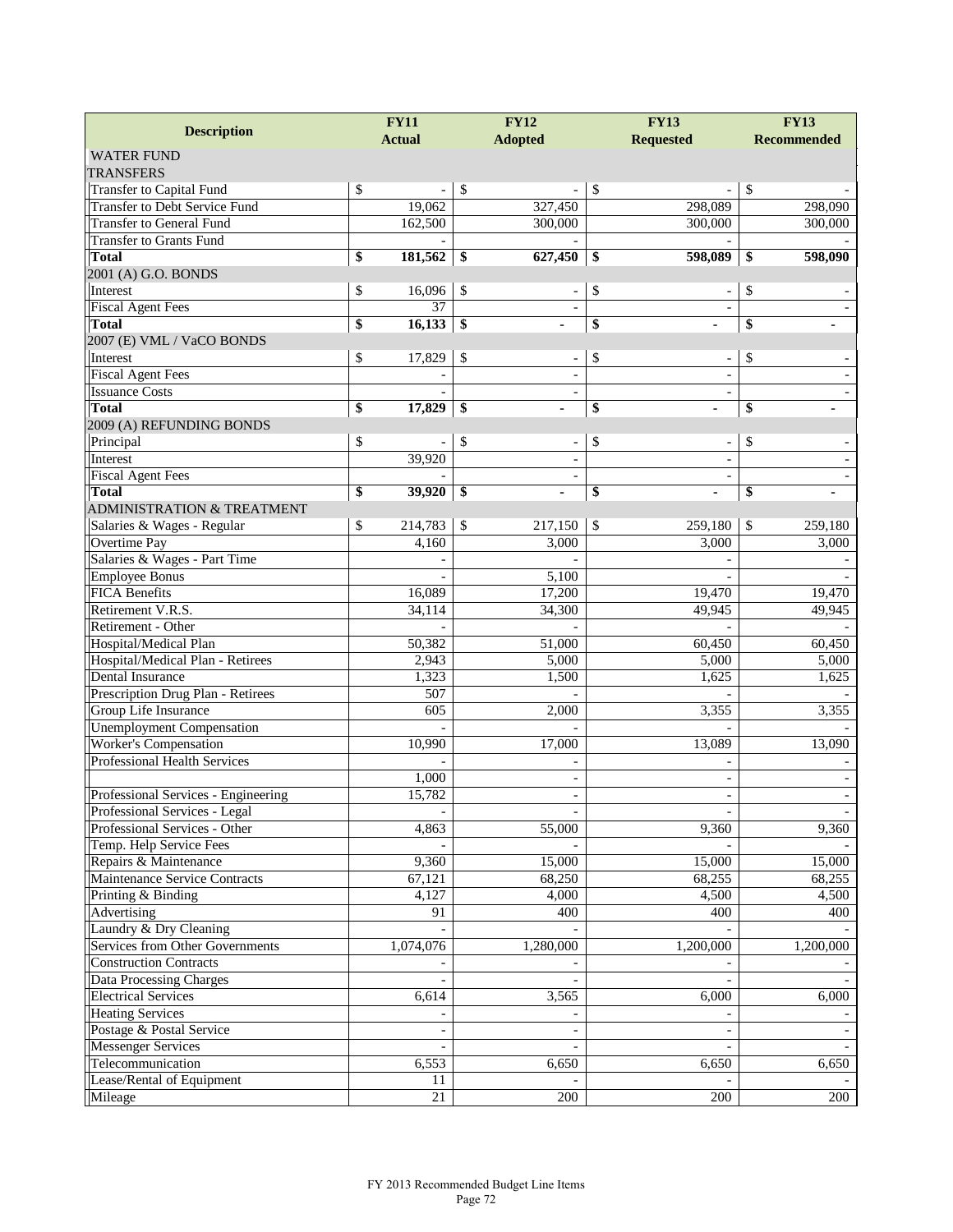| <b>Description</b>                  | <b>FY11</b>     | <b>FY12</b>     | <b>FY13</b>      | <b>FY13</b>        |  |
|-------------------------------------|-----------------|-----------------|------------------|--------------------|--|
|                                     | <b>Actual</b>   | <b>Adopted</b>  | <b>Requested</b> | <b>Recommended</b> |  |
| Subsistence & Lodging               |                 |                 |                  |                    |  |
| Convention & Education              | 160             | 2,000           | 2,000            | 2,000              |  |
| Dues & Association Memberships      |                 |                 |                  |                    |  |
| Charges in Lieu of Taxes            |                 |                 |                  |                    |  |
| <b>Real Estate Taxes</b>            |                 |                 |                  |                    |  |
| <b>Bad Debt Expense</b>             |                 |                 |                  |                    |  |
| Loss from Asset Disposition         |                 |                 |                  |                    |  |
| <b>Health Dept Assessment</b>       | 17,906          | 17,000          | 18,000           | 18,000             |  |
| Office Supplies                     |                 |                 |                  |                    |  |
| Janitorial Supplies                 |                 |                 |                  |                    |  |
| Repair & Maintenance Supplies       | 3,026           | 3,000           | 3,000            | 3,000              |  |
| Motor Fuel & Lube                   |                 |                 |                  |                    |  |
| Vehicle/Power Equip. Supplies       | 5,882           | 3,000           | 4,000            | 4,000              |  |
| Uniforms & Wearing Apparel          | 1.623           | 1,735           | 1,735            | 1,735              |  |
| Books & Subscriptions               |                 |                 |                  |                    |  |
| <b>Other Operating Supplies</b>     | 8,523           | 10,000          | 10,000           | 10,000             |  |
| Meters & Meter Supplies             | 54,489          | 40,000          | 42,110           | 40,000             |  |
| Machinery & Equipment - Replacement | 4,080           | 1,900           | 1,050            | 1,050              |  |
| Communications Equip. - Replacement |                 |                 |                  |                    |  |
| Motor Vehicles & Equip.-Replacement |                 |                 | 22,000           | 22,000             |  |
| <b>ADP</b> Equipment - Replacement  |                 |                 |                  |                    |  |
| Depreciation                        | 471,707         | 440,000         | 450,000          | 450,000            |  |
| <b>ADP</b> Software - Replacement   |                 |                 |                  |                    |  |
| Machinery & Equipment - Additions   |                 | 5,600           |                  |                    |  |
| Communications Equip. - Additions   |                 |                 |                  |                    |  |
| Motor Vehicles & Equip. - Additions |                 |                 |                  |                    |  |
| ADP Equipment - Additions           |                 |                 |                  |                    |  |
| <b>ADP</b> Software - Additions     |                 |                 |                  |                    |  |
| <b>Total</b>                        | \$<br>2,092,911 | 2,310,550<br>\$ | \$<br>2,279,374  | \$<br>2,277,265    |  |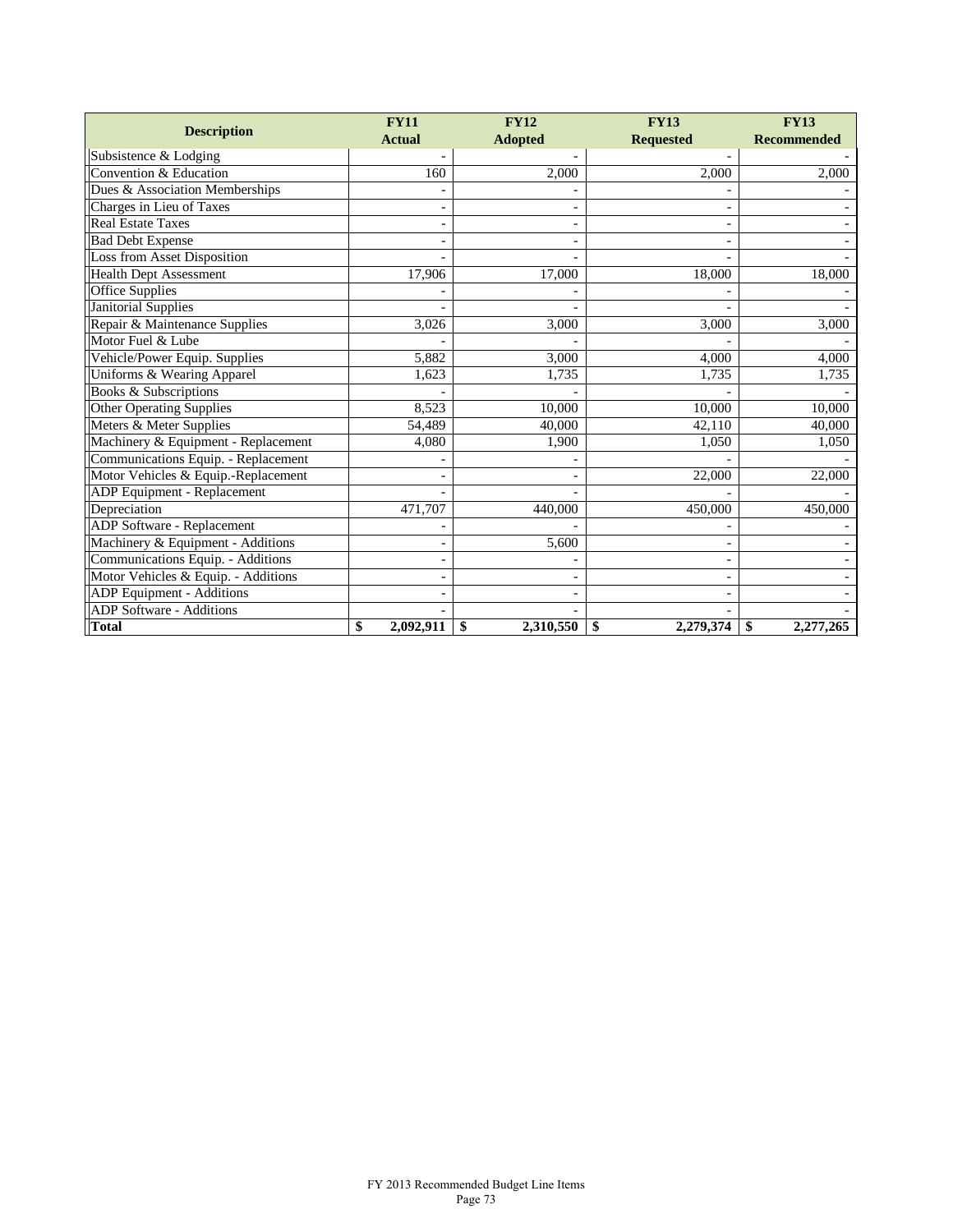|                                     | <b>FY11</b>   |                          | <b>FY12</b>             |                          | <b>FY13</b>             | <b>FY13</b>        |  |
|-------------------------------------|---------------|--------------------------|-------------------------|--------------------------|-------------------------|--------------------|--|
| <b>Description</b>                  | <b>Actual</b> | <b>Adopted</b>           |                         |                          | <b>Requested</b>        | <b>Recommended</b> |  |
| <b>WATER &amp; SEWER CREW</b>       |               |                          |                         |                          |                         |                    |  |
| Salaries & Wages - Regular          | \$<br>90,472  |                          | $\mathcal{S}$<br>91.900 |                          | $\mathcal{S}$<br>88.540 | \$<br>88.540       |  |
| Overtime Pay                        | 11,871        |                          |                         | 7,000                    | 10,000                  | 10,000             |  |
| <b>Employee Bonus</b>               |               |                          |                         | 2.125                    | 2,125                   | 2,125              |  |
| <b>FICA Benefits</b>                |               | 7,515                    |                         | 7,600                    | 6,775                   | 6,775              |  |
| Retirement V.R.S.                   |               | 14,419                   | 14,500                  |                          | 17,400                  | 17,400             |  |
| Retirement - Other                  |               |                          |                         |                          |                         |                    |  |
| Hospital/Medical Plan               | 26,029        |                          | 21,250                  |                          | 23,250                  | 23,250             |  |
| Hospital/Medical Plan - Retirees    |               | 1,863                    |                         | 3,000                    | 3,000                   | 3,000              |  |
| Dental Insurance                    |               | 441                      |                         | 1,000                    | 625                     | 625                |  |
| Group Life Insurance                |               | 256                      |                         | 1,000                    | 1,200                   | 1,200              |  |
| <b>Unemployment Compensation</b>    |               |                          |                         |                          |                         |                    |  |
| Worker's Compensation               |               | 2,765                    |                         | 6,000                    | 3,042                   | 3,040              |  |
| Professional Services - Engineering |               |                          |                         |                          | 1,500                   | 1,500              |  |
| Professional Services - Other       |               |                          |                         |                          |                         |                    |  |
| Repairs & Maintenance               |               |                          |                         |                          |                         |                    |  |
| Maintenance Service Contracts       |               |                          |                         |                          |                         |                    |  |
| Telecommunication                   |               | 8,333                    |                         | 3,130                    | 5,270                   | 5,270              |  |
| Mileage                             |               | 931                      |                         | 400                      | 900                     | 900                |  |
| Convention & Education              |               |                          |                         | 2,000                    | 2,000                   | 2,000              |  |
| <b>Office Supplies</b>              |               |                          |                         |                          |                         |                    |  |
| Repair & Maintenance Supplies       |               | 8,116                    |                         | 6,000                    | 6,000                   | 6,000              |  |
| Vehicle/Power Equip. Supplies       |               | 4,441                    |                         | 4,000                    | 4,000                   | 4,000              |  |
| Uniforms & Wearing Apparel          |               | 959                      |                         | 725                      | 400                     | 400                |  |
| <b>Other Operating Supplies</b>     | 81.179        |                          | 44,000                  |                          | 55,000                  | 50,000             |  |
| Machinery & Equipment - Replacement |               | 1,905                    |                         | 9,000                    | 3,450                   | 3,450              |  |
| Furniture & Fixtures - Replacement  |               |                          |                         |                          |                         |                    |  |
| Communications Equip. - Replacement |               | $\overline{\phantom{a}}$ |                         |                          |                         |                    |  |
| Motor Vehicles & Equip.-Replacement |               | $\overline{\phantom{a}}$ |                         | $\overline{\phantom{0}}$ |                         |                    |  |
| ADP Equipment - Replacement         |               | $\overline{\phantom{a}}$ |                         |                          |                         |                    |  |
| Machinery & Equipment - Additions   |               | $\overline{\phantom{a}}$ | 20,615                  |                          | 39,500                  |                    |  |
| Furniture & Fixtures - Additions    |               | $\overline{\phantom{a}}$ |                         |                          |                         |                    |  |
| Communications Equip. - Additions   |               | ۰                        |                         |                          | 3,000                   | 3,000              |  |
| Motor Vehicles & Equip. - Additions |               |                          |                         |                          |                         |                    |  |
| <b>ADP</b> Equipment - Additions    |               |                          |                         |                          |                         |                    |  |
| <b>Total</b>                        | 261,495<br>\$ |                          | \$<br>245,245           |                          | \$<br>276,977           | \$<br>232,475      |  |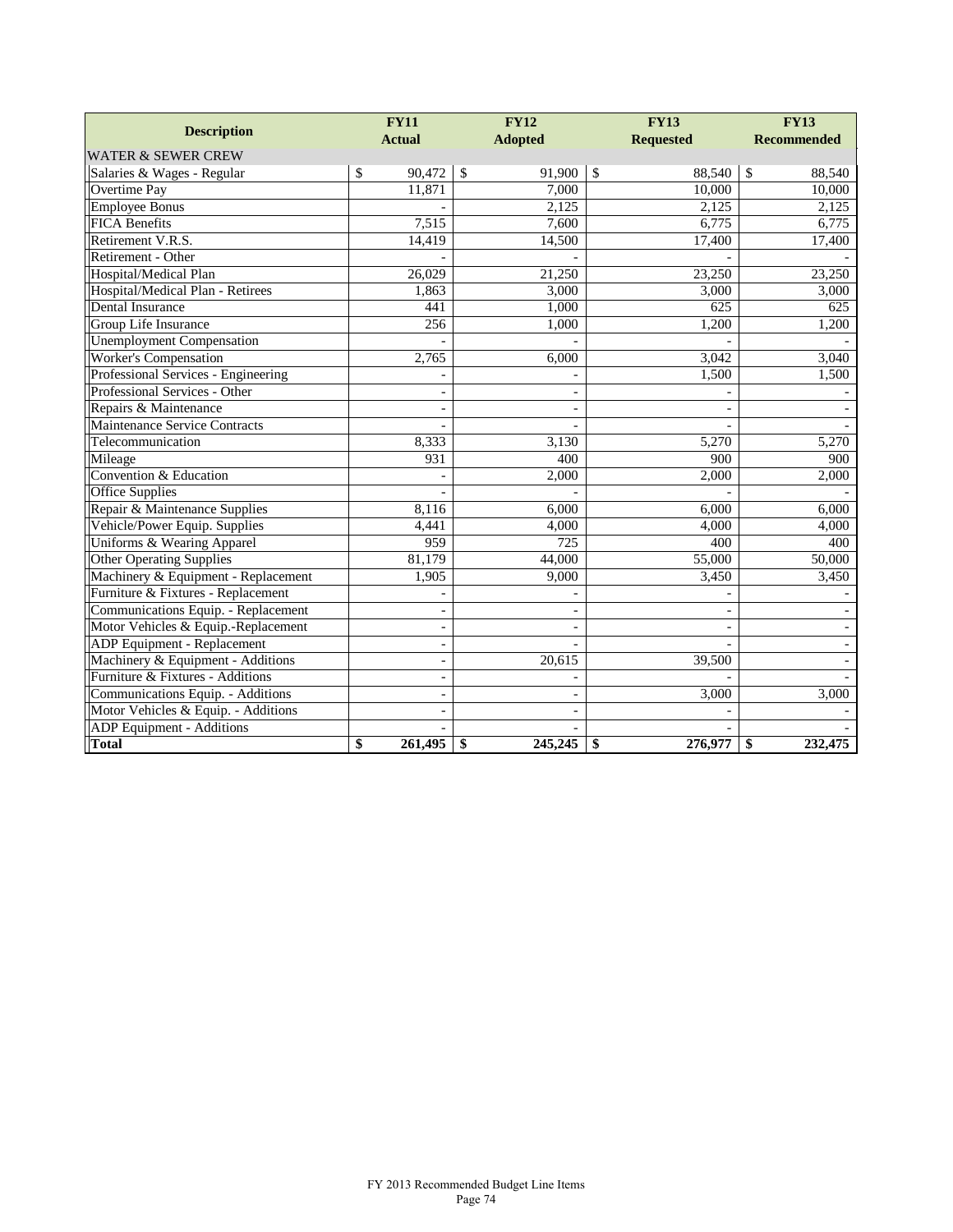|                                     | <b>FY11</b>              | <b>FY12</b>              | <b>FY13</b>              | <b>FY13</b>        |  |
|-------------------------------------|--------------------------|--------------------------|--------------------------|--------------------|--|
| <b>Description</b>                  | <b>Actual</b>            | <b>Adopted</b>           | <b>Requested</b>         | <b>Recommended</b> |  |
| <b>WATER UTILITY BILLING</b>        |                          |                          |                          |                    |  |
| Salaries & Wages - Regular          | \$<br>38,312             | \$<br>38,000             | $\mathcal{S}$<br>38,400  | \$<br>38,400       |  |
| Overtime Pay                        |                          |                          |                          |                    |  |
| Salaries & Wages - Part Time        |                          |                          |                          |                    |  |
| <b>Employee Bonus</b>               |                          | 845                      |                          |                    |  |
| <b>FICA Benefits</b>                | 2,783                    | 3,000                    | 3,000                    | 3,000              |  |
| Retirement V.R.S.                   | 5,919                    | 5,500                    | 7,550                    | 7,550              |  |
| Retirement - Other                  |                          |                          |                          |                    |  |
| Hospital/Medical Plan               | 9,522                    | 8,500                    | 9,300                    | 9,300              |  |
| Hospital/Medical Plan - Retirees    | 2,707                    | 4,500                    | 4,500                    | 4,500              |  |
| Dental Insurance                    | 221                      | 200                      | 250                      | 250                |  |
| Group Life Insurance                | 110                      | 370                      | 110                      | 110                |  |
| Worker's Compensation               | 105                      | 300                      | $\overline{510}$         | $\overline{510}$   |  |
| Professional Services - Other       | 56                       | 1,400                    | 62                       | 60                 |  |
| Repairs & Maintenance               | 1,329                    |                          | 1,400                    | 1,400              |  |
| Maintenance Service Contracts       |                          | 2,100                    | 2,507                    | 2,505              |  |
| Printing & Binding                  | 2,492                    |                          |                          |                    |  |
| Postage & Postal Service            |                          | 9,000                    | 9,300                    | 9,300              |  |
| <b>Messenger Services</b>           | 9,268                    |                          |                          |                    |  |
| Telecommunication                   | 31                       | 400                      | 400                      | 400                |  |
| Lease/Rental of Equipment           | 450                      | 600                      | 600                      | 600                |  |
| Lease/Rent of Space                 | 486                      |                          | 450                      | 450                |  |
| Mileage                             | 420                      |                          |                          |                    |  |
| Subsistence & Lodging               |                          |                          |                          |                    |  |
| Convention & Education              | $\blacksquare$           | 100                      | ÷,                       |                    |  |
| Dues & Association Memberships      | $\blacksquare$           |                          |                          |                    |  |
| Office Supplies                     |                          | 500                      | 900                      | 900                |  |
| Books & Subscriptions               | 1,079                    | 150                      |                          |                    |  |
| <b>Other Operating Supplies</b>     |                          | 3,290                    | 5,300                    | 5,300              |  |
| Machinery & Equipment - Replacement | 5,275                    |                          |                          |                    |  |
| Furniture & Fixtures - Replacement  |                          | L,                       | $\sim$                   |                    |  |
| Communications Equip. - Replacement |                          |                          |                          |                    |  |
| ADP Equipment - Replacement         | $\sim$                   | ÷,                       | $\qquad \qquad -$        |                    |  |
| ADP Software - Replacement          | 499                      | ÷,                       | $\qquad \qquad -$        |                    |  |
| Furniture & Fixtures - Additions    | ÷,                       | ÷,                       | $\overline{\phantom{a}}$ |                    |  |
| Communications Equip. - Additions   | $\overline{\phantom{a}}$ | $\blacksquare$           | $\sim$                   |                    |  |
| ADP Equipment - Additions           |                          |                          | $\overline{a}$           |                    |  |
| <b>ADP</b> Software - Additions     | $\blacksquare$           | $\overline{\phantom{0}}$ | $\overline{\phantom{a}}$ |                    |  |
| Professional Services - Engineering |                          | $\overline{\phantom{0}}$ | $\overline{\phantom{a}}$ |                    |  |
| <b>Construction Contracts</b>       |                          |                          |                          |                    |  |
| <b>Total</b>                        | \$<br>81,064             | \$<br>78,755             | \$<br>84,539             | 84,535<br>\$       |  |
| OTHER POST-EMPLOYMENT BENEFITS      |                          |                          |                          |                    |  |
| Other Post-Employment Benefits      | \$                       | \$<br>40,000             | $\sqrt{3}$<br>20,000     | 20,000<br>\$       |  |
| <b>Construction Contracts</b>       | 14,165                   |                          |                          |                    |  |
| Professional Services - Engineering |                          | $\overline{\phantom{a}}$ | $\blacksquare$           |                    |  |
| Telecommunication                   |                          |                          |                          |                    |  |
| <b>Total</b>                        | 14,165<br>\$             | 40,000<br>-\$            | \$<br>20,000             | 20,000<br>\$       |  |
| <b>CONTINGENCY</b>                  |                          |                          |                          |                    |  |
| Contingency                         |                          | 180,000                  | 180,000                  | 180,000            |  |
| <b>Total</b>                        | \$<br>$\blacksquare$     | \$<br>$180,000$ \$       | 180,000                  | 180,000<br>\$      |  |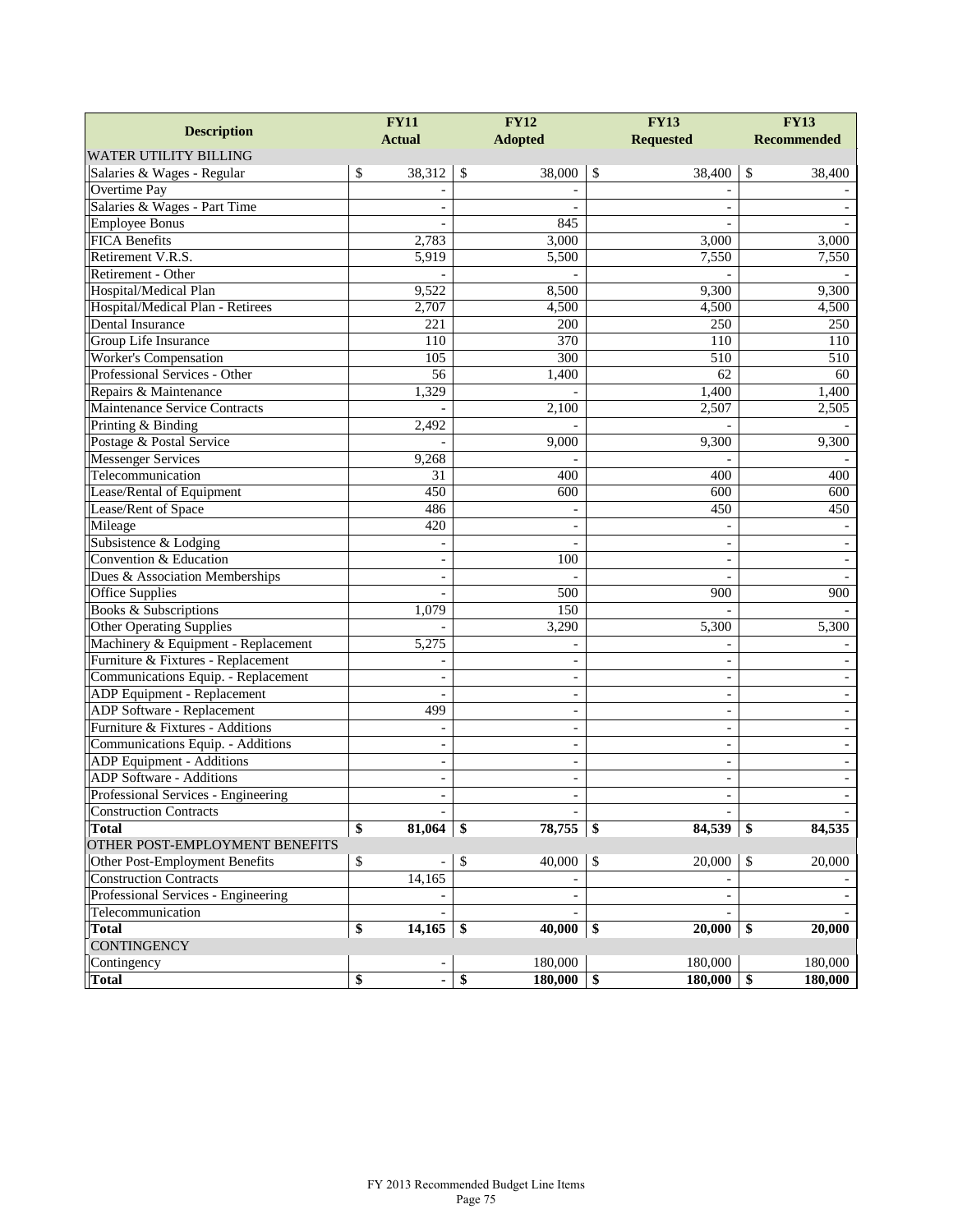| <b>Description</b>                                               | <b>FY11</b>     | <b>FY12</b>              | <b>FY13</b>                    | <b>FY13</b>              |
|------------------------------------------------------------------|-----------------|--------------------------|--------------------------------|--------------------------|
|                                                                  | <b>Actual</b>   | <b>Adopted</b>           | <b>Requested</b>               | <b>Recommended</b>       |
| <b>WASTEWATER FUND</b>                                           |                 |                          |                                |                          |
| <b>TRANSFERS</b>                                                 |                 |                          |                                |                          |
| Transfer to Capital Fund                                         | \$              | \$                       | \$<br>$\overline{\phantom{a}}$ | \$                       |
| <b>Transfer to Debt Service Fund</b>                             | 28,458          | 2,215,715                | 2,282,282                      | 2,282,280                |
| <b>Transfer to General Fund</b>                                  | 175,000         | 300,000                  | 300,000                        | 300,000                  |
| <b>Transfer to Grants Fund</b>                                   |                 |                          |                                |                          |
| 2001 (A) G.O. BONDS                                              |                 |                          |                                |                          |
| Interest                                                         | 9,990           | $\overline{\phantom{a}}$ | $\sim$                         |                          |
| <b>Fiscal Agent Fees</b>                                         | 23              |                          | $\overline{\phantom{0}}$       |                          |
| 2007 (E) VML/VaCO BOND                                           |                 |                          |                                |                          |
| Principal                                                        |                 |                          | $\blacksquare$                 |                          |
| Interest                                                         | 325,373         |                          | $\sim$                         |                          |
| <b>Fiscal Agent Fees</b>                                         |                 | $\overline{\phantom{a}}$ | $\sim$                         |                          |
| <b>Issuance Costs</b>                                            |                 |                          | $\overline{\phantom{a}}$       |                          |
| 2010 (A) RECOVERY ACT BONDS                                      |                 |                          | $\overline{\phantom{a}}$       |                          |
| Principal                                                        |                 |                          | $\blacksquare$                 |                          |
| Interest                                                         | 58,850          |                          | $\blacksquare$                 |                          |
| <b>Fiscal Agent Fees</b>                                         |                 | $\overline{\phantom{a}}$ | $\overline{\phantom{a}}$       | $\overline{\phantom{m}}$ |
| 2010 (B) RECOVERY ACT BONDS                                      |                 |                          | $\overline{\phantom{a}}$       |                          |
| Principal                                                        |                 |                          | $\overline{\phantom{a}}$       |                          |
| Interest                                                         | 100,510         |                          | $\blacksquare$                 |                          |
| <b>Fiscal Agent Fees</b>                                         |                 |                          | $\blacksquare$                 |                          |
| 2010 (C) RECOVERY ACT BONDS                                      |                 | $\overline{\phantom{a}}$ | $\overline{\phantom{a}}$       |                          |
| Principal                                                        |                 |                          |                                |                          |
| Interest                                                         | 116,075         |                          |                                |                          |
| <b>Fiscal Agent Fees</b>                                         | 2,851           |                          |                                |                          |
| <b>Total</b>                                                     | \$<br>817,130   | \$<br>2,515,715          | \$<br>2,582,282                | 2,582,280<br>\$          |
| <b>ADMINISTRATION &amp; TREATMENT</b>                            |                 |                          |                                |                          |
| Salaries & Wages - Regular                                       | \$<br>541,365   | $\mathcal{S}$<br>535,000 | \$<br>602,820                  | 602,820<br>-S            |
| Overtime Pay                                                     | 18,130          | 15,000                   | 15,000                         | 15,000                   |
| Salaries & Wages - Part Time                                     |                 |                          |                                |                          |
| <b>Employee Bonus</b>                                            |                 | 10,200                   |                                |                          |
| <b>FICA Benefits</b>                                             | 40,657          | 42,900                   | 45,760                         | 45,760                   |
| Retirement V.R.S.                                                | 84,719          | 84,500                   | 117,480                        | 117,480                  |
| Retirement - Other                                               |                 |                          |                                |                          |
| Hospital/Medical Plan                                            | 115,016         | 102,000                  | 116,250                        | 116,250                  |
| Hospital/Medical Plan - Retirees                                 | 5,415           | 2.600                    |                                |                          |
| Dental Insurance                                                 | 2,573           |                          | 3,125                          | 3,125                    |
| Prescription Drug Plan - Retirees                                |                 |                          |                                |                          |
| Group Life Insurance                                             | 1,501           | 6,000                    | 7,900                          | 7,900                    |
| <b>Unemployment Compensation</b><br><b>Worker's Compensation</b> | 7,106<br>19,186 |                          |                                |                          |
| Professional Health Services                                     | 370             | 25,000                   | 22,105                         | 22,105                   |
| Professional Services - Engineering                              | 1,000           |                          |                                | 35,000                   |
| Professional Services - Legal                                    | 35,553          | 40,000<br>5,000          | 40,000<br>5,000                | 5,000                    |
| Professional Services - Other                                    | 7,064           |                          | 90,000                         | 80,000                   |
| Temp. Help Service Fees                                          | 6,229           |                          |                                |                          |
| Repairs & Maintenance                                            |                 | 80,000                   | 80,000                         | 70,000                   |
| Maintenance Service Contracts                                    | 43,502          | 10,000                   | 15,000                         | 15,000                   |
| Printing & Binding                                               |                 |                          |                                |                          |
|                                                                  | 11,813          | 1,500                    | 1,500                          | 1,500                    |
| Advertising<br>Services from Other Governments                   | 1,321           | 430,000                  | 420,000                        | 400,000                  |
| Sludge Removal                                                   | 397,005         | 540,000                  | 600,000                        | 600,000                  |
|                                                                  |                 |                          |                                |                          |
| Data Processing Charges                                          | 625,024         |                          |                                |                          |
| <b>Electrical Services</b>                                       |                 | 150,000                  | 200,000                        | 200,000                  |
| <b>Heating Services</b>                                          | 215,978         | 10,000                   | 10,000                         | 9,000                    |
| Water & Sewer Services                                           | 7,773           | 4,000                    | 5,000                          | 5,000                    |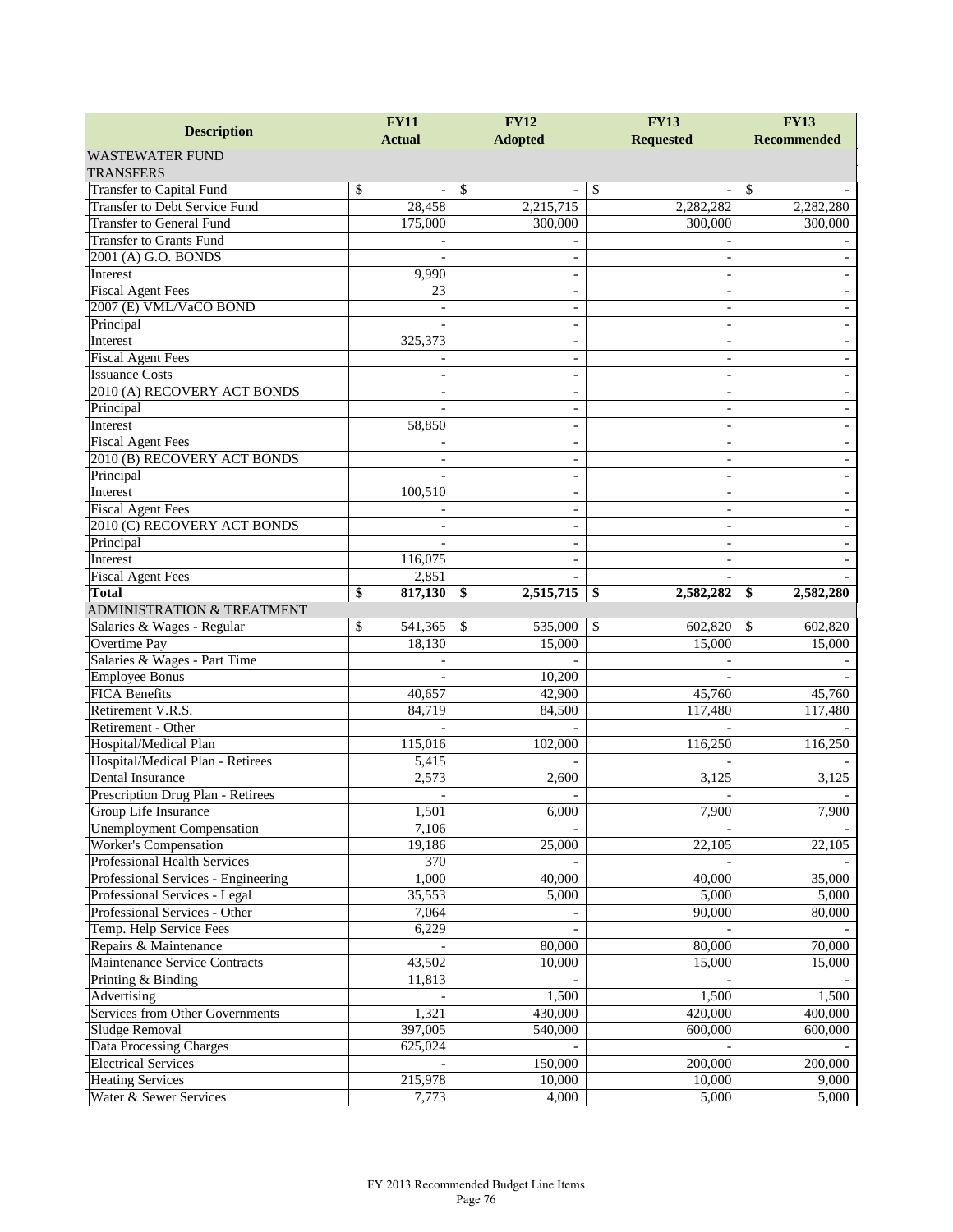|                                              |    | <b>FY11</b>              | <b>FY12</b>    |                | <b>FY13</b>              | <b>FY13</b>        |
|----------------------------------------------|----|--------------------------|----------------|----------------|--------------------------|--------------------|
| <b>Description</b>                           |    | <b>Actual</b>            | <b>Adopted</b> |                | <b>Requested</b>         | <b>Recommended</b> |
| Postage & Postal Service                     |    | 5,723                    |                | 500            | 500                      | 500                |
| <b>Messenger Services</b>                    |    | 34                       |                |                |                          |                    |
| Telecommunication                            |    |                          |                | 1,500          | 1,500                    | 1,500              |
| Lease/Rental of Equipment                    |    | 1,789                    |                | 10,000         | 10,000                   | 5,000              |
| Mileage                                      |    | 124                      |                |                | 100                      | 100                |
| Subsistence & Lodging                        |    |                          |                |                | 200                      | 200                |
| Convention & Education                       |    |                          |                | 5,000          | 2,000                    | 2,000              |
| Tri-County Soil & Water District             |    | 1,172                    |                |                |                          |                    |
| Dues & Association Memberships               |    |                          |                | 1,500          | 3,000                    | 3,000              |
| Claims & Bounties                            |    | 1,875                    |                |                |                          |                    |
| Charges in Lieu of Taxes                     |    |                          |                |                | $\overline{\phantom{a}}$ |                    |
| <b>Real Estate Taxes</b>                     |    | $\overline{\phantom{a}}$ |                | $\overline{a}$ | $\overline{\phantom{a}}$ |                    |
| <b>Bad Debt Expense</b>                      |    |                          |                |                | $\bar{\phantom{a}}$      |                    |
| <b>Loss from Asset Disposition</b>           |    | $\overline{a}$           |                | $\overline{a}$ | $\overline{a}$           |                    |
| <b>Interest Expense</b>                      |    | 50,841                   |                |                |                          |                    |
| <b>Office Supplies</b>                       |    | 1,901                    |                | 1,500          | 1,500                    | 1,500              |
| Medical & Laboratory Supplies                |    | 11,673                   |                | 5,000          | 10,000                   | 10,000             |
| <b>Janitorial Supplies</b>                   |    | 724                      |                | 2,500          | 2,500                    | 2,500              |
| Repair & Maintenance Supplies                |    | 54,600                   |                | 70,000         | 100,000                  | 70,000             |
| Motor Fuel & Lube                            |    | 83                       |                | 2,000          | 2,000                    | 2,000              |
| Vehicle/Power Equip. Supplies                |    | 2,917                    |                | 3,000          | 3,000                    | 3,000              |
| Uniforms & Wearing Apparel                   |    | 5,767                    |                | 3,500          | 5,000                    | 5,000              |
| Books & Subscriptions                        |    |                          |                | 300            | 300                      | 300                |
| <b>Educational and Recreational Supplies</b> |    |                          |                |                |                          |                    |
| Other Operating Supplies                     |    | 410                      |                | 2,000          | 2,000                    | 2,000              |
| Chemicals                                    |    | 2,189                    |                | 5,000          | 3,000                    | 3,000              |
| Machinery & Equipment - Replacement          |    | $\overline{\phantom{a}}$ |                | 40,000         | 40,000                   |                    |
| Furniture & Fixtures - Replacement           |    | $\blacksquare$           |                |                |                          |                    |
| Communications Equip. - Replacement          |    | $\overline{\phantom{a}}$ |                |                | $\overline{\phantom{a}}$ |                    |
| Motor Vehicles & Equip.-Replacement          |    | $\overline{a}$           |                |                |                          |                    |
| ADP Equipment - Replacement                  |    | 493                      |                |                |                          |                    |
| Depreciation                                 |    | 1,391,266                |                | 700,000        | 1,500,000                | 1,500,000          |
| ADP Software - Replacement                   |    | $\overline{\phantom{a}}$ |                |                | $\overline{a}$           |                    |
| Machinery & Equipment - Additions            |    | $\blacksquare$           |                | $\overline{a}$ | $\blacksquare$           |                    |
| Furniture & Fixtures - Additions             |    | $\overline{a}$           |                |                | $\overline{\phantom{a}}$ |                    |
| Communications Equip. - Additions            |    | $\overline{\phantom{a}}$ |                |                | $\overline{\phantom{a}}$ |                    |
| Motor Vehicles & Equip. - Additions          |    | $\overline{\phantom{a}}$ |                | $\overline{a}$ | $\sim$                   |                    |
| <b>ADP</b> Equipment - Additions             |    |                          |                |                |                          |                    |
| <b>Total</b>                                 | \$ | 3,721,881                | \$             | 2,947,000      | \$<br>4,083,540          | 3,962,540<br>\$    |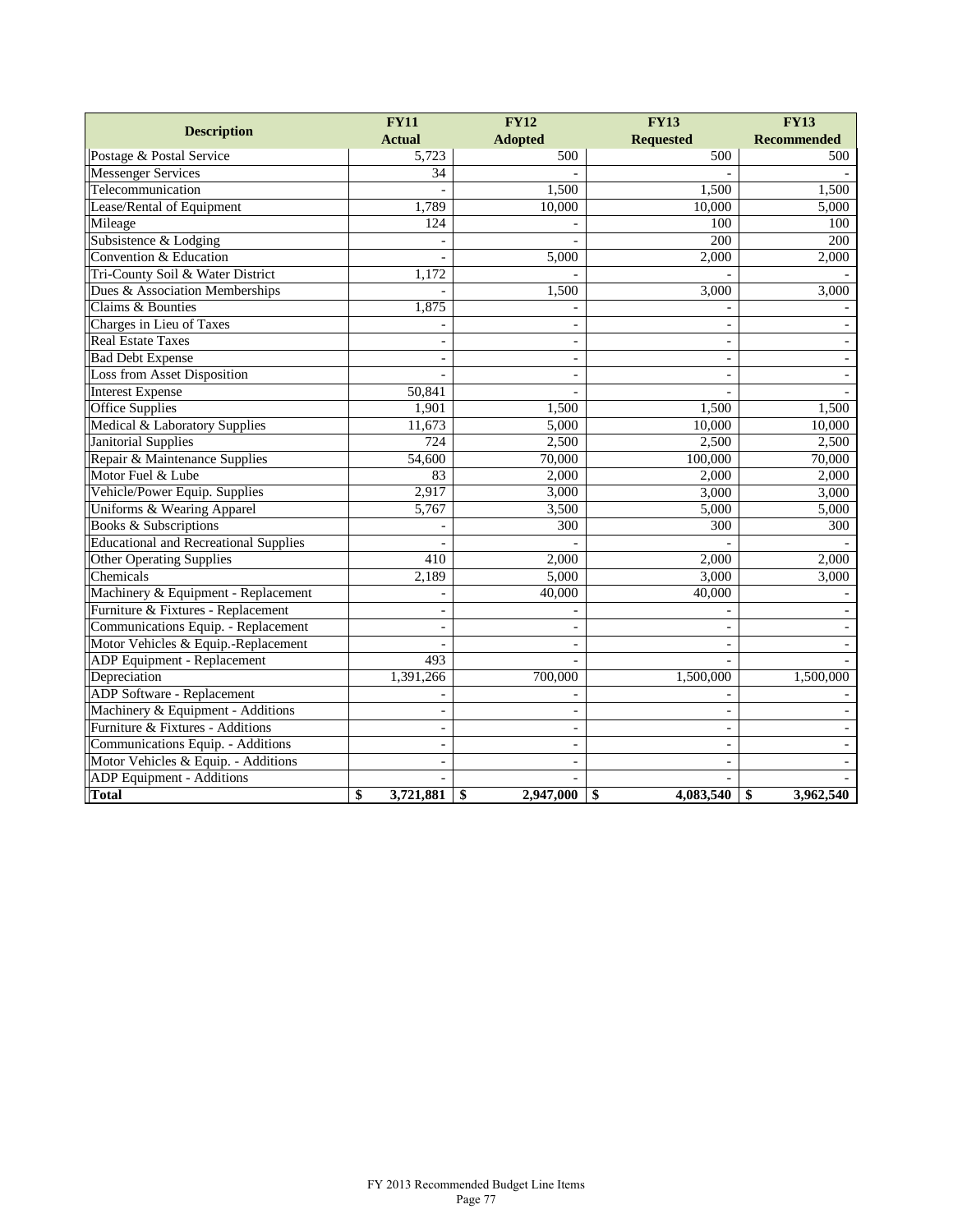|                                     |               | <b>FY11</b>              |               | <b>FY12</b>    | <b>FY13</b>  |                  | <b>FY13</b>        |                          |
|-------------------------------------|---------------|--------------------------|---------------|----------------|--------------|------------------|--------------------|--------------------------|
| <b>Description</b>                  | <b>Actual</b> |                          |               | <b>Adopted</b> |              | <b>Requested</b> | <b>Recommended</b> |                          |
| <b>WATER &amp; SEWER CREW</b>       |               |                          |               |                |              |                  |                    |                          |
| Salaries & Wages - Regular          | \$            | 89,551                   | $\mathcal{S}$ | 91,900         | $\mathbb{S}$ | 88,540           | \$                 | 88,540                   |
| Overtime Pay                        |               | 704                      |               | 3,000          |              | 3,760            |                    | 3,760                    |
| <b>Employee Bonus</b>               |               |                          |               | 2,125          |              |                  |                    |                          |
| <b>FICA Benefits</b>                |               | 6,617                    |               | 7,300          |              | 6,775            |                    | 6,775                    |
| Retirement V.R.S.                   |               | 14,419                   |               | 13,200         |              | 17,400           |                    | 17,400                   |
| Retirement - Other                  |               |                          |               |                |              |                  |                    |                          |
| Hospital/Medical Plan               |               | 26,029                   |               | 21,250         |              | 23,250           |                    | 23,250                   |
| Hospital/Medical Plan - Retirees    |               | 1,863                    |               |                |              | 3,000            |                    | 3,000                    |
| Dental Insurance                    |               | 441                      |               | 500            |              | 625              |                    | 625                      |
| Group Life Insurance                |               | 256                      |               | 1,000          |              | 1,200            |                    | 1,200                    |
| <b>Unemployment Compensation</b>    |               |                          |               |                |              |                  |                    |                          |
| Worker's Compensation               |               | 2,362                    |               | 4,800          |              | 3,042            |                    | 3,040                    |
| Professional Health Services        |               |                          |               |                |              |                  |                    |                          |
| Professional Services - Engineering |               | $\blacksquare$           |               | 1,500          |              | 1,500            |                    | 1,500                    |
| Professional Services - Other       |               |                          |               |                |              |                  |                    |                          |
| <b>Construction Contracts</b>       |               | 6,600                    |               |                |              |                  |                    |                          |
| Repairs & Maintenance               |               |                          |               |                |              |                  |                    |                          |
| Maintenance Service Contracts       |               |                          |               |                |              |                  |                    |                          |
| Telecommunication                   |               | 396                      |               | 3,200          |              | 4,585            |                    | 4,585                    |
| Lease/Rental of Equipment           |               |                          |               |                |              |                  |                    |                          |
| Mileage                             |               | 41                       |               |                |              | 375              |                    | 375                      |
| Convention & Education              |               |                          |               | 2,000          |              | 2,000            |                    | 2,000                    |
| Claims & Bounties                   |               | 3,966                    |               | 5,000          |              | 5,000            |                    | 5,000                    |
| Repair & Maintenance Supplies       |               | 3,990                    |               | 4,000          |              | 4,000            |                    | 4,000                    |
| Vehicle/Power Equip. Supplies       |               | 4,324                    |               | 4,500          |              | 4,500            |                    | 4,500                    |
| Uniforms & Wearing Apparel          |               | 149                      |               | 725            |              | 400              |                    | 400                      |
| <b>Other Operating Supplies</b>     |               | 9,264                    |               | 15,000         |              | 15,000           |                    | 15,000                   |
| Machinery & Equipment - Replacement |               | 8,483                    |               | 23,500         |              | 5,250            |                    | 5,250                    |
| Communications Equip. - Replacement |               |                          |               |                |              |                  |                    |                          |
| Motor Vehicles & Equip.-Replacement |               |                          |               |                |              |                  |                    |                          |
| ADP Equipment - Replacement         |               |                          |               |                |              |                  |                    |                          |
| ADP Software - Replacement          |               |                          |               |                |              |                  |                    | $\overline{\phantom{a}}$ |
| Machinery & Equipment - Additions   |               | $\overline{\phantom{a}}$ |               |                |              |                  |                    |                          |
| Communications Equip. - Additions   |               | $\overline{\phantom{a}}$ |               |                |              |                  |                    |                          |
| Motor Vehicles & Equip. - Additions |               |                          |               |                |              |                  |                    |                          |
| <b>Total</b>                        | \$            | 179,455                  | \$            | 204,500        | \$           | 190,202          | \$                 | 190,200                  |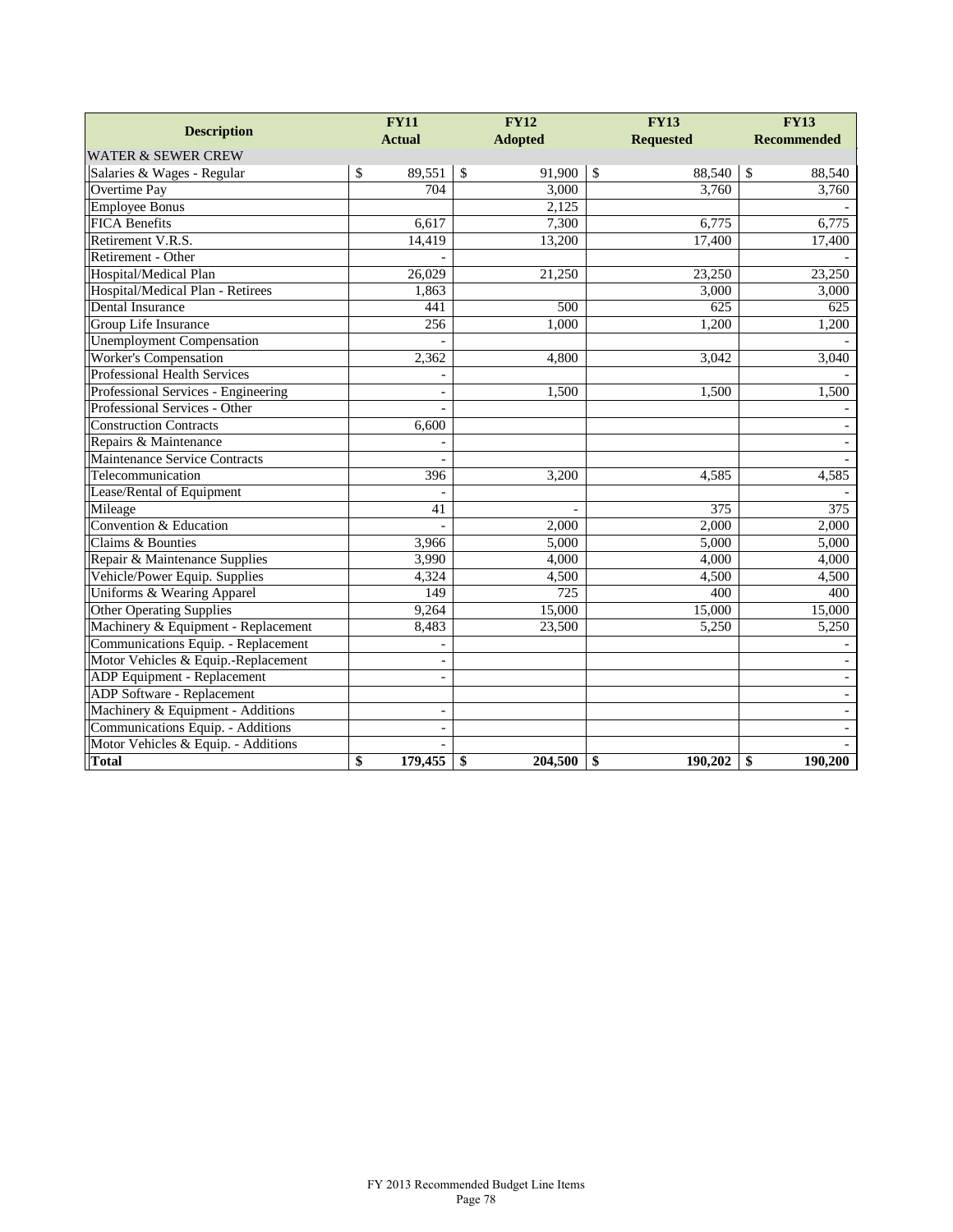|                                     | <b>FY11</b>              | <b>FY12</b>              |                          | <b>FY13</b>        |  |
|-------------------------------------|--------------------------|--------------------------|--------------------------|--------------------|--|
| <b>Description</b>                  | <b>Actual</b>            | <b>Adopted</b>           | <b>Requested</b>         | <b>Recommended</b> |  |
| <b>SEWER UTILITY BILLING</b>        |                          |                          |                          |                    |  |
| Salaries & Wages - Regular          | 38,312.00                | 38,000.00                | 38,400.00                | 38,400.00          |  |
| Overtime Pay                        |                          |                          |                          |                    |  |
| Salaries & Wages - Part Time        |                          |                          |                          |                    |  |
| <b>Employee Bonus</b>               |                          | 850                      |                          |                    |  |
| <b>FICA Benefits</b>                | 2,783                    | 3,000                    | 3,000                    | 3,000              |  |
| Retirement V.R.S.                   | 5,919                    | 6,000                    | 7,550                    | 7,550              |  |
| Retirement - Other                  |                          |                          |                          |                    |  |
| Hospital/Medical Plan               | 9,522                    | 8,500                    | 9,300                    | 9,300              |  |
| Hospital/Medical Plan - Retirees    | 2,710                    |                          | 4,500                    | 4,500              |  |
| Dental Insurance                    | 220                      | 200                      | 250                      | 250                |  |
| Dental Insurance                    | 110                      |                          |                          |                    |  |
| Group Life Insurance                | 105                      | 370                      | 510                      | 510                |  |
| Worker's Compensation               | 56                       | 200                      | 62                       | 60                 |  |
| Professional Services - Other       | 1,329                    | 1,400                    | 1,400                    | 1,400              |  |
| Repairs & Maintenance               |                          |                          |                          |                    |  |
| Maintenance Service Contracts       | 2,492                    | 2,100                    | 2,507                    | 2,505              |  |
| Printing & Binding                  |                          |                          |                          |                    |  |
| Postage & Postal Service            | 9,267                    | 9,000                    | 9,300                    | 9,300              |  |
| <b>Messenger Services</b>           | 31                       |                          |                          |                    |  |
| Telecommunication                   | 450                      | 400                      | 400                      | 400                |  |
| Lease/Rental of Equipment           | 486                      | 600                      | 600                      | 600                |  |
| Lease/Rent of Space                 | 420                      |                          | 450                      | 450                |  |
| Mileage                             |                          |                          |                          |                    |  |
| Subsistence & Lodging               | $\blacksquare$           |                          | $\overline{\phantom{a}}$ |                    |  |
| Convention & Education              | $\overline{a}$           | 100                      | $\sim$                   |                    |  |
| Dues & Association Memberships      |                          |                          |                          |                    |  |
| Office Supplies                     | 1,079                    | 500                      | 900                      | 900                |  |
| <b>Books &amp; Subscriptions</b>    |                          | 160                      |                          |                    |  |
| Other Operating Supplies            | 5,275                    | 3,290                    | 5,300                    | 5,300              |  |
| Machinery & Equipment - Replacement |                          |                          |                          |                    |  |
| Furniture & Fixtures - Replacement  |                          |                          |                          |                    |  |
| Communications Equip. - Replacement |                          |                          |                          |                    |  |
| ADP Equipment - Replacement         | 499                      | $\blacksquare$           | $\overline{\phantom{a}}$ |                    |  |
| <b>ADP Software - Replacement</b>   |                          | $\overline{\phantom{0}}$ | $\sim$                   |                    |  |
| Furniture & Fixtures - Additions    | $\overline{\phantom{a}}$ | $\overline{\phantom{a}}$ | $\overline{\phantom{a}}$ |                    |  |
| Communications Equip. - Additions   | $\overline{\phantom{a}}$ |                          | $\overline{a}$           |                    |  |
| <b>ADP</b> Equipment - Additions    | $\sim$                   | $\overline{\phantom{a}}$ | $\sim$                   |                    |  |
| <b>ADP</b> Software - Additions     |                          |                          |                          |                    |  |
| <b>Total</b>                        | \$<br>81,065             | 74,670<br>\$             | \$<br>84.429             | \$<br>84,425       |  |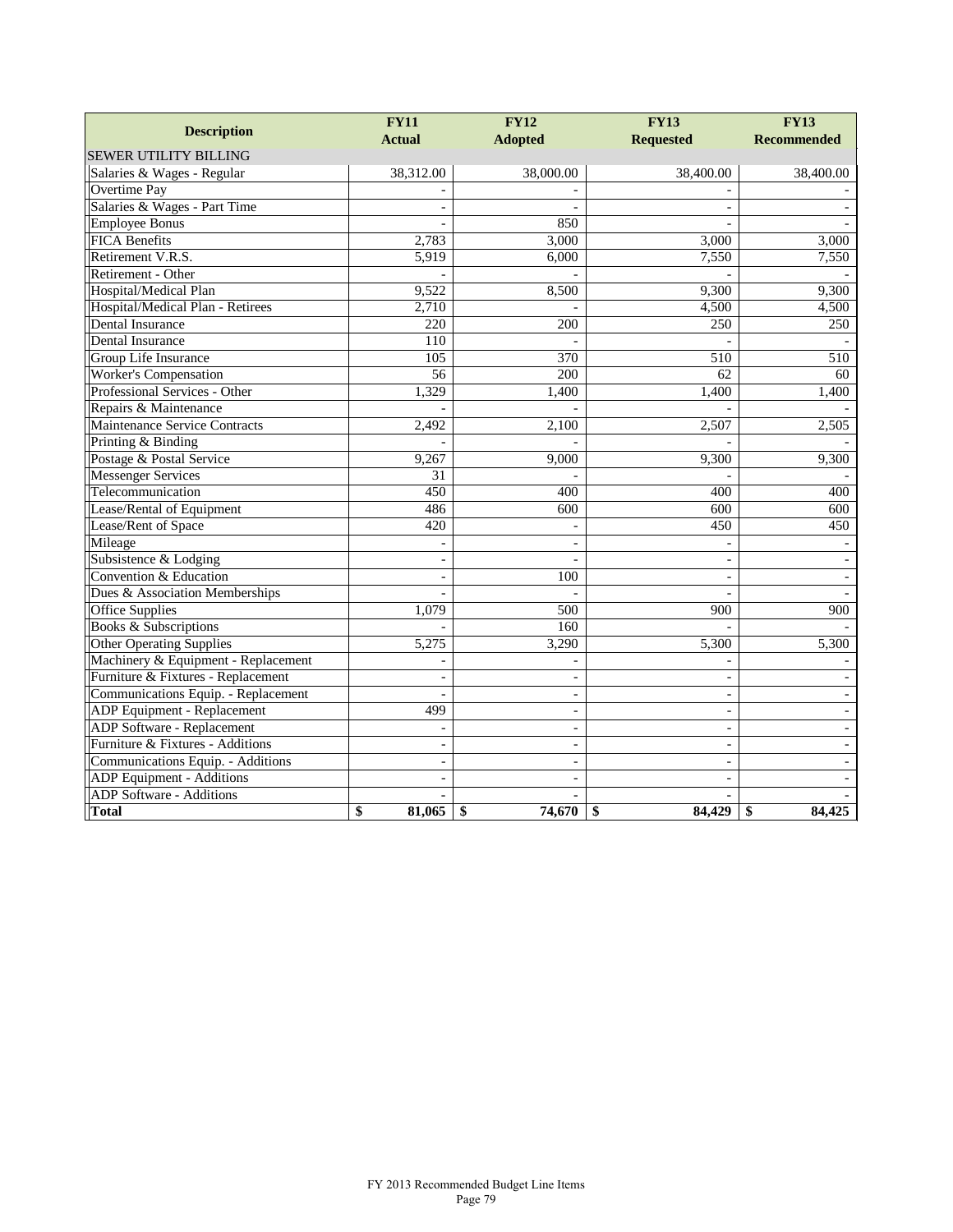| <b>Description</b>                    | <b>FY11</b>    | <b>FY12</b>              | <b>FY13</b>              | <b>FY13</b>        |  |
|---------------------------------------|----------------|--------------------------|--------------------------|--------------------|--|
|                                       | <b>Actual</b>  | <b>Adopted</b>           | <b>Requested</b>         | <b>Recommended</b> |  |
| PUMPING AND TRANSMISSION              |                |                          |                          |                    |  |
| Salaries & Wages - Regular            | 120,312        | 135,850                  | 135,690                  | 135,690            |  |
| <b>Overtime Pay</b>                   | 7,259          | 2,955                    | 5,000                    | 5,000              |  |
| <b>Employee Bonus</b>                 |                | 3,380                    |                          |                    |  |
| <b>FICA Benefits</b>                  | 9,325          | 10,900                   | 10,375                   | 10,375             |  |
| Retirement V.R.S.                     | 18,943         | 21,500                   | 26,660                   | 26,660             |  |
| Retirement - Other                    |                |                          |                          |                    |  |
| Hospital/Medical Plan                 | 28,519         | 34,000                   | 37,200                   | 37,200             |  |
| Dental Insurance                      | 386            |                          | 1,000                    | 1,000              |  |
| Group Life Insurance                  | 350            | 1,300                    | 1,790                    | 1,790              |  |
| <b>Unemployment Compensation</b>      |                |                          |                          |                    |  |
| Worker's Compensation                 | 3,253          | 10,000                   | 3,578                    | 3,580              |  |
| Professional Health Services          |                |                          |                          |                    |  |
| Professional Services - Engineering   | $\sim$         |                          | $\overline{\phantom{a}}$ |                    |  |
| Professional Services - Other         | $\sim$         | 20,000                   | $\overline{a}$           |                    |  |
| <b>Construction Contracts</b>         |                |                          |                          |                    |  |
| Repairs & Maintenance                 | 1,110          | 2,500                    | 7,500                    | 2,500              |  |
| <b>Maintenance Service Contracts</b>  | 2,664          | 2,670                    | 3,424                    | 3,425              |  |
| Printing & Binding                    |                |                          |                          |                    |  |
| Advertising                           | $\overline{a}$ |                          | $\overline{a}$           |                    |  |
| <b>Construction Contracts</b>         |                |                          |                          |                    |  |
| <b>Electrical Services</b>            | 22,080         | 18,700                   | 22,000                   | 22,000             |  |
| Telecommunication                     | 5,925          | 4,500                    | 6,000                    | 6,000              |  |
| Lease/Rental of Right of Way          |                |                          |                          |                    |  |
| Mileage                               | 462            | 1,000                    | 1.100                    | 1,100              |  |
| Convention & Education                |                | 3,000                    | 3,000                    | 3,000              |  |
| <b>Office Supplies</b>                |                |                          |                          |                    |  |
| Repair & Maintenance Supplies         | 20,766         | 20,000                   | 50,000                   | 20,000             |  |
| Vehicle/Power Equip. Supplies         | 5,119          | 8,000                    | 8,000                    | 7.000              |  |
| <b>Uniforms &amp; Wearing Apparel</b> | 877            | 1,160                    | 1,160                    | 1,160              |  |
| <b>Other Operating Supplies</b>       | 1,932          | 5,000                    | 5,000                    | 4,000              |  |
| Machinery & Equipment - Replacement   | 508            | 700                      | 4,500                    | 4,500              |  |
| Motor Vehicles & Equip.-Replacement   |                |                          | 228,000                  |                    |  |
| ADP Equipment - Replacement           |                |                          |                          |                    |  |
| Machinery & Equipment - Additions     | 2,184          |                          | $\overline{\phantom{a}}$ |                    |  |
| Communications Equip. - Additions     |                | $\overline{a}$           | $\overline{a}$           |                    |  |
| Motor Vehicles & Equip. - Additions   |                | $\overline{\phantom{a}}$ | $\overline{\phantom{a}}$ |                    |  |
| <b>ADP</b> Equipment - Additions      |                |                          |                          |                    |  |
| <b>Total</b>                          | 251,974<br>\$  | \$<br>307,115            | 560,977<br>\$            | 295,980<br>\$      |  |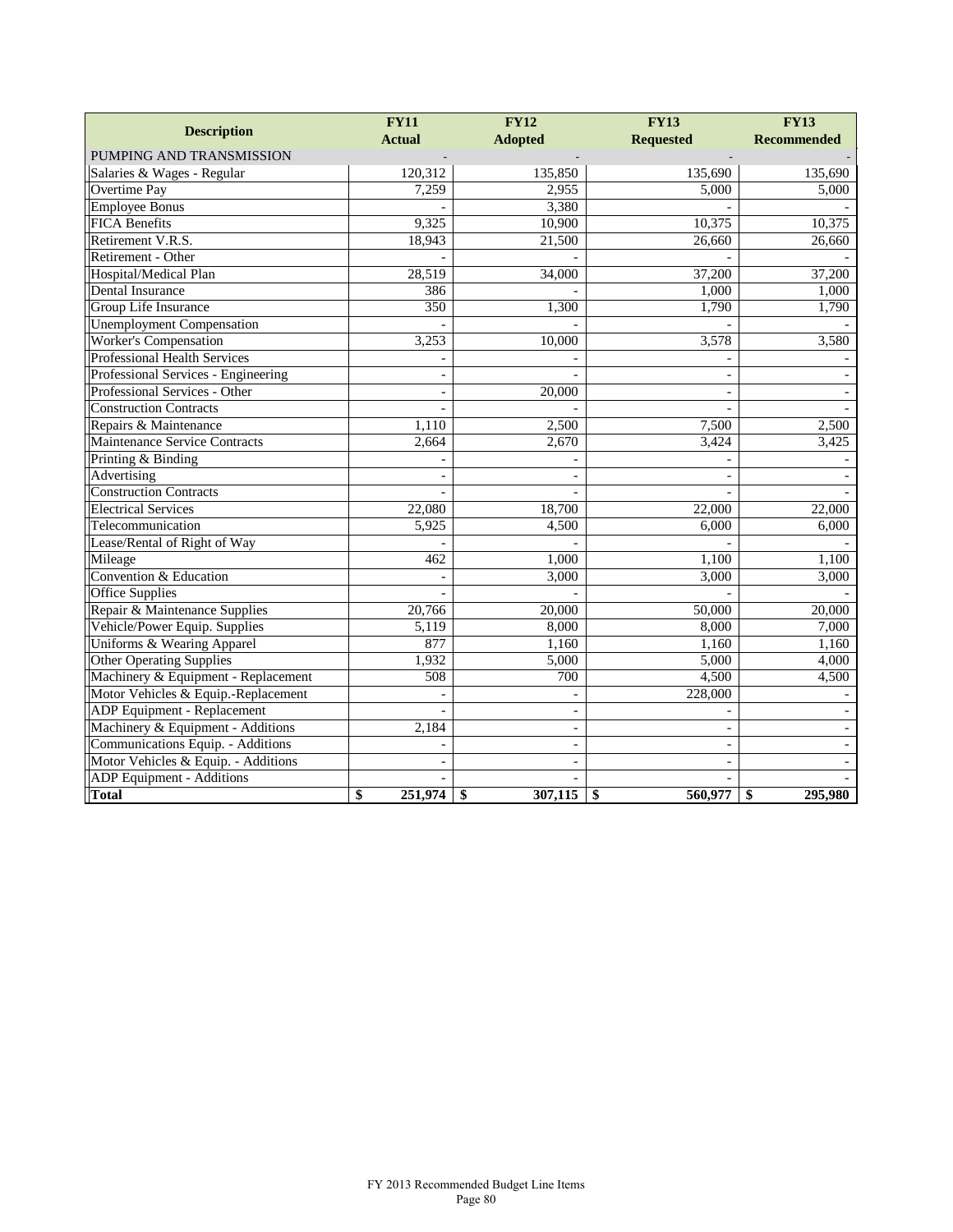| <b>Description</b>                   |                 | <b>FY11</b>              |               | <b>FY12</b>                  |    | <b>FY13</b>              |    | <b>FY13</b>        |  |
|--------------------------------------|-----------------|--------------------------|---------------|------------------------------|----|--------------------------|----|--------------------|--|
|                                      |                 | <b>Actual</b>            |               | <b>Adopted</b>               |    | <b>Requested</b>         |    | <b>Recommended</b> |  |
| <b>MASTER SEWAGE METERS</b>          |                 |                          |               |                              |    |                          |    |                    |  |
| Repairs & Maintenance                | \$              |                          | $\mathcal{S}$ |                              | \$ |                          | \$ |                    |  |
| <b>Electrical Services</b>           |                 | 215                      |               | 750                          |    | 750                      |    | 750                |  |
| <b>Other Operating Supplies</b>      |                 |                          |               | 250                          |    | 250                      |    | 250                |  |
| Machinery & Equipment - Replacement  |                 | $\overline{\phantom{a}}$ |               | $\qquad \qquad \blacksquare$ |    |                          |    |                    |  |
| Machinery & Equipment - Additions    |                 | $\overline{\phantom{a}}$ |               |                              |    |                          |    |                    |  |
| <b>Total</b>                         | \$              | 215                      | \$            | 1,000                        | \$ | 1,000                    | \$ | 1,000              |  |
| <b>VIRGINIA RESOURCES AUTHORITY</b>  |                 |                          |               |                              |    |                          |    |                    |  |
| Principal                            | \$              |                          | \$            | $\overline{a}$               | \$ |                          | \$ |                    |  |
| Interest                             |                 | 101,057                  |               |                              |    |                          |    |                    |  |
| <b>Fiscal Agent Fees</b>             |                 |                          |               | $\overline{\phantom{a}}$     |    | $\overline{\phantom{a}}$ |    |                    |  |
| <b>Issuance Costs</b>                |                 |                          |               | $\frac{1}{2}$                |    | $\overline{\phantom{a}}$ |    |                    |  |
| <b>Total</b>                         | \$              | 101,057                  | -\$           |                              | \$ |                          | \$ |                    |  |
| WASTEWATER TRANSMISSION IMPROVEMENT  |                 |                          |               |                              |    |                          |    |                    |  |
| Professional Services - Other        | \$              | $\overline{\phantom{a}}$ | \$            | $\overline{\phantom{a}}$     | \$ | $\overline{\phantom{0}}$ | \$ |                    |  |
| <b>Construction Contracts</b>        |                 | $\overline{\phantom{a}}$ |               | $\overline{\phantom{a}}$     |    | $\overline{\phantom{a}}$ |    |                    |  |
| Services from Other Governments      |                 |                          |               | $\overline{\phantom{a}}$     |    | $\overline{\phantom{a}}$ |    |                    |  |
| Purchase of Land                     |                 | $\blacksquare$           |               | $\overline{\phantom{a}}$     |    | $\overline{\phantom{a}}$ |    |                    |  |
| <b>Total</b>                         | \$              | $\blacksquare$           | \$            | $\overline{\phantom{a}}$     | \$ | $\blacksquare$           | \$ |                    |  |
| <b>WASTEWATER PLANT IMPROVEMENTS</b> |                 |                          |               |                              |    |                          |    |                    |  |
| Professional Services - Other        | \$              |                          | \$            | $\overline{a}$               | \$ |                          | \$ |                    |  |
| <b>Construction Contracts</b>        |                 |                          |               |                              |    |                          |    |                    |  |
| Principal                            |                 | $\overline{a}$           |               | $\overline{\phantom{0}}$     |    | $\overline{\phantom{0}}$ |    |                    |  |
| Interest                             |                 | $\overline{\phantom{a}}$ |               | $\overline{\phantom{a}}$     |    | $\overline{\phantom{a}}$ |    |                    |  |
| <b>Fiscal Agent Fees</b>             |                 | $\sim$                   |               | $\overline{\phantom{a}}$     |    | $\overline{\phantom{a}}$ |    |                    |  |
| Professional Services - Engineering  |                 |                          |               | $\overline{\phantom{a}}$     |    | $\overline{\phantom{a}}$ |    |                    |  |
| <b>Total</b>                         | \$              | $\blacksquare$           | \$            | L,                           | \$ | ä,                       | \$ |                    |  |
| OTHER POST EMPLOYMENT BENEFITS       |                 |                          |               |                              |    |                          |    |                    |  |
| Other Post Employment Benefits       | \$              | 25,969                   | \$            | 50,000                       | \$ | 50,000                   | \$ | 50,000             |  |
| <b>Total</b>                         | \$              | 25,969                   | \$            | 50,000                       | \$ | 50,000                   | \$ | 50,000             |  |
| <b>CONTINGENCY</b>                   |                 |                          |               |                              |    |                          |    |                    |  |
| Contingency                          | \$              |                          | \$            | 200,000                      | \$ | 200,000                  | \$ | 200,000            |  |
| <b>Total</b>                         | $\overline{\$}$ |                          | \$            | 200,000                      | \$ | 200,000                  | \$ | 200,000            |  |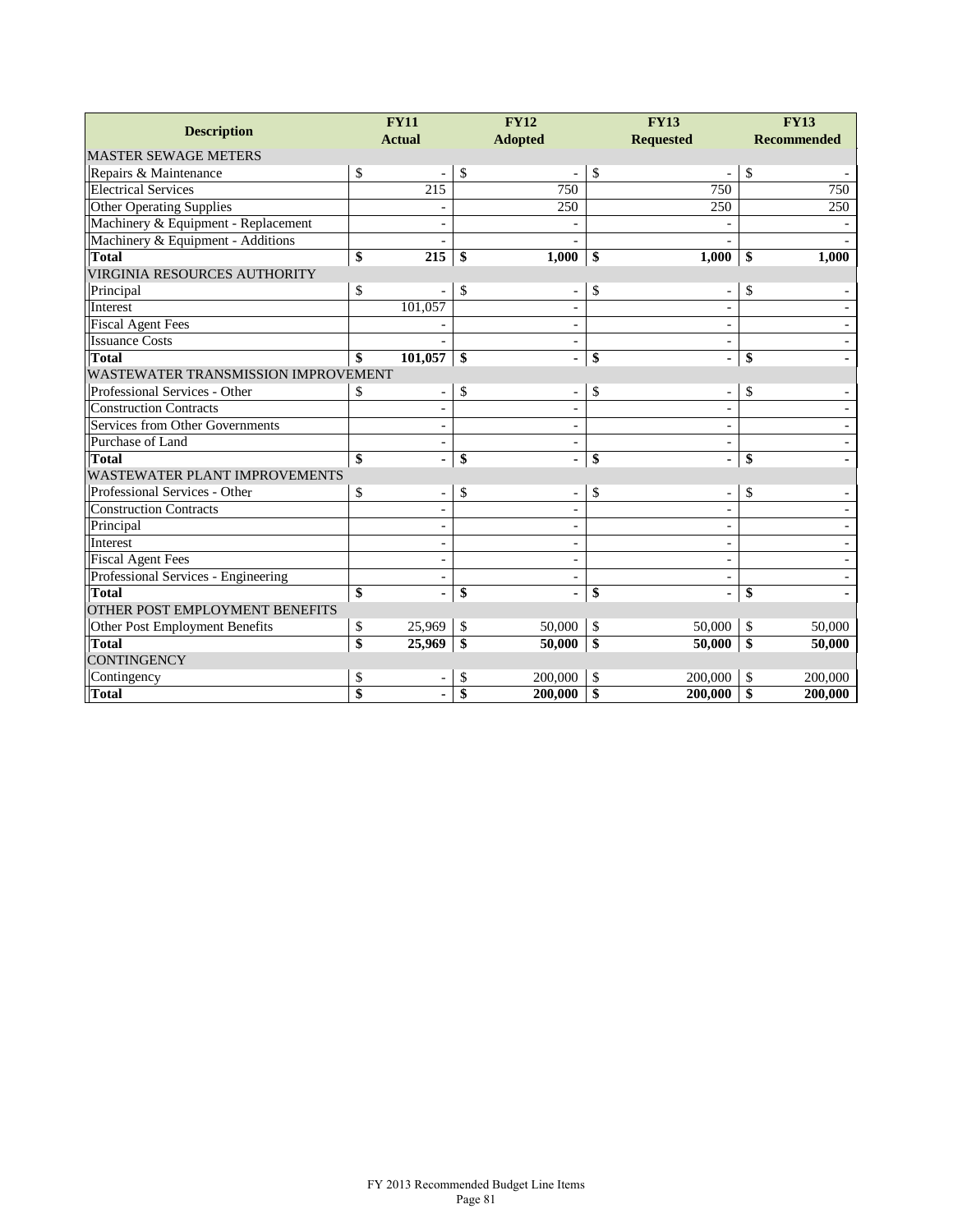| <b>Description</b>                    | <b>FY12</b><br><b>FY11</b> |                         | <b>FY13</b>      | <b>FY13</b>             |  |
|---------------------------------------|----------------------------|-------------------------|------------------|-------------------------|--|
|                                       | <b>Actual</b>              | <b>Adopted</b>          | <b>Requested</b> | <b>Recommended</b>      |  |
| <b>TRANSIT FUND</b>                   |                            |                         |                  |                         |  |
| <b>TRANSIT - CITY</b>                 |                            |                         |                  |                         |  |
| Salaries & Wages - Regular            | \$<br>181,058              | $\mathbb{S}$<br>209,208 | \$<br>221,366    | $\mathbb{S}$<br>221,366 |  |
| Overtime Pay                          | 397                        | 875                     | 914              | 914                     |  |
| Salaries & Wages - Part Time          | 421,045                    | 533,540                 | 563,531          | 563,531                 |  |
| <b>FICA Benefits</b>                  | 45,391                     | 56,820                  | 60,045           | 60,045                  |  |
| Retirement V.R.S.                     | 28,484                     | 32,448                  | 44,273           | 44,273                  |  |
| Retirement - Other                    |                            |                         |                  |                         |  |
| Hospital/Medical Plan                 | 33.033                     | 42,522                  | 42,385           | 42,385                  |  |
| Hospital/Medical Plan - Retirees      |                            |                         | 5,480            | 5,480                   |  |
| Dental Insurance                      | 794                        | 962                     | 1,005            | 1,005                   |  |
| Group Life Insurance                  | 500                        | 2,054                   | 2,214            | 2,214                   |  |
| <b>Unemployment Compensation</b>      | 1,129                      | 2,449                   | 2,557            | 2,557                   |  |
| Worker's Compensation                 | 24,043                     | 36,161                  | 36,362           | 36,362                  |  |
| Professional Services - Accounting    | 9,693                      |                         |                  |                         |  |
| Professional Services - Other         | 23,414                     | 17,492                  | 18,266           | 18,266                  |  |
| <b>Construction Contracts</b>         |                            |                         |                  |                         |  |
| <b>Custodial Services</b>             | 9,897                      | 15,742                  | 16,850           | 16,850                  |  |
| Repairs & Maintenance                 | 13,216                     | 26,307                  | 27,472           | 27,472                  |  |
| Maintenance Service Contracts         | 10,220                     | 16,442                  | 17,170           | 17,170                  |  |
| Printing & Binding                    | 5,374                      | 13,993                  | 14,612           | 14,612                  |  |
| Advertising                           | 10,425                     | 19,241                  | 20,092           | 20,092                  |  |
| <b>Electrical Services</b>            | 7,123                      | 12,244                  | 12,786           | 12,786                  |  |
| <b>Heating Services</b>               | 2,198                      | 5,247                   | 5,480            | 5,480                   |  |
| Water & Sewer Services                | 589                        | 2,099                   | 2,192            | 2,192                   |  |
| Postage & Postal Service              | 186                        | 990                     | 1,034            | 1,034                   |  |
| Telecommunications                    | 11,474                     | 9,902                   | 15,343           | 15,343                  |  |
| Motor Vehicle Insurance               | 11,598                     | 16,502                  | 17,232           | 17,232                  |  |
| <b>General Liability</b>              |                            | 1,964                   | 2,051            | 2,051                   |  |
| Lease/Rental of Equipment             | 995                        | 3,146                   | 3,285            | 3,285                   |  |
| Lease/Rental of Buildings             | 30,000                     |                         | 7,306            | 7,306                   |  |
| Mileage                               | 230                        | 528                     | 551              | 551                     |  |
| Subsistence & Lodging                 | 1,783                      | 875                     | 913              | 913                     |  |
| Convention & Education                | 1,823                      | 1,224                   | 1,279            | 1,279                   |  |
| Dues & Association Memberships        | 195                        | 700                     | $\overline{731}$ | 731                     |  |
| <b>Office Supplies</b>                | 4,085                      | 6,997                   | 7,306            | 7,306                   |  |
| <b>Janitorial Supplies</b>            | 652                        | 1,574                   | 1,644            | 1,644                   |  |
| Repair & Maintenance Supplies         | 32,921                     | 26,307                  | 39,697           | 39,697                  |  |
| Motor Fuel & Lube                     | 106,028                    | 105,149                 | 150,807          | 150,807                 |  |
| Vehicle/Power Equip. Supplies         | 3,433                      | 23,019                  | 18,266           | 18,266                  |  |
| Uniforms & Wearing Apparel            | 3,427                      | 5,247                   | 5,480            | 5,480                   |  |
| Books & Subscriptions                 | 38                         | 315                     | 328              | 328                     |  |
| Educational & Recreational Supplies   |                            | 706                     | 737              | 737                     |  |
| <b>Other Operating Supplies</b>       | 11,963                     | 26,237                  | 27,398           | 27,398                  |  |
| Motor Vehicles & Equip. - Replacement | 6.040                      | 157,424                 | 54,797           | 54,797                  |  |
| ADP Equipment - Replacement           | 5,567                      | 629                     | 656              | 656                     |  |
| Depreciation                          | 542,640                    | 450,000                 | 542,640          | 542,640                 |  |
| ADP Software - Replacement            |                            | 471                     | 492              | 492                     |  |
| Improv. & Betterments - Replacement   | 3,275                      | 3,527                   | 3,683            | 3,683                   |  |
| Machinery & Equipment - Additions     | 3,959                      | 706                     | 737              | 737                     |  |
| Furniture & Fixtures - Additions      | 1,272                      | 5,291                   | 5,525            | 5,525                   |  |
| Communications Equip. - Additions     | 5,624                      | 1,283                   | 1,339            | 1,339                   |  |
| Motor Vehicles & Equip. - Additions   | 263                        |                         |                  |                         |  |
| ADP Equipment - Additions             | 996                        | 17,492                  | 1,827            | 1,827                   |  |
| ADP Software - Additions              | 1,547                      | 104,950                 | 1,827            | 1,827                   |  |
| Improv. & Betterments - Additions     | 362                        | 1,058                   | 1,105            | 1,105                   |  |
| <b>Total</b>                          | \$<br>1,620,399            | 2,020,059<br>- \$       | 2,031,068<br>\$  | 2,031,068<br>\$         |  |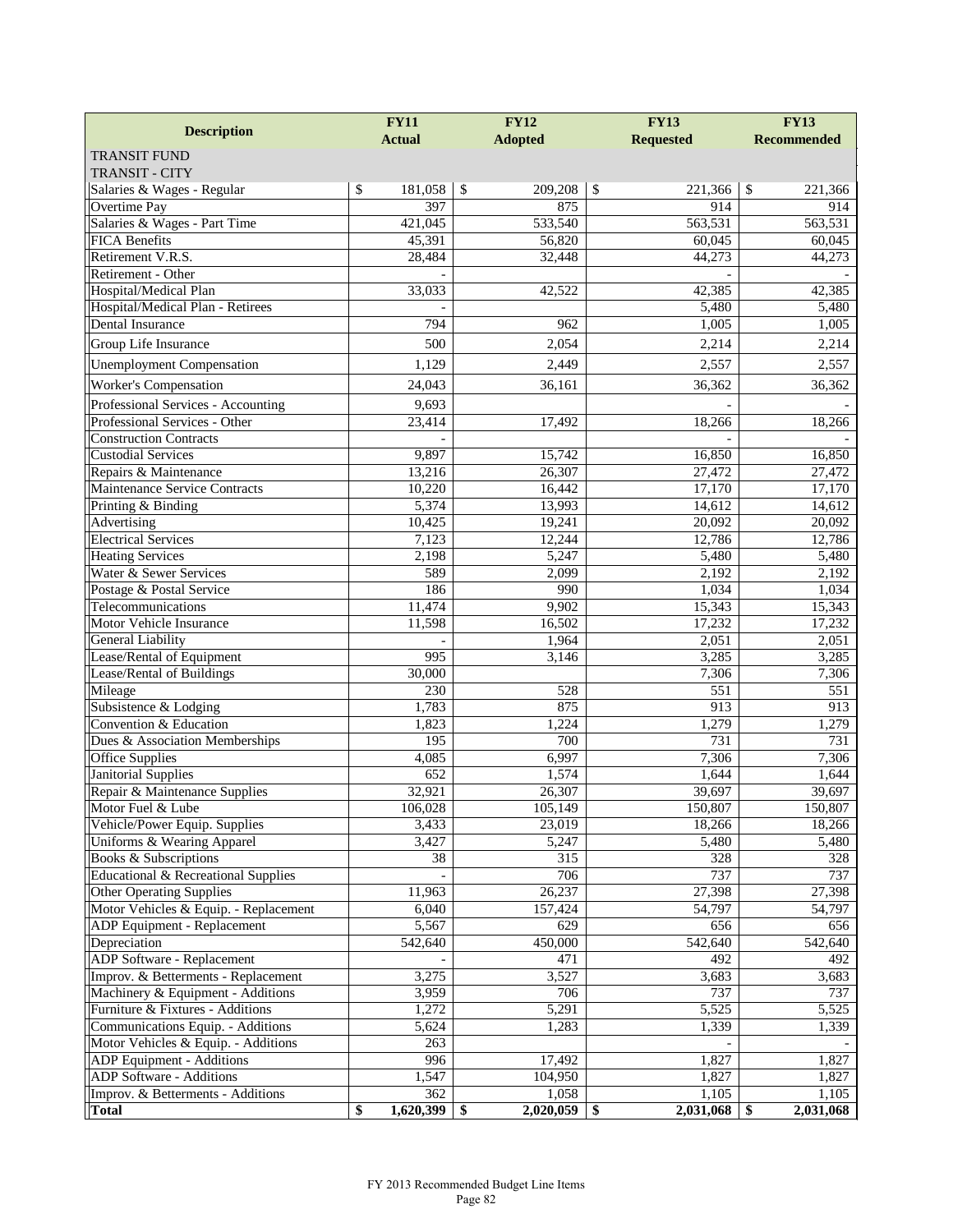|                                      | <b>FY12</b><br><b>FY11</b> |                  | <b>FY13</b>      | <b>FY13</b>        |  |
|--------------------------------------|----------------------------|------------------|------------------|--------------------|--|
| <b>Description</b>                   | <b>Actual</b>              | <b>Adopted</b>   | <b>Requested</b> | <b>Recommended</b> |  |
| TRANSIT - SPOTSYLVANIA               |                            |                  |                  |                    |  |
| Salaries & Wages - Regular           | \$<br>99,748               | \$<br>140,880    | 148474           | 148,474            |  |
| Overtime Pay                         | 248                        | 585              | 612              | 612                |  |
| Salaries & Wages - Part Time         | 229,182                    | 359,284          | 377,970          | 377,970            |  |
| <b>FICA Benefits</b>                 | 24,796                     | 38,263           | 40,273           | 40,273             |  |
| Retirement V.R.S.                    | 15,816                     | 21,850           | 29,695           | 29,695             |  |
| Retirement - Other                   |                            |                  |                  |                    |  |
| Hospital/Medical Plan                | 18,160                     | 28,634           | 28,428           | 28,428             |  |
| Hospital/Medical Plan - Retirees     |                            |                  | 3,675            | 3,675              |  |
| Dental Insurance                     | 437                        | 648              | 675              | 675                |  |
| Group Life Insurance                 | 275                        | 1,383            | 1,485            | 1,485              |  |
| <b>Unemployment</b> Compensation     | 678                        | 1,649            | 1,715            | 1,715              |  |
| Worker's Compensation                | 13,075                     | 24,351           | 24,389           | 24,389             |  |
| Professional Services - Accounting   | 3,858                      |                  |                  |                    |  |
| Professional Services - Other        | 9,114                      | 11,779           | 12,250           | 12,250             |  |
| <b>Custodial Services</b>            | 5,458                      | 10,601           | 11,302           | 11,302             |  |
| Repairs & Maintenance                | 7,066                      | 17,715           | 18,426           | 18,426             |  |
| Maintenance Service Contracts        | 5,676                      | 11,072           | 11,516           | 11,516             |  |
| Printing & Binding                   | 2,945                      | 9,423            | 9,801            | 9,801              |  |
| Advertising                          | 6,632                      | 12,957           | 13,476           | 13,476             |  |
| <b>Electrical Services</b>           | 4,056                      | 8,245            | 8,576            | 8,576              |  |
| <b>Heating Services</b>              | 1,251                      | 3,534            | 3,675            | 3,675              |  |
| Water & Sewer Services               | 331                        | 1,413            | 1,470            | 1,470              |  |
| Postage & Postal Service             | 99                         | 667              | 694              | 694                |  |
| Telecommunications                   | 6,182                      | 6,668            | 10,290           | 10,290             |  |
| Motor Vehicle Insurance              | 5,904                      | 11,112           | 11,558           | 11,558             |  |
| General Liability                    |                            | 1,323            | 1,376            | 1,376              |  |
| Lease/Rental of Equipment            | 497                        | 2,118            | 2,204            | 2,204              |  |
| Lease/Rental of Buildings            |                            |                  | 4,900            | 4,900              |  |
| Mileage                              | $\overline{a}$             | 356              | 370              | 370                |  |
| Subsistence & Lodging                | 40                         | 589              | 613              | 613                |  |
| Convention & Education               | 113                        | 825              | 857              | 857                |  |
| Dues & Association Memberships       | 130                        | 471              | 490              | 490                |  |
| <b>Real Estate Taxes</b>             |                            |                  |                  |                    |  |
| <b>Office Supplies</b>               | 2,295                      | 4,712            | 4,900            | 4,900              |  |
| <b>Janitorial Supplies</b>           | 359                        | 1,060            | 1,103            | 1,103              |  |
| Repair & Maintenance Supplies        | 17,662                     | 17,715           | 26,625           | 26,625             |  |
| Motor Fuel & Lube                    | 80,105                     | 70,807           | 101,149          | 101,149            |  |
| Vehicle/Power Equip. Supplies        | 1,797                      | 15,501           | 12,251           | 12,251             |  |
| Uniforms & Wearing Apparel           | 1,819                      | 3,534            | 3,675            | 3,675              |  |
| Books & Subscriptions                | 20                         | 212              | 220              | 220                |  |
| Educational & Recreational Supplies  |                            | 475              | 495              | 495                |  |
| <b>Other Operating Supplies</b>      | 6,812                      | 17,668           | 18,377           | 18,377             |  |
| Motor Vehicles & Equipment - Replace |                            | 106,009          | 36,753           | 36,753             |  |
| ADP Equipment - Replacement          | $\overline{\phantom{a}}$   | 424              | 441              | 441                |  |
| Depreciation                         | $\overline{\phantom{a}}$   |                  |                  |                    |  |
| ADP Software - Replacement           |                            | 317              | 330              | 330                |  |
| Improv. & Betterments - Replacement  | 2,079                      | 2,375            | 2,470            | 2,470              |  |
| Machinery & Equipment - Additions    | 599                        | 475              | 495              | 495                |  |
| Furniture & Fixtures - Additions     | 701                        | 3,563            | 3,706            | 3,706              |  |
| Communications Equip. - Additions    | 319                        | 864              | 898              | 898                |  |
| Motor Vehicles & Equip. - Additions  | 181                        |                  |                  |                    |  |
| ADP Equipment - Additions            | 409                        | 11,779           | 1,225            | 1,225              |  |
| ADP Software - Additions             | 616                        | 70,673           | 1,225            | 1,225              |  |
| Improv. & Betterments - Additions    | 182                        | 713              | 741              | 741                |  |
| <b>Total</b>                         | 577,722<br>\$              | 1,057,271<br>-\$ | 998,314<br>-S    | 998,314<br>-\$     |  |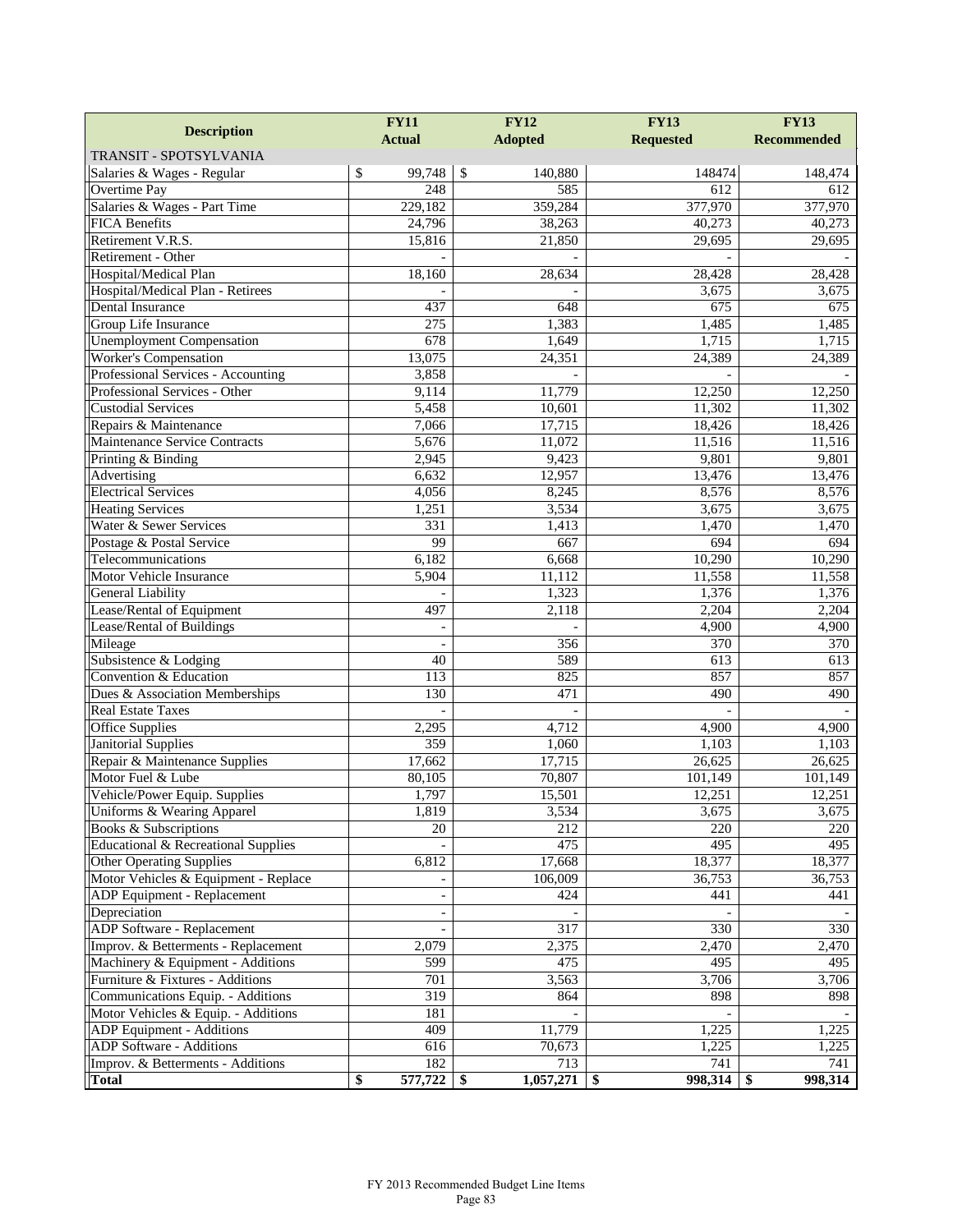| <b>Description</b>                                               | <b>FY11</b>        | <b>FY12</b>          | <b>FY13</b>                                   | <b>FY13</b>        |  |
|------------------------------------------------------------------|--------------------|----------------------|-----------------------------------------------|--------------------|--|
|                                                                  | <b>Actual</b>      | <b>Adopted</b>       | <b>Requested</b>                              | <b>Recommended</b> |  |
| <b>TRANSIT - KING GEORGE</b>                                     |                    |                      |                                               |                    |  |
| Salaries & Wages - Regular                                       | \$<br>41,122       | $\sqrt{3}$<br>33,101 | $\sqrt{3}$                                    | \$                 |  |
| Overtime Pay                                                     | 86                 | 138                  |                                               |                    |  |
| Salaries & Wages - Part Time                                     | 96,762             | 84,417               | $\qquad \qquad -$                             |                    |  |
| <b>FICA</b> Benefits                                             | 10,394             | 8,990                | $\overline{\phantom{a}}$                      |                    |  |
| Retirement V.R.S.                                                | 6,479              | 5,134                | $\overline{\phantom{a}}$                      |                    |  |
| Retirement - Other                                               |                    |                      |                                               |                    |  |
| Hospital/Medical Plan                                            | 7,576              | 6,728                | $\overline{\phantom{a}}$                      |                    |  |
| Hospital/Medical Plan - Retirees                                 |                    |                      | $\qquad \qquad -$                             |                    |  |
| Dental Insurance                                                 | 182                | 152                  | $\overline{\phantom{a}}$                      |                    |  |
| Group Life Insurance                                             | 115<br>246         | 325<br>387           | $\sim$                                        |                    |  |
| <b>Unemployment</b> Compensation<br><b>Worker's Compensation</b> | 5,529              | 5,721                |                                               |                    |  |
| Professional Services - Accounting                               | 2,534              |                      | $\sim$                                        |                    |  |
| Professional Services - Consulting                               |                    |                      | $\qquad \qquad -$                             |                    |  |
| Professional Services - Other                                    | 5,268              | 2,768                | $\overline{\phantom{a}}$                      |                    |  |
| <b>Custodial Services</b>                                        | 2,222              | 2,491                | $\sim$                                        |                    |  |
| Repairs & Maintenance                                            | 2,961              | 4,162                |                                               |                    |  |
| Maintenance Service Contracts                                    | 2,325              | 2,601                | $\overline{\phantom{a}}$                      |                    |  |
| Printing & Binding                                               | 1,242              | 2,214                | $\qquad \qquad -$<br>$\overline{\phantom{a}}$ |                    |  |
| Advertising                                                      | 3,470              | 3,044                | $\sim$                                        |                    |  |
| <b>Electrical Services</b>                                       | 1,616              | 1,937                |                                               |                    |  |
| <b>Heating Services</b>                                          | 481                | 830                  | $\sim$                                        |                    |  |
| Water & Sewer Services                                           | 134                | 332                  | $\qquad \qquad -$                             |                    |  |
| Postage & Postal Service                                         | 43                 | 157                  | $\overline{\phantom{a}}$                      |                    |  |
| Telecommunications                                               | 2,649              | 1,567                | $\blacksquare$                                |                    |  |
| Motor Vehicle Insurance                                          | 2,847              | 2,611                |                                               |                    |  |
| General Liability                                                |                    | 311                  | $\overline{\phantom{a}}$                      |                    |  |
| Lease/Rental of Equipment                                        | 234                | 498                  | $\qquad \qquad -$                             |                    |  |
| Lease/Rental of Buildings                                        |                    |                      | $\overline{\phantom{a}}$                      |                    |  |
| Mileage                                                          |                    | 84                   | $\sim$                                        |                    |  |
| Subsistence & Lodging                                            | 23                 | 138                  | $\overline{a}$                                |                    |  |
| Convention & Education                                           | 55                 | 194                  | $\sim$                                        |                    |  |
| Dues & Association Memberships                                   | 43                 | 111                  | $\qquad \qquad -$                             |                    |  |
| Office Supplies                                                  | 929                | 1,107                | $\overline{\phantom{a}}$                      |                    |  |
| <b>Janitorial Supplies</b>                                       | 149                | 249                  | $\overline{\phantom{a}}$                      |                    |  |
| Repair & Maintenance Supplies                                    | 7,591              | 4,162                |                                               |                    |  |
| Motor Fuel & Lube                                                | 37,670             | 16,637               | $\overline{\phantom{a}}$                      |                    |  |
| Vehicle/Power Equip. Supplies                                    | 835                | 3,642                | $\overline{\phantom{a}}$                      |                    |  |
| Uniforms & Wearing Apparel                                       | 747                | 830                  | -                                             |                    |  |
| Books & Subscriptions                                            | 8                  | 50                   | $\overline{\phantom{a}}$                      |                    |  |
| Educational & Recreational Supplies                              |                    | $\overline{112}$     |                                               |                    |  |
| <b>Other Operating Supplies</b>                                  | $\overline{2,7}14$ | 4,151                | $\overline{\phantom{a}}$                      |                    |  |
| Motor Vehicle & Equipment - Replacement                          | 6,040              | 24,908               | $\overline{\phantom{a}}$                      |                    |  |
| ADP Equipment - Replacement                                      |                    | 100                  | $\blacksquare$                                |                    |  |
| ADP Software - Replacement                                       |                    | 75                   | $\overline{\phantom{a}}$                      |                    |  |
| Improv. & Betterments - Replacement                              | 724                | $\overline{558}$     | $\overline{\phantom{a}}$                      |                    |  |
| Machinery & Equipment - Additions                                | $\overline{3}43$   | 112                  | $\overline{\phantom{a}}$                      |                    |  |
| Furniture & Fixtures - Additions                                 | 287                | 837                  | $\overline{\phantom{a}}$                      |                    |  |
| Communications Equip. - Additions                                | 165                | 203                  | $\blacksquare$                                |                    |  |
| Motor Vehicles & Equip. - Additions                              | 57                 |                      | $\overline{\phantom{a}}$                      |                    |  |
| ADP Equipment - Additions                                        | 131                | 2,768                | $\overline{\phantom{a}}$                      |                    |  |
| ADP Software - Additions                                         | 407                | 16,605               | $\overline{\phantom{a}}$                      |                    |  |
| Improv. & Betterments - Additions                                | 83                 | 167                  | $\overline{\phantom{a}}$                      |                    |  |
| <b>Total</b>                                                     | \$<br>255,518      | $248,416$ \$<br>- \$ | $\blacksquare$                                | \$                 |  |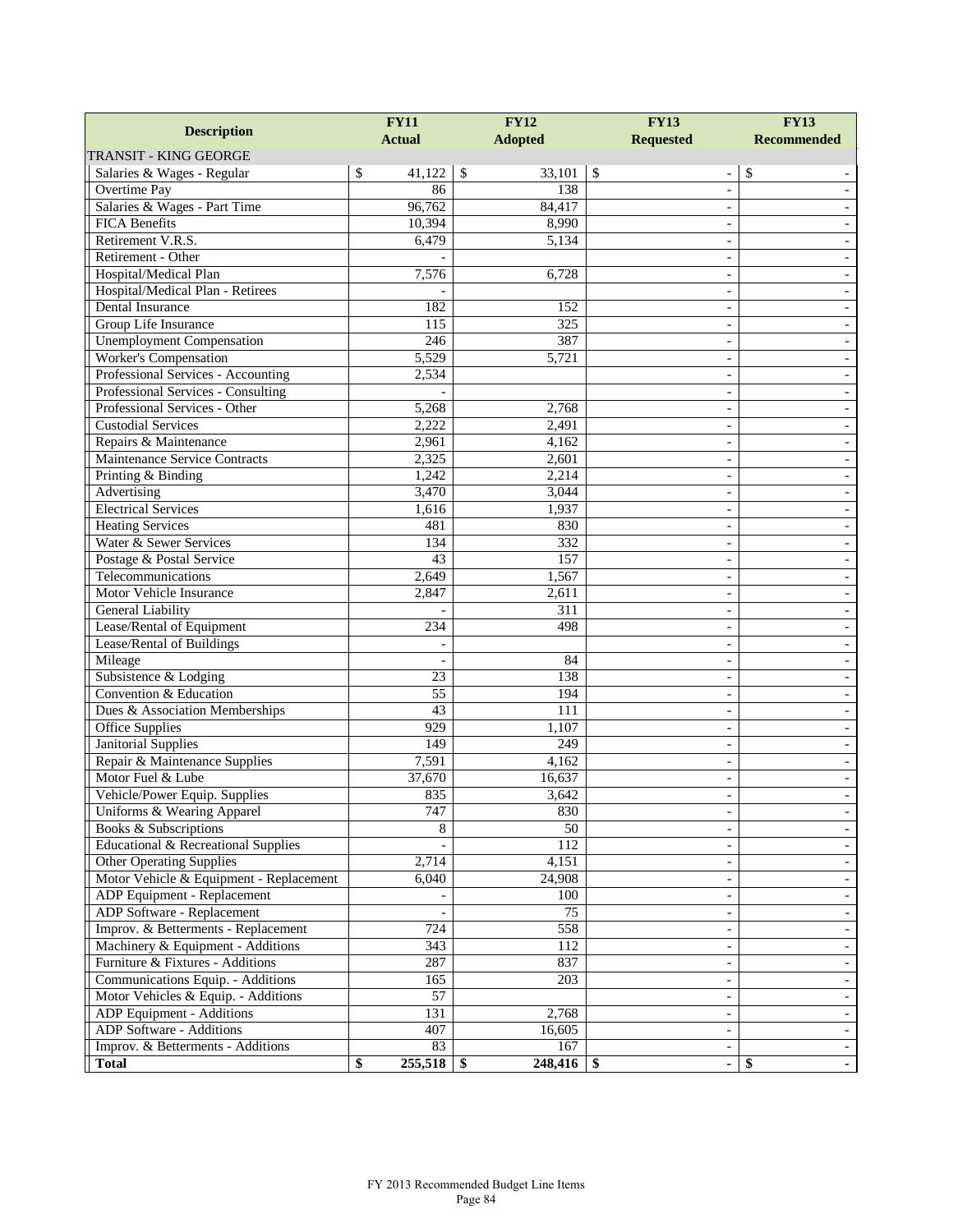|                                                                          | <b>FY12</b><br><b>FY11</b>      |                         | <b>FY13</b>         | <b>FY13</b>            |  |
|--------------------------------------------------------------------------|---------------------------------|-------------------------|---------------------|------------------------|--|
| <b>Description</b>                                                       | <b>Actual</b><br><b>Adopted</b> |                         | <b>Requested</b>    | <b>Recommended</b>     |  |
| <b>TRANSIT - UMW</b>                                                     |                                 |                         |                     |                        |  |
| Salaries & Wages - Regular                                               | \$<br>23,914                    | $\mathcal{S}$<br>25,905 | \$<br>26,573        | $\mathbb{S}$<br>26,573 |  |
| Overtime Pay                                                             | 50                              | 108                     | 110                 | 110                    |  |
| Salaries & Wages - Part Time                                             | 56,292                          | 66,065                  | 67,648              | 67,648                 |  |
| <b>FICA Benefits</b>                                                     | 6,046                           | 7,036                   | 7,208               | 7,208                  |  |
| Retirement V.R.S.                                                        | 3,772                           | 4,018                   | 5,315               | 5,315                  |  |
| Retirement - Other                                                       |                                 |                         |                     |                        |  |
| Hospital/Medical Plan                                                    | 4,407                           | 5,265                   | 5,088               | 5.088                  |  |
| Hospital/Medical Plan - Retirees                                         |                                 |                         | 658                 | 658                    |  |
| Dental Insurance                                                         | 106                             | 119                     | 120                 | 120                    |  |
| Group Life Insurance                                                     | 67                              | 254                     | 266                 | 266                    |  |
| <b>Unemployment Compensation</b>                                         | 144                             | $\overline{303}$        | 307                 | 307                    |  |
| Worker's Compensation                                                    | 3,216                           | 4,478                   | 4,365               | 4,365                  |  |
| Professional Services - Accounting                                       | 1,480                           |                         |                     |                        |  |
| Professional Services - Other                                            | 3,070                           | 2,166                   | 2,193               | 2,193                  |  |
| <b>Custodial Services</b>                                                | 1,297                           | 1,949                   | 2,023               | 2,023                  |  |
| Repairs & Maintenance                                                    | 1,720                           | 3,257                   | 3,298               | 3,298                  |  |
| Maintenance Service Contracts                                            | 1,354                           | 2,036                   | 2,060               | 2,060                  |  |
| Printing & Binding                                                       | 2,006                           | 1,733                   | 1,754               | 1,754                  |  |
| Advertising                                                              | 4,983                           | 2,382                   | 2,412               | 2,412                  |  |
| <b>Electrical Services</b>                                               | 940                             | 1,516                   | 1,535               | 1,535                  |  |
| <b>Heating Services</b>                                                  | 281                             | 650                     | 658                 | 658                    |  |
| Water & Sewer Services                                                   | 78                              | 260                     | 263                 | 263                    |  |
| Postage & Postal Service                                                 | 25                              | 123                     | 124                 | 124                    |  |
| Telecommunications                                                       | 1,541                           | 1,226                   | 1,842               | 1,842                  |  |
| Motor Vehicle Insurance                                                  | 1,659                           | 2,043                   | 2,069               | 2,069                  |  |
| General Liability                                                        |                                 | 243                     | 246                 | 246                    |  |
| Lease/Rental of Equipment                                                | 136                             | 390                     | 394                 | 394                    |  |
| Lease/Rental of Buildings                                                |                                 |                         | 877                 | 877                    |  |
| Mileage                                                                  | $\overline{\phantom{a}}$        | 65                      | 66                  | 66                     |  |
| Subsistence & Lodging                                                    | 13                              | 108                     | 110                 | 110                    |  |
| Convention & Education                                                   | 32                              | 152                     | 153                 | 153                    |  |
| <b>Real Estate Taxes</b>                                                 | $\blacksquare$                  |                         | $\bar{a}$           |                        |  |
| Dues & Association Memberships                                           | 25                              | 87                      | 88                  | 88                     |  |
| <b>Real Estate Taxes</b>                                                 | $\blacksquare$                  |                         | $\blacksquare$      |                        |  |
| <b>Office Supplies</b>                                                   | 541                             | 866                     | 877                 | 877                    |  |
| <b>Janitorial Supplies</b>                                               | 87                              | 195                     | 197                 | 197                    |  |
| Repair & Maintenance Supplies                                            | 4,416                           | 3,257                   | 4,765               | 4,765                  |  |
| Motor Fuel & Lube                                                        | 9,299                           | 13,020                  | 18,103              | 18,103                 |  |
| Vehicle/Power Equip. Supplies                                            | 482                             | 2,850                   | 2,193               | 2,193                  |  |
| Uniforms & Wearing Apparel                                               | 440                             | 650                     | 658                 | 658                    |  |
| Books & Subscriptions                                                    | 5                               | $\overline{39}$         | 40                  | 40                     |  |
| <b>Educational &amp; Recreational Supplies</b>                           |                                 | 87                      | 88                  | 88                     |  |
| <b>Other Operating Supplies</b>                                          | 1,579                           | 3,249                   | 3,289               | 3,289                  |  |
| Motor Vehicles & Equipment - Replacement                                 | 160                             | 19,493                  | 6,578               | 6,578                  |  |
| ADP Equipment - Replacement<br>ADP Software - Replacement                |                                 | 78<br>58                | 79<br>59            | 79<br>$\overline{59}$  |  |
|                                                                          |                                 |                         |                     |                        |  |
| Improv. & Betterments - Replacement<br>Machinery & Equipment - Additions | 2,020<br>199                    | 437<br>$87\,$           | 442<br>88           | 442<br>88              |  |
|                                                                          |                                 |                         |                     |                        |  |
| Furniture & Fixtures - Additions<br>Communications Equip. - Additions    | 167<br>96                       | 655<br>159              | 663<br>161          | 663                    |  |
| Motor Vehicles & Equip. - Additions                                      | 33                              |                         |                     | 161                    |  |
| ADP Equipment - Additions                                                | 76                              | 2,166                   | 220                 | 220                    |  |
| ADP Software - Additions                                                 | 237                             | 12,995                  | 220                 | 220                    |  |
| Improv. & Betterments - Additions                                        | 48                              | 131                     | 132                 | 132                    |  |
| <b>Total</b>                                                             | 138,539<br>\$                   | 194,409<br>\$           | $178,675$ \$<br>-\$ | 178,675                |  |
|                                                                          |                                 |                         |                     |                        |  |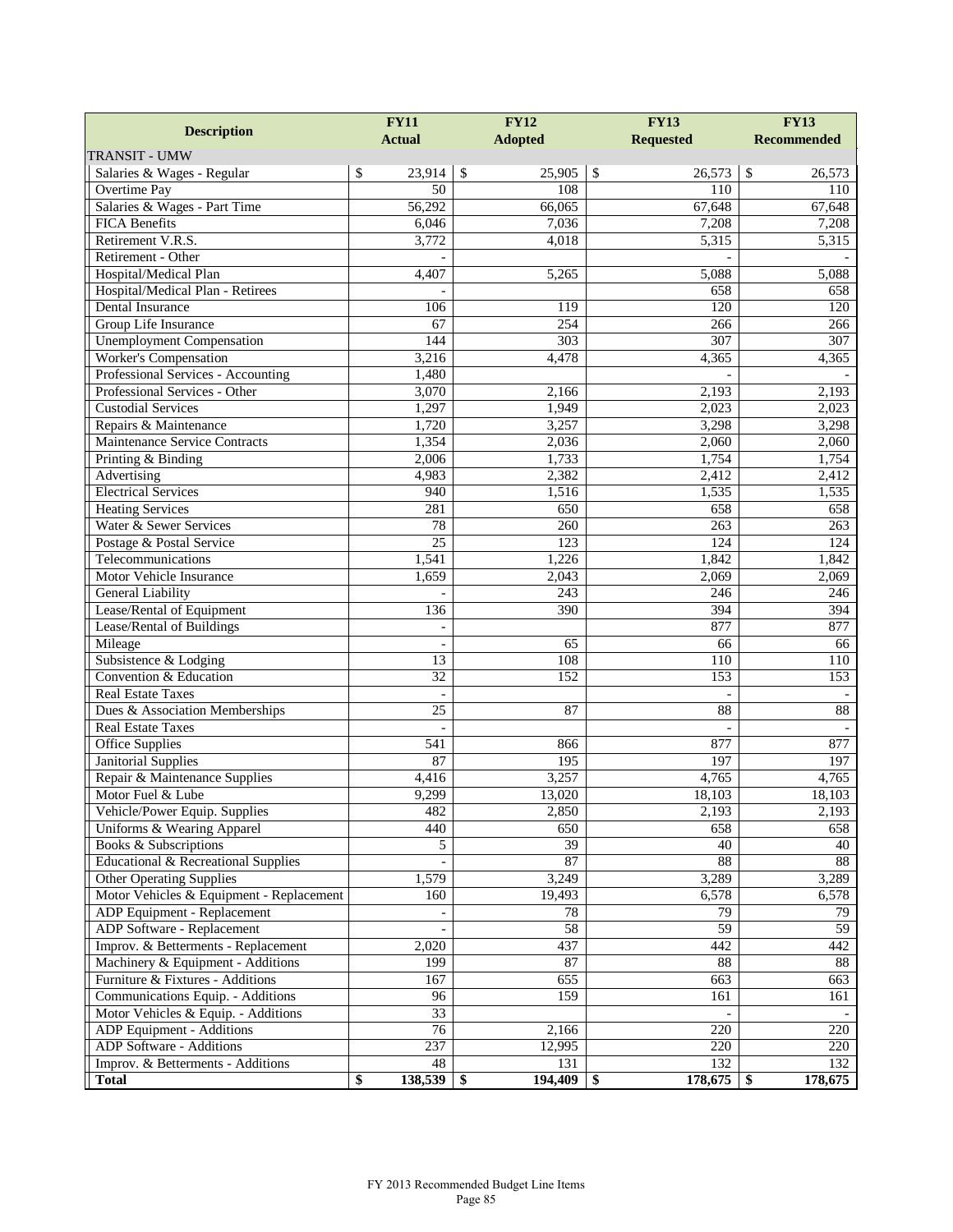| <b>Description</b>                       | <b>FY12</b><br><b>FY11</b> |                  | <b>FY13</b>      | <b>FY13</b>        |  |
|------------------------------------------|----------------------------|------------------|------------------|--------------------|--|
|                                          | <b>Actual</b>              | <b>Adopted</b>   | <b>Requested</b> | <b>Recommended</b> |  |
| <b>TRANSIT - CAROLINE</b>                |                            |                  |                  |                    |  |
| Salaries & Wages - Regular               | \$<br>27,477               | \$<br>29,004     | \$<br>45,498     | \$<br>45,498       |  |
| <b>Overtime Pay</b>                      | 55                         | 121              | 188              | 188                |  |
| Salaries & Wages - Part Time             | 65,235                     | 73,970           | 115,822          | 115,822            |  |
| <b>FICA Benefits</b>                     | 6,989                      | 7,878            | 12,341           | 12,341             |  |
| Retirement V.R.S.                        | 4,337                      | 4,499            | 9,100            | 9,100              |  |
| Retirement - Other                       |                            |                  |                  |                    |  |
| Hospital/Medical Plan                    | 5,073                      | 5,895            | 8,712            | 8,712              |  |
| Hospital/Medical Plan - Retirees         |                            |                  | 1,126            | 1,126              |  |
| Dental Insurance                         | 122                        | 133              | 206              | 206                |  |
| Group Life Insurance                     | $\overline{77}$            | 285              | 455              | 455                |  |
| <b>Unemployment Compensation</b>         | 162                        | $\overline{340}$ | 525              | $\overline{525}$   |  |
| <b>Worker's Compensation</b>             | 3,728                      | 5,013            | 7,474            | 7,474              |  |
| <b>Professional Health Services</b>      |                            |                  | 3,754            | 3,754              |  |
| Professional Services - Accounting       | 1,893                      |                  |                  |                    |  |
| Professional Services - Other            | 3,826                      | 2,425            |                  |                    |  |
| <b>Custodial Services</b>                | 1,509                      | 2,183            | 3,463            | 3,463              |  |
| Repairs & Maintenance                    | 1,979                      | 3,647            | 5,646            | $\overline{5,646}$ |  |
| <b>Maintenance Service Contracts</b>     | 1,558                      | 2,280            | 3,529            | 3,529              |  |
| Printing & Binding                       | 814                        | 1,940            | 3,003            | 3,003              |  |
| Advertising                              | 2,300                      | 2,668            | 4,130            | 4,130              |  |
| <b>Electrical Services</b>               | 1,061                      | 1,698            | 2,629            | 2,629              |  |
| <b>Heating Services</b>                  | $\overline{313}$           | 728              | 1,126            | 1,126              |  |
| Water & Sewer Services                   | 90                         | 291              | 450              | 450                |  |
| Postage & Postal Service                 | $\overline{29}$            | 137              | $\overline{213}$ | 213                |  |
| Telecommunications                       | 1,792                      | 1,373            | 3,153            | 3,153              |  |
| Motor Vehicle Insurance                  | 1,946                      | 2,288            | 3,541            | 3,541              |  |
| General Liability                        |                            | 272              | 422              | 422                |  |
| Lease/Rental of Equipment                | 162                        | 436              | 675              | 675                |  |
| Lease/Rental of Buildings                | $\bar{\phantom{a}}$        |                  | 1,502            | 1,502              |  |
| Mileage                                  | $\sim$                     | 73               | 113              | 113                |  |
| Subsistence & Lodging                    | 16                         | 121              | 188              | 188                |  |
| Convention & Education                   | 38                         | 170              | 263              | 263                |  |
| Dues & Association Memberships           | $\overline{25}$            | 97               | 150              | 150                |  |
| <b>Office Supplies</b>                   | 625                        | 970              | 1,502            | 1,502              |  |
| <b>Janitorial Supplies</b>               | $\overline{102}$           | 218              | 338              | 338                |  |
| Repair & Maintenance Supplies            | 5,162                      | 3,647            | 8,159            | 8,159              |  |
| Motor Fuel & Lube                        | 30,309                     | 14,578           | 30,995           | 30,995             |  |
| Vehicle & Power Equipment Supplies       | 558                        | 3,191            | 3,754            | 3,754              |  |
| Uniforms & Wearing Apparel               | 542                        | 728              | 1,126            | 1,126              |  |
| Books & Subscriptions                    | 6                          | 44               | 69               | 69                 |  |
| Educational & Recreational Supplies      |                            | 98               | 151              | 151                |  |
| <b>Other Operating Supplies</b>          | 1,787                      | 3,638            | 5,631            | 5,631              |  |
| Motor Vehicles & Equipment - Replacement | 5,880                      | 21,825           | 11,262           | 11,262             |  |
| <b>ADP</b> Equipment - Replacement       |                            | 87               | 135              | 135                |  |
| ADP Software - Replacement               |                            | 65               | 101              | 101                |  |
| Improv. & Betterments - Replacement      | 430                        | 489              | 757              | 757                |  |
| Machinery & Equipment - Additions        | 250                        | 98               | 151              | 151                |  |
| Furniture & Fixtures - Additions         | 198                        | 734              | 1,136            | 1,136              |  |
| Communications Equip. - Additions        | 121                        | 178              | 275              | 275                |  |
| Motor Vehicles & Equip. - Additions      | 33                         |                  |                  |                    |  |
| ADP Equipment - Additions                | 76                         | 2,425            | 375              | 375                |  |
| ADP Software - Additions                 | 299                        | 14,550           | 375              | 375                |  |
| Improv. & Betterments - Additions        | 59                         | 147              | 229              | 229                |  |
| <b>Total</b>                             | \$<br>$179,043$ \$         | $217,675$ \\$    | $305,918$ \$     | 305,918            |  |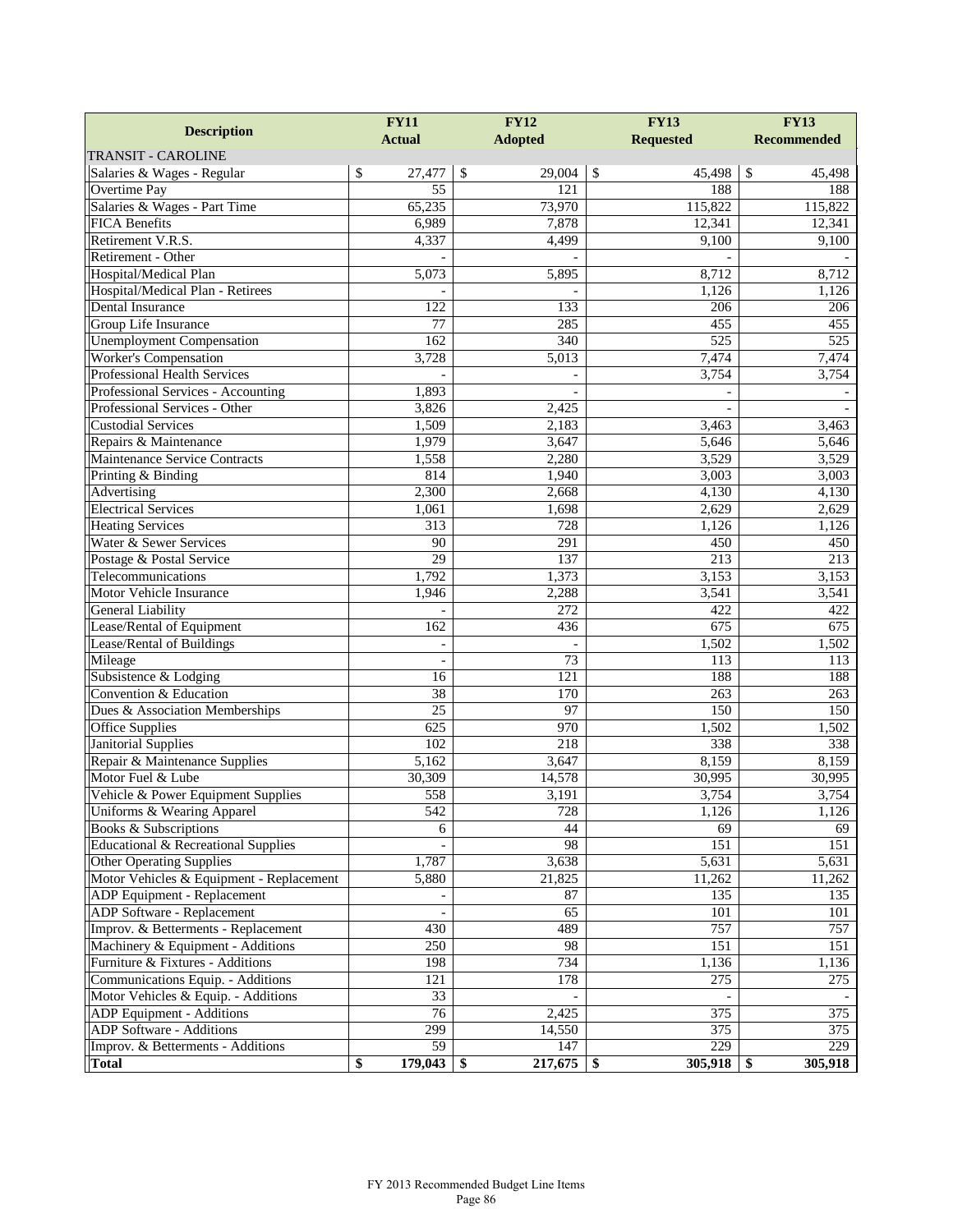| <b>Actual</b><br><b>Adopted</b><br><b>Requested</b><br><b>Recommended</b><br>\$<br>9,427<br>\$<br>\$<br>\$<br>Salaries & Wages - Regular<br>$\qquad \qquad \blacksquare$<br>Overtime Pay<br>÷,<br>$\overline{a}$<br>Salaries & Wages - Part Time<br>25,244<br><b>FICA Benefits</b><br>2,613<br>Retirement V.R.S.<br>1,381<br>$\sim$<br>Retirement - Other<br>Hospital/Medical Plan<br>1,906<br>$\overline{\phantom{0}}$<br>$\overline{\phantom{a}}$<br>Hospital/Medical Plan - Retirees<br>Dental Insurance<br>46<br>Group Life Insurance<br>29<br>$\overline{\phantom{a}}$<br><b>Unemployment Compensation</b><br>$\overline{\phantom{a}}$<br>$\overline{a}$<br><b>Worker's Compensation</b><br>1,458<br>$\sim$<br>$\overline{\phantom{0}}$<br>Professional Services - Accounting<br>2,151<br>Professional Services - Other<br>4,063<br><b>Custodial Services</b><br>341<br>$\sim$<br>$\overline{\phantom{0}}$<br>Repairs & Maintenance<br>841<br>$\overline{\phantom{a}}$<br>Maintenance Service Contracts<br>499<br>$\sim$<br>354<br>Printing & Binding<br>$\sim$<br>Advertising<br>415<br><b>Electrical Services</b><br>322<br>$\overline{\phantom{0}}$<br>$\overline{\phantom{a}}$<br><b>Heating Services</b><br>13<br>$\overline{a}$<br>$\overline{\phantom{a}}$<br>Water & Sewer Services<br>25<br>$\sim$<br>Postage & Postal Service<br>11<br>$\sim$<br>Telecommunications<br>761<br>Motor Vehicle Insurance<br>1,881<br>$\overline{\phantom{0}}$<br>$\overline{\phantom{a}}$<br>General Liability<br>$\overline{\phantom{a}}$<br>Lease/Rental of Equipment<br>85<br>$\sim$<br>Lease/Rental of Buildings<br>$\qquad \qquad -$<br>Mileage<br>Subsistence & Lodging<br>15<br>$\overline{\phantom{0}}$<br>$\overline{\phantom{a}}$<br>Convention & Education<br>26<br>$\overline{\phantom{a}}$<br>Dues & Association Memberships<br>$\sim$<br>Office Supplies<br>197<br>$\qquad \qquad -$<br><b>Janitorial Supplies</b><br>34<br>Repair & Maintenance Supplies<br>2,096<br>$\sim$<br>$\overline{\phantom{0}}$<br>Motor Fuel & Lube<br>4,684<br>Vehicle/Power Equip. Supplies<br>426<br>$\overline{\phantom{a}}$<br>Uniforms & Wearing Apparel<br>13<br>÷,<br>$\sim$<br>Books & Subscriptions<br>$\sim$<br><b>Educational &amp; Recreational Supplies</b><br>$\blacksquare$<br>$\overline{\phantom{0}}$<br><b>Other Operating Supplies</b><br>543<br>$\overline{\phantom{a}}$<br>Motor Vehicles & Equip. - Replacement<br>$\overline{\phantom{a}}$<br>ADP Equipment - Replacement<br>$\overline{\phantom{a}}$<br>Depreciation<br>$\overline{\phantom{a}}$<br>$\blacksquare$<br>ADP Software - Replacement<br>$\overline{\phantom{a}}$<br>$\overline{\phantom{0}}$<br>Improv. & Betterments - Replacement<br>55<br>$\overline{\phantom{a}}$<br>217<br>Machinery & Equipment - Additions<br>$\qquad \qquad -$<br>Furniture & Fixtures - Additions<br>48<br>$\qquad \qquad -$<br>Communications Equip. - Additions<br>76<br>$\overline{\phantom{a}}$<br>Motor Vehicles & Equip. - Additions<br>$\overline{\phantom{a}}$<br>$\overline{\phantom{a}}$<br>ADP Equipment - Additions<br>$\overline{\phantom{a}}$<br><b>ADP</b> Software - Additions<br>407<br>$\overline{\phantom{a}}$<br>$\overline{19}$<br>Improv. & Betterments - Additions |                            | <b>FY11</b>  | <b>FY12</b>     | <b>FY13</b> | <b>FY13</b> |  |
|---------------------------------------------------------------------------------------------------------------------------------------------------------------------------------------------------------------------------------------------------------------------------------------------------------------------------------------------------------------------------------------------------------------------------------------------------------------------------------------------------------------------------------------------------------------------------------------------------------------------------------------------------------------------------------------------------------------------------------------------------------------------------------------------------------------------------------------------------------------------------------------------------------------------------------------------------------------------------------------------------------------------------------------------------------------------------------------------------------------------------------------------------------------------------------------------------------------------------------------------------------------------------------------------------------------------------------------------------------------------------------------------------------------------------------------------------------------------------------------------------------------------------------------------------------------------------------------------------------------------------------------------------------------------------------------------------------------------------------------------------------------------------------------------------------------------------------------------------------------------------------------------------------------------------------------------------------------------------------------------------------------------------------------------------------------------------------------------------------------------------------------------------------------------------------------------------------------------------------------------------------------------------------------------------------------------------------------------------------------------------------------------------------------------------------------------------------------------------------------------------------------------------------------------------------------------------------------------------------------------------------------------------------------------------------------------------------------------------------------------------------------------------------------------------------------------------------------------------------------------------------------------------------------------------------------------------------------------------------------------------------------------------------------------------------------------------------------------------------------------------------------------------------------------------------------------------------------------------------------------|----------------------------|--------------|-----------------|-------------|-------------|--|
|                                                                                                                                                                                                                                                                                                                                                                                                                                                                                                                                                                                                                                                                                                                                                                                                                                                                                                                                                                                                                                                                                                                                                                                                                                                                                                                                                                                                                                                                                                                                                                                                                                                                                                                                                                                                                                                                                                                                                                                                                                                                                                                                                                                                                                                                                                                                                                                                                                                                                                                                                                                                                                                                                                                                                                                                                                                                                                                                                                                                                                                                                                                                                                                                                                             | <b>Description</b>         |              |                 |             |             |  |
|                                                                                                                                                                                                                                                                                                                                                                                                                                                                                                                                                                                                                                                                                                                                                                                                                                                                                                                                                                                                                                                                                                                                                                                                                                                                                                                                                                                                                                                                                                                                                                                                                                                                                                                                                                                                                                                                                                                                                                                                                                                                                                                                                                                                                                                                                                                                                                                                                                                                                                                                                                                                                                                                                                                                                                                                                                                                                                                                                                                                                                                                                                                                                                                                                                             | <b>TRANSIT - CITY DEMO</b> |              |                 |             |             |  |
|                                                                                                                                                                                                                                                                                                                                                                                                                                                                                                                                                                                                                                                                                                                                                                                                                                                                                                                                                                                                                                                                                                                                                                                                                                                                                                                                                                                                                                                                                                                                                                                                                                                                                                                                                                                                                                                                                                                                                                                                                                                                                                                                                                                                                                                                                                                                                                                                                                                                                                                                                                                                                                                                                                                                                                                                                                                                                                                                                                                                                                                                                                                                                                                                                                             |                            |              |                 |             |             |  |
|                                                                                                                                                                                                                                                                                                                                                                                                                                                                                                                                                                                                                                                                                                                                                                                                                                                                                                                                                                                                                                                                                                                                                                                                                                                                                                                                                                                                                                                                                                                                                                                                                                                                                                                                                                                                                                                                                                                                                                                                                                                                                                                                                                                                                                                                                                                                                                                                                                                                                                                                                                                                                                                                                                                                                                                                                                                                                                                                                                                                                                                                                                                                                                                                                                             |                            |              |                 |             |             |  |
|                                                                                                                                                                                                                                                                                                                                                                                                                                                                                                                                                                                                                                                                                                                                                                                                                                                                                                                                                                                                                                                                                                                                                                                                                                                                                                                                                                                                                                                                                                                                                                                                                                                                                                                                                                                                                                                                                                                                                                                                                                                                                                                                                                                                                                                                                                                                                                                                                                                                                                                                                                                                                                                                                                                                                                                                                                                                                                                                                                                                                                                                                                                                                                                                                                             |                            |              |                 |             |             |  |
|                                                                                                                                                                                                                                                                                                                                                                                                                                                                                                                                                                                                                                                                                                                                                                                                                                                                                                                                                                                                                                                                                                                                                                                                                                                                                                                                                                                                                                                                                                                                                                                                                                                                                                                                                                                                                                                                                                                                                                                                                                                                                                                                                                                                                                                                                                                                                                                                                                                                                                                                                                                                                                                                                                                                                                                                                                                                                                                                                                                                                                                                                                                                                                                                                                             |                            |              |                 |             |             |  |
|                                                                                                                                                                                                                                                                                                                                                                                                                                                                                                                                                                                                                                                                                                                                                                                                                                                                                                                                                                                                                                                                                                                                                                                                                                                                                                                                                                                                                                                                                                                                                                                                                                                                                                                                                                                                                                                                                                                                                                                                                                                                                                                                                                                                                                                                                                                                                                                                                                                                                                                                                                                                                                                                                                                                                                                                                                                                                                                                                                                                                                                                                                                                                                                                                                             |                            |              |                 |             |             |  |
|                                                                                                                                                                                                                                                                                                                                                                                                                                                                                                                                                                                                                                                                                                                                                                                                                                                                                                                                                                                                                                                                                                                                                                                                                                                                                                                                                                                                                                                                                                                                                                                                                                                                                                                                                                                                                                                                                                                                                                                                                                                                                                                                                                                                                                                                                                                                                                                                                                                                                                                                                                                                                                                                                                                                                                                                                                                                                                                                                                                                                                                                                                                                                                                                                                             |                            |              |                 |             |             |  |
|                                                                                                                                                                                                                                                                                                                                                                                                                                                                                                                                                                                                                                                                                                                                                                                                                                                                                                                                                                                                                                                                                                                                                                                                                                                                                                                                                                                                                                                                                                                                                                                                                                                                                                                                                                                                                                                                                                                                                                                                                                                                                                                                                                                                                                                                                                                                                                                                                                                                                                                                                                                                                                                                                                                                                                                                                                                                                                                                                                                                                                                                                                                                                                                                                                             |                            |              |                 |             |             |  |
|                                                                                                                                                                                                                                                                                                                                                                                                                                                                                                                                                                                                                                                                                                                                                                                                                                                                                                                                                                                                                                                                                                                                                                                                                                                                                                                                                                                                                                                                                                                                                                                                                                                                                                                                                                                                                                                                                                                                                                                                                                                                                                                                                                                                                                                                                                                                                                                                                                                                                                                                                                                                                                                                                                                                                                                                                                                                                                                                                                                                                                                                                                                                                                                                                                             |                            |              |                 |             |             |  |
|                                                                                                                                                                                                                                                                                                                                                                                                                                                                                                                                                                                                                                                                                                                                                                                                                                                                                                                                                                                                                                                                                                                                                                                                                                                                                                                                                                                                                                                                                                                                                                                                                                                                                                                                                                                                                                                                                                                                                                                                                                                                                                                                                                                                                                                                                                                                                                                                                                                                                                                                                                                                                                                                                                                                                                                                                                                                                                                                                                                                                                                                                                                                                                                                                                             |                            |              |                 |             |             |  |
|                                                                                                                                                                                                                                                                                                                                                                                                                                                                                                                                                                                                                                                                                                                                                                                                                                                                                                                                                                                                                                                                                                                                                                                                                                                                                                                                                                                                                                                                                                                                                                                                                                                                                                                                                                                                                                                                                                                                                                                                                                                                                                                                                                                                                                                                                                                                                                                                                                                                                                                                                                                                                                                                                                                                                                                                                                                                                                                                                                                                                                                                                                                                                                                                                                             |                            |              |                 |             |             |  |
|                                                                                                                                                                                                                                                                                                                                                                                                                                                                                                                                                                                                                                                                                                                                                                                                                                                                                                                                                                                                                                                                                                                                                                                                                                                                                                                                                                                                                                                                                                                                                                                                                                                                                                                                                                                                                                                                                                                                                                                                                                                                                                                                                                                                                                                                                                                                                                                                                                                                                                                                                                                                                                                                                                                                                                                                                                                                                                                                                                                                                                                                                                                                                                                                                                             |                            |              |                 |             |             |  |
|                                                                                                                                                                                                                                                                                                                                                                                                                                                                                                                                                                                                                                                                                                                                                                                                                                                                                                                                                                                                                                                                                                                                                                                                                                                                                                                                                                                                                                                                                                                                                                                                                                                                                                                                                                                                                                                                                                                                                                                                                                                                                                                                                                                                                                                                                                                                                                                                                                                                                                                                                                                                                                                                                                                                                                                                                                                                                                                                                                                                                                                                                                                                                                                                                                             |                            |              |                 |             |             |  |
|                                                                                                                                                                                                                                                                                                                                                                                                                                                                                                                                                                                                                                                                                                                                                                                                                                                                                                                                                                                                                                                                                                                                                                                                                                                                                                                                                                                                                                                                                                                                                                                                                                                                                                                                                                                                                                                                                                                                                                                                                                                                                                                                                                                                                                                                                                                                                                                                                                                                                                                                                                                                                                                                                                                                                                                                                                                                                                                                                                                                                                                                                                                                                                                                                                             |                            |              |                 |             |             |  |
|                                                                                                                                                                                                                                                                                                                                                                                                                                                                                                                                                                                                                                                                                                                                                                                                                                                                                                                                                                                                                                                                                                                                                                                                                                                                                                                                                                                                                                                                                                                                                                                                                                                                                                                                                                                                                                                                                                                                                                                                                                                                                                                                                                                                                                                                                                                                                                                                                                                                                                                                                                                                                                                                                                                                                                                                                                                                                                                                                                                                                                                                                                                                                                                                                                             |                            |              |                 |             |             |  |
|                                                                                                                                                                                                                                                                                                                                                                                                                                                                                                                                                                                                                                                                                                                                                                                                                                                                                                                                                                                                                                                                                                                                                                                                                                                                                                                                                                                                                                                                                                                                                                                                                                                                                                                                                                                                                                                                                                                                                                                                                                                                                                                                                                                                                                                                                                                                                                                                                                                                                                                                                                                                                                                                                                                                                                                                                                                                                                                                                                                                                                                                                                                                                                                                                                             |                            |              |                 |             |             |  |
|                                                                                                                                                                                                                                                                                                                                                                                                                                                                                                                                                                                                                                                                                                                                                                                                                                                                                                                                                                                                                                                                                                                                                                                                                                                                                                                                                                                                                                                                                                                                                                                                                                                                                                                                                                                                                                                                                                                                                                                                                                                                                                                                                                                                                                                                                                                                                                                                                                                                                                                                                                                                                                                                                                                                                                                                                                                                                                                                                                                                                                                                                                                                                                                                                                             |                            |              |                 |             |             |  |
|                                                                                                                                                                                                                                                                                                                                                                                                                                                                                                                                                                                                                                                                                                                                                                                                                                                                                                                                                                                                                                                                                                                                                                                                                                                                                                                                                                                                                                                                                                                                                                                                                                                                                                                                                                                                                                                                                                                                                                                                                                                                                                                                                                                                                                                                                                                                                                                                                                                                                                                                                                                                                                                                                                                                                                                                                                                                                                                                                                                                                                                                                                                                                                                                                                             |                            |              |                 |             |             |  |
|                                                                                                                                                                                                                                                                                                                                                                                                                                                                                                                                                                                                                                                                                                                                                                                                                                                                                                                                                                                                                                                                                                                                                                                                                                                                                                                                                                                                                                                                                                                                                                                                                                                                                                                                                                                                                                                                                                                                                                                                                                                                                                                                                                                                                                                                                                                                                                                                                                                                                                                                                                                                                                                                                                                                                                                                                                                                                                                                                                                                                                                                                                                                                                                                                                             |                            |              |                 |             |             |  |
|                                                                                                                                                                                                                                                                                                                                                                                                                                                                                                                                                                                                                                                                                                                                                                                                                                                                                                                                                                                                                                                                                                                                                                                                                                                                                                                                                                                                                                                                                                                                                                                                                                                                                                                                                                                                                                                                                                                                                                                                                                                                                                                                                                                                                                                                                                                                                                                                                                                                                                                                                                                                                                                                                                                                                                                                                                                                                                                                                                                                                                                                                                                                                                                                                                             |                            |              |                 |             |             |  |
|                                                                                                                                                                                                                                                                                                                                                                                                                                                                                                                                                                                                                                                                                                                                                                                                                                                                                                                                                                                                                                                                                                                                                                                                                                                                                                                                                                                                                                                                                                                                                                                                                                                                                                                                                                                                                                                                                                                                                                                                                                                                                                                                                                                                                                                                                                                                                                                                                                                                                                                                                                                                                                                                                                                                                                                                                                                                                                                                                                                                                                                                                                                                                                                                                                             |                            |              |                 |             |             |  |
|                                                                                                                                                                                                                                                                                                                                                                                                                                                                                                                                                                                                                                                                                                                                                                                                                                                                                                                                                                                                                                                                                                                                                                                                                                                                                                                                                                                                                                                                                                                                                                                                                                                                                                                                                                                                                                                                                                                                                                                                                                                                                                                                                                                                                                                                                                                                                                                                                                                                                                                                                                                                                                                                                                                                                                                                                                                                                                                                                                                                                                                                                                                                                                                                                                             |                            |              |                 |             |             |  |
|                                                                                                                                                                                                                                                                                                                                                                                                                                                                                                                                                                                                                                                                                                                                                                                                                                                                                                                                                                                                                                                                                                                                                                                                                                                                                                                                                                                                                                                                                                                                                                                                                                                                                                                                                                                                                                                                                                                                                                                                                                                                                                                                                                                                                                                                                                                                                                                                                                                                                                                                                                                                                                                                                                                                                                                                                                                                                                                                                                                                                                                                                                                                                                                                                                             |                            |              |                 |             |             |  |
|                                                                                                                                                                                                                                                                                                                                                                                                                                                                                                                                                                                                                                                                                                                                                                                                                                                                                                                                                                                                                                                                                                                                                                                                                                                                                                                                                                                                                                                                                                                                                                                                                                                                                                                                                                                                                                                                                                                                                                                                                                                                                                                                                                                                                                                                                                                                                                                                                                                                                                                                                                                                                                                                                                                                                                                                                                                                                                                                                                                                                                                                                                                                                                                                                                             |                            |              |                 |             |             |  |
|                                                                                                                                                                                                                                                                                                                                                                                                                                                                                                                                                                                                                                                                                                                                                                                                                                                                                                                                                                                                                                                                                                                                                                                                                                                                                                                                                                                                                                                                                                                                                                                                                                                                                                                                                                                                                                                                                                                                                                                                                                                                                                                                                                                                                                                                                                                                                                                                                                                                                                                                                                                                                                                                                                                                                                                                                                                                                                                                                                                                                                                                                                                                                                                                                                             |                            |              |                 |             |             |  |
|                                                                                                                                                                                                                                                                                                                                                                                                                                                                                                                                                                                                                                                                                                                                                                                                                                                                                                                                                                                                                                                                                                                                                                                                                                                                                                                                                                                                                                                                                                                                                                                                                                                                                                                                                                                                                                                                                                                                                                                                                                                                                                                                                                                                                                                                                                                                                                                                                                                                                                                                                                                                                                                                                                                                                                                                                                                                                                                                                                                                                                                                                                                                                                                                                                             |                            |              |                 |             |             |  |
|                                                                                                                                                                                                                                                                                                                                                                                                                                                                                                                                                                                                                                                                                                                                                                                                                                                                                                                                                                                                                                                                                                                                                                                                                                                                                                                                                                                                                                                                                                                                                                                                                                                                                                                                                                                                                                                                                                                                                                                                                                                                                                                                                                                                                                                                                                                                                                                                                                                                                                                                                                                                                                                                                                                                                                                                                                                                                                                                                                                                                                                                                                                                                                                                                                             |                            |              |                 |             |             |  |
|                                                                                                                                                                                                                                                                                                                                                                                                                                                                                                                                                                                                                                                                                                                                                                                                                                                                                                                                                                                                                                                                                                                                                                                                                                                                                                                                                                                                                                                                                                                                                                                                                                                                                                                                                                                                                                                                                                                                                                                                                                                                                                                                                                                                                                                                                                                                                                                                                                                                                                                                                                                                                                                                                                                                                                                                                                                                                                                                                                                                                                                                                                                                                                                                                                             |                            |              |                 |             |             |  |
|                                                                                                                                                                                                                                                                                                                                                                                                                                                                                                                                                                                                                                                                                                                                                                                                                                                                                                                                                                                                                                                                                                                                                                                                                                                                                                                                                                                                                                                                                                                                                                                                                                                                                                                                                                                                                                                                                                                                                                                                                                                                                                                                                                                                                                                                                                                                                                                                                                                                                                                                                                                                                                                                                                                                                                                                                                                                                                                                                                                                                                                                                                                                                                                                                                             |                            |              |                 |             |             |  |
|                                                                                                                                                                                                                                                                                                                                                                                                                                                                                                                                                                                                                                                                                                                                                                                                                                                                                                                                                                                                                                                                                                                                                                                                                                                                                                                                                                                                                                                                                                                                                                                                                                                                                                                                                                                                                                                                                                                                                                                                                                                                                                                                                                                                                                                                                                                                                                                                                                                                                                                                                                                                                                                                                                                                                                                                                                                                                                                                                                                                                                                                                                                                                                                                                                             |                            |              |                 |             |             |  |
|                                                                                                                                                                                                                                                                                                                                                                                                                                                                                                                                                                                                                                                                                                                                                                                                                                                                                                                                                                                                                                                                                                                                                                                                                                                                                                                                                                                                                                                                                                                                                                                                                                                                                                                                                                                                                                                                                                                                                                                                                                                                                                                                                                                                                                                                                                                                                                                                                                                                                                                                                                                                                                                                                                                                                                                                                                                                                                                                                                                                                                                                                                                                                                                                                                             |                            |              |                 |             |             |  |
|                                                                                                                                                                                                                                                                                                                                                                                                                                                                                                                                                                                                                                                                                                                                                                                                                                                                                                                                                                                                                                                                                                                                                                                                                                                                                                                                                                                                                                                                                                                                                                                                                                                                                                                                                                                                                                                                                                                                                                                                                                                                                                                                                                                                                                                                                                                                                                                                                                                                                                                                                                                                                                                                                                                                                                                                                                                                                                                                                                                                                                                                                                                                                                                                                                             |                            |              |                 |             |             |  |
|                                                                                                                                                                                                                                                                                                                                                                                                                                                                                                                                                                                                                                                                                                                                                                                                                                                                                                                                                                                                                                                                                                                                                                                                                                                                                                                                                                                                                                                                                                                                                                                                                                                                                                                                                                                                                                                                                                                                                                                                                                                                                                                                                                                                                                                                                                                                                                                                                                                                                                                                                                                                                                                                                                                                                                                                                                                                                                                                                                                                                                                                                                                                                                                                                                             |                            |              |                 |             |             |  |
|                                                                                                                                                                                                                                                                                                                                                                                                                                                                                                                                                                                                                                                                                                                                                                                                                                                                                                                                                                                                                                                                                                                                                                                                                                                                                                                                                                                                                                                                                                                                                                                                                                                                                                                                                                                                                                                                                                                                                                                                                                                                                                                                                                                                                                                                                                                                                                                                                                                                                                                                                                                                                                                                                                                                                                                                                                                                                                                                                                                                                                                                                                                                                                                                                                             |                            |              |                 |             |             |  |
|                                                                                                                                                                                                                                                                                                                                                                                                                                                                                                                                                                                                                                                                                                                                                                                                                                                                                                                                                                                                                                                                                                                                                                                                                                                                                                                                                                                                                                                                                                                                                                                                                                                                                                                                                                                                                                                                                                                                                                                                                                                                                                                                                                                                                                                                                                                                                                                                                                                                                                                                                                                                                                                                                                                                                                                                                                                                                                                                                                                                                                                                                                                                                                                                                                             |                            |              |                 |             |             |  |
|                                                                                                                                                                                                                                                                                                                                                                                                                                                                                                                                                                                                                                                                                                                                                                                                                                                                                                                                                                                                                                                                                                                                                                                                                                                                                                                                                                                                                                                                                                                                                                                                                                                                                                                                                                                                                                                                                                                                                                                                                                                                                                                                                                                                                                                                                                                                                                                                                                                                                                                                                                                                                                                                                                                                                                                                                                                                                                                                                                                                                                                                                                                                                                                                                                             |                            |              |                 |             |             |  |
|                                                                                                                                                                                                                                                                                                                                                                                                                                                                                                                                                                                                                                                                                                                                                                                                                                                                                                                                                                                                                                                                                                                                                                                                                                                                                                                                                                                                                                                                                                                                                                                                                                                                                                                                                                                                                                                                                                                                                                                                                                                                                                                                                                                                                                                                                                                                                                                                                                                                                                                                                                                                                                                                                                                                                                                                                                                                                                                                                                                                                                                                                                                                                                                                                                             |                            |              |                 |             |             |  |
|                                                                                                                                                                                                                                                                                                                                                                                                                                                                                                                                                                                                                                                                                                                                                                                                                                                                                                                                                                                                                                                                                                                                                                                                                                                                                                                                                                                                                                                                                                                                                                                                                                                                                                                                                                                                                                                                                                                                                                                                                                                                                                                                                                                                                                                                                                                                                                                                                                                                                                                                                                                                                                                                                                                                                                                                                                                                                                                                                                                                                                                                                                                                                                                                                                             |                            |              |                 |             |             |  |
|                                                                                                                                                                                                                                                                                                                                                                                                                                                                                                                                                                                                                                                                                                                                                                                                                                                                                                                                                                                                                                                                                                                                                                                                                                                                                                                                                                                                                                                                                                                                                                                                                                                                                                                                                                                                                                                                                                                                                                                                                                                                                                                                                                                                                                                                                                                                                                                                                                                                                                                                                                                                                                                                                                                                                                                                                                                                                                                                                                                                                                                                                                                                                                                                                                             |                            |              |                 |             |             |  |
|                                                                                                                                                                                                                                                                                                                                                                                                                                                                                                                                                                                                                                                                                                                                                                                                                                                                                                                                                                                                                                                                                                                                                                                                                                                                                                                                                                                                                                                                                                                                                                                                                                                                                                                                                                                                                                                                                                                                                                                                                                                                                                                                                                                                                                                                                                                                                                                                                                                                                                                                                                                                                                                                                                                                                                                                                                                                                                                                                                                                                                                                                                                                                                                                                                             |                            |              |                 |             |             |  |
|                                                                                                                                                                                                                                                                                                                                                                                                                                                                                                                                                                                                                                                                                                                                                                                                                                                                                                                                                                                                                                                                                                                                                                                                                                                                                                                                                                                                                                                                                                                                                                                                                                                                                                                                                                                                                                                                                                                                                                                                                                                                                                                                                                                                                                                                                                                                                                                                                                                                                                                                                                                                                                                                                                                                                                                                                                                                                                                                                                                                                                                                                                                                                                                                                                             |                            |              |                 |             |             |  |
|                                                                                                                                                                                                                                                                                                                                                                                                                                                                                                                                                                                                                                                                                                                                                                                                                                                                                                                                                                                                                                                                                                                                                                                                                                                                                                                                                                                                                                                                                                                                                                                                                                                                                                                                                                                                                                                                                                                                                                                                                                                                                                                                                                                                                                                                                                                                                                                                                                                                                                                                                                                                                                                                                                                                                                                                                                                                                                                                                                                                                                                                                                                                                                                                                                             |                            |              |                 |             |             |  |
|                                                                                                                                                                                                                                                                                                                                                                                                                                                                                                                                                                                                                                                                                                                                                                                                                                                                                                                                                                                                                                                                                                                                                                                                                                                                                                                                                                                                                                                                                                                                                                                                                                                                                                                                                                                                                                                                                                                                                                                                                                                                                                                                                                                                                                                                                                                                                                                                                                                                                                                                                                                                                                                                                                                                                                                                                                                                                                                                                                                                                                                                                                                                                                                                                                             |                            |              |                 |             |             |  |
|                                                                                                                                                                                                                                                                                                                                                                                                                                                                                                                                                                                                                                                                                                                                                                                                                                                                                                                                                                                                                                                                                                                                                                                                                                                                                                                                                                                                                                                                                                                                                                                                                                                                                                                                                                                                                                                                                                                                                                                                                                                                                                                                                                                                                                                                                                                                                                                                                                                                                                                                                                                                                                                                                                                                                                                                                                                                                                                                                                                                                                                                                                                                                                                                                                             |                            |              |                 |             |             |  |
|                                                                                                                                                                                                                                                                                                                                                                                                                                                                                                                                                                                                                                                                                                                                                                                                                                                                                                                                                                                                                                                                                                                                                                                                                                                                                                                                                                                                                                                                                                                                                                                                                                                                                                                                                                                                                                                                                                                                                                                                                                                                                                                                                                                                                                                                                                                                                                                                                                                                                                                                                                                                                                                                                                                                                                                                                                                                                                                                                                                                                                                                                                                                                                                                                                             |                            |              |                 |             |             |  |
|                                                                                                                                                                                                                                                                                                                                                                                                                                                                                                                                                                                                                                                                                                                                                                                                                                                                                                                                                                                                                                                                                                                                                                                                                                                                                                                                                                                                                                                                                                                                                                                                                                                                                                                                                                                                                                                                                                                                                                                                                                                                                                                                                                                                                                                                                                                                                                                                                                                                                                                                                                                                                                                                                                                                                                                                                                                                                                                                                                                                                                                                                                                                                                                                                                             |                            |              |                 |             |             |  |
|                                                                                                                                                                                                                                                                                                                                                                                                                                                                                                                                                                                                                                                                                                                                                                                                                                                                                                                                                                                                                                                                                                                                                                                                                                                                                                                                                                                                                                                                                                                                                                                                                                                                                                                                                                                                                                                                                                                                                                                                                                                                                                                                                                                                                                                                                                                                                                                                                                                                                                                                                                                                                                                                                                                                                                                                                                                                                                                                                                                                                                                                                                                                                                                                                                             |                            |              |                 |             |             |  |
|                                                                                                                                                                                                                                                                                                                                                                                                                                                                                                                                                                                                                                                                                                                                                                                                                                                                                                                                                                                                                                                                                                                                                                                                                                                                                                                                                                                                                                                                                                                                                                                                                                                                                                                                                                                                                                                                                                                                                                                                                                                                                                                                                                                                                                                                                                                                                                                                                                                                                                                                                                                                                                                                                                                                                                                                                                                                                                                                                                                                                                                                                                                                                                                                                                             |                            |              |                 |             |             |  |
|                                                                                                                                                                                                                                                                                                                                                                                                                                                                                                                                                                                                                                                                                                                                                                                                                                                                                                                                                                                                                                                                                                                                                                                                                                                                                                                                                                                                                                                                                                                                                                                                                                                                                                                                                                                                                                                                                                                                                                                                                                                                                                                                                                                                                                                                                                                                                                                                                                                                                                                                                                                                                                                                                                                                                                                                                                                                                                                                                                                                                                                                                                                                                                                                                                             |                            |              |                 |             |             |  |
|                                                                                                                                                                                                                                                                                                                                                                                                                                                                                                                                                                                                                                                                                                                                                                                                                                                                                                                                                                                                                                                                                                                                                                                                                                                                                                                                                                                                                                                                                                                                                                                                                                                                                                                                                                                                                                                                                                                                                                                                                                                                                                                                                                                                                                                                                                                                                                                                                                                                                                                                                                                                                                                                                                                                                                                                                                                                                                                                                                                                                                                                                                                                                                                                                                             |                            |              |                 |             |             |  |
|                                                                                                                                                                                                                                                                                                                                                                                                                                                                                                                                                                                                                                                                                                                                                                                                                                                                                                                                                                                                                                                                                                                                                                                                                                                                                                                                                                                                                                                                                                                                                                                                                                                                                                                                                                                                                                                                                                                                                                                                                                                                                                                                                                                                                                                                                                                                                                                                                                                                                                                                                                                                                                                                                                                                                                                                                                                                                                                                                                                                                                                                                                                                                                                                                                             |                            |              |                 |             |             |  |
|                                                                                                                                                                                                                                                                                                                                                                                                                                                                                                                                                                                                                                                                                                                                                                                                                                                                                                                                                                                                                                                                                                                                                                                                                                                                                                                                                                                                                                                                                                                                                                                                                                                                                                                                                                                                                                                                                                                                                                                                                                                                                                                                                                                                                                                                                                                                                                                                                                                                                                                                                                                                                                                                                                                                                                                                                                                                                                                                                                                                                                                                                                                                                                                                                                             |                            |              |                 |             |             |  |
|                                                                                                                                                                                                                                                                                                                                                                                                                                                                                                                                                                                                                                                                                                                                                                                                                                                                                                                                                                                                                                                                                                                                                                                                                                                                                                                                                                                                                                                                                                                                                                                                                                                                                                                                                                                                                                                                                                                                                                                                                                                                                                                                                                                                                                                                                                                                                                                                                                                                                                                                                                                                                                                                                                                                                                                                                                                                                                                                                                                                                                                                                                                                                                                                                                             |                            |              |                 |             |             |  |
|                                                                                                                                                                                                                                                                                                                                                                                                                                                                                                                                                                                                                                                                                                                                                                                                                                                                                                                                                                                                                                                                                                                                                                                                                                                                                                                                                                                                                                                                                                                                                                                                                                                                                                                                                                                                                                                                                                                                                                                                                                                                                                                                                                                                                                                                                                                                                                                                                                                                                                                                                                                                                                                                                                                                                                                                                                                                                                                                                                                                                                                                                                                                                                                                                                             |                            |              |                 |             |             |  |
|                                                                                                                                                                                                                                                                                                                                                                                                                                                                                                                                                                                                                                                                                                                                                                                                                                                                                                                                                                                                                                                                                                                                                                                                                                                                                                                                                                                                                                                                                                                                                                                                                                                                                                                                                                                                                                                                                                                                                                                                                                                                                                                                                                                                                                                                                                                                                                                                                                                                                                                                                                                                                                                                                                                                                                                                                                                                                                                                                                                                                                                                                                                                                                                                                                             | <b>Total</b>               | \$<br>62,722 | $\omega$<br>-\$ | \$<br>ä,    | \$          |  |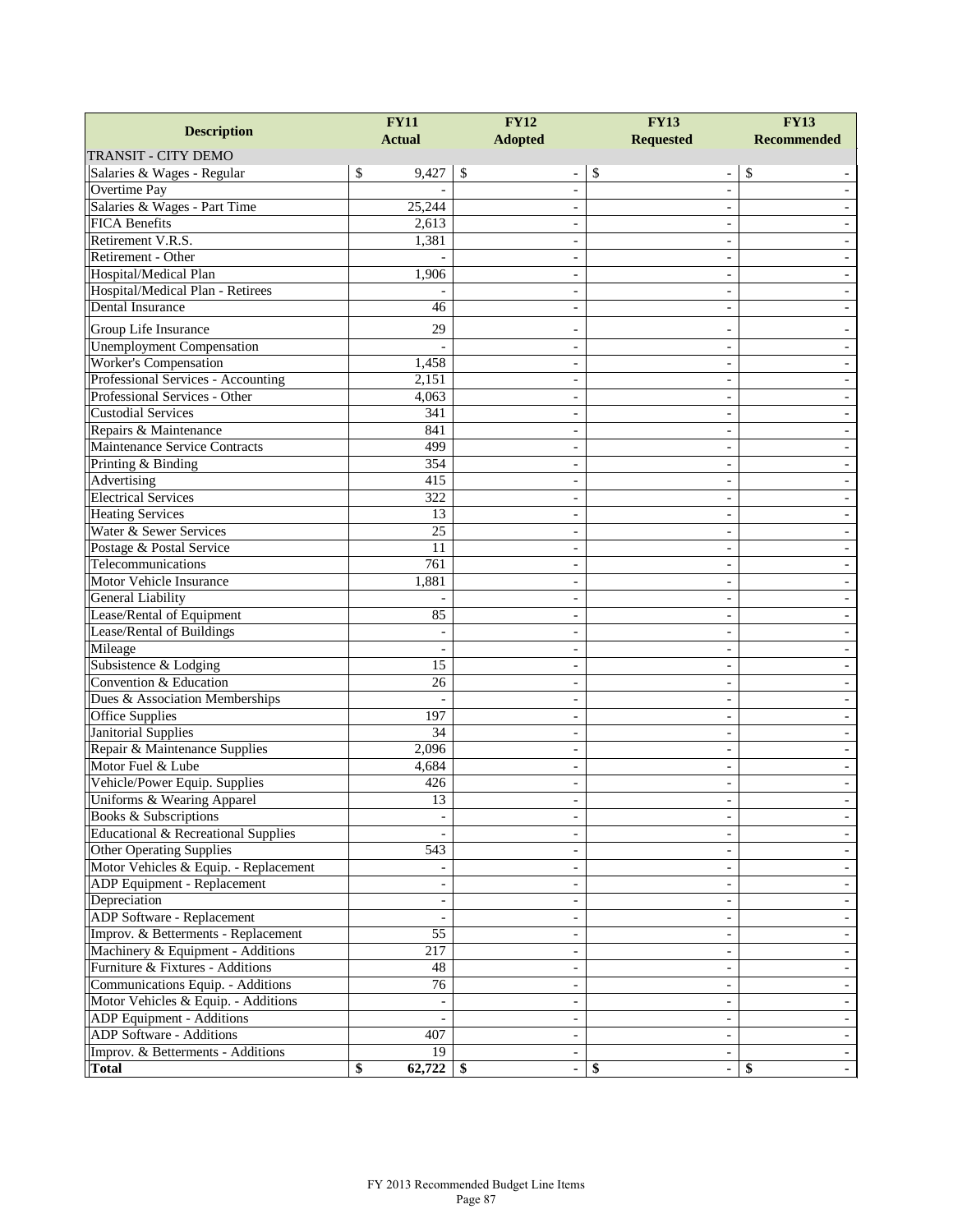| <b>Description</b>                             | <b>FY11</b>     | <b>FY12</b>                     | <b>FY13</b>                        | <b>FY13</b>        |
|------------------------------------------------|-----------------|---------------------------------|------------------------------------|--------------------|
|                                                | <b>Actual</b>   | <b>Adopted</b>                  | <b>Requested</b>                   | <b>Recommended</b> |
| TRANSIT - SPOTSYLVANIA DEMO                    |                 |                                 |                                    |                    |
| Salaries & Wages - Regular                     | \$<br>30,334    | $\sqrt{S}$<br>$\qquad \qquad -$ | \$<br>$\qquad \qquad \blacksquare$ | \$                 |
| <b>Overtime Pay</b>                            | 25              |                                 |                                    |                    |
| Salaries & Wages - Part Time                   | 76,928          | ÷,                              | $\sim$                             |                    |
| <b>FICA Benefits</b>                           | 8,085           | $\overline{\phantom{0}}$        | $\overline{\phantom{a}}$           |                    |
| Retirement V.R.S.                              | 4,680           |                                 | $\sim$                             |                    |
| Retirement - Other                             |                 |                                 | $\overline{\phantom{a}}$           |                    |
| Hospital/Medical Plan                          | 5,807           |                                 |                                    |                    |
| Hospital/Medical Plan - Retirees               |                 | ÷,                              | $\sim$                             |                    |
| Dental Insurance                               | 140             | $\overline{a}$                  | $\overline{\phantom{a}}$           |                    |
| Group Life Insurance                           | 88              |                                 | $\sim$                             |                    |
| <b>Unemployment Compensation</b>               | 99              |                                 | $\qquad \qquad -$                  |                    |
| <b>Worker's Compensation</b>                   | 4,415           |                                 |                                    |                    |
| Professional Services - Accounting             | 4,192           | ÷,                              | $\sim$                             |                    |
| Professional Services - Other                  | 7,562           | ۳                               | $\overline{\phantom{a}}$           |                    |
| <b>Custodial Services</b>                      | 1,572           |                                 | $\sim$                             |                    |
| Repairs & Maintenance                          | 2,299           |                                 | $\overline{\phantom{a}}$           |                    |
| Maintenance Service Contracts                  | 1,680           |                                 |                                    |                    |
| Printing & Binding                             | 983             | ÷                               | $\sim$                             |                    |
| Advertising                                    | 1,470           | ۳                               | $\overline{\phantom{a}}$           |                    |
| <b>Electrical Services</b>                     | 1,054           |                                 | $\sim$                             |                    |
| <b>Heating Services</b>                        | 270             |                                 | $\qquad \qquad -$                  |                    |
| Water & Sewer Services                         | 92              |                                 |                                    |                    |
| Postage & Postal Service                       | $\overline{35}$ | ÷,                              | $\sim$                             |                    |
| Telecommunications                             | 2,200           | $\overline{\phantom{0}}$        | $\overline{\phantom{a}}$           |                    |
| Motor Vehicle Insurance                        | 3,109           |                                 | $\sim$                             |                    |
| General Liability                              |                 |                                 | $\sim$                             |                    |
| Lease/Rental of Equipment                      | 242             |                                 |                                    |                    |
| Lease/Rental of Buildings                      |                 | $\overline{\phantom{0}}$        | $\sim$                             |                    |
| Mileage                                        |                 | $\overline{\phantom{0}}$        | $\overline{\phantom{a}}$           |                    |
| Subsistence & Lodging                          | 34              |                                 | $\sim$                             |                    |
| Convention & Education                         | 59              |                                 | $\sim$                             |                    |
| Dues & Association Memberships                 | 5               |                                 |                                    |                    |
| <b>Office Supplies</b>                         | 644             | $\overline{\phantom{0}}$        | $\sim$                             |                    |
| <b>Janitorial Supplies</b>                     | 112             | $\overline{\phantom{0}}$        | $\overline{\phantom{a}}$           |                    |
| Repair & Maintenance Supplies                  | 6,351           | $\overline{a}$                  | $\sim$                             |                    |
| Motor Fuel & Lube                              | 20,111          |                                 | $\sim$                             |                    |
| Vehicle/Power Equip. Supplies                  | 844             |                                 |                                    |                    |
| Uniforms & Wearing Apparel                     | 546             | $\overline{\phantom{0}}$        | $\sim$                             |                    |
| Books & Subscriptions                          | 6               | -                               | -                                  |                    |
| <b>Educational &amp; Recreational Supplies</b> |                 |                                 | $\overline{\phantom{a}}$           |                    |
| <b>Other Operating Supplies</b>                | 1,772           |                                 |                                    |                    |
| Motor Vehicles & Equip. - Replacement          |                 |                                 |                                    |                    |
| ADP Equipment - Replacement                    | $\sim$          |                                 | $\sim$                             |                    |
| Depreciation                                   |                 |                                 |                                    |                    |
| <b>ADP Software - Replacement</b>              |                 |                                 | $\overline{\phantom{a}}$           |                    |
| Improv. & Betterments - Replacement            |                 |                                 | $\overline{\phantom{a}}$           |                    |
| Machinery & Equipment - Additions              | 210<br>486      |                                 | $\overline{\phantom{a}}$           |                    |
| Furniture & Fixtures - Additions               |                 |                                 |                                    |                    |
|                                                | 205             |                                 | $\overline{\phantom{a}}$           |                    |
| Communications Equip. - Additions              | 204             |                                 | $\overline{\phantom{a}}$           |                    |
| Motor Vehicles & Equip. - Additions            |                 |                                 | $\overline{\phantom{a}}$           |                    |
| ADP Equipment - Additions                      | 4               |                                 | $\overline{\phantom{a}}$           |                    |
| <b>ADP</b> Software - Additions                | 672             |                                 |                                    |                    |
| Improv. & Betterments - Additions              | 79              | $\overline{\phantom{a}}$        | $\overline{\phantom{a}}$           |                    |
| <b>Total</b>                                   | \$<br>189,705   | S<br>۰                          | \$<br>٠                            | \$                 |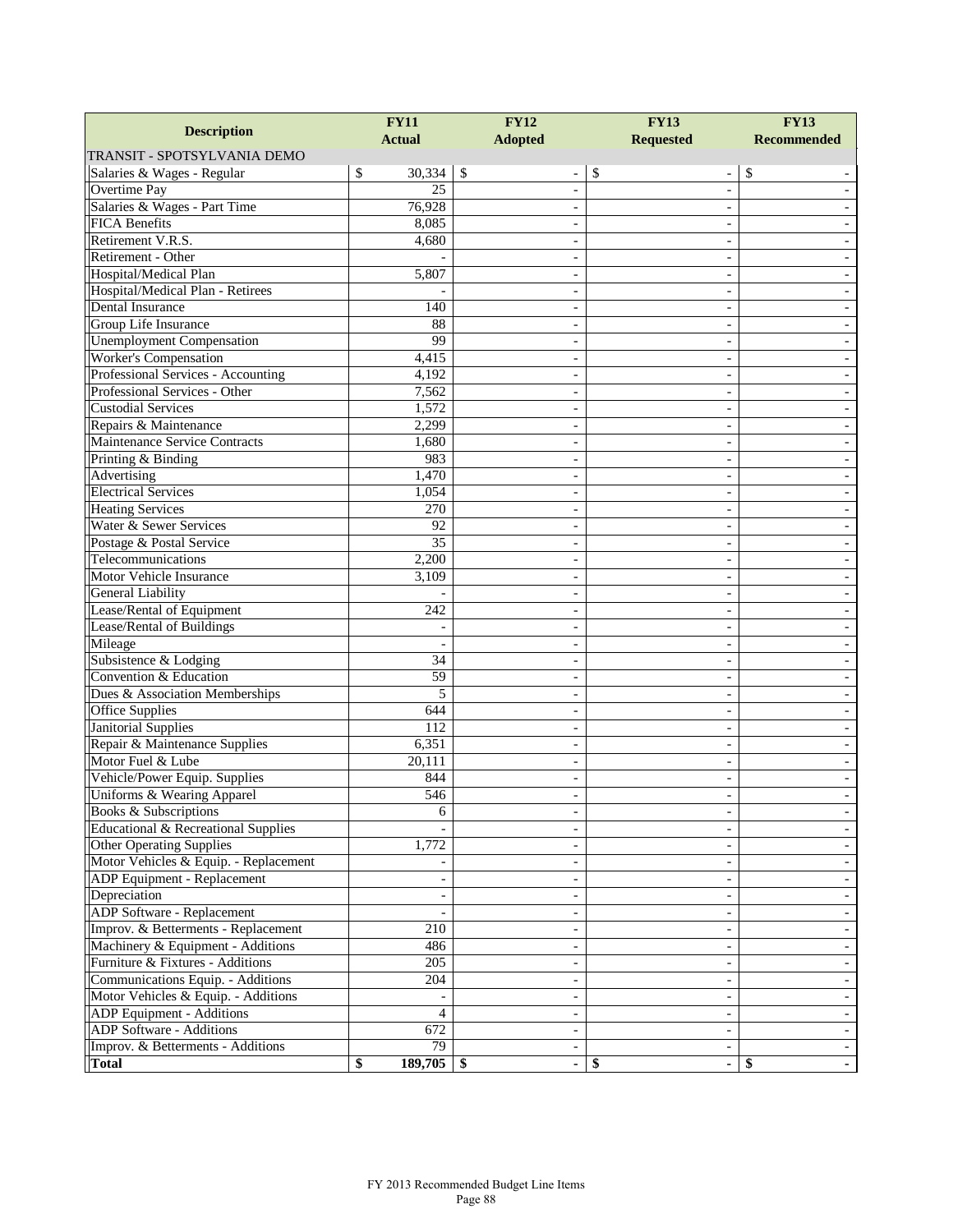|                                                    | <b>FY11</b>              | <b>FY12</b>      | <b>FY13</b>       | <b>FY13</b>        |  |
|----------------------------------------------------|--------------------------|------------------|-------------------|--------------------|--|
| <b>Description</b>                                 | <b>Actual</b>            | <b>Adopted</b>   | <b>Requested</b>  | <b>Recommended</b> |  |
| <b>TRANSIT - STAFFORD</b>                          |                          |                  |                   |                    |  |
| Salaries & Wages - Regular                         | \$<br>147,839            | \$<br>159,926    | \$<br>164,052     | \$<br>164,052      |  |
| Overtime Pay                                       | $\overline{311}$         | 669              | 676               | 676                |  |
| Salaries & Wages - Part Time                       | 347,898                  | 407,857          | 417,626           | 417,626            |  |
| <b>FICA Benefits</b>                               | 37,371                   | 43,435           | 44,498            | 44,498             |  |
| Retirement V.R.S.                                  | 23,297                   | 24,804           | 32,810            | 32,810             |  |
| Retirement - Other                                 |                          |                  |                   |                    |  |
| Hospital/Medical Plan                              | 27,239                   | 32,505           | 31,411            | 31,411             |  |
| Hospital/Medical Plan - Retirees                   |                          |                  | 4,061             | 4,061              |  |
| Dental Insurance                                   | 655                      | 735              | 745               | 745                |  |
| Group Life Insurance                               | 413                      | 1,570            | 1,641             | 1,641              |  |
| <b>Unemployment Compensation</b>                   | 884                      | 1,872            | 1,895             | 1,895              |  |
| Worker's Compensation                              | 19,878                   | 27,643           | 26,948            | 26,948             |  |
| Professional Health Services                       |                          |                  |                   |                    |  |
| Professional Services - Accounting                 | 9,138                    |                  |                   |                    |  |
| Professional Services - Other                      | 18,945                   | 13,371           | 13,536            | 13,536             |  |
| <b>Custodial Services</b>                          | 7,995                    | 12,034           | 12,488            | 12,488             |  |
| Repairs & Maintenance                              | 10,642                   | 20,110           | 20,359            | 20,359             |  |
| Maintenance Service Contracts                      | 8,361                    | 12,569           | 12,724            | 12,724             |  |
| Printing & Binding                                 | 4,463                    | 10,697           | 10,829            | 10,829             |  |
| Advertising                                        | 8,169                    | 14,708           | 14,890            | 14,890             |  |
| <b>Electrical Services</b>                         | 5,809                    | 9,360            | 9,476             | 9,476              |  |
| <b>Heating Services</b>                            | 1,730                    | 4,011            | 4,061             | 4,061              |  |
| Water & Sewer Services                             | 481                      | 1,605            | 1,624             | 1,624              |  |
| Postage & Postal Service                           | 153                      | 757              | 766               | 766                |  |
| Telecommunications                                 | 9,526                    | 7,570            | 11,371            | 11,371             |  |
| Motor Vehicle Insurance                            | 10,240                   | 12,615           | 12,771            | 12,771             |  |
| General Liability                                  |                          | 1,501            | 1,520             | 1,520              |  |
| Lease/Rental of Equipment                          | 840                      | 2,405            | 2,434             | 2,434              |  |
| Lease/Rental of Buildings                          | $\overline{\phantom{a}}$ |                  | 5,415             | 5,415              |  |
| Mileage                                            |                          | 404              | 408               | 408                |  |
| Subsistence & Lodging                              | 83                       | 669              | 677               | 677                |  |
| Convention & Education                             | 196                      | 936              | 948               | 948                |  |
| Dues & Association Memberships                     | 153                      | 535              | 541               | 541                |  |
| Office Supplies                                    | 3,340                    | 5,348            | 5,415             | 5,415              |  |
| <b>Janitorial Supplies</b>                         | $\overline{535}$         | 1,203            | 1,218             | 1,218              |  |
| Repair & Maintenance Supplies<br>Motor Fuel & Lube | 27,291<br>87,079         | 20,110<br>80,379 | 29,419<br>111,761 | 29,419             |  |
| Vehicle & Power Equipment Supplies                 |                          |                  | 13,536            | 111,761<br>13,536  |  |
| Uniforms & Wearing Apparel                         | 2,997<br>2,692           | 17,596<br>4,011  | 4,061             | 4,061              |  |
| Books & Subscriptions                              | 30                       | 240              | 243               | 243                |  |
| Educational & Recreational Supplies                |                          | 540              | 546               | 546                |  |
| <b>Other Operating Supplies</b>                    | 9,757                    | 20,057           | 20,305            | 20,305             |  |
| Furniture & Fixtures - Replacement                 |                          |                  |                   |                    |  |
| Motor Vehicles & Equipment - Replacement           | 6,040                    | 120,341          | 40,608            | 40,608             |  |
| ADP Equipment - Replacement                        |                          | 481              | 487               | 487                |  |
| ADP Software - Replacement                         |                          | 360              | 365               | 365                |  |
| Improv. & Betterments - Replacement                | 2,602                    | 2,696            | 2,729             | 2,729              |  |
| Machinery & Equipment - Additions                  | 1,232                    | 540              | 546               | 546                |  |
| Furniture & Fixtures - Additions                   | 1,031                    | 4,045            | 4,095             | 4,095              |  |
| Communications Equip. - Additions                  | 594                      | 980              | 993               | 993                |  |
| Motor Vehicles & Equipment-Addition                | 206                      |                  |                   |                    |  |
| ADP Equipment - Additions                          | 470                      | 13,371           | 1,354             | 1,354              |  |
| ADP Software - Additions                           | 441                      | 80,227           | 1,354             | 1,354              |  |
| Improv. & Betterments - Additions                  | 297                      | 809              | 819               | 819                |  |
| <b>Total</b>                                       | \$<br>849,343            | 1,200,207<br>-\$ | 1,103,055<br>-\$  | 1,103,055<br>-\$   |  |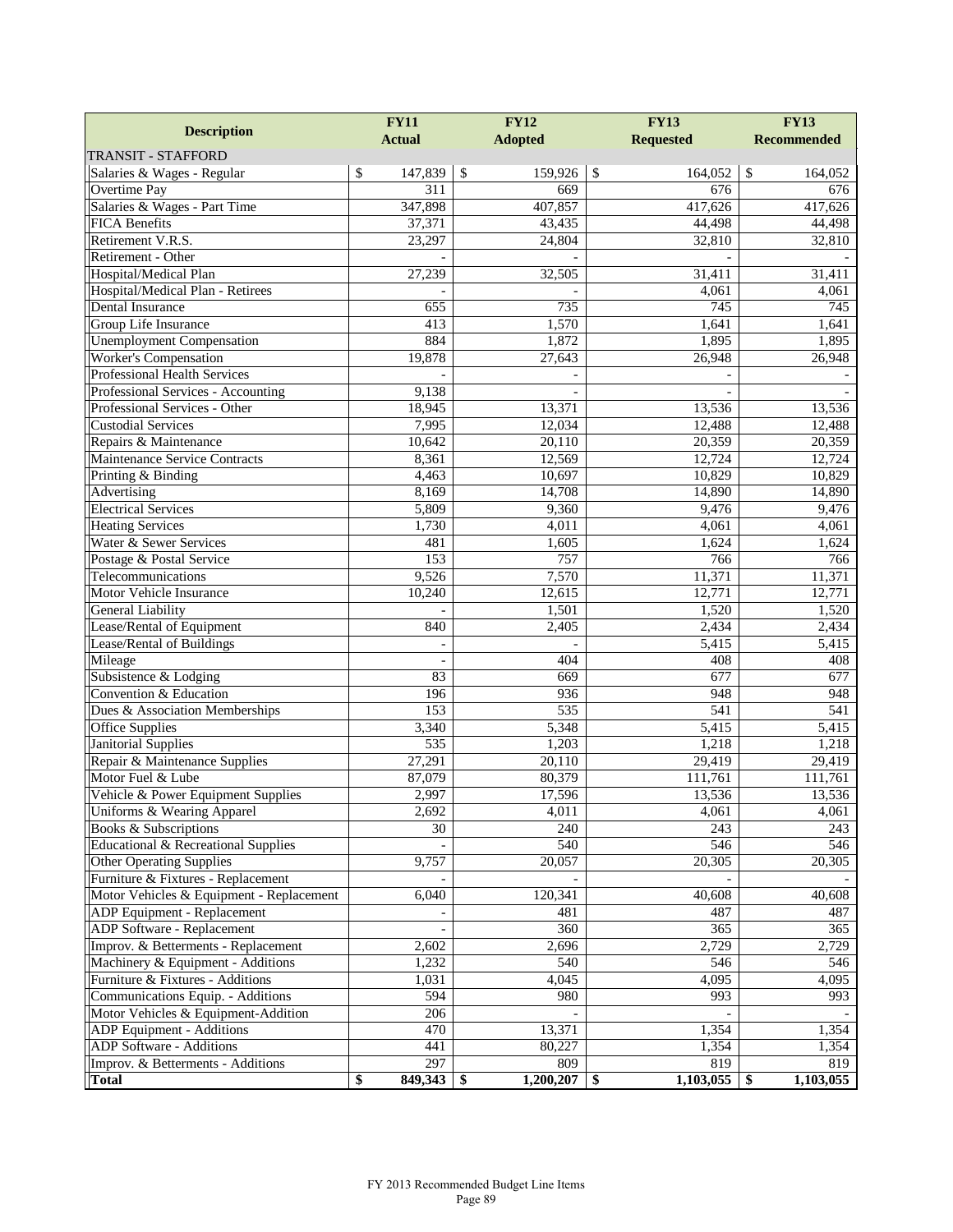| <b>Description</b>                            |    | <b>FY11</b><br><b>Actual</b> |      | <b>FY12</b><br><b>Adopted</b> |               | <b>FY13</b><br><b>Requested</b> |    | <b>FY13</b><br><b>Recommended</b> |
|-----------------------------------------------|----|------------------------------|------|-------------------------------|---------------|---------------------------------|----|-----------------------------------|
| <b>OTHER POST-EMP BENEFITS</b>                |    |                              |      |                               |               |                                 |    |                                   |
| Other Post-Employment Benefits                | S  | 14.165                       | l \$ | $\overline{\phantom{a}}$      |               | 15,000                          | S  | 15,000                            |
| <b>Total</b>                                  | \$ | 14,165                       |      | ۰.                            |               | 15,000                          | \$ | 15,000                            |
| <b>TRANSIT TRANSFERS &amp; CONTINGENCY</b>    |    |                              |      |                               |               |                                 |    |                                   |
| Refunds                                       | S  | $\overline{\phantom{0}}$     | \$   | $\overline{\phantom{a}}$      | <sup>\$</sup> | $\overline{\phantom{a}}$        | \$ |                                   |
| Transfer to Capital Fund                      |    | -                            |      |                               |               | $\overline{\phantom{0}}$        |    |                                   |
| Transfer to Grants Fund                       |    | -                            |      |                               |               |                                 |    |                                   |
| Transfer to General Fund - Custodian Services |    | -                            |      |                               |               |                                 |    |                                   |
| Transfer to General Fund - Overhead           |    |                              |      | 140,000                       |               | 50,000                          |    | 50,000                            |
| Contingency                                   |    | $\overline{\phantom{0}}$     |      | 100,000                       |               | 185,000                         |    | 185,000                           |
| <b>Total</b>                                  |    | ۰.                           |      | 240,000                       |               | 235,000                         |    | 235,000                           |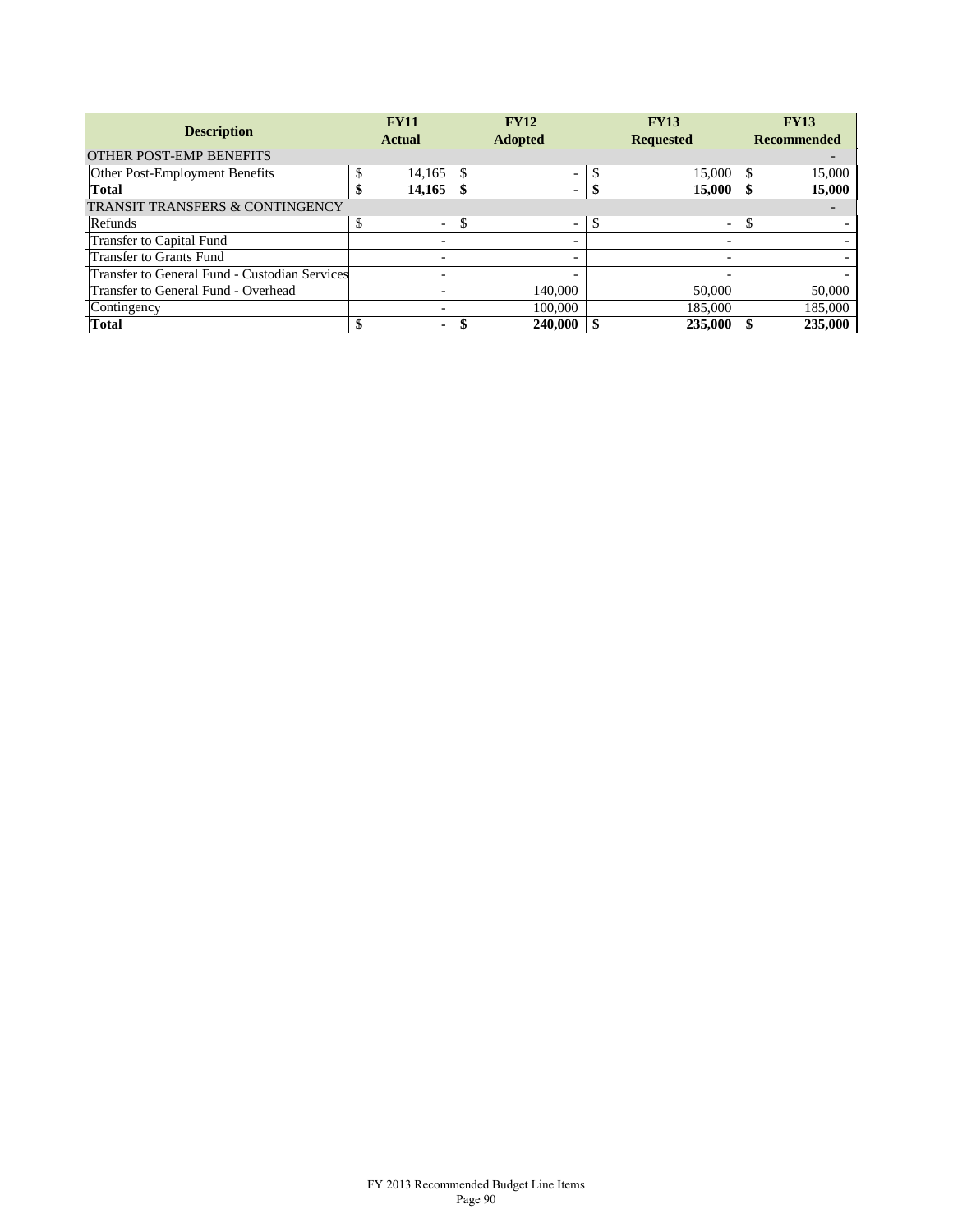|                                     | <b>FY12</b><br><b>FY11</b> |                          | <b>FY13</b>              | <b>FY13</b>        |  |
|-------------------------------------|----------------------------|--------------------------|--------------------------|--------------------|--|
| <b>Description</b>                  | <b>Actual</b>              | <b>Adopted</b>           |                          | <b>Recommended</b> |  |
| <b>PARKING GARAGE</b>               |                            |                          | <b>Requested</b>         |                    |  |
| Salaries & Wages - Regular          | \$<br>34,119               | \$<br>34,720             | \$<br>34,800             | \$<br>34,800       |  |
| Overtime Pay                        | 1,278                      | 1,000                    | 3,000                    | 3,000              |  |
| Salaries & Wages - Part Time        | 59,879                     | 60,000                   | 60,000                   | 60,000             |  |
| <b>FICA Benefits</b>                | 7,322                      | 7,300                    | 7,500                    | 7,500              |  |
| Retirement - VRS                    | 5,349                      | 5,500                    | 6,900                    | 6,900              |  |
| Retirement - Other                  |                            |                          |                          |                    |  |
| Hospital/Medical Plan               | 5,990                      | 8,500                    | 9,300                    | 9,300              |  |
| Dental Insurance                    | 230                        | 300                      | 500                      | 500                |  |
| Group Life Insurance                | 95                         | 320                      | 1,000                    | 1,000              |  |
| <b>Unemployment Compensation</b>    |                            |                          |                          |                    |  |
| <b>Worker's Compensation</b>        | 1,757                      | 1,710                    | 2,300                    | 2,300              |  |
|                                     | $\overline{1,000}$         |                          |                          |                    |  |
| Professional Services - Other       |                            |                          |                          |                    |  |
| <b>Construction Contracts</b>       |                            |                          |                          |                    |  |
| Repairs and Maintenance             | 14,313                     | 12,000                   | 14,000                   | 14,000             |  |
| Maintenance Service Contracts       | 4,258                      | 12,100                   | 13,000                   | 13,000             |  |
| Advertising                         |                            | 500                      |                          |                    |  |
| <b>Electrical Services</b>          | 3,654                      | 25,000                   | 20,000                   | 20,000             |  |
| Water & Sewer Services              |                            | 400                      | 400                      | 400                |  |
| Telecommunications                  | 5,973                      | 1,200                    | 6,000                    | 6,000              |  |
| Lease/Rent of Space                 |                            |                          |                          |                    |  |
| Convention & Education              |                            |                          | $\overline{a}$           |                    |  |
| Credit Card Fees                    | 8,309                      | 5,000                    | 9,000                    | 9,000              |  |
| <b>Office Supplies</b>              |                            | 500                      | 500                      | 500                |  |
| <b>Agricultural Supplies</b>        |                            |                          |                          |                    |  |
| <b>Janitorial Supplies</b>          |                            | 1,500                    | 1,500                    | 1,500              |  |
| Repair & Maintenance Supplies       | 3,945                      | 3,500                    | 4,500                    | 4,500              |  |
| Uniforms & Wearing Apparel          |                            | 1,000                    | 1,000                    | 1,000              |  |
| Books & Subscriptions               |                            | 100                      | 100                      | 100                |  |
|                                     | 1,960                      |                          |                          |                    |  |
| <b>Promotional Materials</b>        |                            | 500                      | 500                      | 500                |  |
| Machinery & Equipment - Replacement | $\overline{a}$             |                          |                          |                    |  |
| <b>ADP</b> Equipment - Replacement  |                            |                          |                          |                    |  |
| Depreciation                        | 144,164                    | 148,160                  | 144,165                  | 144,165            |  |
| ADP Software - Replacement          | 1,825                      |                          | $\sim$                   |                    |  |
| Machinery & Equipment - Additions   |                            |                          | $\overline{\phantom{a}}$ |                    |  |
| Furniture & Fixtures - Additions    | $\overline{\phantom{a}}$   | $\overline{\phantom{a}}$ | $\sim$                   |                    |  |
| Motor Vehicles & Equip. - Additions | $\overline{\phantom{a}}$   | $\overline{a}$           | $\overline{\phantom{a}}$ |                    |  |
| ADP Equipment - Additions           | $\qquad \qquad -$          | -                        | -                        |                    |  |
| ADP Software - Additions            | $\overline{\phantom{a}}$   | $\overline{\phantom{a}}$ | $\blacksquare$           |                    |  |
| Interest                            |                            |                          |                          |                    |  |
| <b>Fiscal Agent Fees</b>            | $\overline{\phantom{a}}$   |                          |                          |                    |  |
| Principal                           |                            | 173,954                  | 181,861                  | 181,861            |  |
| Interest                            | 152,647                    | 145,808                  | 138,748                  | 138,748            |  |
| <b>Fiscal Agent Fees</b>            | 1,703                      | 58                       | 57                       | 57                 |  |
| Transfer to Debt Service Fund       |                            |                          |                          |                    |  |
| Other Post-Employment Benefits      | 1,180                      |                          | $\overline{2,000}$       | 2,000              |  |
| <b>Total</b>                        | 460,950<br>\$              | 650,630                  | 662,631                  | 662,631            |  |